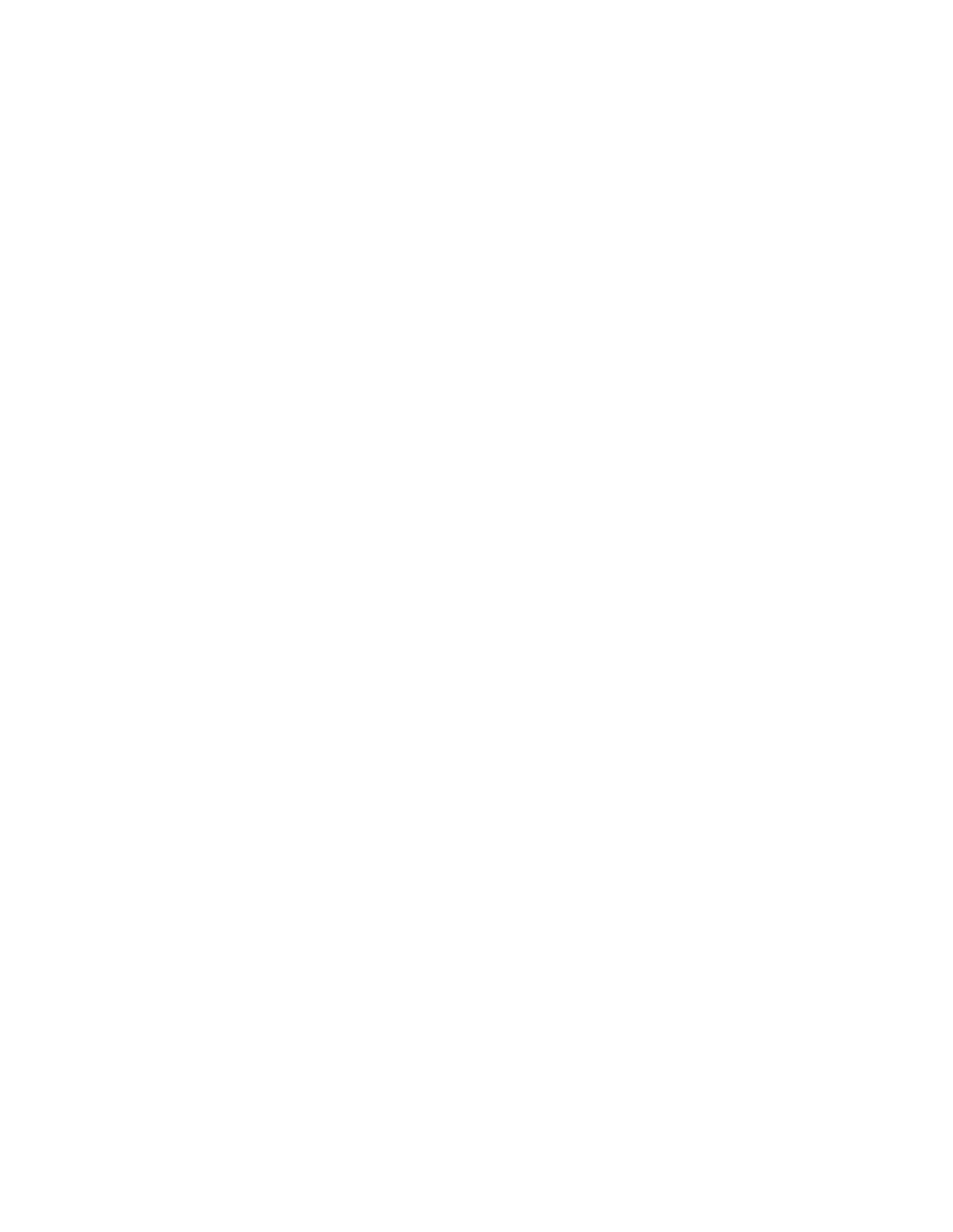# **Contents**

| $\mathbf{1}$            |                 | <b>Installation</b>                                                                                                             | 3              |
|-------------------------|-----------------|---------------------------------------------------------------------------------------------------------------------------------|----------------|
|                         | 1.1             | Option 1: Install PySB natively on your computer                                                                                | 3              |
|                         |                 | 1.1.1                                                                                                                           | $\overline{4}$ |
|                         | 1.2             |                                                                                                                                 | 5              |
|                         |                 | 1.2.1                                                                                                                           | 5              |
|                         |                 | 1.2.2                                                                                                                           | 5              |
|                         |                 | 1.2.3                                                                                                                           | 5              |
| $\mathbf{2}$            | <b>Tutorial</b> |                                                                                                                                 | 7              |
|                         | 2.1             |                                                                                                                                 | $\overline{7}$ |
|                         | 2.2             |                                                                                                                                 | 7              |
|                         | 2.3             |                                                                                                                                 | 8              |
|                         | 2.4             |                                                                                                                                 | 8              |
|                         | 2.5             | Model creation in depth $\dots \dots \dots \dots \dots \dots \dots \dots \dots \dots \dots \dots \dots \dots \dots \dots \dots$ | 8              |
|                         |                 | 2.5.1                                                                                                                           | 9              |
|                         |                 | 2.5.2                                                                                                                           | 9              |
|                         |                 | 10                                                                                                                              |                |
|                         |                 | 2.5.3<br>2.5.4<br>11                                                                                                            |                |
|                         |                 | <b>Rules</b>                                                                                                                    |                |
|                         |                 | 2.5.5<br>13                                                                                                                     |                |
|                         | 2.6             | 14                                                                                                                              |                |
|                         | 2.7             | 14                                                                                                                              |                |
|                         | 2.8             | 18                                                                                                                              |                |
|                         | 2.9             | 18                                                                                                                              |                |
|                         | 2.10            | 20                                                                                                                              |                |
|                         | 2.11            | 24                                                                                                                              |                |
|                         | 2.12            | 24                                                                                                                              |                |
|                         | 2.13            | 24                                                                                                                              |                |
|                         | 2.14            | 24                                                                                                                              |                |
|                         |                 | 24                                                                                                                              |                |
| $\mathbf{3}$            |                 | <b>Frequently Asked Questions</b><br>27                                                                                         |                |
|                         | 3.1             | 27                                                                                                                              |                |
|                         | 3.2             | 27                                                                                                                              |                |
|                         | 3.3             | 28                                                                                                                              |                |
| $\overline{\mathbf{4}}$ |                 | 29<br><b>PySB Modules Reference</b>                                                                                             |                |
|                         | 4.1             | 29                                                                                                                              |                |
|                         |                 |                                                                                                                                 |                |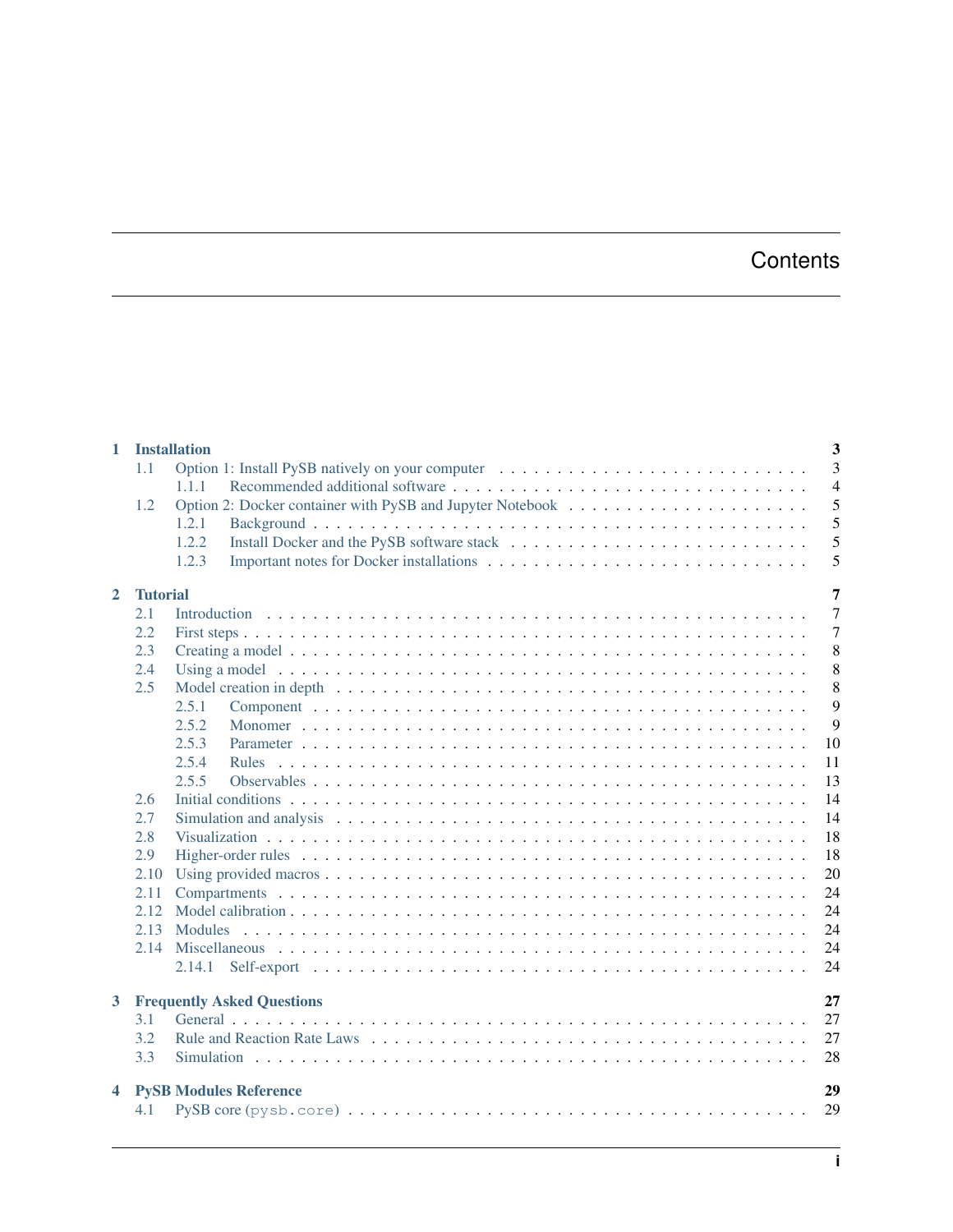|   | 4.2          |                                                                        | 41  |
|---|--------------|------------------------------------------------------------------------|-----|
|   | 4.3          |                                                                        | 44  |
|   | 4.4          |                                                                        | 56  |
|   | 4.5          | Testing PySB Models (pysb.testing.modeltests)                          | 57  |
|   | 4.6          |                                                                        | 59  |
|   | 4.7          |                                                                        | 62  |
|   | 4.8          |                                                                        | 65  |
|   | 4.9          |                                                                        | 86  |
|   | 4.10         |                                                                        | 94  |
|   |              | 4.10.1 Render a model's reaction network (pysb.tools.render_reactions) | 94  |
|   |              | 4.10.2 Render a model's species (pysb.tools.render_species)            | 95  |
|   | 4.11         |                                                                        | 96  |
|   | 4.12         |                                                                        |     |
|   | 4.13         |                                                                        |     |
|   |              |                                                                        |     |
|   |              | 4.13.2                                                                 |     |
|   |              | 4.13.3                                                                 |     |
| 5 |              | <b>Useful References</b>                                               | 117 |
|   | 5.1          |                                                                        |     |
|   | 5.2          |                                                                        |     |
|   | 5.3          |                                                                        |     |
|   |              | <b>6</b> Indices and tables                                            | 119 |
|   |              | <b>Python Module Index</b>                                             | 121 |
|   |              |                                                                        |     |
|   | <b>Index</b> |                                                                        | 123 |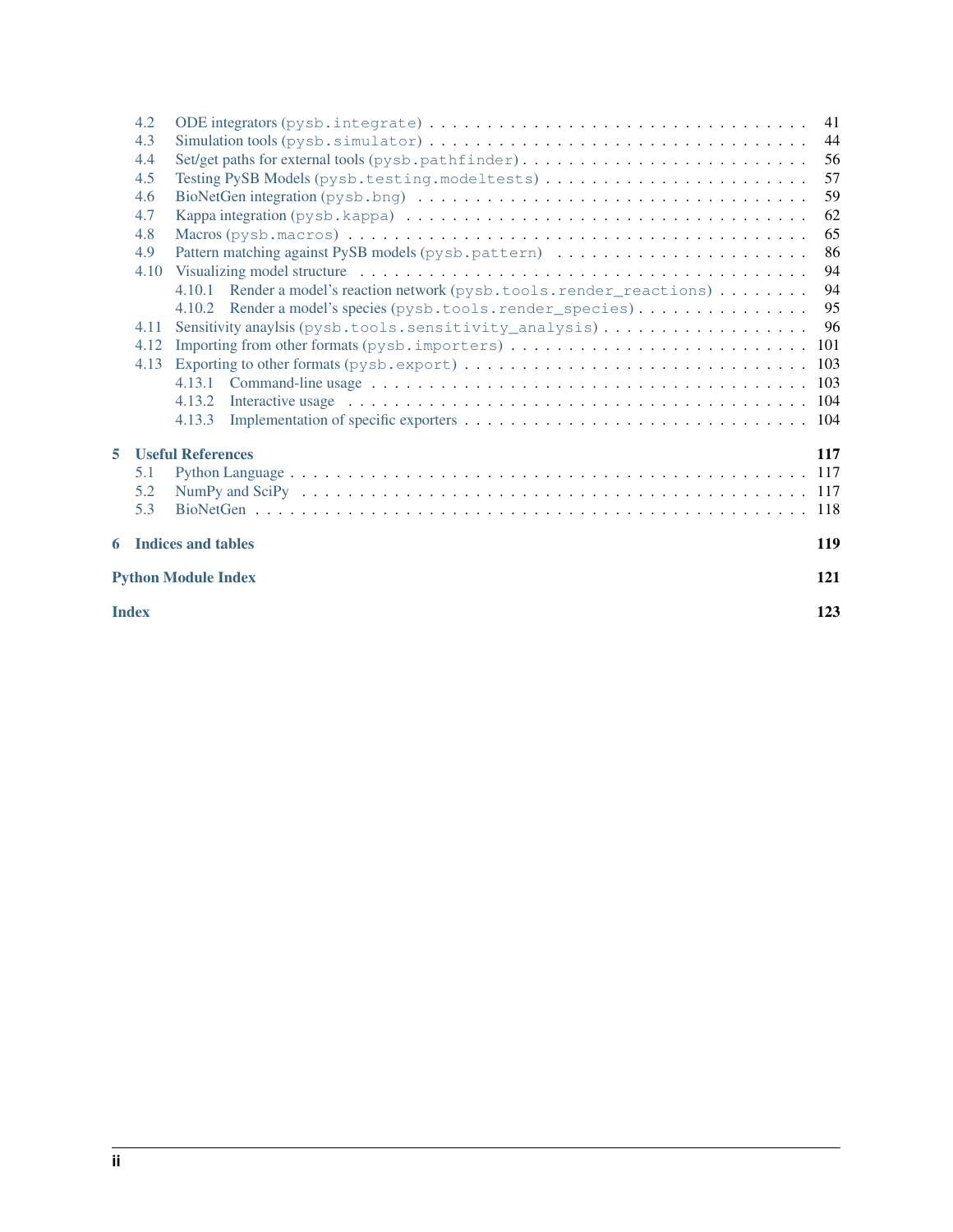PySB is a framework for building mathematical rule-based models of biochemical systems as Python programs. PySB abstracts the complex process of creating equations describing interactions among multiple proteins (or other biomolecules) into a simple and intuitive domain specific language embedded within Python. PySB accomplishes this by automatically generating sets of [BNGL](http://www.bionetgen.org) or [Kappa](http://dev.executableknowledge.org) rules and using the rules for simulation or analysis. PySB makes it straightforward to divide models into modules and to call libraries of reusable elements (macros) that encode standard biochemical actions. These features promote model transparency, reuse and accuracy. PySB interoperates with standard scientific Python libraries such as [NumPy,](http://numpy.scipy.org) [SciPy](http://www.scipy.org) and [SymPy](http://sympy.org) to enable model simulation and analysis.

Contents: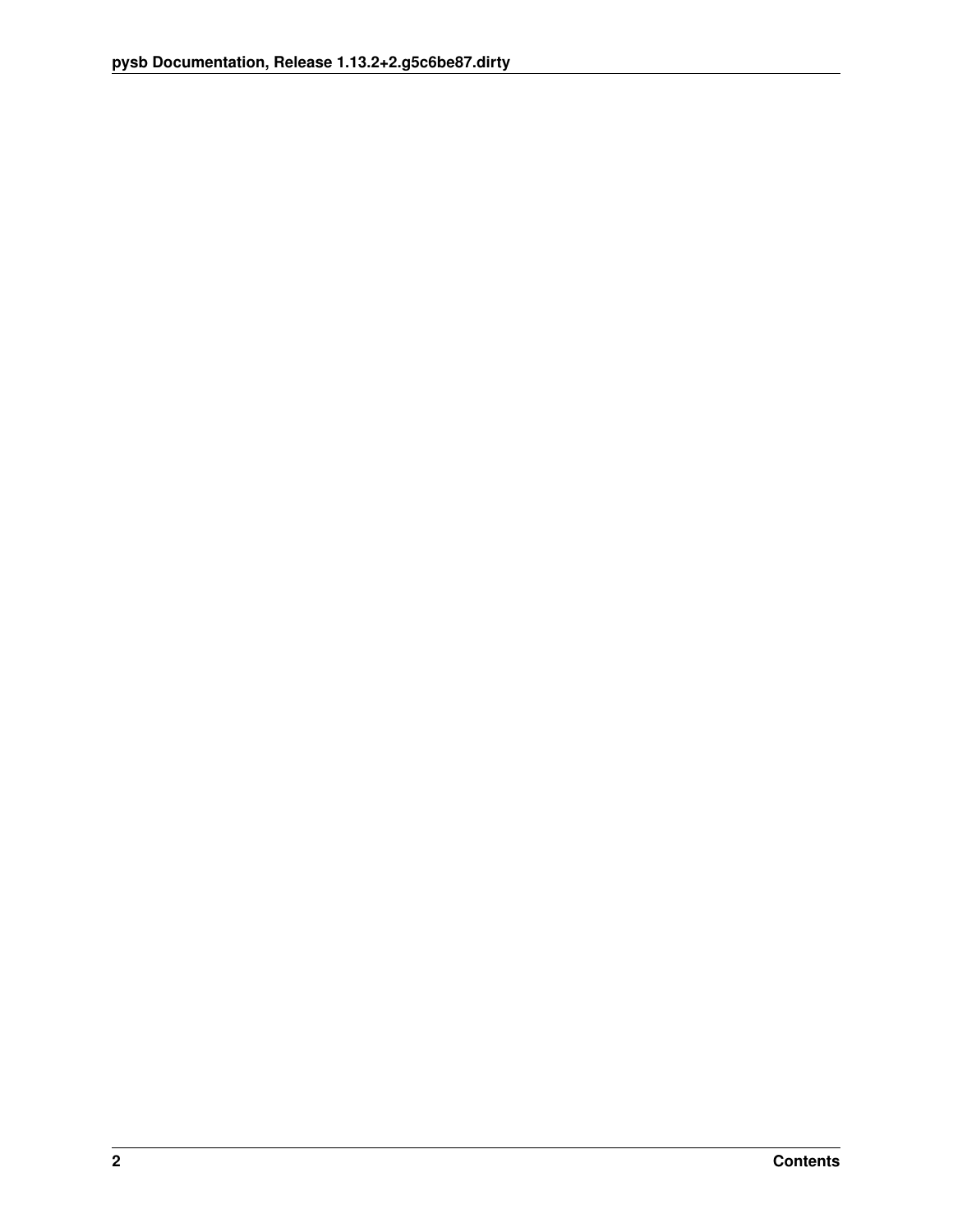# CHAPTER 1

# Installation

<span id="page-6-0"></span>There are two different ways to install and use PySB:

- 1. Install PySB natively on your computer (recommended).
	- *OR*
- 2. Download a Docker container with PySB and Jupyter Notebook. If you are familiar with [Docker,](http://www.docker.org/) PySB can be installed from the Docker Hub by typing **docker pull pysb/pysb**. Further details are below.

Note: Need Help? If you run into any problems with installation, please visit our chat room: [https://gitter.im/pysb/](https://gitter.im/pysb/pysb) [pysb](https://gitter.im/pysb/pysb)

# <span id="page-6-1"></span>**1.1 Option 1: Install PySB natively on your computer**

### 1. Install Anaconda

Our recommended approach is to use [Anaconda,](https://www.anaconda.com/products/individual) which is a distribution of Python containing most of the numeric and scientific software needed to get started. If you are a Mac or Linux user, have used Python before and are comfortable using pip to install software, you may want to skip this step and use your existing Python installation.

Anaconda has a simple graphical installer which can be downloaded from [https://www.anaconda.com/products/](https://www.anaconda.com/products/individual) [individual](https://www.anaconda.com/products/individual) - select your operating system and download the 64 bit version. From PySB 2.0, we only support Python 3.x (see the *[Frequently Asked Questions](#page-30-0)* for specific version support). The default installer options are usually appropriate.

### 2. Install PySB

The installation is very straightforward with conda - type the following in a terminal:

```
conda install -c alubbock pysb
```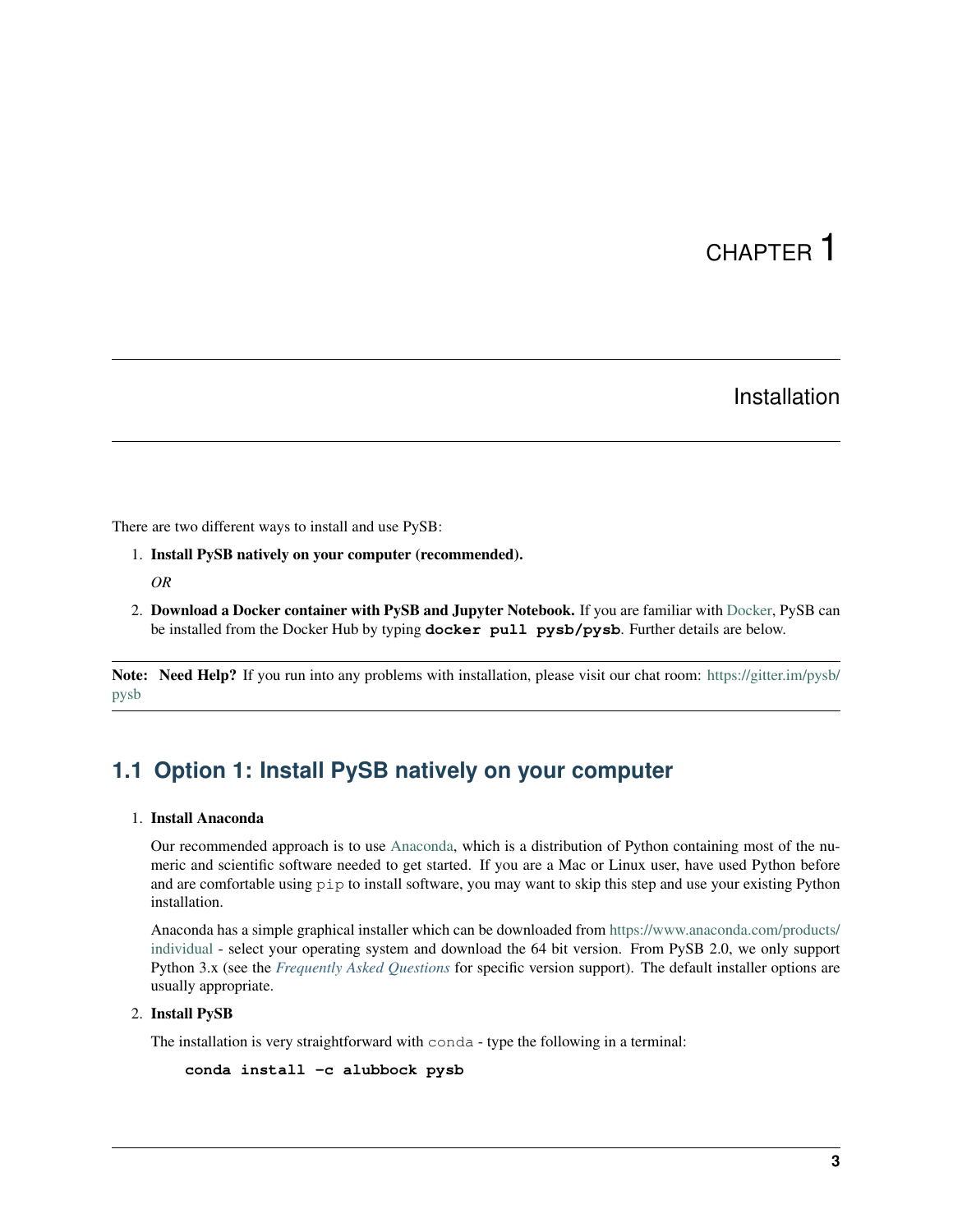Note: You may wish to use the Anaconda prompt, which sets up the Anaconda paths automatically, rather than the standard command prompt or terminal on your operating system. Otherwise, you may have to use the full path to the conda command each time, and may end up using the system version of Python, rather than the Anaconda one.

Note: You can also install PySB using  $pip$ , but in that case you will need to manually install [BioNetGen](http://www.bionetgen.org/) into the default path for your platform (/usr/local/share/BioNetGen on Mac and Linux, c:\Program Files\BioNetGen on Windows), or set the *BNGPATH* environment variable to the BioNetGen path on your machine.

### 3. Start Python and PySB

If you installed Python using [Anaconda](https://www.anaconda.com/products/individual) on Windows, search for and select IPython from your Start Menu (Windows). Otherwise, open a terminal and type python to get started (or ipython, if installed).

You will then be at the Python prompt. Type import pysb to try loading PySB. If no error messages appear and the next Python prompt appears, you have succeeded in installing PySB! You can now proceed to the *[Tutorial](#page-10-0)*.

### <span id="page-7-0"></span>**1.1.1 Recommended additional software**

The following software is not required for the basic operation of PySB, but provides extra capabilities and features when installed.

- [cython](http://cython.org/) Cython is a package for compiling Python code into C code on the fly. It is used by  $pysb$ .  $s$  imulator. [ScipyOdeSimulator](#page-50-0) to greatly improve the speed of ODE integration. PySB will detect and use Cython automatically, if available. To install with Anaconda, type **conda install cython**. With pip, type **pip install cython**.
- [matplotlib](http://matplotlib.org/)

This Python package allows you to plot the results of your simulations. It is not a hard requirement of PySB but many of the example scripts use it. [matplotlib](http://matplotlib.org/) is included with [Anaconda.](https://www.anaconda.com/products/individual) Otherwise, it can be installed with **pip install matplotlib**.

• [pandas](http://pandas.pydata.org/)

This Python package provides extra capabilities for examining large numerical datasets, with statistical summaries and database-like manipulation capabilities. It is not a hard requirement of PySB, but it is a useful addition, particularly with large sets of simulation results. [pandas](http://pandas.pydata.org/) is included with [Anaconda.](https://www.anaconda.com/products/individual) Otherwise, it can be installed with **pip install pandas**.

• [IPython](http://ipython.org/)

An alternate interactive Python shell, much improved over the standard one. [IPython](http://ipython.org/) is included with [Anaconda.](https://www.anaconda.com/products/individual) Otherwise, it can be installed with **pip install ipython**.

• [Kappa](http://www.kappalanguage.org/) 4.0

Kappa is a rule-based modeling tool that can produce several useful model visualizations or perform an agentbased model simulation. PySB optionally interfaces with its *KaSim* simulator and *KaSa* static analyzer.

To install Kappa for PySB use, put the KaSim executable (and optionally KaSa if you have it) in /usr/ local/share/KaSim (Mac or Linux) or C:\\Program Files\\KaSim (Windows). If you would like to put it somewhere else, set the KAPPAPATH environment variable to the full path to the folder containing the KaSim and KaSa executables. Note that if you have downloaded the official binary build of KaSim, it will be named something like KaSim\_4.0\_winxp.exe or KaSim\_4.0\_mac\_OSX\_10.10. Regardless of where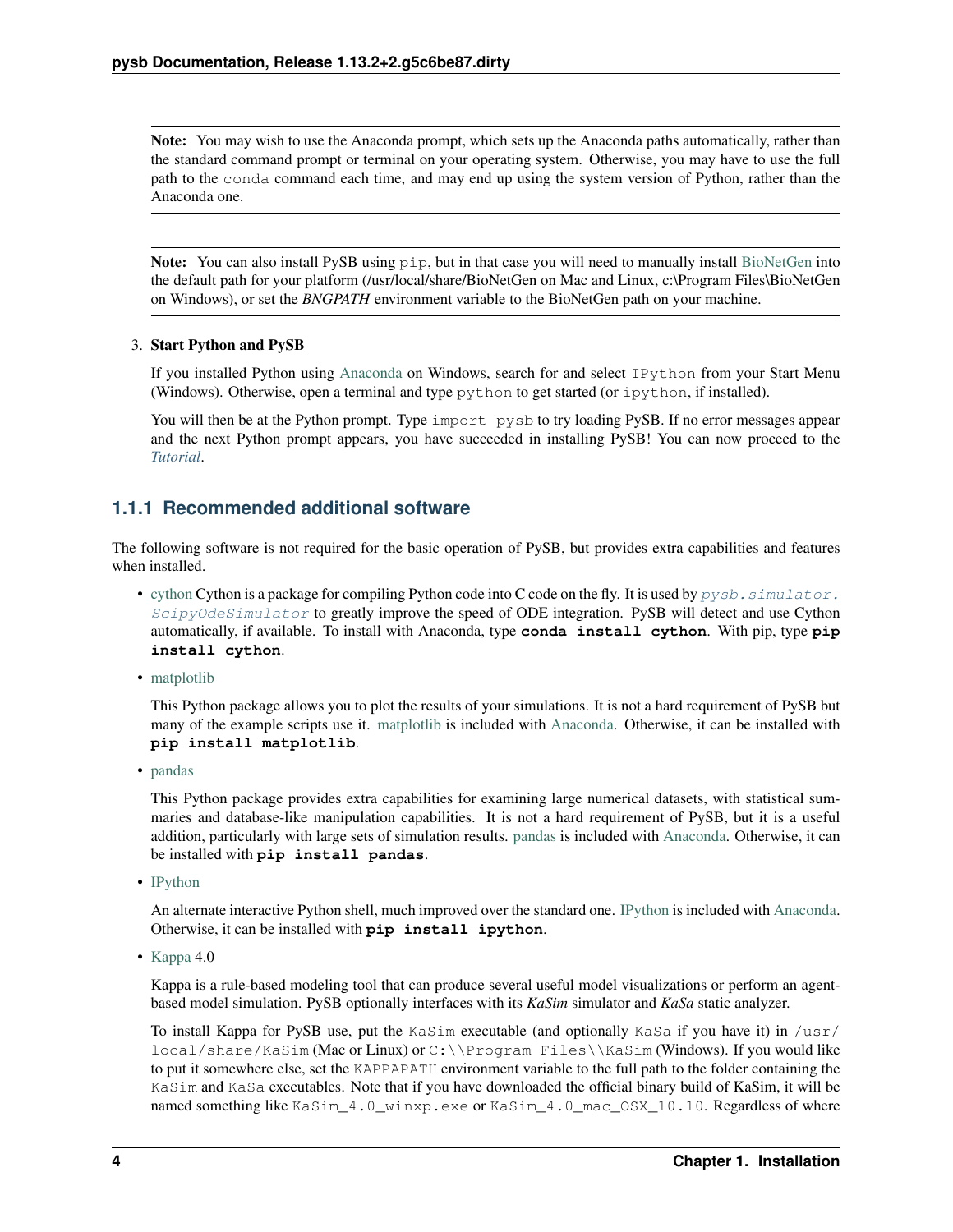you install it, you will need to rename the file to strip out the version and operating system information so that you have just KaSim.exe (Windows) or KaSim (Mac or Linux).

On Anaconda, Kappa can be installed with **conda install -c alubbock kappa**.

### <span id="page-8-0"></span>**1.2 Option 2: Docker container with PySB and Jupyter Notebook**

### <span id="page-8-1"></span>**1.2.1 Background**

[Docker](http://www.docker.org/) is a virtualization platform which encapsulates software within a container. It can be thought of like a virtual machine, only it contains just the application software (and supporting dependencies) and not a full operating system stack.

### <span id="page-8-2"></span>**1.2.2 Install Docker and the PySB software stack**

### 1. Install Docker

To use PySB with Docker, first you'll need to install Docker, which can be obtained from [https://www.docker.](https://www.docker.com/community-edition#/download) [com/community-edition#/download](https://www.docker.com/community-edition#/download) (Windows and Mac). Linux users should use their package manager (e.g. apt-get).

#### 2. Download the PySB software stack from the Docker Hub

On the command line, this requires a single command:

#### **docker pull pysb/pysb**

This only needs to be done once, or when software updates are required.

#### 3. Start the container

Start the Docker container with the following command (on Linux, the command may need to be prefixed with sudo):

#### **docker run -it --rm -p 8888:8888 pysb/pysb**

This starts the PySB Docker container with Jupyter notebook and connects it to port 8888.

#### 4. Open Jupyter Notebook in a web browser

Open a web browser of your choice and enter the address <http://localhost:8888> in the address bar. You should see a web page with the Jupyter notebook logo. Several example and tutorial notebooks are included to get you started.

### <span id="page-8-3"></span>**1.2.3 Important notes for Docker installations**

To see graphics from matplotlib within the Jupyter Notebook, you'll need to set the following option in your notebooks before calling any plot commands:

%**matplotlib** inline

Any Jupyter notebooks created will be saved in the container itself, rather than on the host computer. Notebooks can be downloaded using the Jupyter interface, or a directory on the host computer can be shared with the container.

The PySB container builds on the Jupyter SciPy notebook, which contains further information on the options available for the container (such as sharing a directory with the host computer to preserve notebooks, setting a password and more). Documentation from the Jupyter project is available at <https://hub.docker.com/r/jupyter/scipy-notebook/>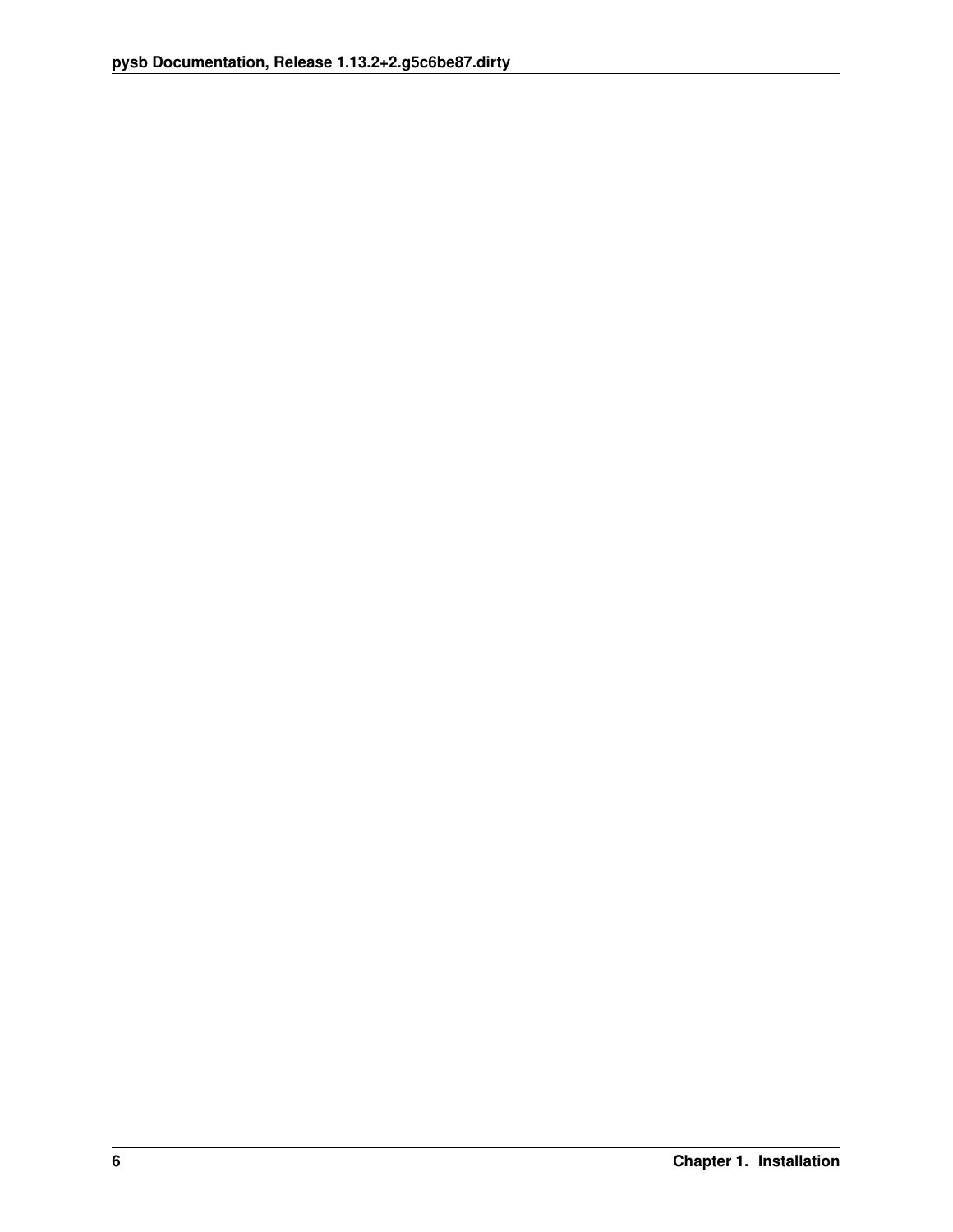# CHAPTER 2

### **Tutorial**

# <span id="page-10-1"></span><span id="page-10-0"></span>**2.1 Introduction**

This tutorial will walk you through the creation and simulation of a PySB model.

### <span id="page-10-2"></span>**2.2 First steps**

Once you have installed PySB, run the following commands from a Python interpreter to check that the basic functionality is working. This will define a model that synthesizes a molecule "A" at the rate of 3 copies per second, simulates that model from t=0 to 60 seconds and displays the amount of A sampled at intervals of 10 seconds:

```
>>> from pysb import *
>>> from pysb.integrate import Solver
>>> Model()
<Model '<interactive>' (monomers: 0, rules: 0, parameters: 0, compartments: 0) at ...>
>>> Monomer('A')
Monomer('A')
>>> Parameter('k', 3.0)
Parameter('k', 3.0)
>>> Rule('synthesize_A', None >> A(), k)
Rule('synthesize_A', None >> A(), k)
\Rightarrow t = [0, 10, 20, 30, 40, 50, 60]>>> solver = Solver(model, t)
>>> solver.run()
>>> print(solver.y[:, 0])
[ 0. 30. 60. 90. 120. 150. 180.]
```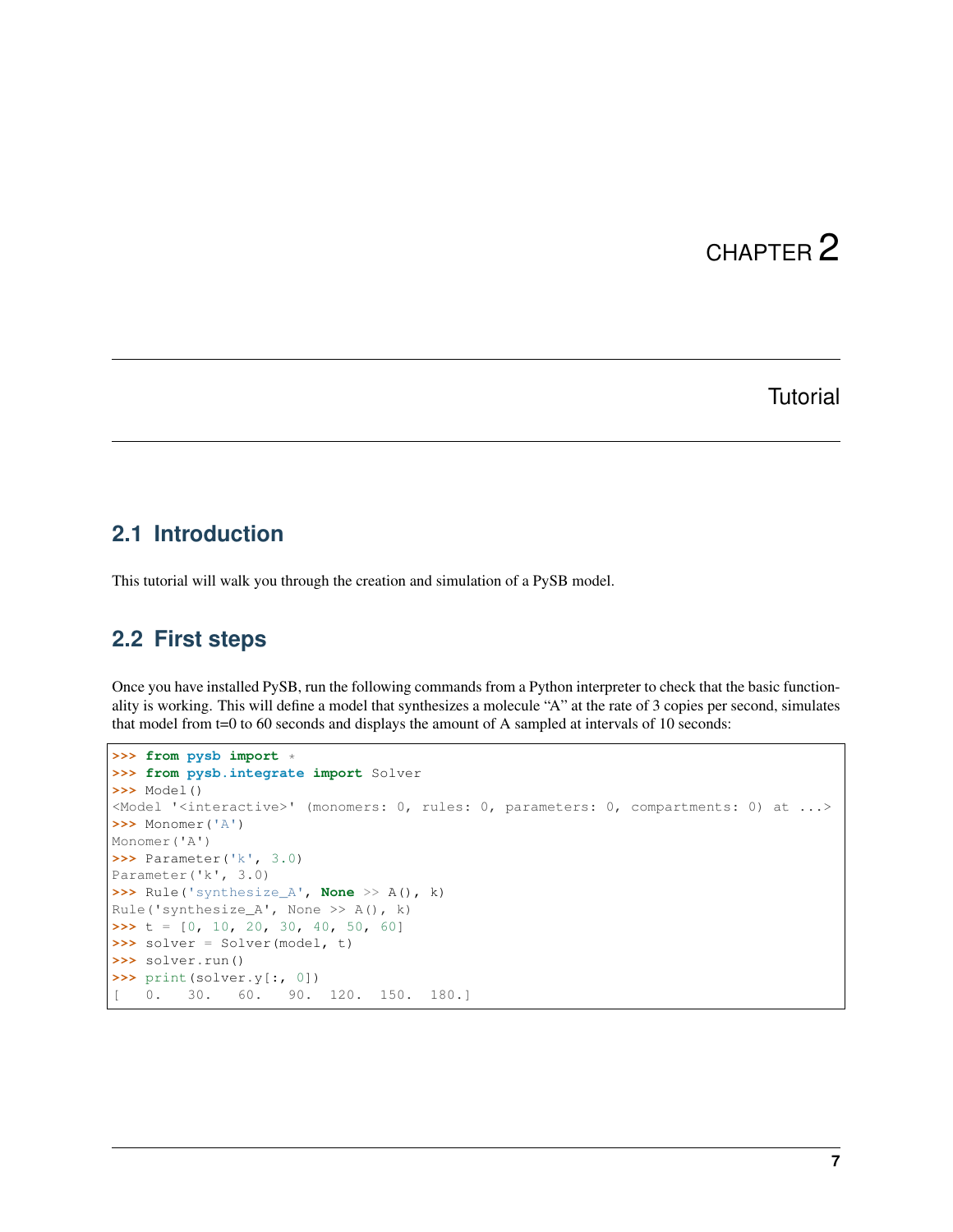### <span id="page-11-0"></span>**2.3 Creating a model**

The example above notwithstanding, PySB model definition is not meant to be performed in an interactive environment. The proper way to create a model is to write the code in a .py file which can then be loaded interactively or in other scripts for analysis and simulation. Here are the Python statements necessary to define the model from *[First](#page-10-2) [steps](#page-10-2)* above. Save this code in a file named tutorial\_a.py (you can find a copy of this file and all other named scripts from the tutorial in pysb/examples/):

```
from pysb import *
Model()
Monomer('A')
Parameter('k', 3.0)
Rule('synthesize_A', None >> A(), k)
```
Note that we did not import pysb.integrate, define the t variable or create a Solver object. These are part of model usage, not definition, so they do not belong here.

You may also be wondering why there are no assignment statements to be found. This is because every PySB model component automatically assigns itself to a variable named identically to the component's name (A, k and synthesize\_A above), or model in the case of the Model object itself. This is not standard Python behavior but it makes models much more readable. The *[Component](#page-12-0)* section below explains a bit more about this feature, and technical readers can find even more in the *[Self-export](#page-27-4)* section.

### <span id="page-11-1"></span>**2.4 Using a model**

Now that we have created a model file, we will see how to load it and do something with it. Here is run\_tutorial\_a.py, the code corresponding to the rest of the example from *[First steps](#page-10-2)*.

```
from __future__ import print_function
from pysb.simulator import ScipyOdeSimulator
from tutorial_a import model
t = [0, 10, 20, 30, 40, 50, 60]simulator = ScipyOdeSimulator(model, tspan=t)
simresult = simulator.run()
print(simresult.species)
```
The one line that's been added relative to the original listing is from tutorial a import model. Since PySB models are just Python code, we use the standard python import mechanism to load them. The variable model which holds the Model object is explicitly chosen for import. All other model components defined in tutorial a. py are accessible through model, so there is little need to import them separately.

# <span id="page-11-2"></span>**2.5 Model creation in depth**

Every model file must begin with these two lines:

```
from pysb import *
Model()
```
The first line brings in all of the Python classes needed to define a model. The second line creates an instance of the Model class and implicitly assigns this object to the variable model. We won't have to refer to model within the model file itself, rather this is the symbol we will later import from *other* code in order to make use of the model.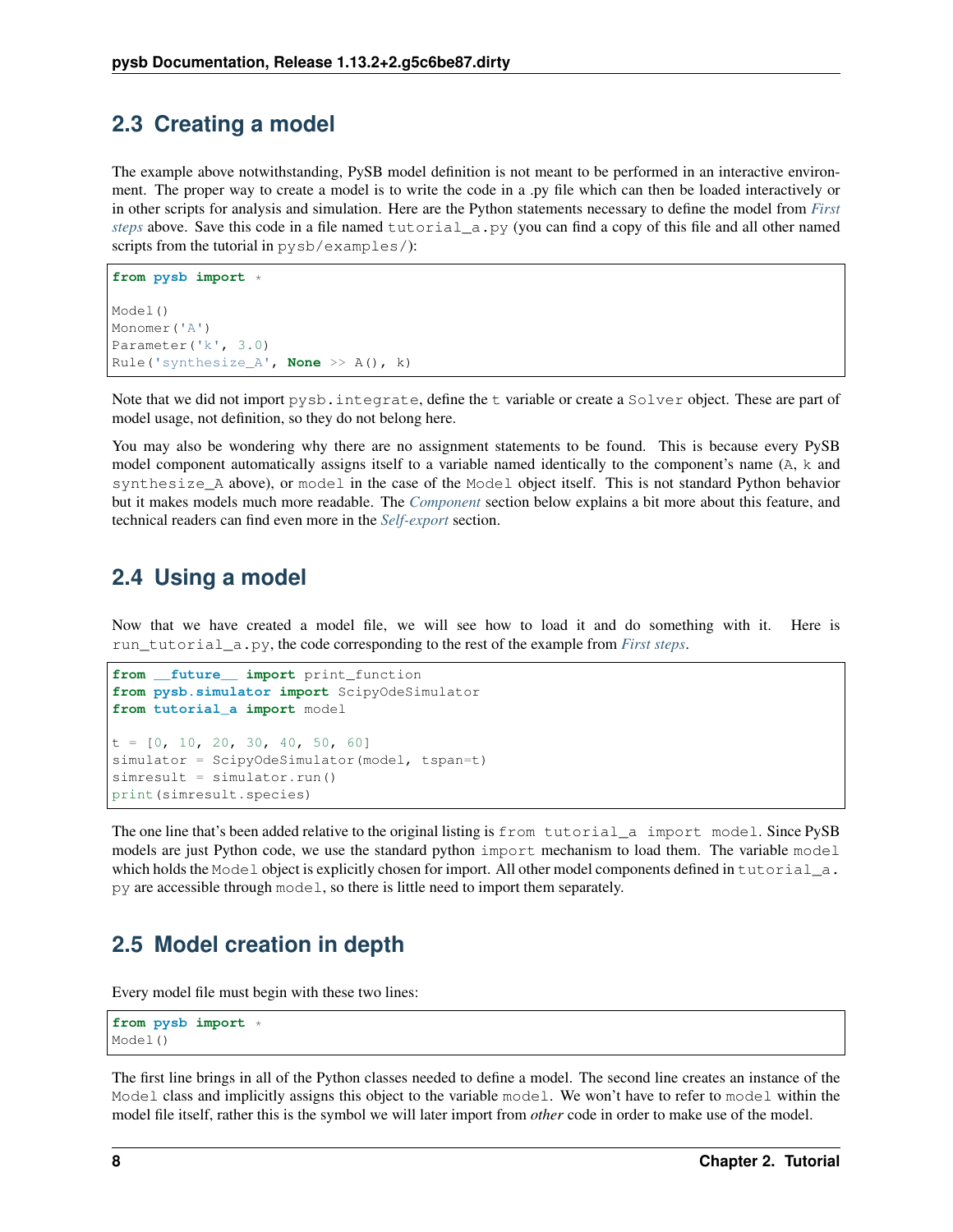The rest of the model file will be component declarations. There are several types of components, some required and others optional. The required types are Monomer, Parameter and Rule – we have already encountered these in tutorial a.py. The optional ones are Observable and Compartment. Each of these component types is represented by a Python class which inherits from the base class Component. The following sections will explain what each of these component types does in a model and how to create them.

### <span id="page-12-0"></span>**2.5.1 Component**

The base Component class is never explicitly used in a model, but it defines two pieces of basic functionality that are common to all component types. The first is a name attribute, which is specified as the first argument to the constructor for all subclasses of Component. The second is the "self-export" functionality, which automatically assigns every component to a local variable named for its name attribute. Self-export helps streamline model definition, making it feel much more like a domain-specific language like BNGL or Kappa. A justification for the technically-minded for this somewhat unusual behavior may be found in the *[Self-export](#page-27-4)* section near the end of the tutorial.

### <span id="page-12-1"></span>**2.5.2 Monomer**

Monomers are the indivisible elements that will make up the molecules and complexes whose behavior you intend to model. Typically they will represent a specific protein or other biomolecule such as "EGFR" or "ATP". Monomers have a *name* (like all components) as well as a list of *sites*. Sites are named locations on the monomer which can *bind* with a site on another monomer and/or take on a *state*. Binding merely represents aggregation, not necessarily a formal chemical bond. States can range from the biochemically specific (e.g. "phosphorylated/unphosphorylated" to the generic (e.g. "active/inactive"). The site list is technically optional (as seen in tutorial a.py) but only the simplest toy models will be able to get by without them.

The [Monomer constructor](#page-39-0) takes a name, followed by a list of site names, and finally a dict specifying the allowable states for the sites. Sites used only for binding may be omitted from the dict.

Here we will define a monomer representing the protein **Raf**, for use in a model of the MAPK signaling cascade. We choose to give our Raf monomer two sites: s represents the serine residue on which it is phosphorylated by Ras to activate its own kinase activity, and k represents the catalytic kinase domain with which it can subsequently phosphorylate MEK. Site s can take on two states: 'u' for unphosphorylated and 'p' for phosphorylated:

```
Monomer('Raf', ['s', 'k'], {'s': ['u', 'p']})
```
Now let's provide a definition for **MEK**, the substrate of Raf. MEK has two serine residues at positions 218 and 222 in the amino acid sequence which are both phosphorylated by Raf. We can't call them both s as site names must be unique within a monomer, so we've used the residue numbers in the sites' names to distinguish them: s218 and s222. MEK has a kinase domain of its own for which we've again used k:

Monomer('MEK', ['s218', 's222', 'k'], {'s218': ['u', 'p'], 's222': ['u', 'p']})

Adding these two monomer definitions to a new model file  $\text{tutoff}$ . py yields the following:

```
from pysb import *
Model()
Monomer('Raf', ['s', 'k'], {'s': ['u', 'p']})
Monomer('MEK', ['s218', 's222', 'k'], {'s218': ['u', 'p'], 's222': ['u', 'p']})
```
We can import this model in an interactive Python session and explore its monomers:

```
>>> from tutorial_b import model
>>> model.monomers
```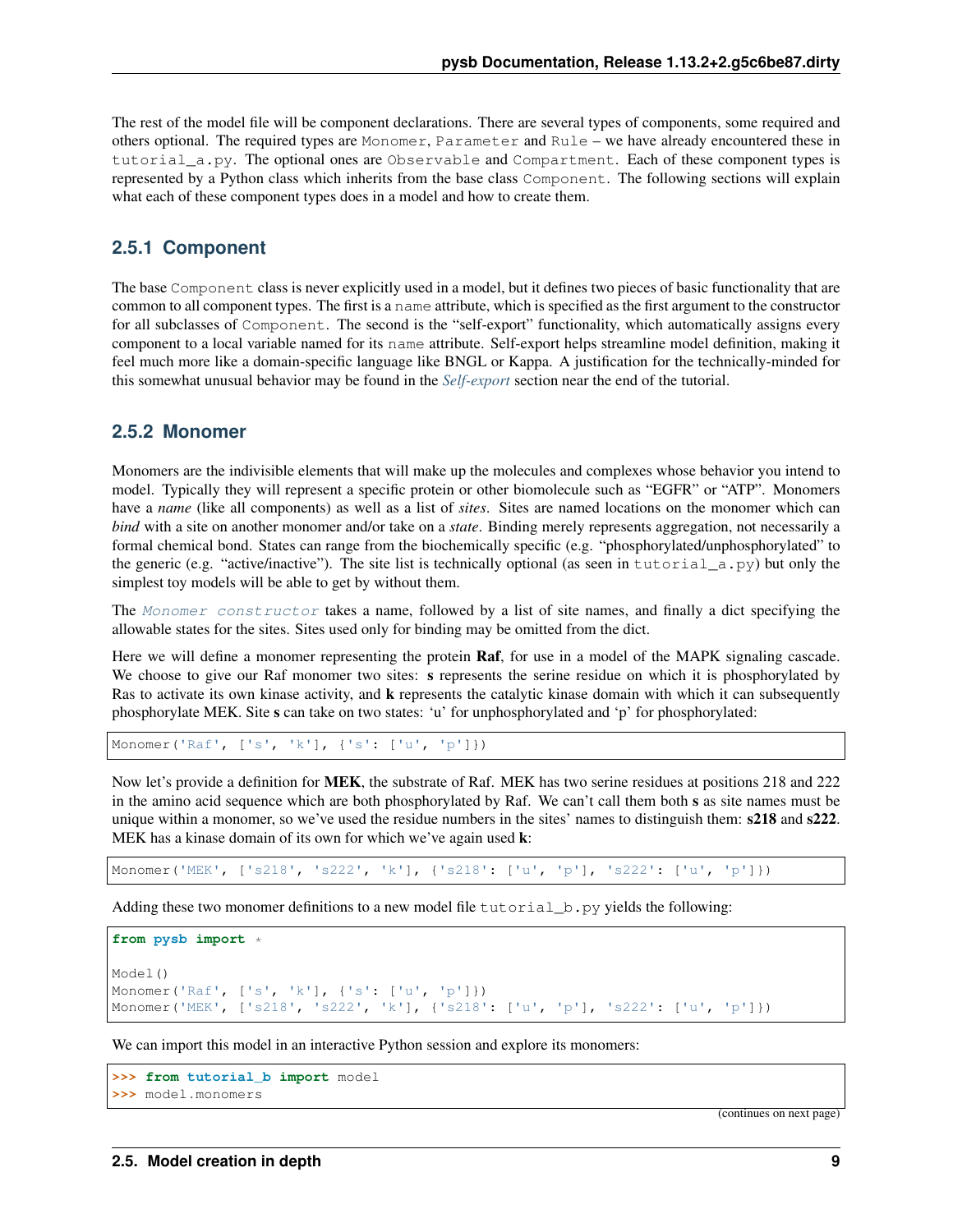```
ComponentSet([
Monomer('Raf', ['s', 'k'], {'s': ['u', 'p']}),
Monomer('MEK', ['s218', 's222', 'k'], {'s218': ['u', 'p'], 's222': ['u', 'p']}),
])
>>> [m.name for m in model.monomers]
['Raf', 'MEK']
>>> model.monomers[0]
Monomer('Raf', ['s', 'k'], {'s': ['u', 'p']})
>>> model.monomers.keys()
['Raf', 'MEK']
>>> model.monomers['MEK']
Monomer('MEK', ['s218', 's222', 'k'], {'s218': ['u', 'p'], 's222': ['u', 'p']})
>>> model.monomers['MEK'].sites
['s218', 's222', 'k']
```
The Model class has a container for each component type, for example monomers holds the monomers. These component objects are the very same ones you defined in your model script – they were implicitly added to the model's monomers container by the self-export system. This container is a Component Set, a special PySB class which acts like a list, a dict and a set rolled into one, although it can only hold Component objects and can only be appended to (never deleted from). Its list personality allows you to iterate over the components or index an individual component by integer position, with the ordering of the values corresponding to the order in which the components were defined in the model. Its dict personality allows you to index an individual component with its string name and use the standard keys and items methods. The set personality allows set operations with ordering retained. For binary set operators, the left-hand operand's ordering takes precedence.

We can also access the fields of a Monomer object such as name and sites. See the *[PySB core \(pysb.core\)](#page-32-1)* section of the module reference for documentation on the fields and methods of all the component classes.

### <span id="page-13-0"></span>**2.5.3 Parameter**

Parameters are constant numerical values that represent biological constants. A parameter can be used as a reaction rate constant, compartment volume or initial (boundary) condition for a molecular species. Other than *name*, the only other attribute of a parameter is its numerical *value*.

The [Parameter constructor](#page-42-0) takes the name and value as its two arguments. The value is optional and defaults to  $0$ .

Here we will define three parameters: a forward reaction rate for the binding of Raf and MEK and initial conditions for those two proteins:

```
Parameter('kf', 1e-5)
Parameter('Raf_0', 7e4)
Parameter('MEK_0', 3e6)
```
Add these parameter definitions to our tutorial b model file to create tutorial  $\subset$ .py:

```
from pysb import *
Model()
Monomer('Raf', ['s', 'k'], {'s': ['u', 'p']})
Monomer('MEK', ['s218', 's222', 'k'], {'s218': ['u', 'p'], 's222': ['u', 'p']})
Parameter('kf', 1e-5)
Parameter('Raf 0', 7e4)
Parameter('MEK_0', 3e6)
```
Then explore the parameters container: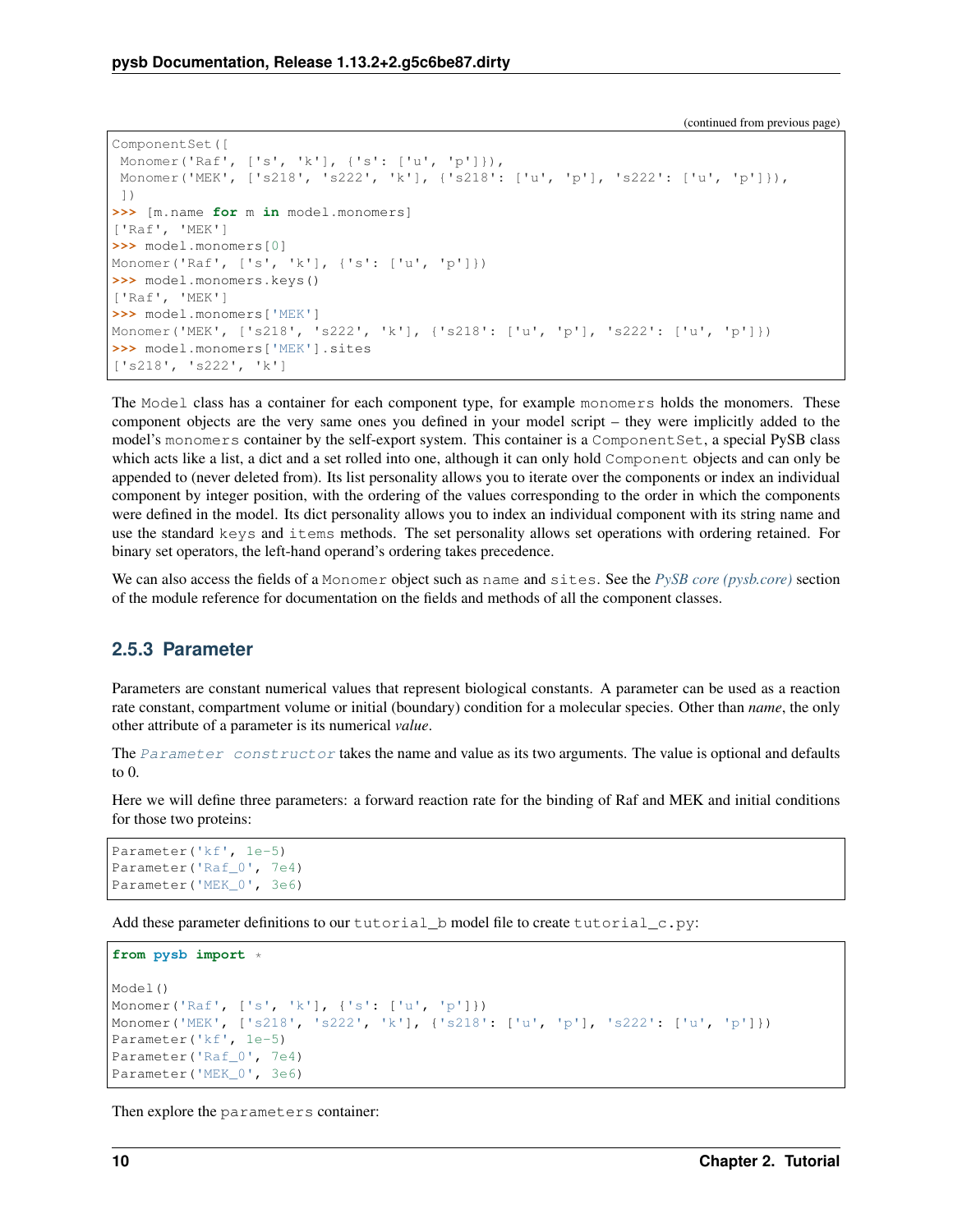```
>>> from tutorial_c import model
>>> model.parameters
ComponentSet([
Parameter('kf', 1e-05),
Parameter('Raf_0', 70000.0),
Parameter('MEK_0', 3000000.0),
])
>>> model.parameters['Raf_0'].value
70000.0
```
Parameters as defined are unitless, so you'll need to maintain unit consistency on your own. Best practice is to use number of molecules for species concentrations (i.e. initial conditions) and S.I. units for everything else: unimolecular rate constants in  $s^{-1}$ , bimolecular rate constants in  $\# molecules^{-1} \times s^{-1}$ , compartment volumes in L, etc.

In the following sections we will see how parameters are used to build other model components.

### <span id="page-14-0"></span>**2.5.4 Rules**

Rules define chemical reactions between molecules and complexes. A rule consists of a *name*, a pattern describing which molecular species should act as the *reactants*, another pattern describing how reactants should be transformed into *products*, and parameters denoting the *rate constants*.

The [Rule constructor](#page-42-1) takes a name, a RuleExpression containing the reactant and product patterns (more on that below) and one or two Parameter objects for the rate constants. It also takes several optional boolean flags as kwargs which alter the behavior of the rule in certain ways.

Rules, as described in this section, comprise the basic elements of procedural instructions that encode biochemical interactions. In its simplest form a rule is a chemical reaction that can be made general to a range of monomer states or very specific to only one kind of monomer in one kind of state. We follow the style for writing rules as described in [BioNetGen](http://bionetgen.org/index.php/Documentation) but the style proposed by [Kappa](http://dev.executableknowledge.org/docs/KaSim-manual-master/KaSim_manual.htm) is quite similar with only some differences related to the implementation details (e.g. mass-action vs. stochastic simulations, compartments or no compartments, etc). We will write two rules to represent the interaction between the reactants and the products in a two-step manner.

The general pattern for a rule consists of the statement *Rule* and in parenthesis a series of statements separated by commas, namely the rule name (string), the rule interactions, and the rule parameters. The rule interactions make use of the following operators:

```
*+* operator to represent complexation
*|* operator to represent backward/forward reaction
*>>* operator to represent forward-only reaction
*%* operator to represent a binding interaction between two species
```
Note: PySB used to use the  $\leq$  operator for reversible rules, but that operator was removed in Python 3. All new models should use the | operator instead. Support for the  $\leq$  in PySB with Python 2 will be removed in a future version of PySB.

To illustrate the use of the operators and the rule syntax we write the complex formation reaction with labels illustrating the parts of the rule:

| Rule('C8 Bid bind', C8(b= <b>None</b> ) + Bid(b= <b>None</b> , S='u')   C8(b=1) % Bid(b=1, S='u'), *[kf,                                                                                                                          |  |  |  |  |                          |  |
|-----------------------------------------------------------------------------------------------------------------------------------------------------------------------------------------------------------------------------------|--|--|--|--|--------------------------|--|
| $\leftrightarrow$ kr)                                                                                                                                                                                                             |  |  |  |  |                          |  |
| $\frac{1}{2}$ . The contract of the contract of the contract of the contract of the contract of the contract of the contract of the contract of the contract of the contract of the contract of the contract of the contract of t |  |  |  |  |                          |  |
| $\frac{1}{2}$ . The contract of the contract of the contract of the contract of the contract of the contract of the contract of the contract of the contract of the contract of the contract of the contract of the contract of t |  |  |  |  |                          |  |
| $\rightarrow$ parameter list                                                                                                                                                                                                      |  |  |  |  |                          |  |
|                                                                                                                                                                                                                                   |  |  |  |  | (continues on next page) |  |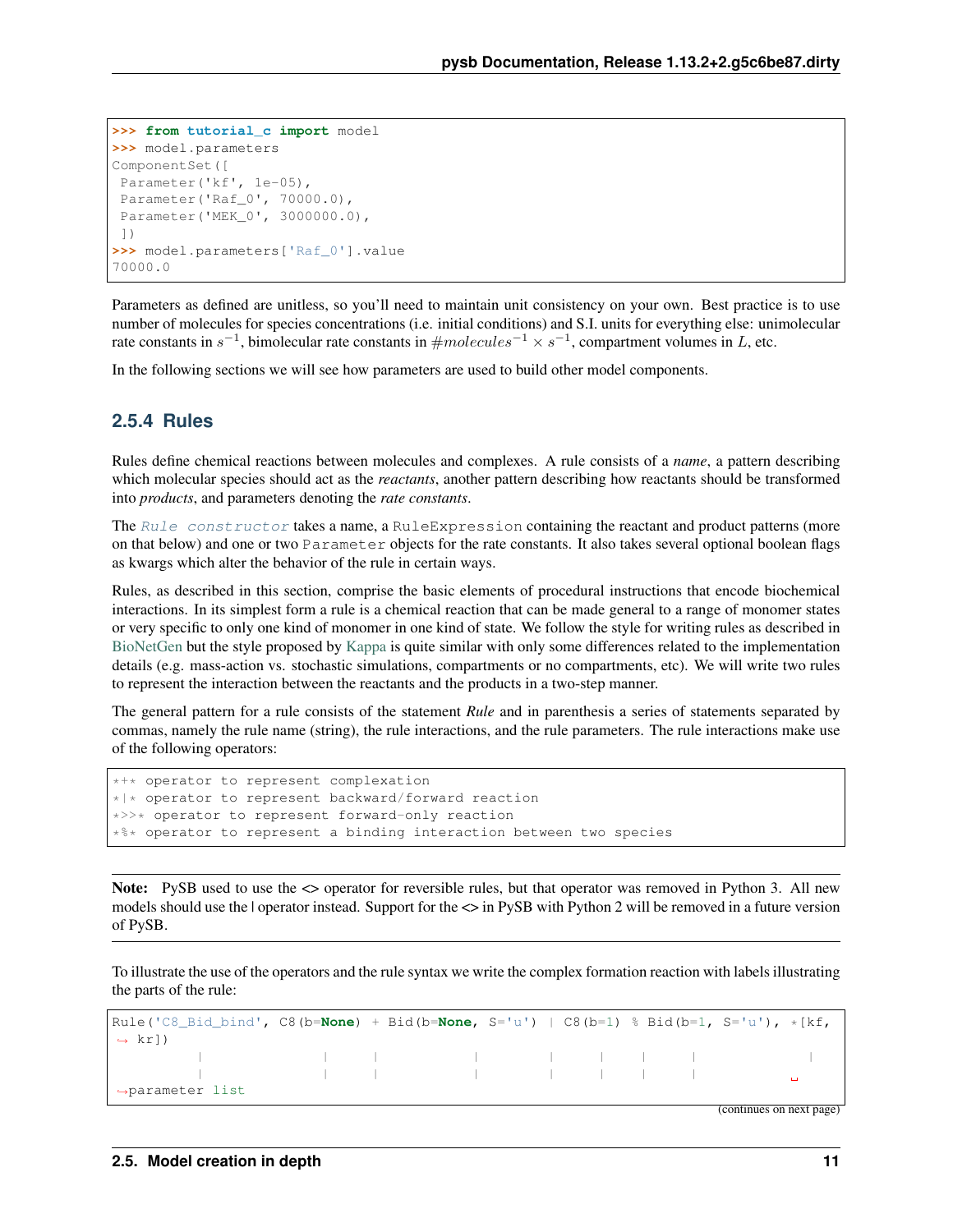|           |                 |                                  | (continued from previous page) |
|-----------|-----------------|----------------------------------|--------------------------------|
|           |                 |                                  |                                |
|           |                 |                                  | bound species                  |
|           |                 |                                  |                                |
|           |                 |                                  | binding operator               |
|           |                 |                                  |                                |
|           |                 |                                  | bound species                  |
|           |                 |                                  |                                |
|           |                 |                                  | forward/backward operator      |
|           |                 |                                  |                                |
|           |                 | unbound species                  |                                |
|           |                 |                                  |                                |
|           |                 | complexation / addition operator |                                |
|           |                 |                                  |                                |
|           | unbound species |                                  |                                |
| rule name |                 |                                  |                                |

The *rule name* can be any string and should be enclosed in single (') or double (') quotation marks. The species are *instances* of the mononmers in a specific state. In this case we are requiring that *C8* and *Bid* are both unbound, as we would not want any binding to occur with species that are previously bound. The *complexation* or *addition* operator tells the program that the two species are being added, that is, undergoing a transition, to form a new species as specified on the right side of the rule. The forward/backward operator states that the reaction is reversible. Finally the *binding* operator indicates that there is a bond formed between two or more species. This is indicated by the matching integer (in this case *1*) in the bonding site of both species along with the *binding* operator. If a non-reversible rule is desired, then the *forward-only* operator can be replaced for the *forward/backward* operator.

In order to actually change the state of the Bid protein we must now edit the monomer so that have an actual state site as follows:

Monomer('Bid', ['b', 'S'], {'S':['u', 't']})

Having added the state site we can now further specify the state of the Bid protein when it undergoes rule-based interactions and explicitly indicate the changes of the protein state.

With this state site added, we can now go ahead and write the rules that will account for the binding step and the unbinding step as follows:

```
Rule('C8_Bid_bind', C8(b=None) + Bid(b=None, S='u') | C8(b=1) % Bid(b=1, S='u'), kf,
\rightarrowkr)
Rule('tBid_from_C8Bid', C8(b=1) % Bid(b=1, S='u') >> C8(b=None) % Bid(b=None, S='t'),
\rightarrowkc)
```
As shown, the initial reactants, *C8* and *Bid* initially in the unbound state and, for Bid, in the 'u' state, undergo a complexation reaction and further a dissociation reaction to return the original *C8* protein and the *Bid* protein but now in the 't' state, indicating its truncation. Make these additions to your mymodel.py file. After you are done, your file should look like this:

```
# import the pysb module and all its methods and functions
from pysb import *
# instantiate a model
Model()
# declare monomers
Monomer('C8', ['b'])
Monomer('Bid', ['b', 'S'], {'S': ['u', 't']})
```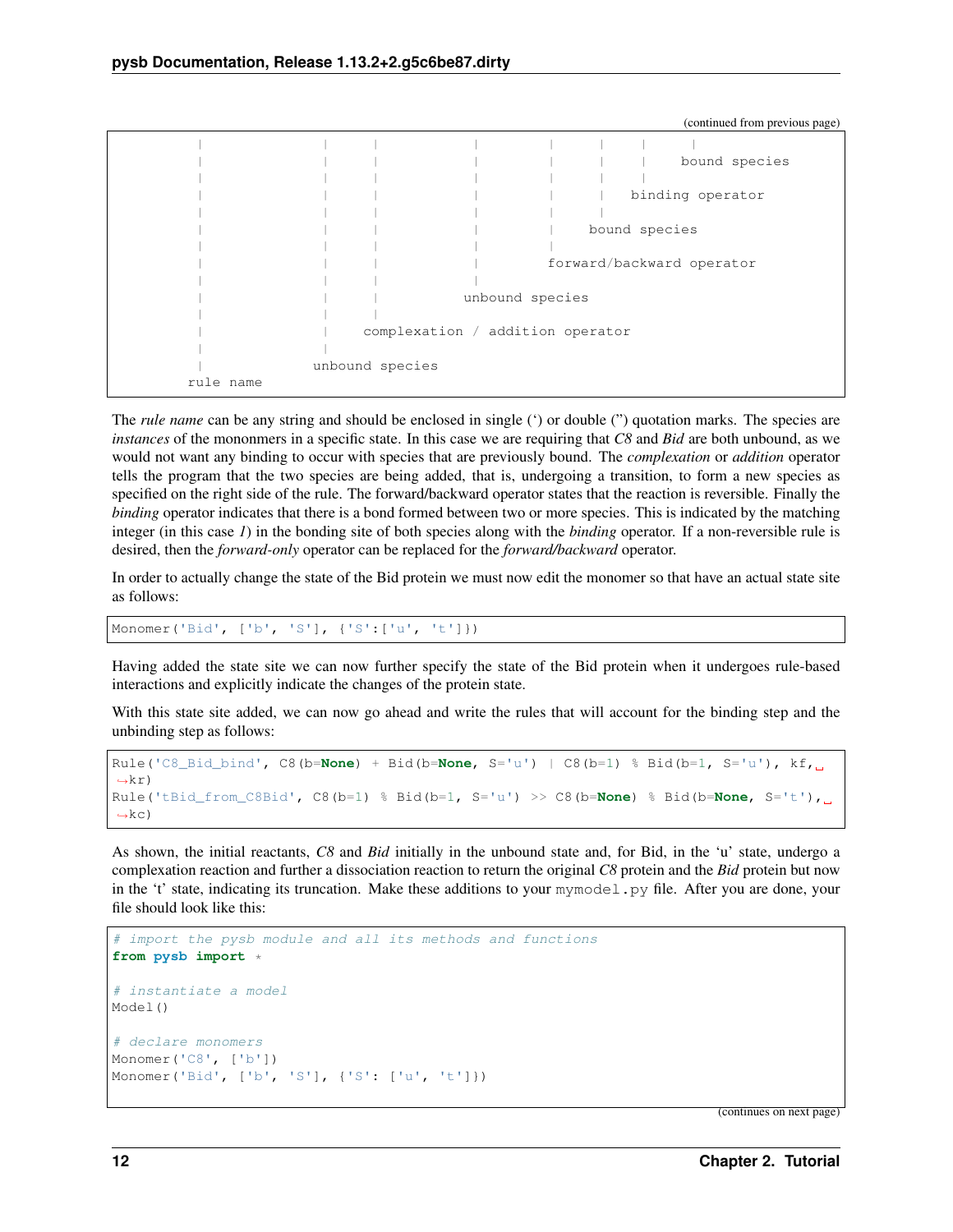```
# input the parameter values
Parameter('kf', 1.0e-07)
Parameter('kr', 1.0e-03)
Parameter('kc', 1.0)
# now input the rules
Rule('C8_Bid_bind', C8(b=None) + Bid(b=None, S='u') | C8(b=1) % Bid(b=1, S='u'), kf,
\leftarrowkr)
Rule('tBid_from_C8Bid', C8(b=1) % Bid(b=1, S='u') >> C8(b=None) + Bid(b=None, S='t'),
\left( -k^c \right)
```
Once you are done editing your file, start your *ipython* (or *python*) interpreter and type the commands at the prompts below. Once you load your model you should be able to probe and check that you have the correct monomers, parameters, and rules. Your output should be very similar to the one presented (output shown below the '>>>' python prompts).:

```
>>> import mymodel as m
>>> m.model.monomers
   ComponentSet([
    Monomer('C8', ['b']),
    Monomer('Bid', ['b', 'S'], {'S': ['u', 't']}),
    ])
>>> model.parameters
  ComponentSet([
    Parameter('kf', 1e-07),
   Parameter('kr', 0.001),
    Parameter('kc', 1.0),
    Parameter('C8_0', 1000.0),
    Parameter('Bid_0', 10000.0),
    ])
>>> m.model.rules
   ComponentSet([
    Rule('C8_Bid_bind', C8(b=None) + Bid(b=None, S='u') | C8(b=1) % Bid(b=1, S='u'),
\rightarrowkf, kr),
    Rule('tBid_from_C8Bid', C8(b=1) % Bid(b=1, S='u') >> C8(b=None) + Bid(b=None, S='t
\leftrightarrow'), kc),
    ])
```
With this we are almost ready to run a simulation; all we need now is to specify the initial conditions of the system.

### <span id="page-16-0"></span>**2.5.5 Observables**

In our model we have two initial species (*C8* and *Bid*) and one output species (*tBid*). As can be seen in the ODEs derived from the reactions above, there are four mathematical species needed to describe the evolution of the system (i.e. *C8*, *Bid*, *tBid*, and *C8:Bid*). Although this system is rather small, there are situations when we will have many more species than we care to monitor or characterize throughout the time evolution of the ODEs. In addition, it will often happen that the desirable species are combinations or sums of many other species. For this reason the rules-based engines we currently employ implement the *Observables* call which automatically collects the necessary information and returns the desired species. In our case, we will monitor the amount of free *C8*, unbound *Bid*, and active *tBid*. To specify the observables enter the following lines in your  $mymodel$ . py file as follows:

```
Observable('obsC8', C8(b=None))
Observable('obsBid', Bid(b=None, S='u'))
Observable('obstBid', Bid(b=None, S='t'))
```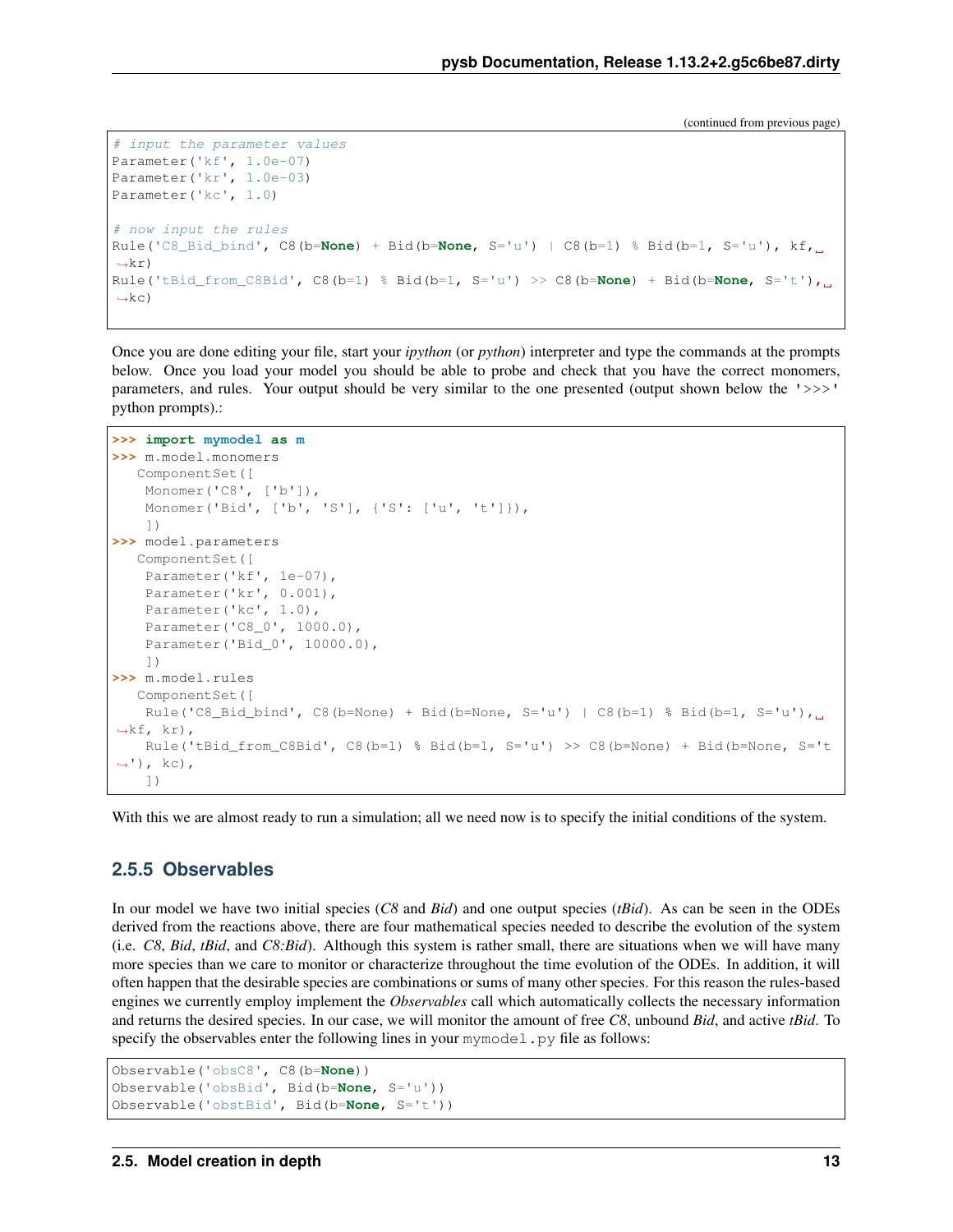As shown, the observable can be a species. As we will show later the observable can also contain wild-cards and given the "don't care don't write" approach to rule-writing, it can be a very powerful approach to observe activated complexes.

### <span id="page-17-0"></span>**2.6 Initial conditions**

Having specified the *monomers*, the *parameters* and the *rules* we have the basics of what is needed to generate a set of ODEs and run a model. From a mathematical perspective a system of ODEs can only be solved if a bound is placed on the ODEs for integration. In our case, these bounds are the initial conditions of the system that indicate how much non-zero initial species are present at time *t=0s* in the system. In our system, we only have two initial species, namely *C8* and *Bid* so we need to specify their initial concentrations. To do this we enter the following lines of code into the mymodel.py file:

```
Parameter('C8_0', 1000)
Parameter('Bid_0', 10000)
Initial(C8(b=None), C8_0)
Initial(Bid(b=None, S='u'), Bid_0)
```
A parameter object must be declared to specify the initial condition rather than just giving a value as shown above. Once the parameter object is declared (i.e. *C8\_0* and *Bid\_0*) it can be fed to the *Initial* definition. Now that we have specified the initial conditions we are basically ready to run simulations. We will add an *observables* call in the next section prior to running the simulation.

### <span id="page-17-1"></span>**2.7 Simulation and analysis**

By now your mymodel.py file should look something like this:

```
# import the pysb module and all its methods and functions
from pysb import *
# instantiate a model
Model()
# declare monomers
Monomer('C8', ['b'])
Monomer('Bid', ['b', 'S'], {'S':['u', 't']})
# input the parameter values
Parameter('kf', 1.0e-07)
Parameter('kr', 1.0e-03)
Parameter('kc', 1.0)
# now input the rules
Rule('C8_Bid_bind', C8(b=None) + Bid(b=None, S='u') | C8(b=1) % Bid(b=1, S='u'), *[kf,
\leftrightarrow kr])
Rule('tBid_from_C8Bid', C8(b=1) % Bid(b=1, S='u') >> C8(b=None) + Bid(b=None, S='t'),
\rightarrowkc)
# initial conditions
Parameter('C8_0', 1000)
Parameter('Bid_0', 10000)
Initial(C8(b=None), C8_0)
Initial(Bid(b=None, S='u'), Bid_0)
```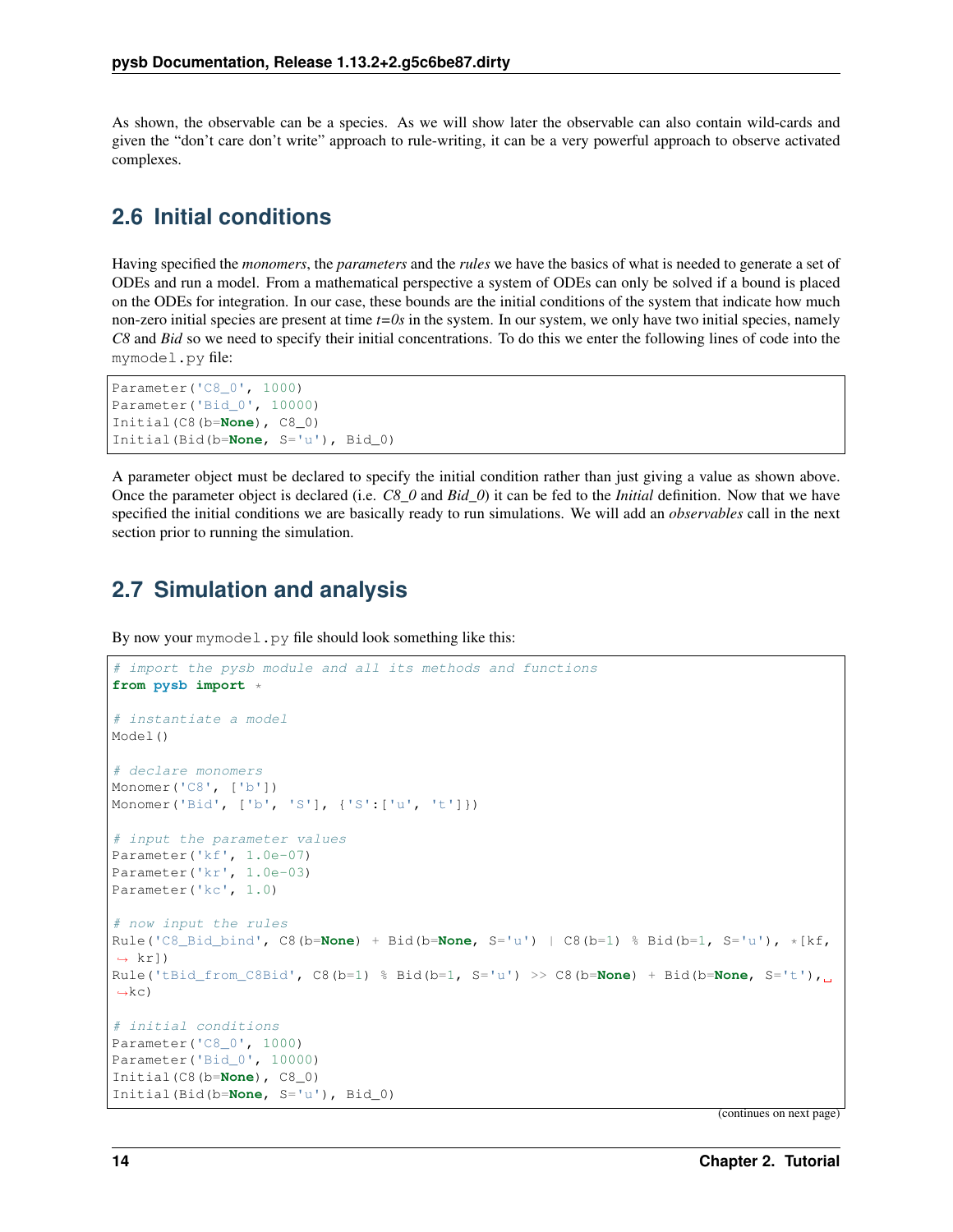```
# Observables
Observable('obsC8', C8(b=None))
Observable('obsBid', Bid(b=None, S='u'))
Observable('obstBid', Bid(b=None, S='t'))
```
You can use a few commands to check that your model is defined properly. Start your *ipython* (or *python*) interpreter and enter the commands as shown below. Notice the output should be similar to the one shown (output shown below the  $'$ >>>' `prompts):

```
>>> import mymodel as m
>>> m.model.monomers
   ComponentSet([
   Monomer('C8', ['b']),
   Monomer('Bid', ['b', 'S'], {'S': ['u', 't']}),
   ])
>>> m.model.parameters
  ComponentSet([
   Parameter('kf', 1e-07),
   Parameter('kr', 0.001),
   Parameter('kc', 1.0),
   Parameter('C8_0', 1000.0),
   Parameter('Bid_0', 10000.0),
    ])
>>> m.model.observables
  ComponentSet([
   Observable('obsC8', C8(b=None)),
    Observable('obsBid', Bid(b=None, S='u')),
   Observable('obstBid', Bid(b=None, S='t')),
    ])
>>> m.model.initials
  [Initial(C8(b=None), C8_0), Initial(Bid(b=None, S='u'), Bid_0)]
>>> m.model.rules
  ComponentSet([
   Rule('C8_Bid_bind', C8(b=None) + Bid(b=None, S='u') | C8(b=1) % Bid(b=1, S='u'),
\rightarrowkf, kr),
    Rule('tBid_from_C8Bid', C8(b=1) % Bid(b=1, S='u') >> C8(b=None) + Bid(b=None, S='t
\leftrightarrow'), kc),
    ])
```
With this we are now ready to run a simulation! The parameter values for the simulation were taken directly from typical values in the paper about [extrinsic apoptosis signaling.](http://www.plosbiology.org/article/info%3Adoi%2F10.1371%2Fjournal.pbio.0060299) To run the simulation we must use a numerical integrator. Common examples include LSODA, VODE, CVODE, Matlab's ode15s, etc. We will use two *python* modules that are very useful for numerical manipulation. We have adapted the integrators in the *SciPy\*[#sp]\_ module to function seamlessly with PySB for integration of ODE systems. We will also be using the \*PyLab*<sup>[2](#page-18-0)</sup> package for graphing and plotting from the command line.

We will begin our simulation by loading the model from the *ipython* (or *python*) interpreter as shown below:

**>>> import mymodel as m**

You can check that your model imported correctly by typing a few commands related to your model as shown:

<span id="page-18-0"></span><sup>2</sup> PyLab: <http://www.scipy.org/PyLab>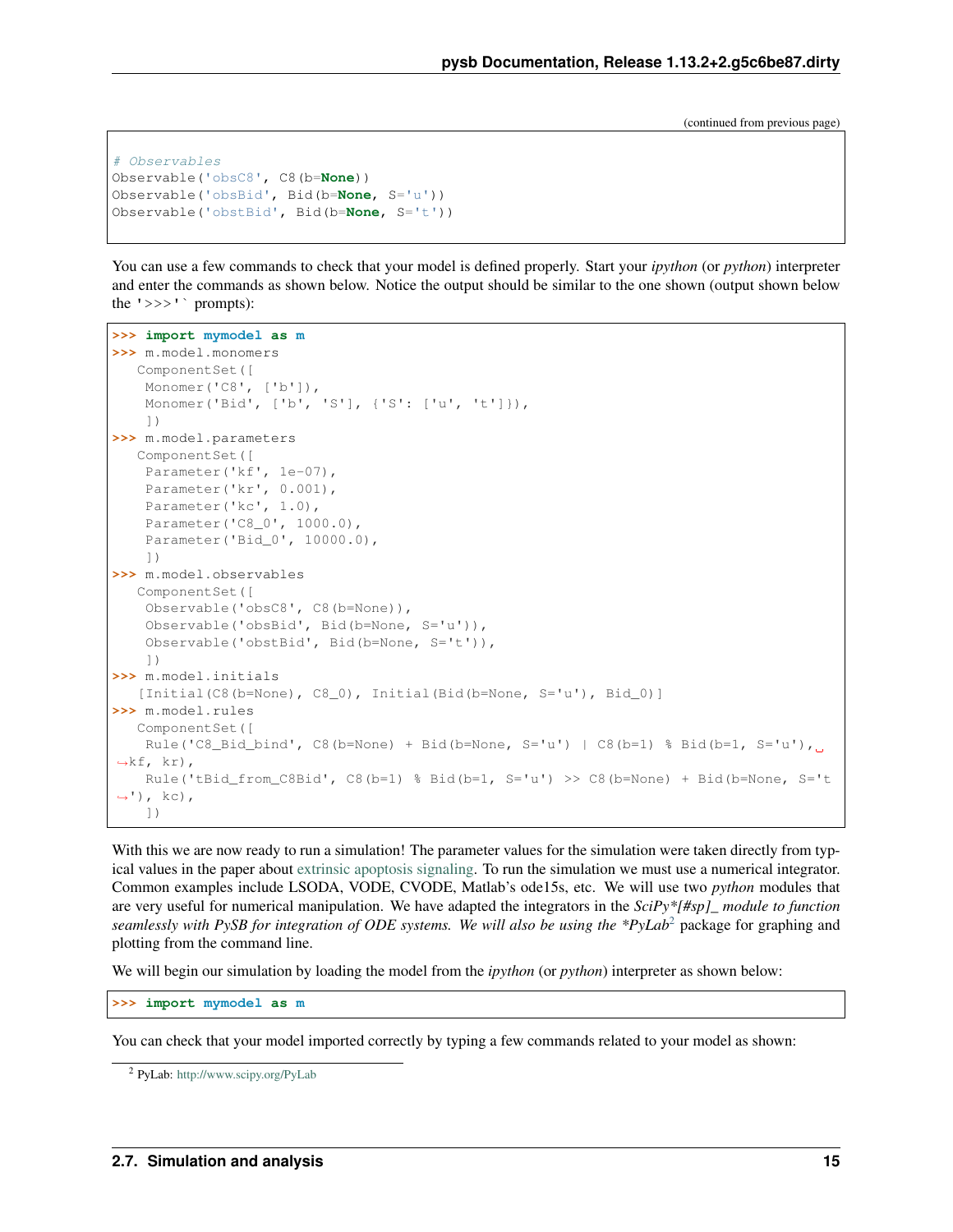```
>>> m.mymodel.monomers
>>> m.mymodel.rules
```
Both commands should return information about your model. (Hint: If you are using iPython, you can press tab twice after "m.mymodel" to tab complete and see all the possible options).

Now, we will import the *PyLab* and PySB simulator module. Enter the commands as shown below:

```
>>> from pysb.simulator import ScipyOdeSimulator
>>> import pylab as pl
```
We have now loaded the integration engine and the graph engine into the interpreter environment. You may get some feedback from the program as some functions can be compiled at runtime for speed, depending on your operating system. Next we need to tell the integrator the time domain over which we wish to integrate the equations. For our case we will use 20000 of simulation time. To do this we generate an array using the *linspace* function from *PyLab*. Enter the command below:

 $\Rightarrow$   $t = pl.$  linspace (0, 20000)

This command assigns an array in the range [0..20000] to the variable *t*. You can type the name of the variable at any time to see the content of the variable. Typing the variable *t* results in the following:

| >>> t    |                 |                 |                 |                 |
|----------|-----------------|-----------------|-----------------|-----------------|
| array ([ | $0$ .           | 408.16326531,   | 816.32653061,   | 1224.48979592,  |
|          | 1632.65306122,  | 2040.81632653,  | 2448.97959184,  | 2857.14285714,  |
|          | 3265.30612245,  | 3673.46938776,  | 4081.63265306,  | 4489.79591837,  |
|          | 4897.95918367,  | 5306.12244898,  | 5714.28571429,  | 6122.44897959.  |
|          | 6530.6122449.   | 6938.7755102,   | 7346.93877551,  | 7755.10204082,  |
|          | 8163.26530612,  | 8571.42857143,  | 8979.59183673,  | 9387.75510204,  |
|          | 9795.91836735,  | 10204.08163265, | 10612.24489796, | 11020.40816327, |
|          | 11428.57142857, | 11836.73469388, | 12244.89795918, | 12653.06122449, |
|          | 13061.2244898.  | 13469.3877551,  | 13877.55102041, | 14285.71428571, |
|          | 14693.87755102, | 15102.04081633, | 15510.20408163, | 15918.36734694, |
|          | 16326.53061224, | 16734.69387755, | 17142.85714286, | 17551.02040816, |
|          | 17959.18367347, | 18367.34693878, | 18775.51020408, | 19183.67346939, |
|          | 19591.83673469, | 20000.          |                 |                 |
|          |                 |                 |                 |                 |

These are the points at which we will get data for each ODE from the integrator. With this, we can now run our simulation. Enter the following commands to run the simulation and get the results:

```
>>> simres = ScipyOdeSimulator(m.model, tspan=t).run()
>>> yout = simres.all
```
To verify that the simulation run you can see the content of the *yout* object. For example, check for the content of the *Bid* observable defined previously:

**>>>** yout['obsBid'] array([10000. , 9600.82692793, 9217.57613337, 8849.61042582, 8496.32045796, 8157.12260855, 7831.45589982, 7518.7808708 , 7218.58018014, 6930.35656027, 6653.63344844, 6387.95338333, 6132.87596126, 5887.9786933 , 5652.8553495 , 5427.11687478, 5210.38806188, 5002.31066362, 4802.53910592, 4610.74136092, 4426.60062334, 4249.81001719, 4080.07733278, 3917.1205927 , 3760.66947203, 3610.46475238, 3466.25716389, 3327.80762075, 3194.88629188, 3067.27263727, 2944.75491863, 2827.12948551, 2714.20140557, 2605.78289392, 2501.69402243, 2401.76203172, 2305.8208689 , 2213.71139112, 2125.28052884, 2040.38151896,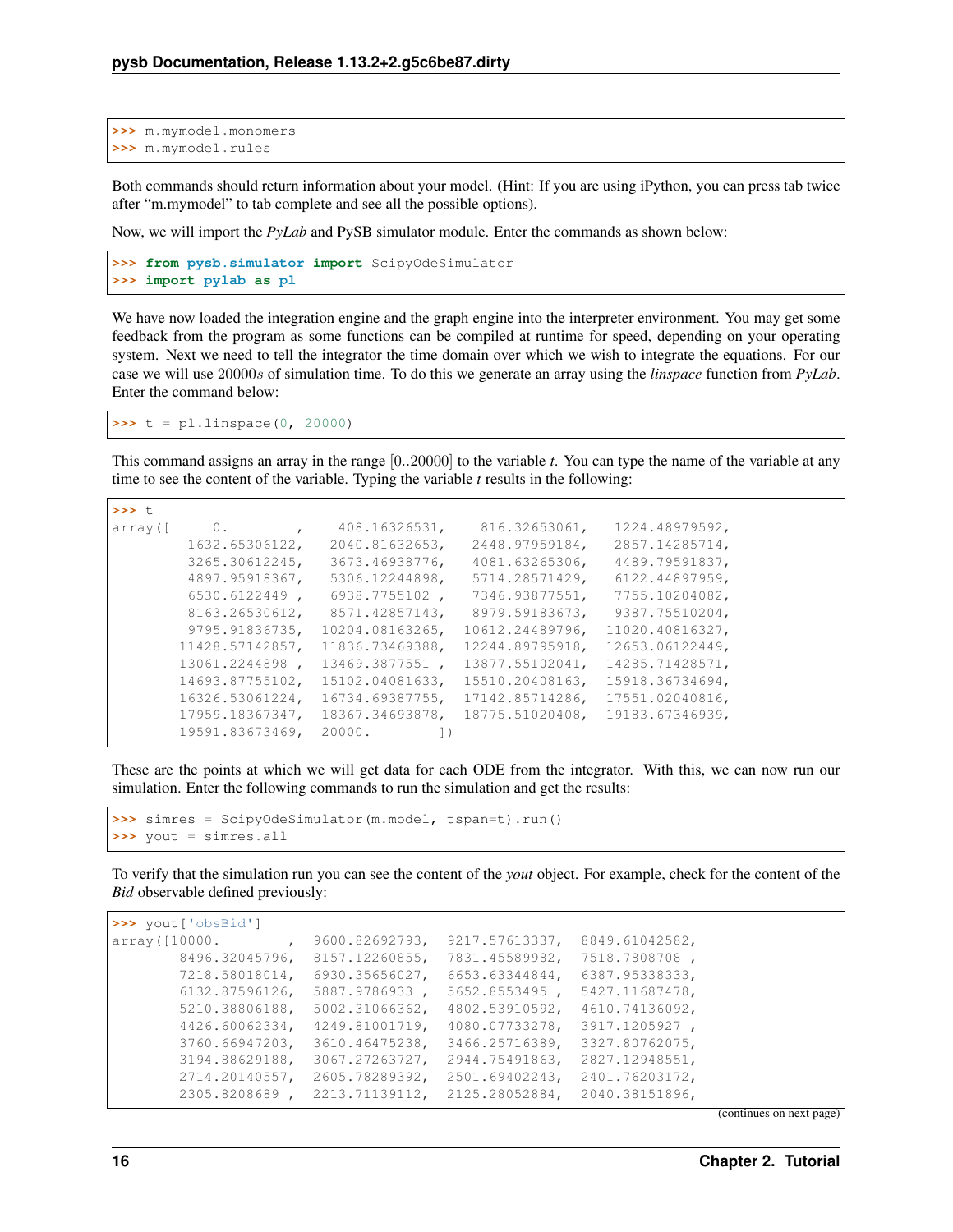```
1958.87334783, 1880.62057855, 1805.49336521, 1733.36675338,
1664.12107023, 1597.64120743, 1533.81668871, 1472.54158105,
1413.71396601, 1357.23623273])
```
As you may recall we named some observables in the *[Observables](#page-16-0)* section above. The variable *yout* contains an array of all the ODE outputs from the integrators along with the named observables (i.e. *obsBid*, *obstBid*, and *obsC8*) which can be called by their names. We can therefore plot this data to visualize our output. Using the commands imported from the *PyLab* module we can create a graph interactively. Enter the commands as shown below:

```
>>> pl.ion()
>>> pl.figure()
>>> pl.plot(t, yout['obsBid'], label="Bid")
>>> pl.plot(t, yout['obstBid'], label="tBid")
>>> pl.plot(t, yout['obsC8'], label="C8")
>>> pl.legend()
>>> pl.xlabel("Time (s)")
>>> pl.ylabel("Molecules/cell")
>>> pl.show()
```
You should now have a figure in your screen showing the number of *Bid* molecules from the initial amount decreasing over time, the number of *tBid* molecules increasing over time, and the number of free *C8* molecules decrease to about half. For help with the above commands and to see more commands related to  $PyLab$  check the documentation<sup>2</sup>. Your figure should look something like the one below:



Congratulations! You have created your first model and run a simulation!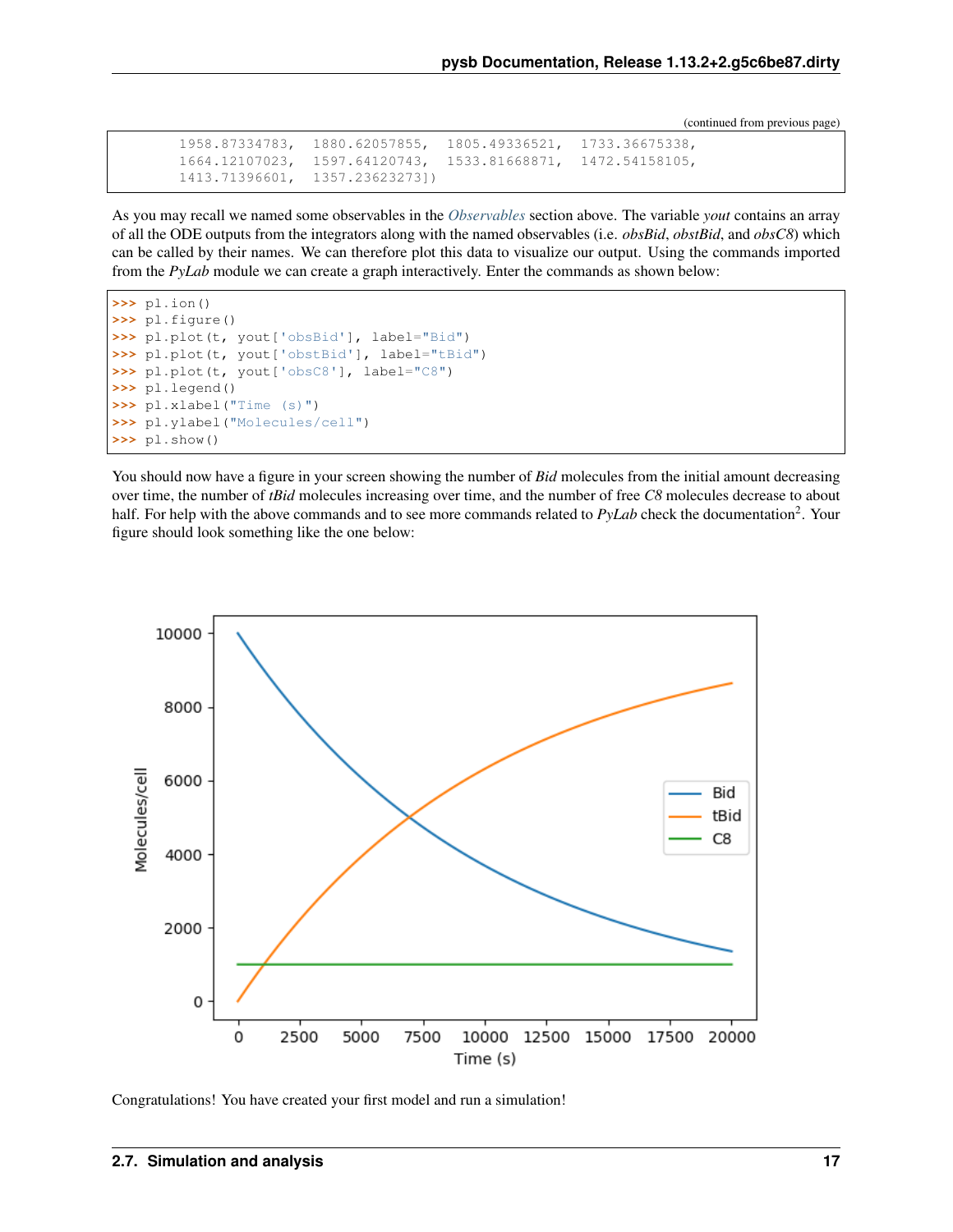### <span id="page-21-0"></span>**2.8 Visualization**

It is useful to visualize the species and reactions that make a model. We have provided two methods to visualize species and reactions. We recommend using the tools in [Kappa](http://dev.executableknowledge.org/docs/KaSim-manual-master/KaSim_manual.htm) and [BioNetGen](http://bionetgen.org/index.php/Documentation) for other visualization tools such as contact maps and stories.

The simplest way to visualize a model is to generate the graph file using the programs available from the command line. The files are located in the .../pysb/tools directory. The files to visualize reactions and species are render\_reactions.py and render\_species.py. These python scripts will generate .dot graph files that can be visualized using several tools such as [OmniGraffle](http://www.omnigroup.com/products/omnigraffle/) in OS X or [GraphViz](http://www.graphviz.org/) in all major platforms. For this tutorial we will use the [GraphViz](http://www.graphviz.org/) renderer. For this example we will visualize the mymodel.py file that was created earlier. Issue the following command, replacing the comments inside square brackets''[]'' with the correct paths. We will first generate the .dot from the command line as follows:

```
[path-to-pysb]/pysb/tools/render_reactions.py [path-to-pysb-model-file]/mymodel.py >
˓→mymodel.dot
```
If your model can be properly visualized you should have gotten no errors and should now have a file called mymodel.dot. You can now use this file as an input for any visualization tool as described above. You can follow the same procedures with the render\_species.py script to visualize the species generated by your models.

### <span id="page-21-1"></span>**2.9 Higher-order rules**

For this section we will show the power of working in a programming environment by creating a simple function called "catalyze". Catalysis happens quite often in models and it is one of the basic functions we have found useful in our model development. Rather than typing many lines such as:

```
Rule("association", Enz(b=None) + Sub(b=None, S="i") | Enz(b=1)%Sub(b=1,S="i"), kf,
\rightarrowkr)
Rule("dissociation", Enz(b=1)%Sub(b=1,S="i") >> Enz(b=None) + Sub(b=None, S="a"), kc)
```
multiple times, we find it more powerful, transparent and easy to instantiate/edit a simple, one-line function call such as:

catalyze(Enz, Sub, "S", "i", "a", kf, kr, kc)

We find that the functional form captures what we mean to write: a chemical species (the substrate) undergoes catalytic activation (by the enzyme) with a given set of parameters. We will now describe how a function can be written in PySB to automate the scripting of simple concepts into a programmatic format. Examine the function below:

```
def catalyze(enz, sub, site, state1, state2, kf, kr, kc): # (0) function call
   """2-step catalytic process""" # (1) reaction name
   r1_name = '%s_assoc_%s' % (enz.name, sub.name) # (2) name of association
˓→reaction for rule
   r2_name = \frac{8s}{18s} diss_8s' % (enz.name, sub.name) # (3) name of
˓→dissociation reaction for rule
   E = enz(b=None) \# (4) define enzyme state,
˓→in function
   S = sub({'b': None, site: state1}) # (5) define substrate
˓→state in function
   ES = enz(b=1) % sub({'b': 1, site: state1}) \# (6) define state of
˓→enzyme:substrate complex
   P = sub({'b': None, site: state2}) # (7) define state of
˓→product
```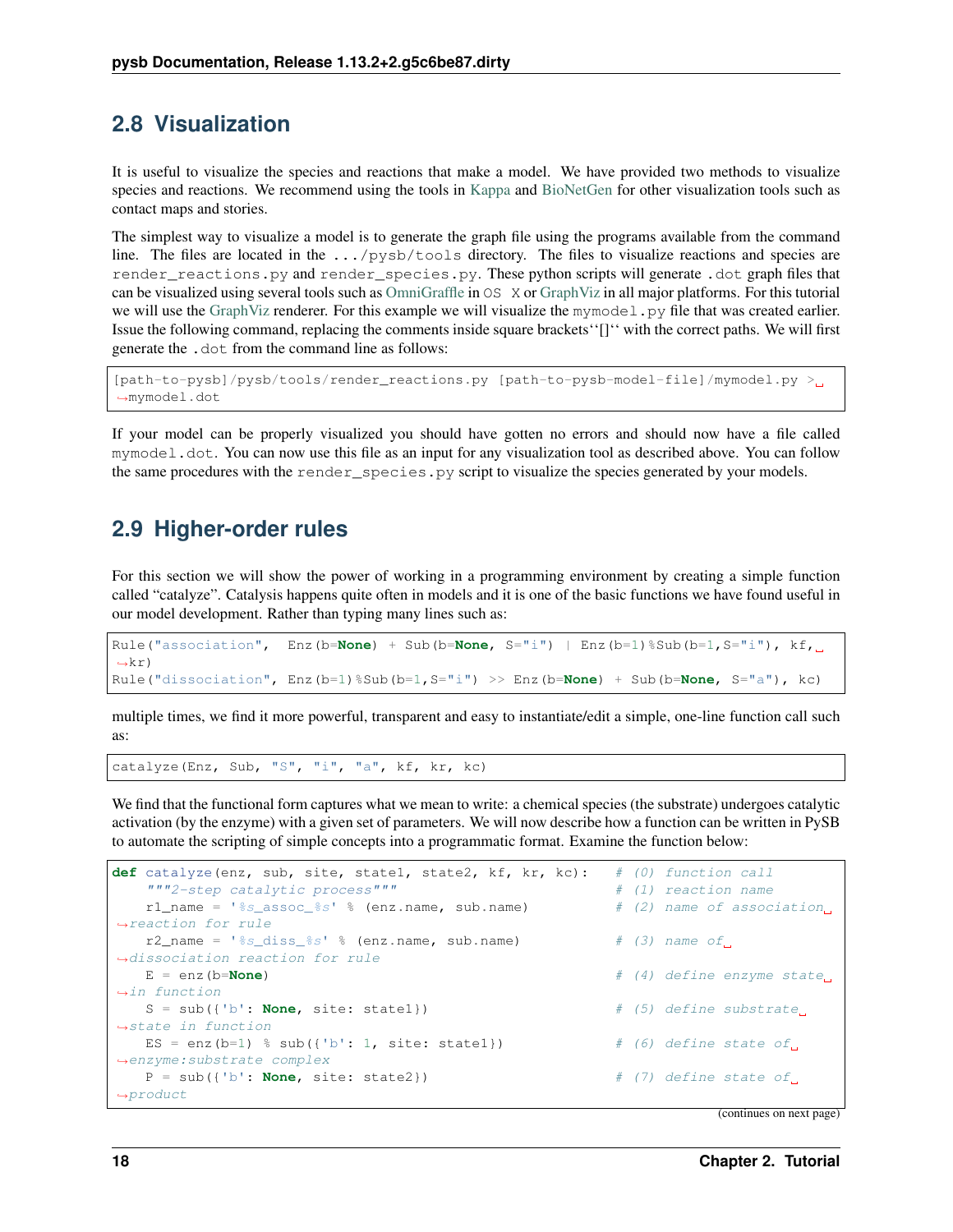```
Rule(r1_name, E + S | ES, kf, kr) \# (8) rule for enzyme +.
˓→substrate association (bidirectional)
  Rule(r2_name, ES >> E + P, kc) \# (9) rule for
˓→enzyme:substrate dissociation (unidirectional)
```
As shown it takes about ten lines to write the catalyze function (shorter variants are certainly possible with more advanced *Python* statements).

As shown, *Monomers*, *Parameters*, *Species*, and pretty much anything related to rules-based modeling are instantiated as objects in *Python*. One could write functions to interact with these objects and they could be instantiated and inherit methods from a class. The limits to programming biology with PySB are those enforced by the *Python* language itself. We can now go ahead and embed this into a model. Go back to your mymodel.py file and modify it to look something like this:

```
# import the pysb module and all its methods and functions
from pysb import *
def catalyze(enz, sub, site, state1, state2, kf, kr, kc): # function call
   """2-step catalytic process""" \# reaction name
   r1_name = 's<sub>S</sub>_assoc_ss' s (enz.name, sub.name) # name of association
˓→reaction for rule
   r2_name = ' ss_diss_ss' s (enz.name, sub.name) # name of dissociation
˓→reaction for rule
   E = enz(b=None) \# define enzyme state in<sub>-1</sub>
˓→function
   S = sub({'b': None, site: state}] # define substrate state,
˓→in function
  ES = enz(b=1) % sub({'b': 1, site: state1}) # define state of.
˓→enzyme:substrate complex
   P = sub({'b': None, site: state2}) # define state of product
   Rule(r1_name, E + S | ES, kf, kr) \# rule for enzyme \ddot{+}˓→substrate association (bidirectional)
  Rule(r2_name, ES >> E + P, kc) # rule for
˓→enzyme:substrate dissociation (unidirectional)
# instantiate a model
Model()
# declare monomers
Monomer('C8', ['b'])
Monomer('Bid', ['b', 'S'], {'S':['u', 't']})
# input the parameter values
Parameter('kf', 1.0e-07)
Parameter('kr', 1.0e-03)
Parameter('kc', 1.0)
# OLD RULES
# Rule('C8_Bid_bind', C8(b=None) + Bid(b=None, S='u') | C8(b=1) % Bid(b=1, S='u'),
\leftrightarrow \forallkf, kr])
# Rule('tBid from C8Bid', C8(b=1) % Bid(b=1, S='u') >> C8(b=None) + Bid(b=None, S='t\leftrightarrow'), kc)
#
# NEW RULES
# Catalysis
```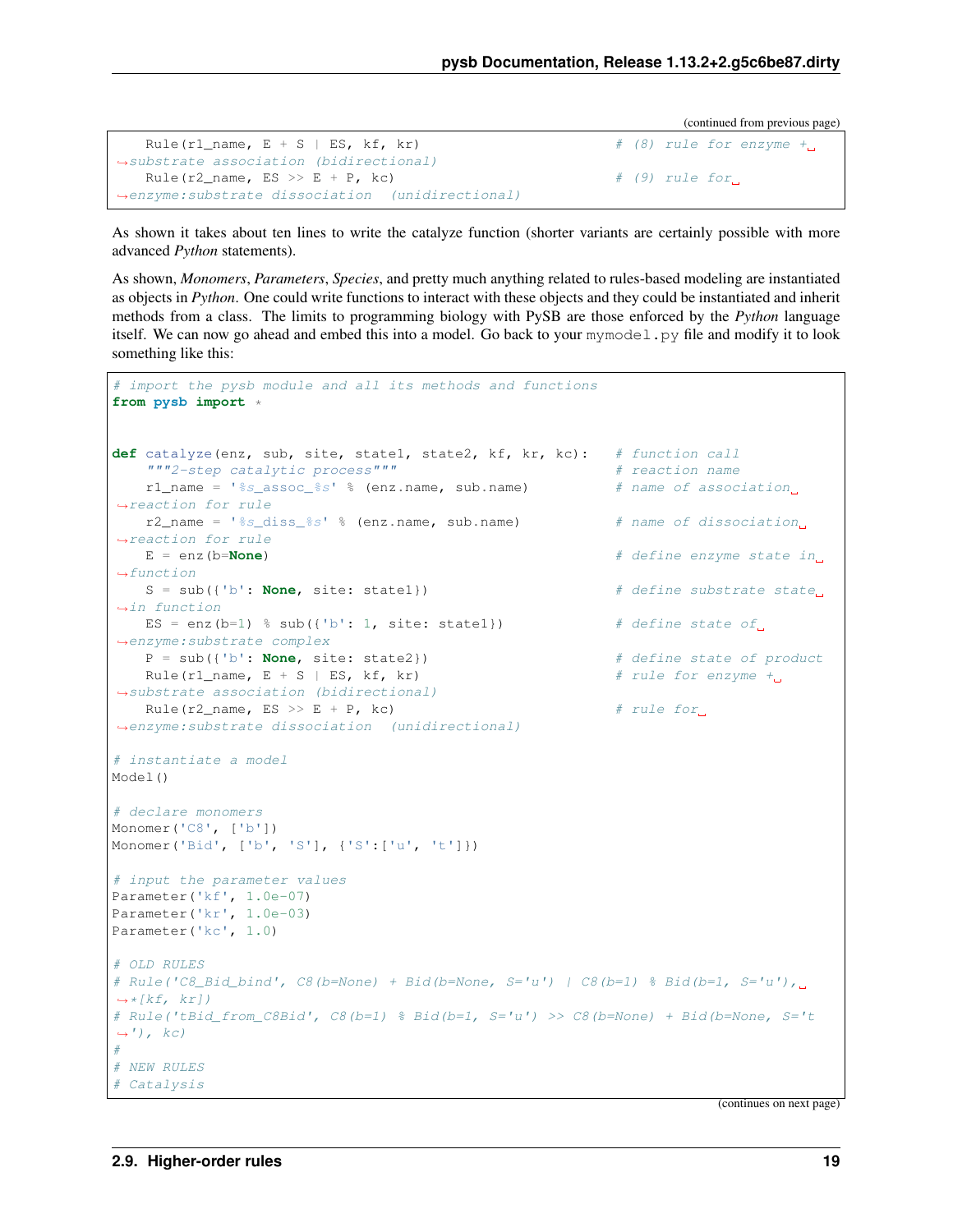```
catalyze(C8, Bid, 'S', 'u', 't', kf, kr, kc)
# initial conditions
Parameter('C8_0', 1000)
Parameter('Bid_0', 10000)
Initial(C8(b=None), C8_0)
Initial(Bid(b=None, S='u'), Bid_0)
# Observables
Observable('obsC8', C8(b=None))
Observable('obsBid', Bid(b=None, S='u'))
Observable('obstBid', Bid(b=None, S='t'))
```
With this you should be able to execute your code and generate figures as described in the previous sections.

# <span id="page-23-0"></span>**2.10 Using provided macros**

For further reference we invite the users to explore the macros.py file in the .../pysb/ directory. Based on our experience with modeling signal transduction pathways we have identified a set of commonly-used constructs that can serve as building blocks for more complex models. In addition to some meta-macros useful for instantiating user macros, we provide a set of macros such as equilibrate. bind, catalyze, catalyze\_one\_step, catalyze\_one\_step\_reversible, synthesize, degrade, assemble\_pore\_sequential, and pore transport. In addition to these basic macros we also provide the higher-level macros bind table and catalyze\_table which we have found useful in instantiating the interactions between families of models.

In what follows we expand our previous model example of Caspase-8 by adding a few more species. The initiator caspase, as was described earlier, catalytically cleaves Bid to create truncated Bid (tBid) in this model. This tBid then catalytically activates Bax and Bak which eventually go on to form pores at the mitochondria leading to mitochondrial outer-membrane permeabilization (MOMP) and eventual cell death. To introduce the concept of higher-level macros we will show how the bind table macro can be used to show how a family of inhibitors, namely  $Bcl-2$ ,  $Bcl-xL$ , and  $Mcl-1$  inhibits a family of proteins, namely  $Bid$ ,  $Bax$ , and  $Bak$ .

In your favorite editor, go ahead and create a file (I will refer to it as ::file::*mymodel\_fxns*). Many rules that dictate the interactions among species depend on a single binding site. We will begin by creating our model and declaring a generic binding site. We will also declare some functions, using the PySB macros and tailor them to our needs by specifying the binding site to be passed to the function. The first thing we do is import PySB and then import PySB macros. Then we declare our generic site and redefine the pysb. macros for our model as follows:

```
# import the pysb module and all its methods and functions
from pysb import *
from pysb.macros import *
# some functions to make life easy
site_name = 'b'
def catalyze_b(enz, sub, product, klist):
    """Alias for pysb.macros.catalyze with default binding site 'b'.
    """
   return catalyze(enz, site_name, sub, site_name, product, klist)
def bind_table_b(table):
    """Alias for pysb.macros.bind_table with default binding sites 'bf'.
    """
   return bind_table(table, site_name, site_name)
```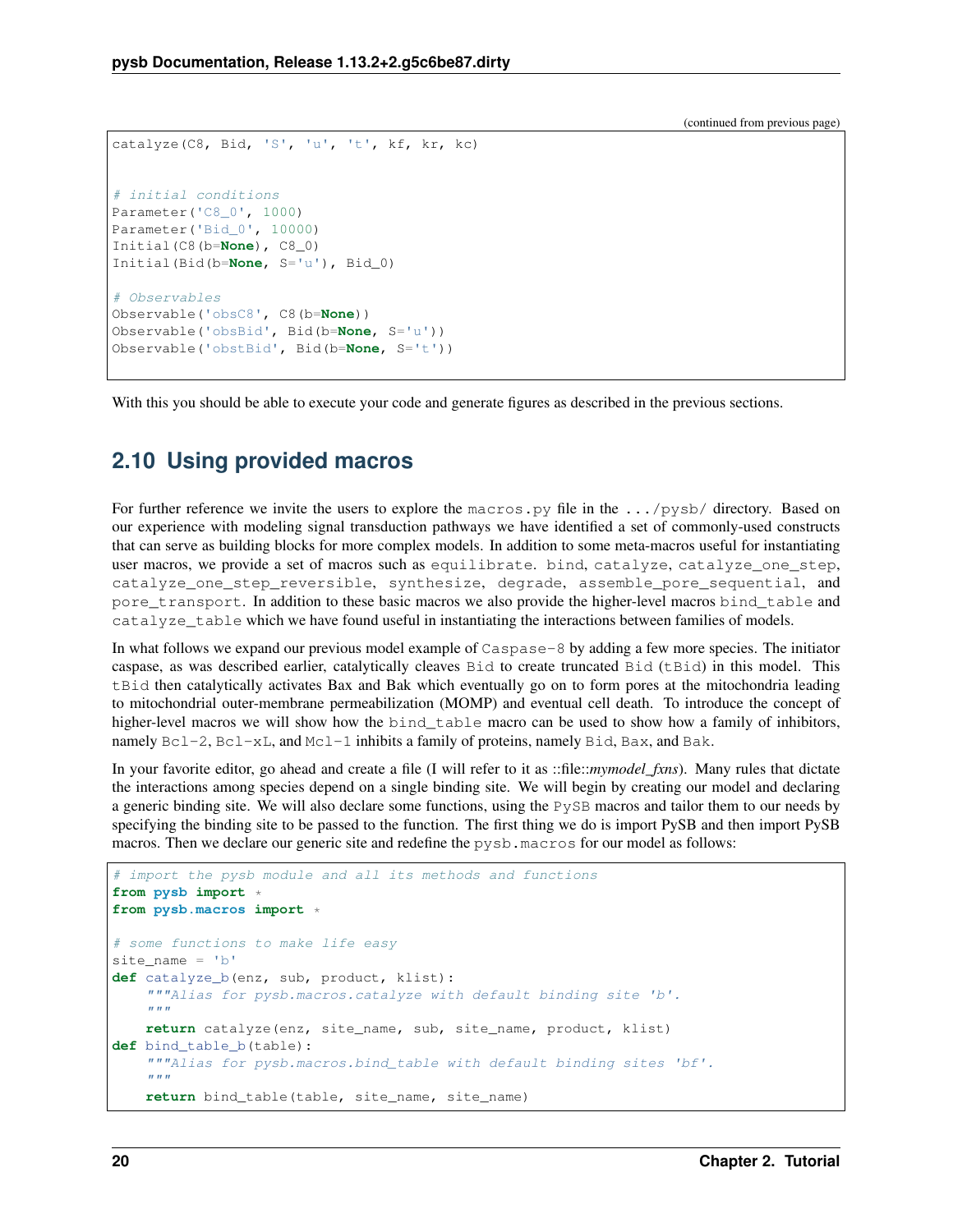The first two lines just import the necessary modules from PySB. The catalyze b` function, tailored for the model, takes four inputs but feeds six inputs to the pysb.macros.catalyze function, hence making the model more clean. Similarly the bind table b function takes only one entry, a list of lists, and feeds the entries needed to the pysb.macros.bind\_table macro. Note that these entries could be contained in a header file to be hidden from the user at model time.

With this technical work out of the way we can now actually start our mdoel building. We will declare two sets of rates, the bid\_rates that we will use for all the Bid interactions and the bcl2\_rates which we will use for all the Bcl-2 interactions. These values could be specified individually as desired but it is common practice in models to use generic values for the reaction rate parameters of a model and determine these in detail through some sort of model calibration. We will use these values for now for illustrative purposes.

The next entries for the rates, the model declaration, and the Monomers follow:

```
# Bid activation rates
bid_rates = [ 1e-7, 1e-3, 1] #
# Bcl2 Inhibition Rates
bcl2_rates = [1.428571e-05, 1e-3] # 1.0e-6/v_mito
# instantiate a model
Model()
# declare monomers
Monomer('C8', ['b'])
Monomer('Bid', ['b', 'S'], {'S':['u', 't', 'm']})
Monomer('Bax', ['b', 'S'], {'S':['i', 'a', 'm']})
Monomer('Bak', ['b', 'S'], {'S':['i', 'a']})
Monomer('BclxL', ['b', 'S'], {'S':['c', 'm']})
Monomer('Bcl2', ['b'])
Monomer('Mcl1', ['b'])
```
As shown, the generic rates are declared followed by the declaration of the monomers. We have the C8 and Bid monomers as we did in the initial part of the tutorial, the MOMP effectors Bid, Bax, Bak, and the MOMP inhibitors Bcl-xL, Bcl-2, and Mcl-1. The Bid, Bax, and BclxL monomers, in addition to the active and inactive terms also have a 'm' term indicating that they can be in a membrane, which in this case we indicate as a state. We will have a translocation to the membrane as part of the reactions.

We can now begin to write some checmical procedures. The first procedure is the catalytic activation of Bid by C8. This is followed by the catalytic activation of Bax and Bak.

```
# Activate Bid
catalyze_b(C8, Bid(S='u'), Bid(S='t'), [KF, KR, KC])
# Activate Bax/Bak
catalyze_b(Bid(S='m'), Bax(S='i'), Bax(S='m'), bid_rates)
catalyze_b(Bid(S='m'), Bak(S='i'), Bak(S='a'), bid_rates)
```
As shown, we simply state the species that acts as an *enzyme* as the first function argument, the species that acts as the *reactant* with the enzyme as the second argument (along with any state specifications) and finally the *product* species. The bid\_rates argument is the list of rates that we declared earlier.

You may have noticed a problem with the previous statements. The Bid species undergoes a transformation from state  $S = 'u'$  to  $S = 't'$  but the activation of Bax and Bak happens only when Bid is in state  $S = 'm'$  to imply that these events only happen at the membrane. In order to transport Bid from the 't' state to the 'm' state we need a transport function. We achieve this by using the *equilibrate* macro in PySB between these states. In addition we use this same macro for the transport of the  $Bax$  species and the  $Bc1xL$  species as shown below.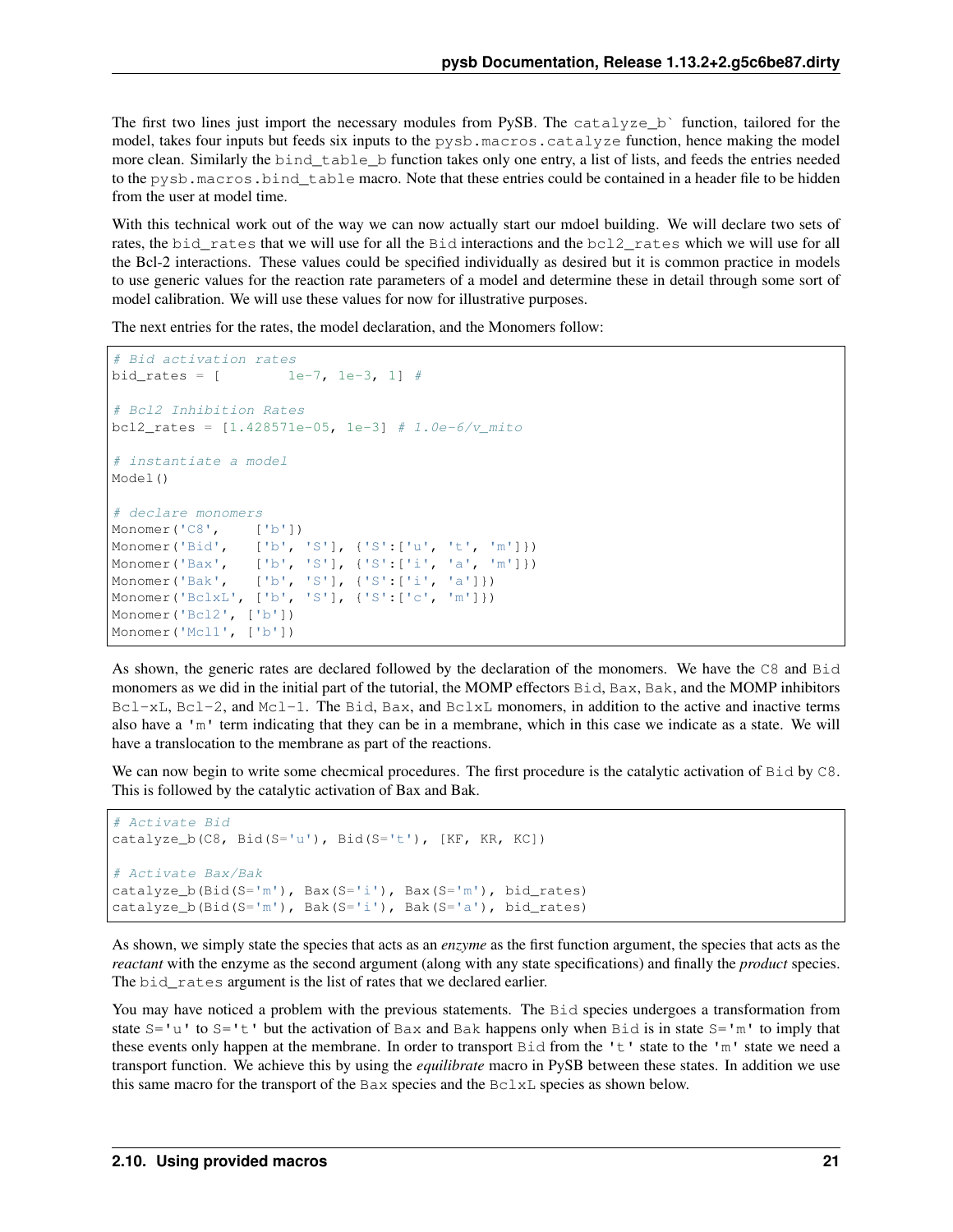```
# Bid, Bax, BclxL "transport" to the membrane
equilibrate(Bid(b=None, S='t'), Bid(b=None, S='m'), [1e-1, 1e-3])
equilibrate(Bax(b=None, S='m'), Bax(b=None, S='a'), [1e-1, 1e-3])
equilibrate(BclxL(b=None, S='c'), BclxL(b=None, S='m'), [1e-1, 1e-3])
```
According to published experimental data, the Bcl-2 family of inhibitors can inhibit the initiator Bid and the effector Bax and Bak. This family has complex interactions with all these proteins. Given that we have three inhibitors, and three molecules to be inhibited, this indicates nine interactions that need to be specified. This would involve writing nine reversible reactions in a rules language or at least eighteen reactions for each direction if we were writing the ODEs. Given that we are simply stating that these species *bind* to inhibit interactions, we can take advantage of two things. In the first case we have already seen that there is a *bind* macro specified in PySB. We can further functionalize this into a higher level macro, namely the *bind\_table* macro, which takes a table of interactions as an argument and generates the rules based on these simple interactions. We specify the bind table for the inhibitors (top row) and the inhibited molecules (left column) as follows.

| bind table b([[ |                                      | $Bcl2$ , $BclxL(S='m'])$ , $Mcl1]$ ,                           |        |
|-----------------|--------------------------------------|----------------------------------------------------------------|--------|
|                 |                                      | $[\text{Bid}(S='m'), \text{ bcl2 rates}, \text{ bcl2 rates}],$ |        |
|                 | [Bax(S='a'), bcl2 rates, bcl2 rates, |                                                                | None], |
| [Bak(S='a'),    |                                      | <b>None,</b> bcl2 rates, bcl2 rates]])                         |        |

As shown the inhibitors interact by giving the rates of interactions or the *"None"* Python keyword to indicate no interaction. The only thing left to run this simple model is to declare some initial conditions and some observables. We declare the following:

```
# initial conditions
Parameter('C8_0', 1e4)
Parameter('Bid_0', 1e4)
Parameter('Bax_0', .8e5)
Parameter('Bak_0', .2e5)
Parameter('BclxL_0', 1e3)
Parameter('Bcl2_0', 1e3)
Parameter('Mcl1_0', 1e3)
Initial(C8(b=None), C8_0)
Initial(Bid(b=None, S='u'), Bid_0)
Initial(Bax(b=None, S='i'), Bax_0)
Initial(Bak(b=None, S='i'), Bak_0)
Initial(BclxL(b=None, S='c'), BclxL_0)
Initial(Bcl2(b=None), Bcl2_0)
Initial(Mcl1(b=None), Mcl1_0)
# Observables
Observable('obstBid', Bid(b=None, S='m'))
Observable('obsBax', Bax(b=None, S='a'))
Observable('obsBak', Bax(b=None, S='a'))
Observable('obsBaxBclxL', Bax(b=1, S='a')%BclxL(b=1, S='m'))
```
By now you should have a file with all the components that looks something like this:

```
# import the pysb module and all its methods and functions
from pysb import *
from pysb.macros import *
# some functions to make life easy
site_name = 'b'def catalyze_b(enz, sub, product, klist):
```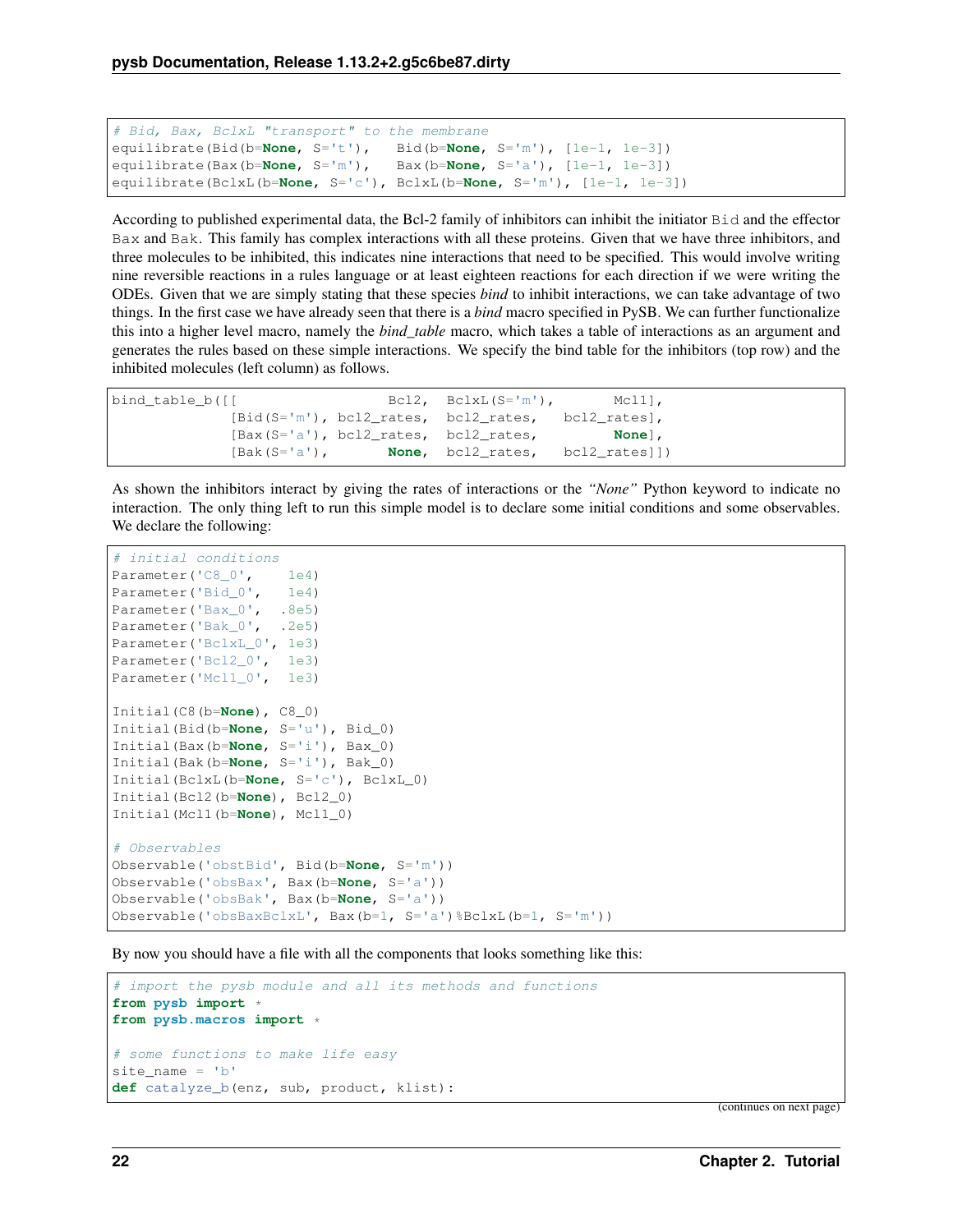```
"""Alias for pysb.macros.catalyze with default binding site 'b'.
    \boldsymbol{u} \boldsymbol{u} \boldsymbol{n}return catalyze(enz, site_name, sub, site_name, product, klist)
def bind_table_b(table):
   """Alias for pysb.macros.bind_table with default binding sites 'bf'.
    \boldsymbol{u} \boldsymbol{u} \boldsymbol{n}return bind_table(table, site_name, site_name)
# Default forward, reverse, and catalytic rates
KF = 1e-6KR = 1e-3KC = 1# Bid activation rates
bid_rates = [ 1e-7, 1e-3, 1] #
# Bcl2 Inhibition Rates
bcl2_rates = [1.428571e-05, 1e-3] # 1.0e-6/v_mito
# instantiate a model
Model()
# declare monomers
Monomer('C8', ['b'])
Monomer('Bid', ['b', 'S'], {'S':['u', 't', 'm']})
Monomer('Bax', ['b', 'S'], {'S':['i', 'a', 'm']})
Monomer('Bak', ['b', 'S'], {'S':['i', 'a']})
Monomer('BclxL', ['b', 'S'], {'S':['c', 'm']})
Monomer('Bcl2', ['b'])
Monomer('Mcl1', ['b'])
# Activate Bid
catalyze_b(C8, Bid(S='u'), Bid(S='t'), [KF, KR, KC])
# Activate Bax/Bak
catalyze_b(Bid(S='m'), Bax(S='i'), Bax(S='m'), bid_rates)
catalyze_b(Bid(S='m'), Bak(S='i'), Bak(S='a'), bid_rates)
# Bid, Bax, BclxL "transport" to the membrane
equilibrate(Bid(b=None, S='t'), Bid(b=None, S='m'), [1e-1, 1e-3])
equilibrate(Bax(b=None, S='m'), Bax(b=None, S='a'), [1e-1, 1e-3])
equilibrate(BclxL(b=None, S='c'), BclxL(b=None, S='m'), [1e-1, 1e-3])
bind table b([ Bcl2, BclxL(S='m'), Mcl1],
              [Bid(S='m'), bcl2_rates, bcl2_rates, bcl2_rates],
              [Bax(S='a'), bcl2_rates, bcl2_rates, None],
              [Bak(S='a'), None, bcl2_rates, bcl2_rates]])
# initial conditions
Parameter('C8_0', 1e4)
Parameter('Bid_0', 1e4)
Parameter('Bax_0', .8e5)
Parameter('Bak_0', .2e5)
Parameter('BclxL_0', 1e3)
Parameter('Bcl2_0', 1e3)
```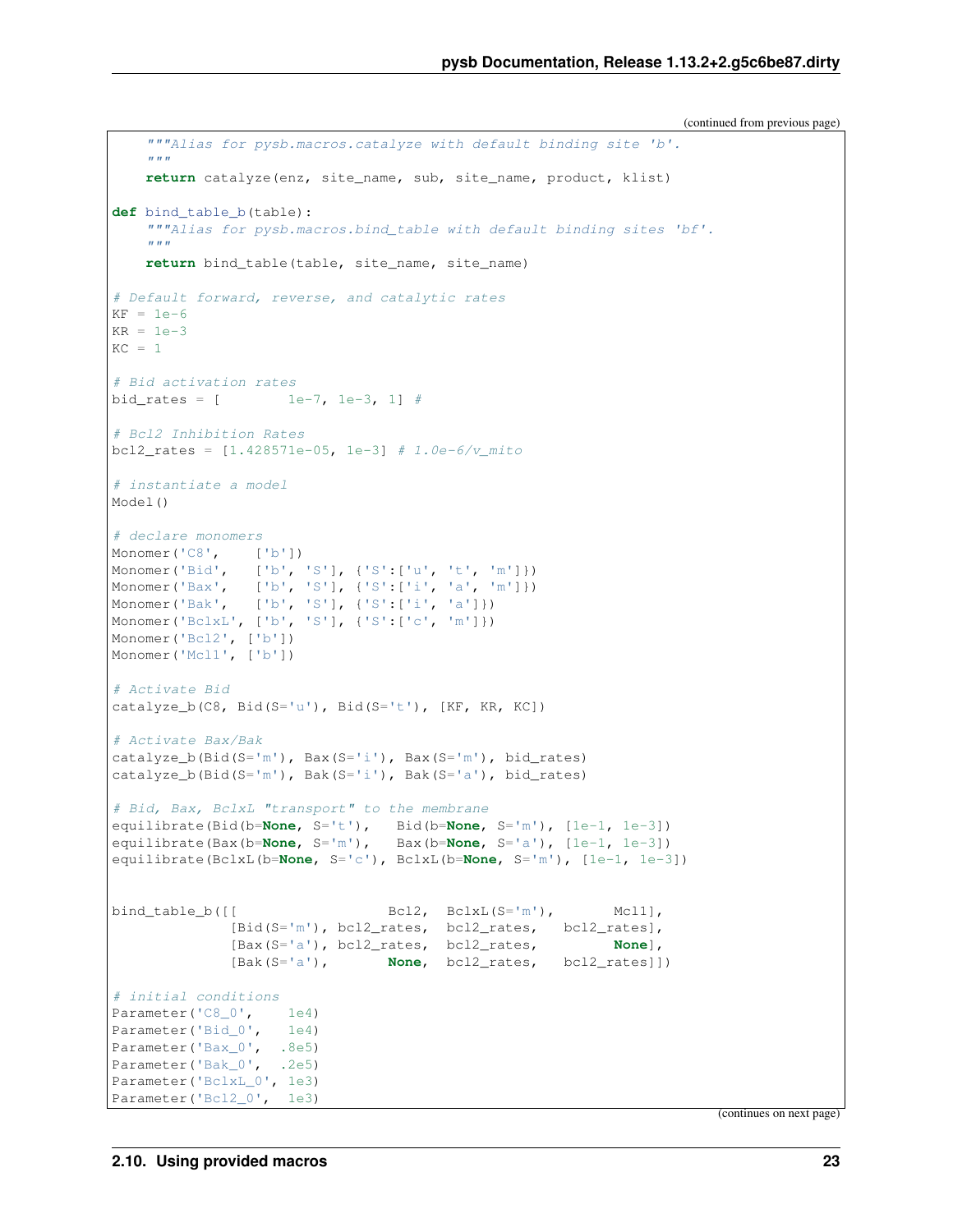```
Parameter('Mcl1_0', 1e3)
Initial(C8(b=None), C8_0)
Initial(Bid(b=None, S='u'), Bid_0)
Initial(Bax(b=None, S='i'), Bax_0)
Initial(Bak(b=None, S='i'), Bak_0)
Initial(BclxL(b=None, S='c'), BclxL_0)
Initial(Bcl2(b=None), Bcl2_0)
Initial(Mcl1(b=None), Mcl1_0)
# Observables
Observable('obstBid', Bid(b=None, S='m'))
Observable('obsBax', Bax(b=None, S='a'))
Observable('obsBak', Bax(b=None, S='a'))
Observable('obsBaxBclxL', Bax(b=1, S='a')%BclxL(b=1, S='m'))
```
With this you should be able to run the simulations and generate figures as described in the basic tutorial sections.

# <span id="page-27-0"></span>**2.11 Compartments**

We will continue building on your mymodel\_fxns.py file and add one more species and a compartment. In extrinsic apoptosis, once *tBid* is activated it translocates to the outer mitochondrial membrane where it interacts with the protein *Bak* (residing in the membrane).

# <span id="page-27-1"></span>**2.12 Model calibration**

One option for model calibration in PySB is [PyDREAM,](https://pubmed.ncbi.nlm.nih.gov/29028896/) which is an implementation of the DREAM algorithm developed by Vrugt and ter Braak (2008) and Laloy and Vrugt (2012).

# <span id="page-27-2"></span>**2.13 Modules**

See *[PySB Modules Reference](#page-32-0)* for further details on the various PySB modules and the options available.

# <span id="page-27-3"></span>**2.14 Miscellaneous**

### <span id="page-27-4"></span>**2.14.1 Self-export**

For anyone who feels a little queasy about self-export, this section will try to explain the rationale behind it.

In order to make model definition feel like a domain-specific language specially designed for model construction, the mechanism for component definition needs to provide three things:

- It must provide an internal name so that components can be usefully distinguished when inspected interactively, or translated into various output file formats such as BNGL.
- The component object must be assigned to a local variable so that subsequent component declarations can reference it by name using normal Python syntax (including operator overloading).
- The object must also be inserted into the data structures of the model object itself.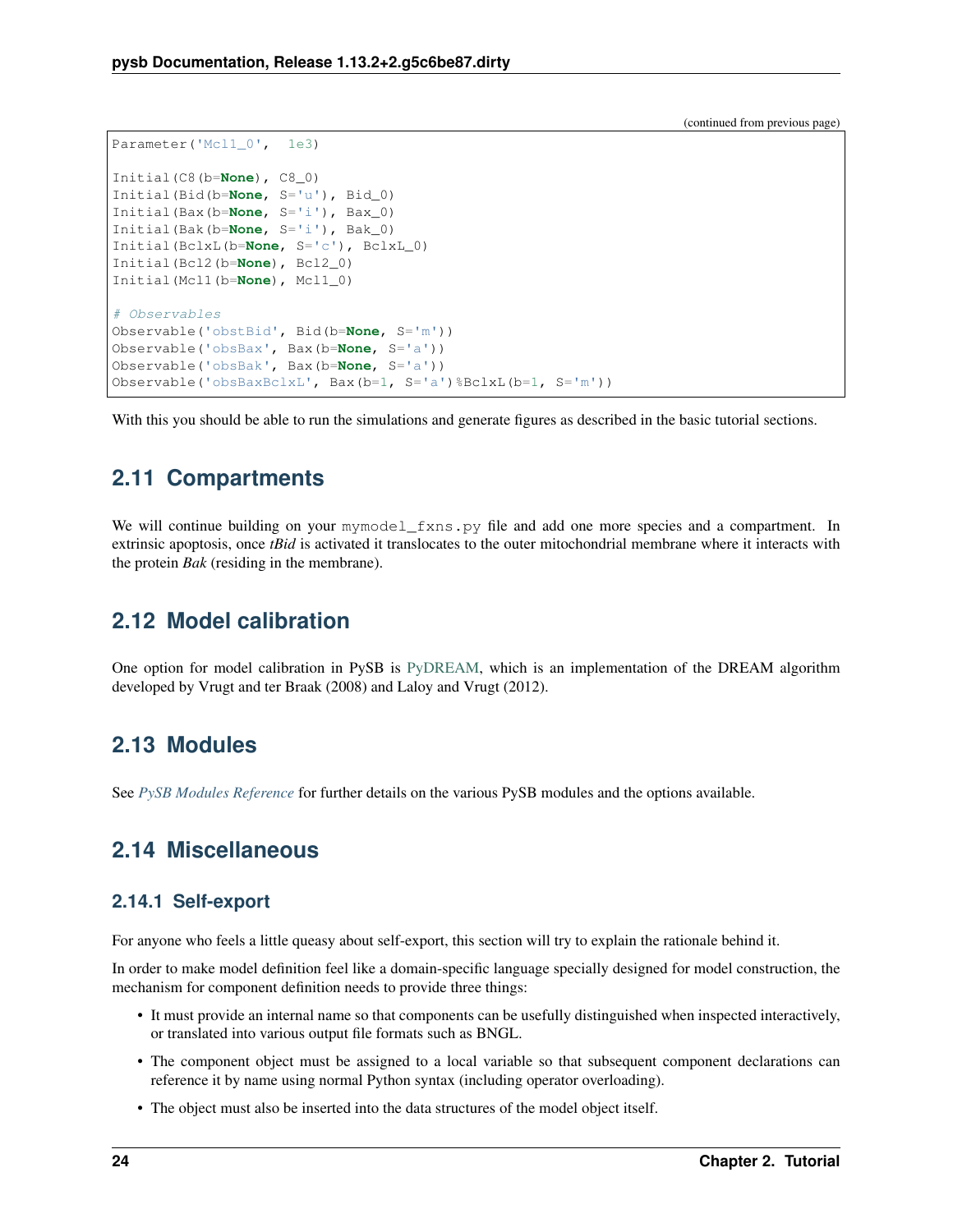Without self-export, every component definition would need to manage these points explicitly:

```
A = Monomer('A')
model.add_component(A)
B = Monomer('B')
model.add_component(B)
```
This pattern introduces several opportunities for error, for example a name argument and the corresponding variable name may end up out of sync or the modeler may forget an add\_component call. The redundancy also introduces visual noise which makes the code harder to read. Furthermore, self-export makes model modularization much simpler, as components may be defined within functions without forcing the function to explicitly return them or requiring extra code in the caller to deal with the returned components.

In addition to Component and its subclasses, the Model constructor also utilizes self-export, with two differences: The local variable is always named model, and the name argument is optional and defaults to the full hierarchical name of the module from which Model() is called, e.g. pysb.examples.tutorial\_a.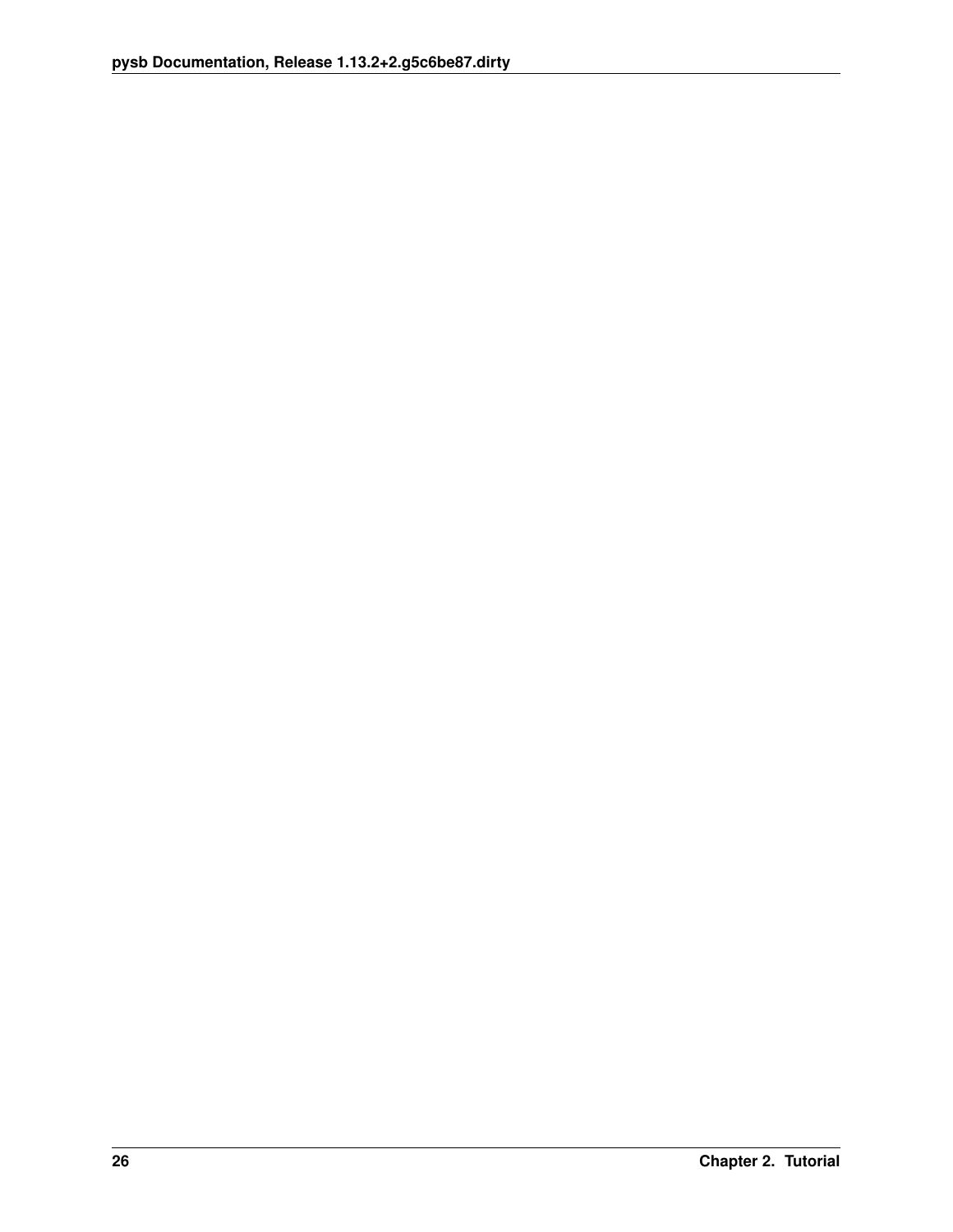# CHAPTER 3

### Frequently Asked Questions

<span id="page-30-0"></span>Below are some of PySB's frequently asked questions. If your question is not answered here, you can try our [Gitter](https://gitter.im/pysb/pysb) [channel.](https://gitter.im/pysb/pysb) For more general Python related questions, we recommend [Stack Overflow.](https://www.stackoverflow.com)

### <span id="page-30-1"></span>**3.1 General**

• What Python versions does PySB support?

The current release of PySB supports Python 3.6, 3.7, and 3.8. Earlier versions, including Python 2.7, are not supported from PySB 2.0 onwards.

In PySB version 1.5 and earlier, the *<>* operator was used for reversible rules. *<>* is pending deprecation from PySB, and does not work at all in Python 3. All new models should use *|* as the reversible rule operator. Previous models should be upgraded if compatibility with future PySB versions is required.

### <span id="page-30-2"></span>**3.2 Rule and Reaction Rate Laws**

• Can I specify a non-mass action rate law?

Yes. PySB has a special entity for this, called Expressions. Expressions can be used in place of Parameters for rule rates. Expressions can contain mathematical expressions and can utilize other Expressions, Parameters, and Observables. Here's a contrived example for demonstration purposes:

```
Parameter('A_multiplier', 2.0)
Observable('A_total', A())
Expression('kf_A', A_total * A_multiplier)
Rule('bindA', A(b=None) + A(b=None) >> A(b=1) % A(b=1), kf_A)
```
Like Parameters, note that Expressions are multiplied by reactant species concentrations within a rule to get the final rate.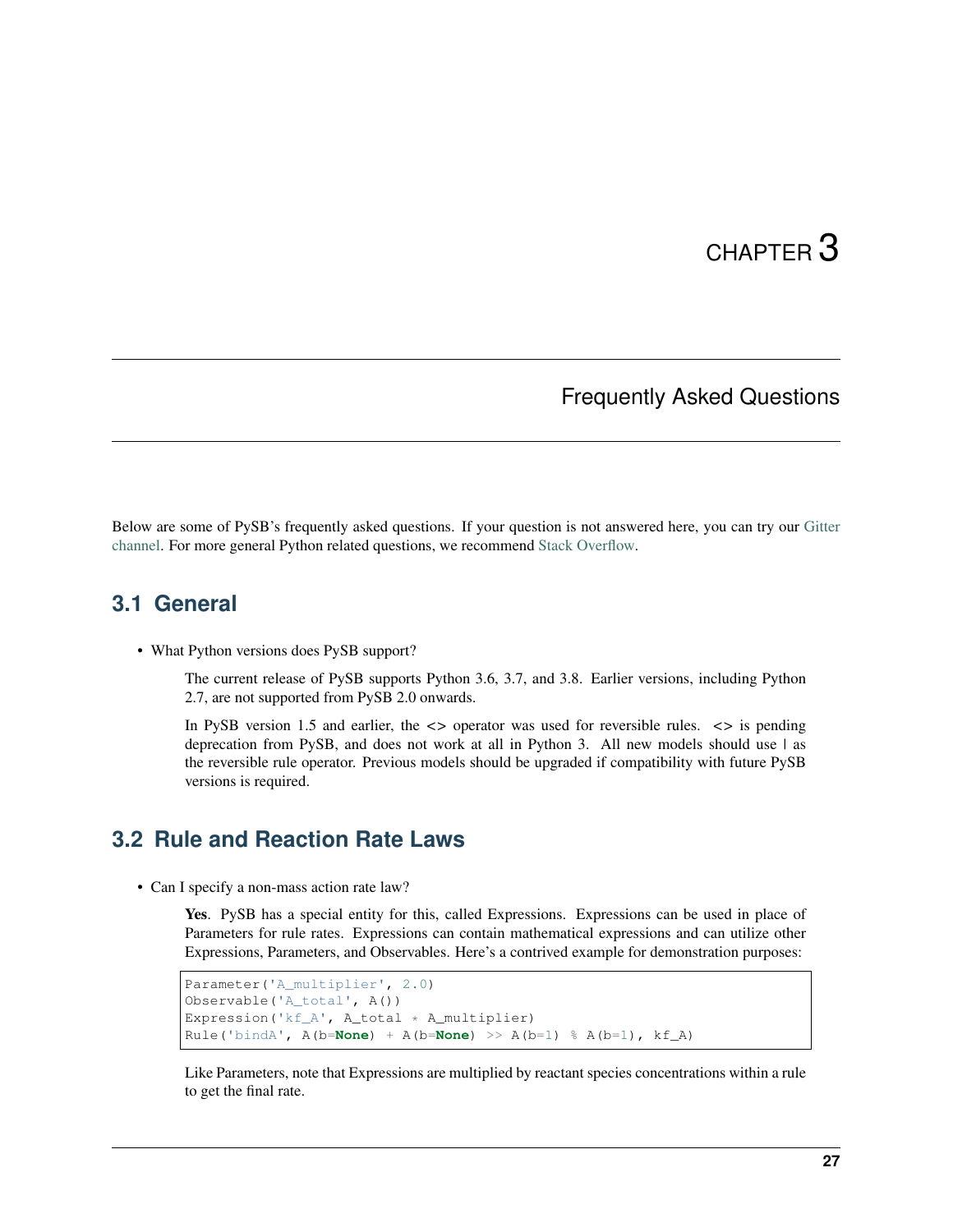• Can I use a discontinuous rate law, like a [Heaviside](https://en.wikipedia.org/wiki/Heaviside_step_function) function?

Yes. For simple examples like the Heaviside function, one could simply write a rate Expression like the following:

```
Observable('A_total', A())
Parameter('p1', 1.0)
Expression('e1', (A\_total > 100) * p1))
```
The inequality in parentheses evaluates to 1 if True and 0 if False. Thus, the Expression will be equal to *p1* when *A\_total > 100* and 0 otherwise.

For more complex piecewise expressions, sympy's Piecewise can be used:

```
Expression('kf_A', Piecewise((0, A_total < 400.0),
                              (0.001, A_total < 500.0),
                              (0.01, True)))
```
Piecewise takes a list of (value, condition) tuples. The Expression's value will come from the first condition which evaluates to True. Thus, for the Expression to always have a value, the last condition should default to True.

# <span id="page-31-0"></span>**3.3 Simulation**

• How can I speed up my *ScipyOdeSimulator* simulation?

Check the cython library is installed. *cython* is a Python library which converts your system of ordinary differential equations (ODEs) to C code, which is faster to execute than pure Python code. You can check if *cython* is installed by trying to import it at the Python prompt:

**import cython**

If no *ImportError* appears, *cython* is available. Otherwise, you'll need to install it using *pip* or *conda*.

When running large numbers of simulations, consider using the *CupSodaSimulator* if you have an NVIDIA graphics card (GPU) available. It is a GPU-based simulator which can run lots of simulations in parallel. See the *[Simulator module documentation](#page-47-0)* for details.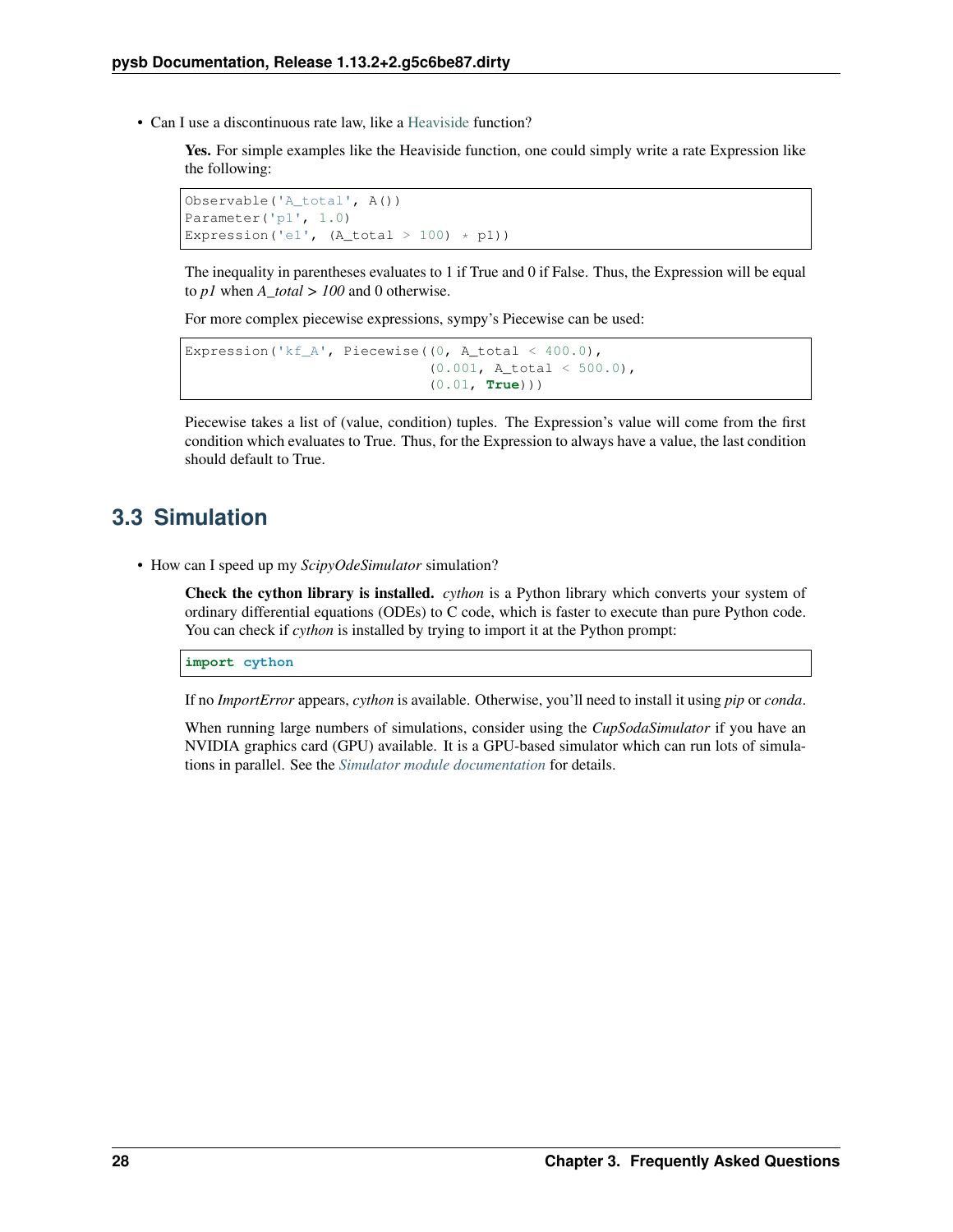# CHAPTER 4

# PySB Modules Reference

### <span id="page-32-1"></span><span id="page-32-0"></span>**4.1 PySB core (pysb.core)**

### **class** pysb.core.**ANY**

Site must have a bond, but identity of binding partner is irrelevant.

Use ANY in a MonomerPattern site\_conditions dict to indicate that a site must have a bond without specifying what the binding partner should be.

Equivalent to the "+" bond modifier in BNG.

**class** pysb.core.**Compartment**(*name*, *parent=None*, *dimension=3*, *size=None*, *\_export=True*) Model component representing a bounded reaction volume.

#### **Parameters**

- parent [Compartment, optional] Compartment which contains this one. If not specified, this will be the outermost compartment and its parent will be set to None.
- dimension [integer, optional] The number of spatial dimensions in the compartment, either 2 (i.e. a membrane) or 3 (a volume).
- size [Parameter or Expression, optional] A parameter or constant expression object whose value defines the volume or area of the compartment. If not specified, the size will be fixed at 1.0.

### **Notes**

The compartments of a model must form a tree via their *parent* attributes with a three-dimensional (volume) compartment at the root. A volume compartment may have any number of two-dimensional (membrane) compartments as its children, but never another volume compartment. A membrane compartment may have a single volume compartment as its child, but nothing else.

### **Examples**

Compartment('cytosol', dimension=3, size=cyto\_vol, parent=ec\_membrane)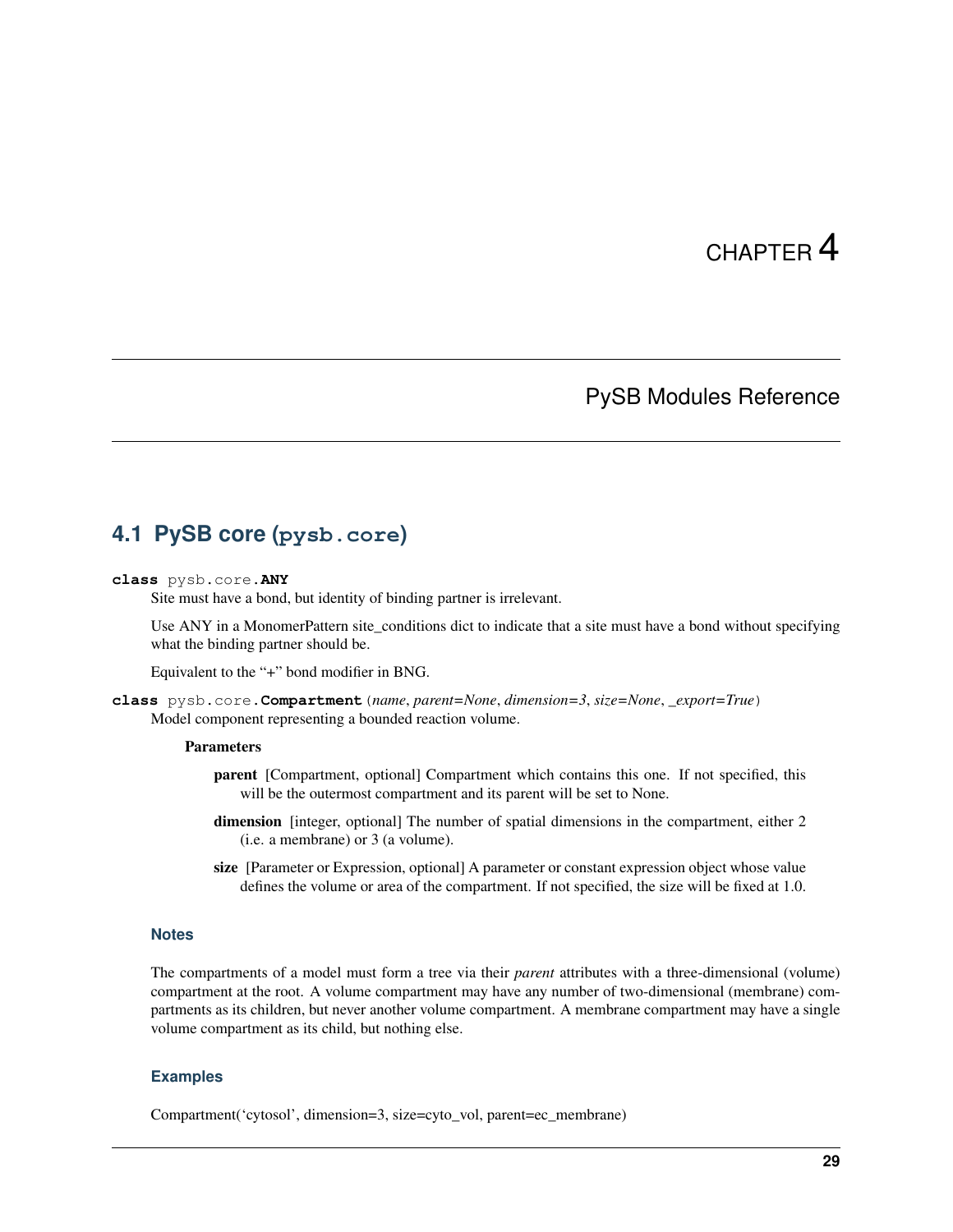#### **Attributes**

#### Identical to Parameters (see above).

#### **exception** pysb.core.**CompartmentAlreadySpecifiedError**

- **class** pysb.core.**ComplexPattern**(*monomer\_patterns*, *compartment*, *match\_once=False*) A bound set of MonomerPatterns, i.e. a pattern to match a complex.
	- In BNG terms, a list of patterns combined with the '.' operator.

#### **Parameters**

- monomer\_patterns [list of MonomerPatterns] MonomerPatterns that make up the complex.
- compartment [Compartment or None] Location restriction. None means don't care.
- **match\_once** [bool, optional] If True, the pattern will only count once against a species in which the pattern can match the monomer graph in multiple distinct ways. If False (default), the pattern will count as many times as it matches the monomer graph, leading to a faster effective reaction rate.

#### Attributes

#### Identical to Parameters (see above).

#### **copy**()

Implement our own brand of shallow copy.

The new object will have references to the original compartment, and copies of the monomer patterns.

#### **is\_concrete**()

Return a bool indicating whether the pattern is 'concrete'.

'Concrete' means the pattern satisfies ANY of the following: 1. All monomer patterns are concrete 2. The compartment is specified AND all monomer patterns are site-concrete

#### **is\_equivalent\_to**(*other*)

Test a concrete ComplexPattern for equality with another.

Use of this method on non-concrete ComplexPatterns was previously allowed, but is now deprecated.

#### **matches**(*other*)

Compare another ComplexPattern against this one

#### Parameters

other: ComplexPattern A ComplexPattern to match against self

#### Returns

bool True if other matches self; False otherwise.

**class** pysb.core.**Component**(*name*, *\_export=True*)

The base class for all the named things contained within a model.

#### **Parameters**

name [string] Name of the component. Must be unique within the containing model.

#### **Attributes**

name [string] Name of the component.

model [weakref(Model)] Containing model.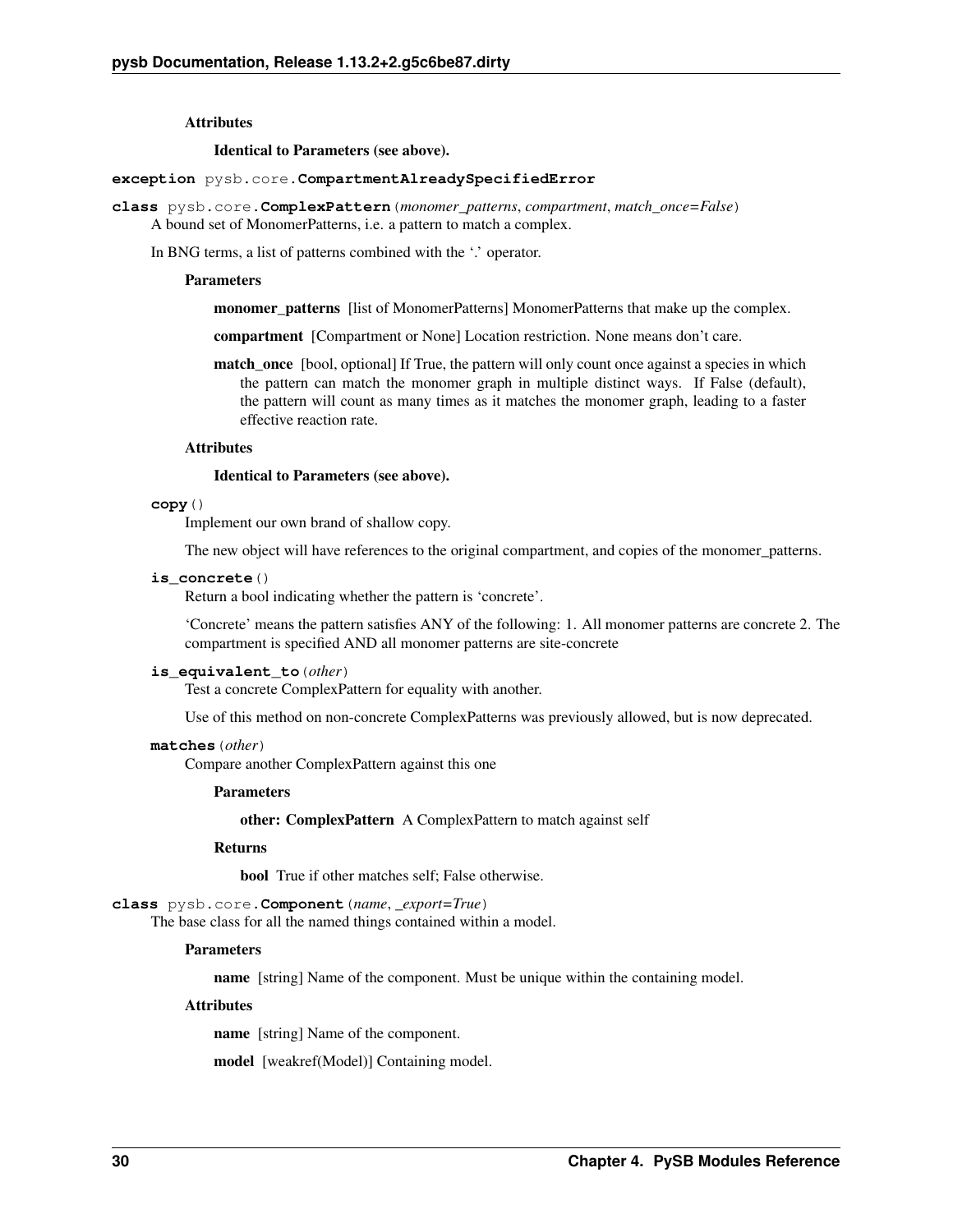**rename**(*new\_name*)

Change component's name.

This is typically only needed when deriving one model from another and it would be desirable to change a component's name in the derived model.

**exception** pysb.core.**ComponentDuplicateNameError**

A component was added with the same name as an existing one.

```
class pysb.core.ComponentSet(iterable=None)
```
An add-and-read-only container for storing model Components.

It behaves mostly like an ordered set, but components can also be retrieved by name *or* index by using the [] operator (like a combination of a dict and a list). Components cannot be removed or replaced, but they can be renamed. Iteration returns the component objects.

#### **Parameters**

iterable [iterable of Components, optional] Initial contents of the set.

```
filter(filter_predicate)
```
Filter a ComponentSet using a predicate or set of predicates

#### Parameters

filter\_predicate: callable or pysb.pattern.FilterPredicate A predicate (condition) to test each Component in the ComponentSet against. This can either be an anonymous "lambda" function or a subclass of pysb.pattern.FilterPredicate. For lambda functions, the argument is a single Component and return value is a boolean indicating a match or not.

#### Returns

ComponentSet A ComponentSet containing Components matching all of the supplied filters

### **Examples**

```
>>> from pysb.examples.earm_1_0 import model
>>> from pysb.pattern import Name, Pattern, Module, Function
>>> m = model.monomers
```
Find parameters exactly equal to 10000:

```
>>> model.parameters.filter(lambda c: c.value == 1e4) #
˓→doctest:+NORMALIZE_WHITESPACE
ComponentSet([
Parameter('pC3_0', 10000.0),
Parameter('pC6_0', 10000.0),
])
```
Find rules with a forward rate  $\lt$  1e-8, using a custom function:

```
>>> model.rules.filter(lambda c: c.rate_forward.value < 1e-8) #
˓→doctest: +NORMALIZE_WHITESPACE
ComponentSet([
Rule('bind_pC3_Apop', Apop(b=None) + pC3(b=None) | Apop(b=1) %
       pC3(b=1), kf25, kr25),
])
```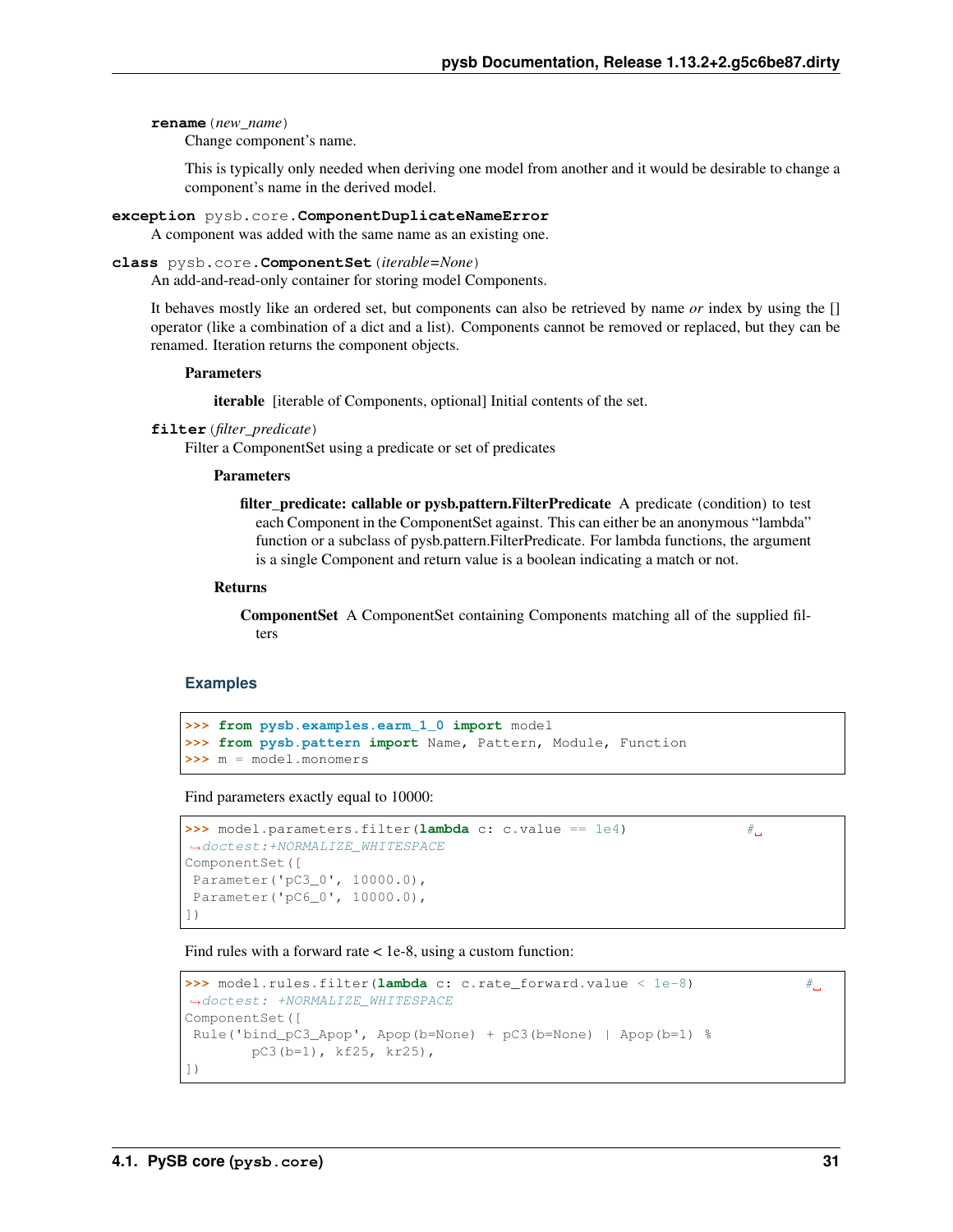We can also use some built in predicates for more complex matching scenarios, including combining multiple predicates.

Find rules with a name beginning with "inhibit" that contain cSmac:

```
>>> model.rules.filter(Name('^inhibit') & Pattern(m.cSmac())) #
˓→doctest: +NORMALIZE_WHITESPACE
ComponentSet([
Rule('inhibit_cSmac_by_XIAP', cSmac(b=None) + XIAP(b=None) |
       cSmac(b=1) % XIAP(b=1), kf28, kr28),
])
```
Find rules with any form of Bax (i.e. Bax, aBax, mBax):

```
>>> model.rules.filter(Pattern(m.Bax) | Pattern(m.aBax) |
˓→Pattern(m.MBax)) # doctest: +NORMALIZE_WHITESPACE
ComponentSet([
Rule('bind_Bax_tBid', tBid(b=None) + Bax(b=None) |
     tBid(b=1) % Bax(b=1), kf12, kr12),
Rule('produce_aBax_via_tBid', tBid(b=1) % Bax(b=1) >>
     tBid(b=None) + aBax(b=None), kc12),
Rule('transloc_MBax_aBax', aBax(b=None) |
     MBax(b=None), kf13, kr13),
Rule('inhibit_MBax_by_Bcl2', MBax(b=None) + Bcl2(b=None) |
     MBax(b=1) % Bcl2(b=1), kf14, kr14),
Rule('dimerize_MBax_to_Bax2', MBax(b=None) + MBax(b=None) |
     Bax2(b=None), kf15, kr15),
])
```
Count the number of parameter that don't start with kf (note the  $\sim$  negation operator):

**>>>** len(model.parameters.filter(~Name('^kf'))) 60

Get components not defined in this module (file). In this case, everything is defined in one file, but for multi-file models this becomes more useful:

```
>>> model.components.filter(~Module('^pysb.examples.earm_1_0$'))
ComponentSet([
])
```
Count the number of rules defined in the 'catalyze' function:

```
>>> len(model.rules.filter(Function('^catalyze$')))
24
```
**get**  $(k, d]$   $\rightarrow$  D[k] if k in D, else d. d defaults to None.

**index** (*value*], *start*], *stop*  $| \cdot |$   $\rangle \rightarrow$  integer – return first index of value. Raises ValueError if the value is not present.

Supporting start and stop arguments is optional, but recommended.

**items** ()  $\rightarrow$  a set-like object providing a view on D's items

```
keys () \rightarrow a set-like object providing a view on D's keys
```

```
rename(c, new_name)
```
Change the name of component *c* to *new\_name*.

**values** ()  $\rightarrow$  an object providing a view on D's values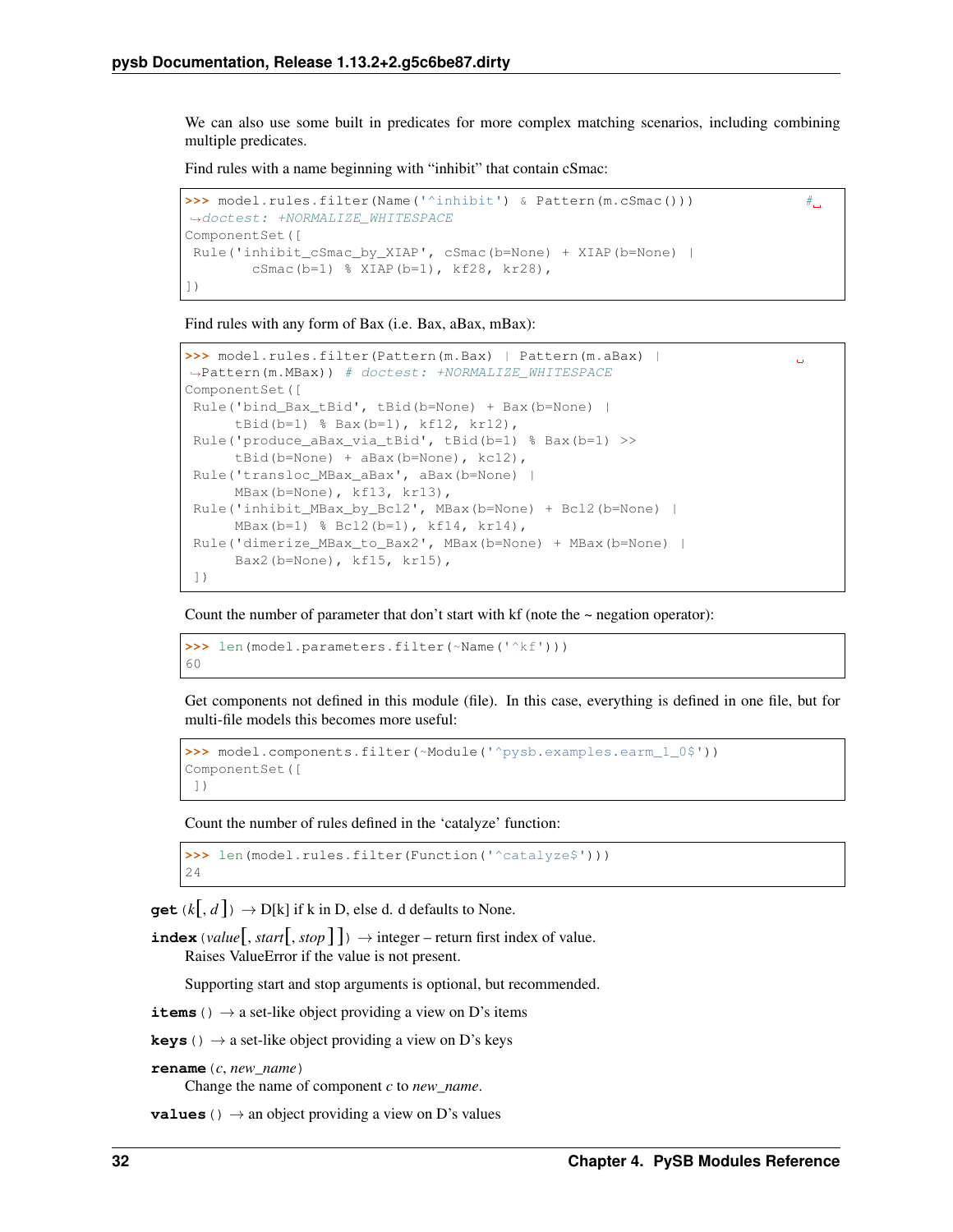**exception** pysb.core.**ConstantExpressionError** Expected a constant Expression but got something else.

**exception** pysb.core.**DanglingBondError**

**exception** pysb.core.**DuplicateMonomerError**

**exception** pysb.core.**DuplicateSiteError**

**class** pysb.core.**Expression**(*name*, *expr*, *\_export=True*) Model component representing a symbolic expression of other variables.

## **Parameters**

expr [sympy.Expr] Symbolic expression.

## Attributes

expr [sympy.Expr] See Parameters.

- **expand\_expr**(*expand\_observables=False*) Return expr rewritten in terms of terminal symbols only.
- **is\_constant\_expression**() Return True if all terminal symbols are Parameters or numbers.

# **exception** pysb.core.**ExpressionError**

Expected an Expression but got something else.

```
class pysb.core.Initial(pattern, value, fixed=False, _export=True)
     An initial condition for a species.
```
An initial condition is made up of a species, its amount or concentration, and whether it is to be held fixed during a simulation.

Species patterns must satisfy all of the following: \* Able to be cast as a ComplexPattern \* Concrete (see ComplexPattern.is\_concrete) \* Distinct from any existing initial condition pattern \* match\_once is False (nonsensical in this context)

#### **Parameters**

pattern [ComplexPattern] A concrete pattern defining the species to initialize.

value [Parameter or Expression Amount of the species the model will start] with. If an Expression is used, it must evaluate to a constant (can't reference any Observables).

fixed [bool] Whether or not the species should be held fixed (never consumed).

## **Attributes**

#### Identical to Parameters (see above).

- **class** pysb.core.**InitialConditionsView**(*model*) Compatibility shim for the Model.initial\_conditions property.
- **exception** pysb.core.**InvalidComplexPatternException** Expression can not be cast as a ComplexPattern.
- **exception** pysb.core.**InvalidComponentNameError**(*name*) Inappropriate component name.
- **exception** pysb.core.**InvalidInitialConditionError** Invalid initial condition pattern.
- **exception** pysb.core.**InvalidReactionPatternException** Expression can not be cast as a ReactionPattern.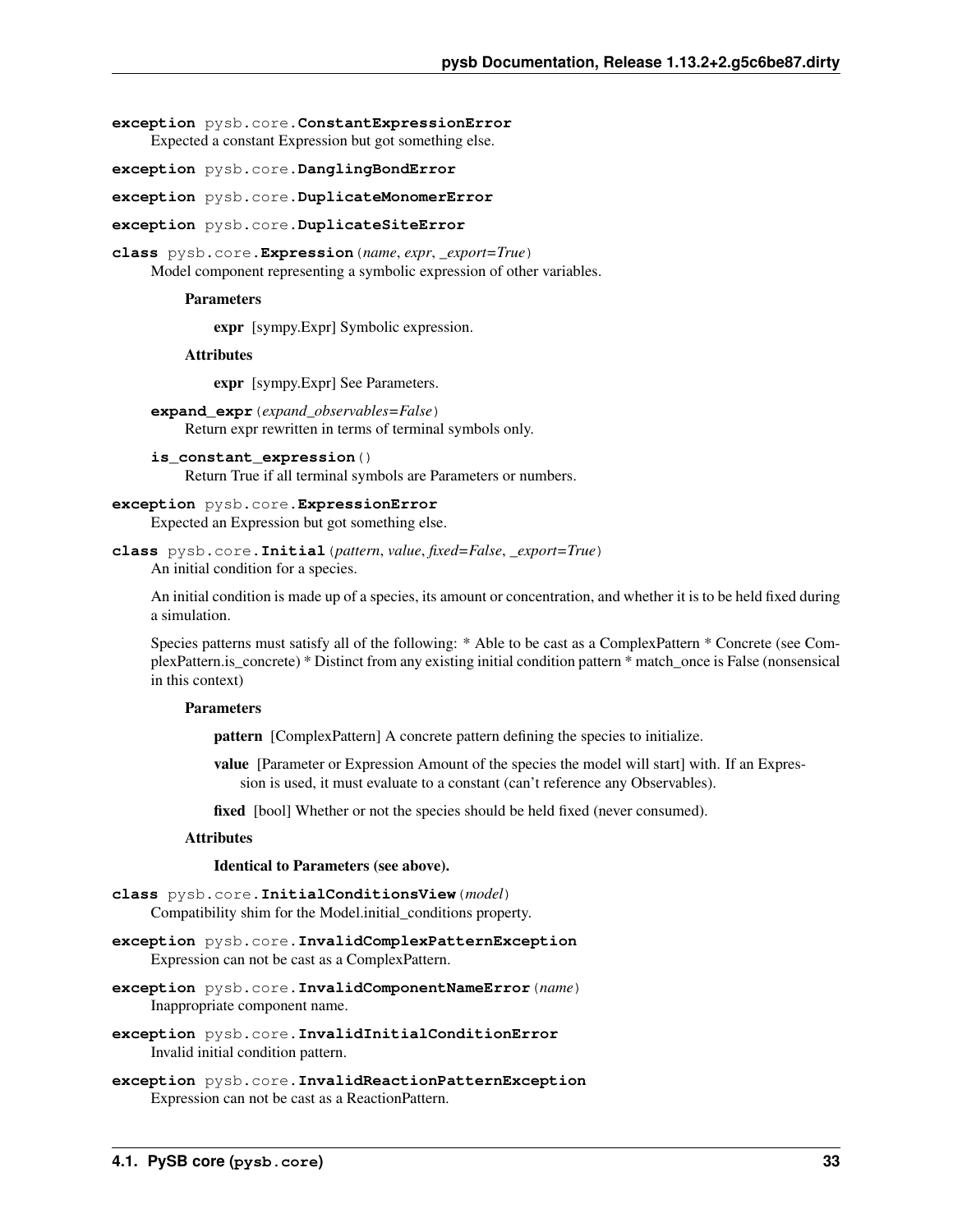## **exception** pysb.core.**InvalidReversibleSynthesisDegradationRule** Synthesis or degradation rule defined as reversible.

# pysb.core.**MatchOnce**(*pattern*)

Make a ComplexPattern match-once.

MatchOnce adjusts reaction rate multiplicity by only counting a pattern match once per species, even if it matches within that species multiple times.

For example, if one were to have molecules of A degrading with a specified rate:

| $\rightarrow$ Rule('A_deq', A() >> None, kdeq) |  |  | # doctest: +SKIP |  |
|------------------------------------------------|--|--|------------------|--|
|------------------------------------------------|--|--|------------------|--|

In the situation where multiple molecules of A() were present in a species (e.g. A(a=1)  $\frac{1}{6}$  A(a=1)), the above  $A_d$  deg rule would have multiplicity equal to the number of occurences of  $A(t)$  in the degraded species. Thus, A(a=1) % A(a=1) would degrade twice as fast as A(a=None) under the above rule. If this behavior is not desired, the multiplicity can be fixed at one using the MatchOnce keyword:

**>>>** Rule('A\_deg', MatchOnce(A()) >> **None**, kdeg) # doctest: +SKIP

#### **class** pysb.core.**Model**(*name=None*, *base=None*, *\_export=True*)

A rule-based model containing monomers, rules, compartments and parameters.

#### Parameters

- name [string, optional] Name of the model. If not specified, will be set to the name of the file from which the constructor was called (with the .py extension stripped).
- base [Model, optional] If specified, the model will begin as a copy of *base*. This can be used to achieve a simple sort of model extension and enhancement.

#### Attributes

name [string] Name of the model. See Parameter section above.

base [Model or None] See Parameter section above.

- monomers, compartments, parameters, rules, observables [ComponentSet] The Component objects which make up the model.
- **initials** [list of Initial] Specifies which species are present in the model's starting state  $(t=0)$  and how much there is of each one.
- initial\_conditions [list of tuple of (ComplexPattern, Parameter)] The old representation of initial conditions, deprecated in favor of *initials*.
- species [list of ComplexPattern] List of all complexes which can be produced by the model, starting from the initial conditions and successively applying the rules. Each ComplexPattern is concrete.
- reactions [list of dict] Structures describing each possible unidirectional reaction that can be produced by the model. Each structure stores the name of the rule that generated the reaction ('rule'), the mathematical expression for the rate of the reaction ('rate'), tuples of species indexes for the reactants and products ('reactants', 'products'), and a bool indicating whether the reaction is the reverse component of a bidirectional reaction ('reverse').
- reactions\_bidirectional [list of dict] Similar to *reactions* but with only one entry for each bidirectional reaction. The fields are identical except 'reverse' is replaced by 'reversible', a bool indicating whether the reaction is reversible. The 'rate' is the forward rate minus the reverse rate.
- annotations [list of Annotation] Structured annotations of model components. See the Annotation class for details.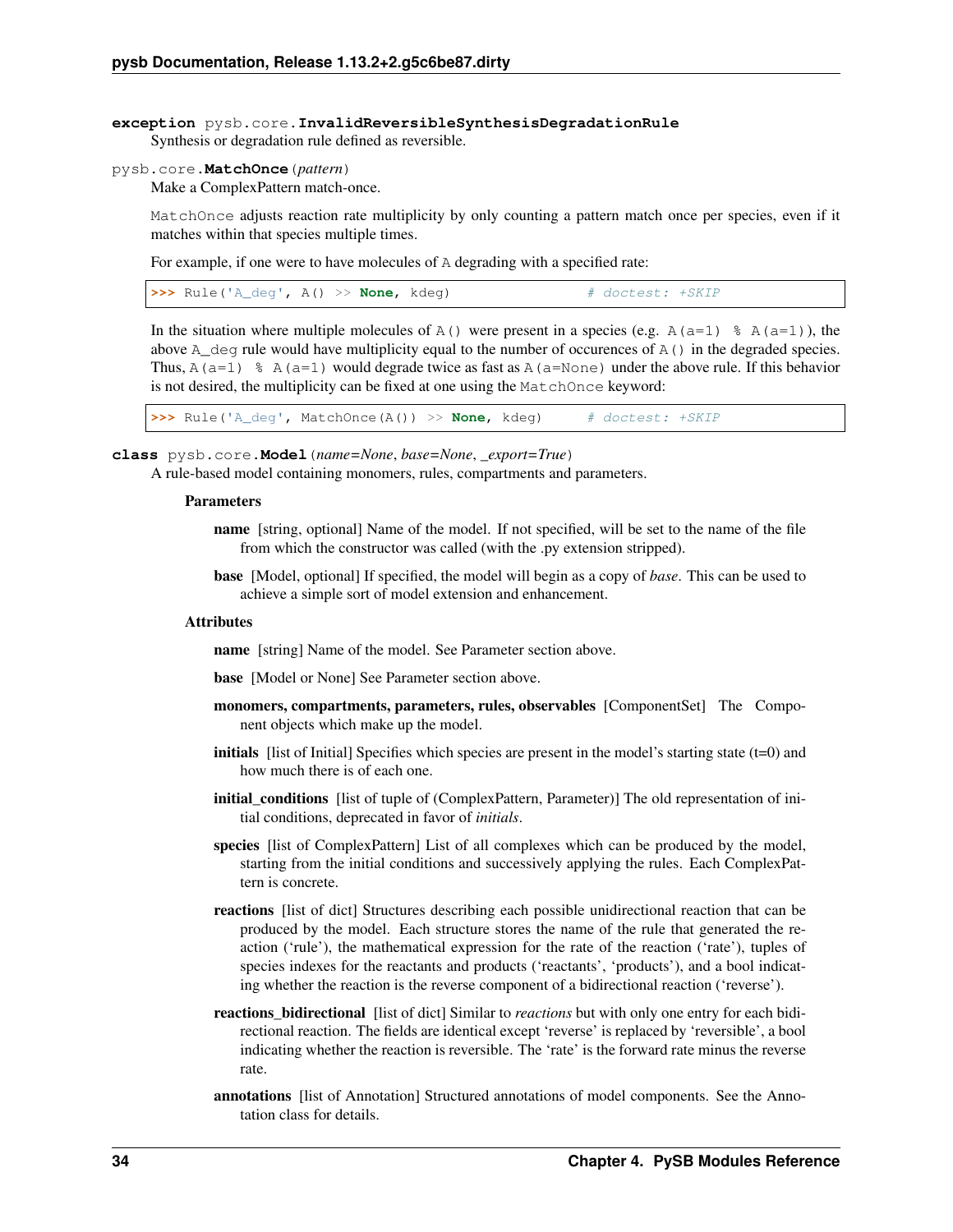**add\_annotation**(*annotation*) Add an annotation to the model.

**add\_component**(*other*)

Add a component to the model.

- **all\_component\_sets**() Return a list of all ComponentSet objects.
- **all\_components**() Return a ComponentSet containing all components in the model.
- **enable\_synth\_deg**() Add components needed to support synthesis and degradation rules.
- **expressions\_constant**(*include\_derived=False*) Return a ComponentSet of constant expressions.
- **expressions\_dynamic**(*include\_local=True*, *include\_derived=False*) Return a ComponentSet of non-constant expressions.
- **get\_annotations**(*subject*) Return all annotations for the given subject.
- **get\_species\_index**(*complex\_pattern*) Return the index of a species.

Parameters

complex\_pattern [ComplexPattern] A concrete pattern specifying the species to find.

**has\_synth\_deg**()

Return true if model uses synthesis or degradation reactions.

**initial**(*pattern*, *value*, *fixed=False*)

Add an initial condition.

This method is deprecated. Instead, create an Initial object and pass it to add\_initial.

#### **modules**

Return the set of Python modules where Components are defined

## Returns

list List of module names where model Components are defined

# **Examples**

```
>>> from pysb.examples.earm_1_0 import model
>>> 'pysb.examples.earm_1_0' in model.modules
True
```
#### **odes**

Return sympy Expressions for the time derivative of each species.

```
parameters_all()
```
Return a ComponentSet of all parameters and derived parameters.

#### **parameters\_compartments**()

Return a ComponentSet of compartment size parameters.

```
parameters_expressions()
```
Return a ComponentSet of the parameters used in expressions.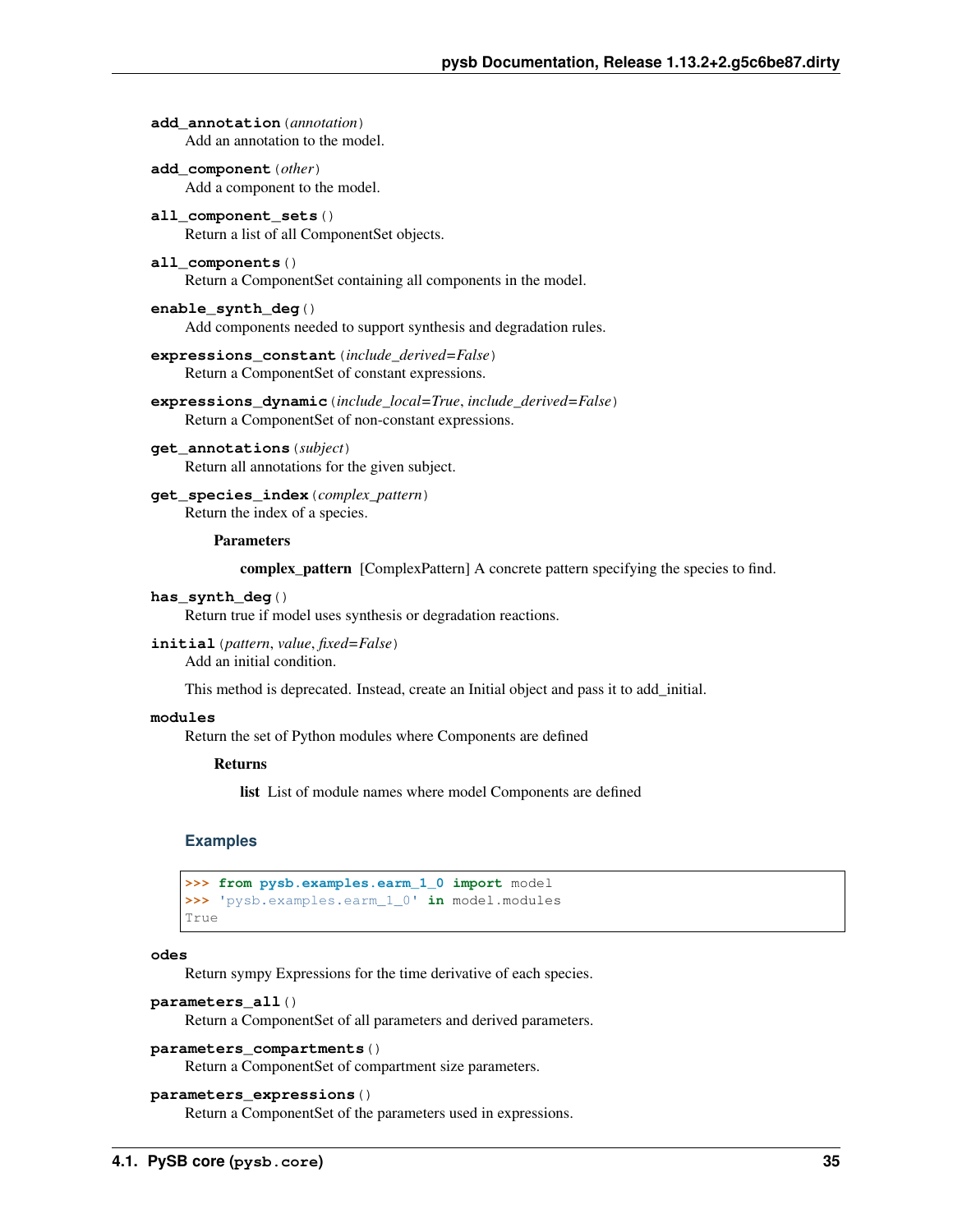#### **parameters\_initial\_conditions**()

Return a ComponentSet of initial condition parameters.

# **parameters\_rules**()

Return a ComponentSet of the parameters used in rules.

### **parameters\_unused**()

Return a ComponentSet of unused parameters.

### **reload**()

Reload a model after its source files have been edited.

This method does not yet reload the model contents in-place, rather it returns a new model object. Thus the correct usage is model  $=$  model.reload().

If the model script imports any modules, these will not be reloaded. Use python's reload() function to reload them.

## **reset\_equations**()

Clear out fields generated by bng.generate\_equations or the like.

## **stoichiometry\_matrix**

Return the stoichiometry matrix for the reaction network.

### **update\_initial\_condition\_pattern**(*before\_pattern*, *after\_pattern*)

Update the pattern associated with an initial condition.

Leaves the Parameter object associated with the initial condition unchanged while modifying the pattern associated with that condition. For example this is useful for changing the state of a site on a monomer or complex associated with an initial condition without having to create an independent initial condition, and parameter, associated with that alternative state.

## Parameters

before\_pattern [ComplexPattern] The concrete pattern specifying the (already existing) initial condition. If the model does not contain an initial condition for the pattern, a ValueError is raised.

after\_pattern [ComplexPattern] The concrete pattern specifying the new pattern to use to replace before\_pattern.

#### **exception** pysb.core.**ModelExistsWarning**

A second model was declared in a module that already contains one.

# **exception** pysb.core.**ModelNotDefinedError**

SelfExporter method was called before a model was defined.

**class** pysb.core.**Monomer**(*name*, *sites=None*, *site\_states=None*, *\_export=True*) Model component representing a protein or other molecule.

#### Parameters

sites [list of strings, optional] Names of the sites.

site\_states [dict of string => string, optional] Allowable states for sites. Keys are sites and values are lists of states. Sites which only take part in bond formation and never take on a state may be omitted.

### **Notes**

A Monomer instance may be "called" like a function to produce a MonomerPattern, as syntactic sugar to approximate rule-based modeling language syntax. It is typically called with keyword arguments where the arg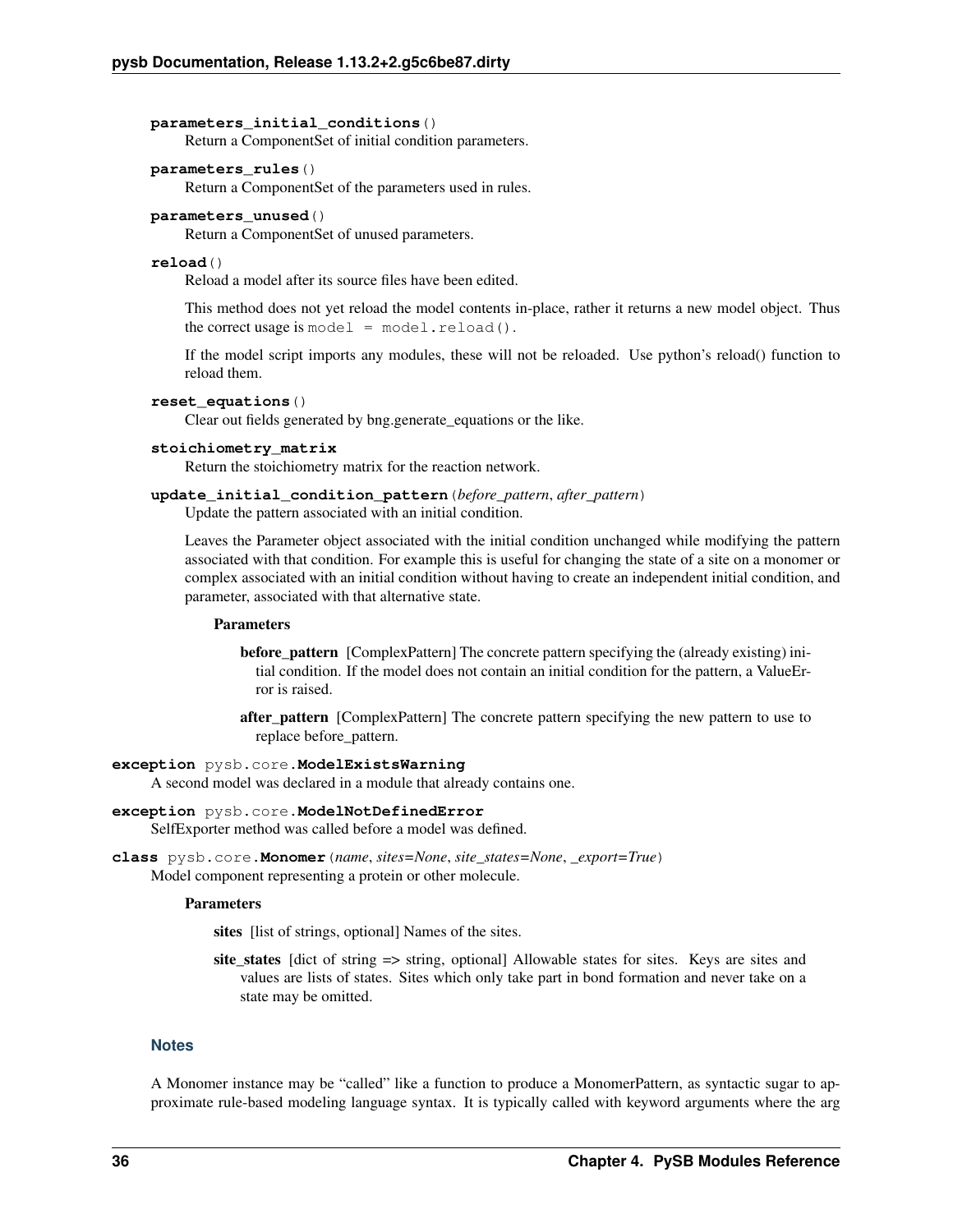names are sites and values are site conditions such as bond numbers or states (see the Notes section of the [MonomerPattern](#page-40-0) documentation for details). To help in situations where kwargs are unwieldy (for example if a site name is computed dynamically or stored in a variable) a dict following the same layout as the kwargs may be passed as the first and only positional argument instead.

Site names and state values must start with a letter, or one or more underscores followed by a letter. Any remaining characters must be alphanumeric or underscores.

## Attributes

## Identical to Parameters (see above).

<span id="page-40-0"></span>**class** pysb.core.**MonomerPattern**(*monomer*, *site\_conditions*, *compartment*) A pattern which matches instances of a given monomer.

#### Parameters

monomer [Monomer] The monomer to match.

- site\_conditions [dict] The desired state of the monomer's sites. Keys are site names and values are described below in Notes.
- compartment [Compartment or None] The desired compartment where the monomer should exist. None means "don't-care".

#### **Notes**

The acceptable values in the *site\_conditions* dict are as follows:

- None : no bond
- *str* : state
- *int* : a bond (to a site with the same number in a ComplexPattern)
- *list of int* : multi-bond (not valid in Kappa)
- ANY : "any" bond (bound to something, but don't care what)
- WILD : "wildcard" bond (bound or not bound)
- *tuple of (str, int)* : state with specified bond
- *tuple of (str, WILD)* : state with wildcard bond
- *tuple of (str, ANY)* : state with any bond
- MultiState : duplicate sites

If a site is not listed in site conditions then the pattern will match any state for that site, i.e. "don't write, don't care".

#### Attributes

#### Identical to Parameters (see above).

## **is\_concrete**()

Return a bool indicating whether the pattern is 'concrete'.

'Concrete' means the pattern satisfies ALL of the following:

- 1. All sites have specified conditions
- 2. If the model uses compartments, the compartment is specified.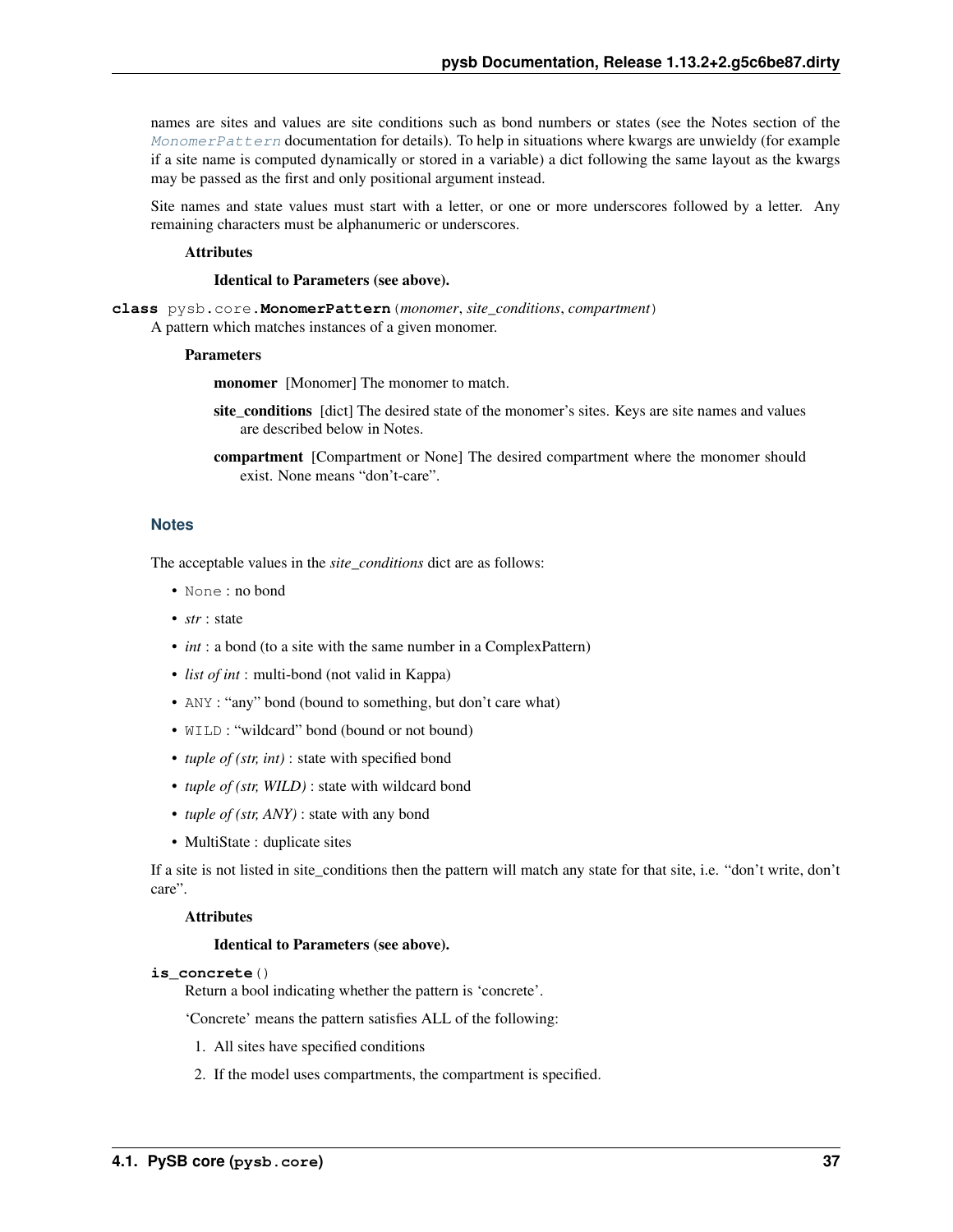```
is_site_concrete()
```
Return a bool indicating whether the pattern is 'site-concrete'.

'Site-concrete' means all sites have specified conditions.

```
class pysb.core.MultiState(*args)
```
MultiState for a Monomer (also known as duplicate sites)

MultiStates are duplicate copies of a site which each have the same name and semantics. In BioNetGen, these are known as duplicate sites. MultiStates are not supported by Kappa.

When declared, a MultiState instance is not connected to any Monomer or site, so full validation is deferred until it is used as part of a [MonomerPattern](#page-40-0) or [ComplexPattern](#page-33-0).

# **Examples**

Define a Monomer "A" with MultiState "a", which has two copies, and Monomer "B" with MultiState "b", which also has two copies but can take state values "u" and "p":

```
>>> Model() # doctest:+ELLIPSIS
<Model '_interactive_' (monomers: 0, ...
>>> Monomer('A', ['a', 'a']) # BNG: A(a, a)
Monomer('A', ['a', 'a'])
>>> Monomer('B', ['b', 'b'], {'b': ['u', 'p']}) # BNG: B(b~u~p, b~u~p)
Monomer('B', ['b', 'b'], {'b': ['u', 'p']})
```
To specify MultiStates, use the MultiState class. Here are some valid examples of MultiState patterns, with their BioNetGen equivalents:

```
>>> A(a=MultiState(1, 2)) # BNG: A(a!1, a!2)A(a=MultiState(1, 2))
>>> B(b=MultiState('u', 'p')) # BNG: A(A \sim u, A \sim p)B(b=MultiState('u', 'p'))
>>> A(a=MultiState(1, 2)) % B(b=MultiState(('u', 1), 2)) # BNG: A(a!1, a!2).B(b~
\leftrightarrowu!1, b~2)
A(a=MultiState(1, 2)) & B(b=MultiState('u', 1), 2))
```
**class** pysb.core.**Observable**(*name*, *reaction\_pattern*, *match='molecules'*, *\_export=True*) Model component representing a linear combination of species.

Observables are useful in correlating model simulation results with experimental measurements. For example, an observable for "A()" will report on the total number of copies of Monomer A, regardless of what it's bound to or the state of its sites. " $A(y='P')$ " would report on all instances of A with site 'y' in state 'P'.

# **Parameters**

reaction\_pattern [ReactionPattern] The list of ComplexPatterns to match.

match ['species' or 'molecules'] Whether to match entire species ('species') or individual fragments ('molecules'). Default is 'molecules'.

# **Notes**

ReactionPattern is used here as a container for a list of ComplexPatterns, solely so users could utilize the ComplexPattern '+' operator overload as syntactic sugar. There are no actual "reaction" semantics in this context.

# Attributes

reaction pattern [ReactionPattern] See Parameters.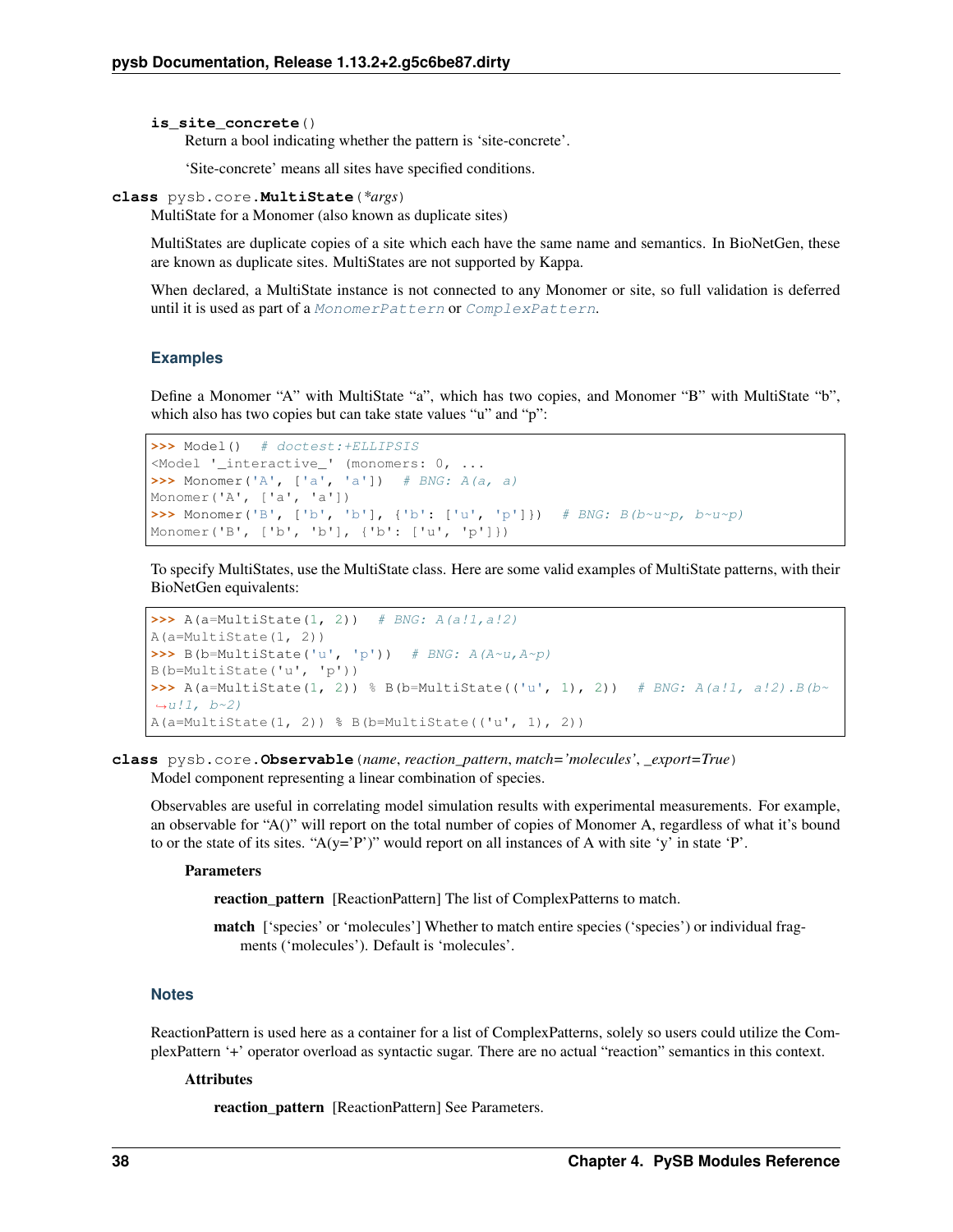match ['species' or 'molecules'] See Parameters.

species [list of integers] List of species indexes for species matching the pattern.

coefficients [list of integers] List of coefficients by which each species amount is to be multiplied to correct for multiple pattern matches within a species.

**expand\_obs**()

Expand observables in terms of species and coefficients

## **class** pysb.core.**OdeView**(*model*)

Compatibility shim for the Model.odes property.

**class** pysb.core.**Parameter**(*name*, *value=0.0*, *\_export=True*, *nonnegative=True*, *integer=False*) Model component representing a named constant floating point number.

Parameters are used as reaction rate constants, compartment volumes and initial (boundary) conditions for species.

#### **Parameters**

- value [number, optional] The numerical value of the parameter. Defaults to 0.0 if not specified. The provided value is converted to a float before being stored, so any value that cannot be coerced to a float will trigger an exception.
- nonnegative [bool, optional] Sets the assumption whether this parameter is nonnegative ( $>= 0$ ). Affects simplifications of expressions that involve this parameter. By default, parameters are assumed to be non-negative.
- integer [bool, optional] Sets the assumption whether this parameter takes integer values, which affects simplifications of expressions that involve this parameter. By default, parameters are not assumed to take integer values.

# **Attributes**

#### value (see Parameters above).

**class** pysb.core.**ReactionPattern**(*complex\_patterns*) A pattern for the entire product or reactant side of a rule.

Essentially a thin wrapper around a list of ComplexPatterns. In BNG terms, a list of complex patterns combined with the '+' operator.

#### Parameters

complex\_patterns [list of ComplexPatterns] ComplexPatterns that make up the reaction pattern.

## Attributes

#### Identical to Parameters (see above).

```
matches(other)
```
Match the 'other' ReactionPattern against this one

See [pysb.pattern.match\\_reaction\\_pattern\(\)](#page-96-0) for details

#### **exception** pysb.core.**RedundantSiteConditionsError**

Both conditions dict and kwargs both passed to create pattern.

#### **exception** pysb.core.**ReusedBondError**

|                                               | class pysb.core.Rule(name. |  | rule expression, |                       | rate forward, |              | rate reverse=None, |  |
|-----------------------------------------------|----------------------------|--|------------------|-----------------------|---------------|--------------|--------------------|--|
|                                               | delete molecules=False,    |  |                  | move connected=False, |               | export=True, | $to$ -             |  |
| tal rate=False)                               |                            |  |                  |                       |               |              |                    |  |
| Model component representing a reaction rule. |                            |  |                  |                       |               |              |                    |  |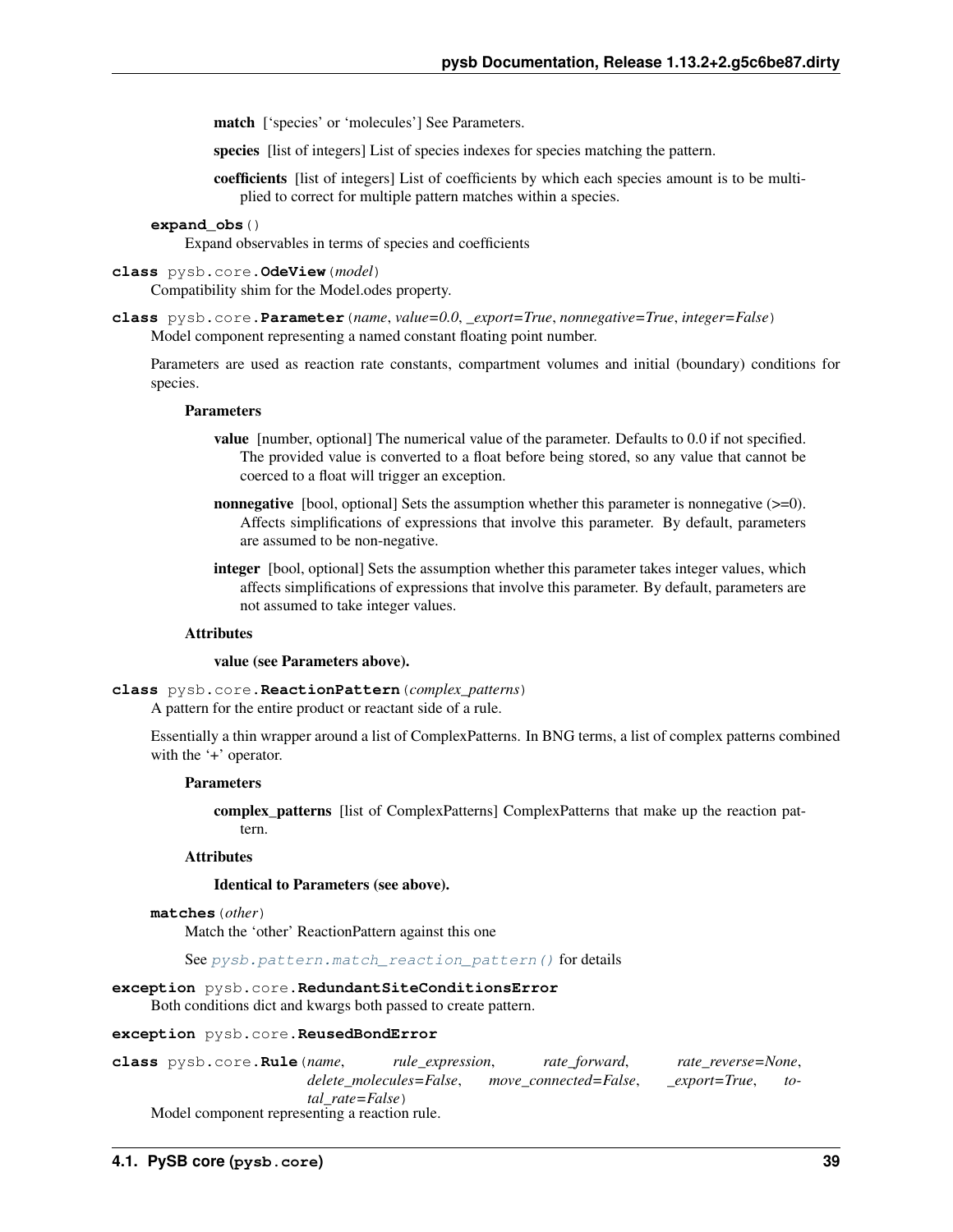#### **Parameters**

- rule\_expression [RuleExpression] RuleExpression containing the essence of the rule (reactants, products, reversibility).
- rate\_forward [Union[Parameter,Expression]] Forward reaction rate constant.
- rate reverse [Union[Parameter,Expression], optional] Reverse reaction rate constant (only required for reversible rules).
- delete\_molecules [bool, optional] If True, deleting a Monomer from a species is allowed to fragment the species into multiple pieces (if the deleted Monomer was the sole link between those pieces). If False (default) then fragmentation is disallowed and the rule will not match a reactant species if applying the rule would fragment a species.
- move\_connected [bool, optional] If True, a rule that transports a Monomer between compartments will co-transport anything connected to that Monomer by a path in the same compartment. If False (default), connected Monomers will remain where they were.
- total\_rate: bool, optional If True, the rate is considered to be macroscopic and is not multiplied by the number of reactant molecules during simulation. If False (default), the rate is multiplied by number of reactant molecules. Keyword is used by BioNetGen only for simulations using NFsim. Keyword is ignored by generate\_network command of BioNetGen.

#### **Attributes**

#### Identical to Parameters (see above), plus the component elements of

#### 'rule\_expression': reactant\_pattern, product\_pattern and is\_reversible.

## **is\_deg**()

Return a bool indicating whether this is a degradation rule.

#### **is\_synth**()

Return a bool indicating whether this is a synthesis rule.

```
class pysb.core.RuleExpression(reactant_pattern, product_pattern, is_reversible)
     A container for the reactant and product patterns of a rule expression.
```
Contains one ReactionPattern for each of reactants and products, and a bool indicating reversibility. This is a temporary object used to implement syntactic sugar through operator overloading. The Rule constructor takes an instance of this class as its first argument, but simply extracts its fields and discards the object itself.

#### Parameters

reactant\_pattern, product\_pattern [ReactionPattern] The reactants and products of the rule.

is\_reversible [bool] If True, the reaction is reversible. If False, it's irreversible.

# Attributes

#### Identical to Parameters (see above).

#### **class** pysb.core.**SelfExporter**

Make model components appear in the calling module's namespace.

This class is for pysb internal use only. Do not construct any instances.

# **static add\_initial**(*initial*)

Add an Initial to the default model.

# **static cleanup**()

Delete previously exported symbols.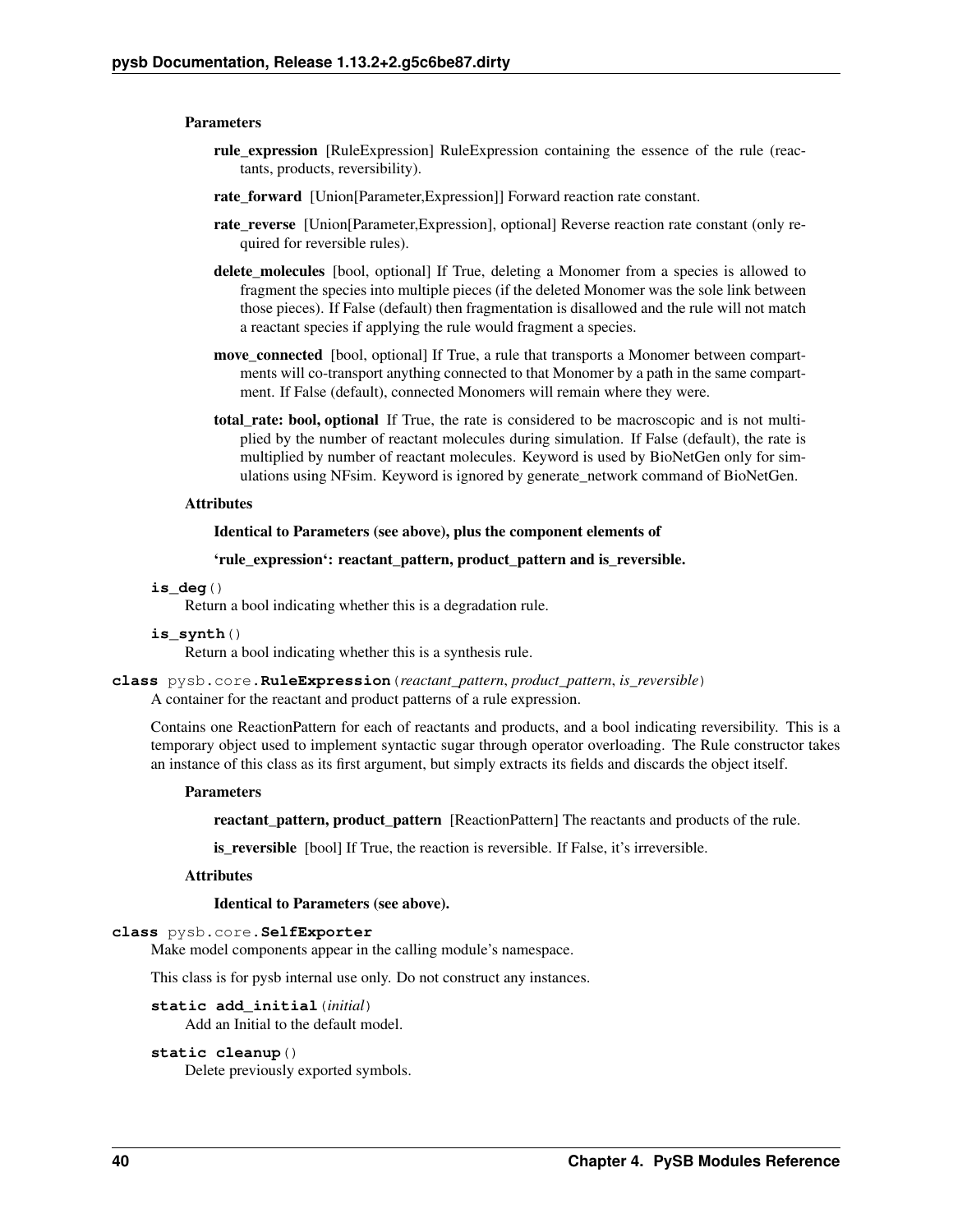**static export**(*obj*) Export an object by name and add it to the default model.

**static rename**(*obj*, *new\_name*) Rename a previously exported symbol

```
exception pysb.core.SymbolExistsWarning
     A component declaration or rename overwrote an existing symbol.
```
**class** pysb.core.**Tag**(*name*, *\_export=True*) Tag for labelling MonomerPatterns and ComplexPatterns

**exception** pysb.core.**TagAlreadySpecifiedError**

## **exception** pysb.core.**UnknownSiteError**

## **class** pysb.core.**WILD**

Site may be bound or unbound.

Use WILD as part of a (state, WILD) tuple in a MonomerPattern site\_conditions dict to indicate that a site must have the given state, irrespective of the presence or absence of a bond. (Specifying only the state implies there must not be a bond). A bare WILD in a site conditions dict is also permissible, but as this has the same meaning as the much simpler option of leaving the given site out of the dict entirely, this usage is deprecated.

Equivalent to the "?" bond modifier in BNG.

```
pysb.core.as_complex_pattern(v)
     Internal helper to 'upgrade' a MonomerPattern to a ComplexPattern.
```
pysb.core.**as\_reaction\_pattern**(*v*)

Internal helper to 'upgrade' a Complex- or MonomerPattern or None to a complete ReactionPattern.

- pysb.core.**build\_rule\_expression**(*reactant*, *product*, *is\_reversible*) Internal helper for operators which return a RuleExpression.
- pysb.core.**extract\_site\_conditions**(*conditions=None*, *\*\*kwargs*) Parse MonomerPattern/ComplexPattern site conditions.
- pysb.core.**is\_state\_bond\_tuple**(*state*) Check the argument is a (state, bond) tuple for a Mononer site
- pysb.core.**validate\_const\_expr**(*obj*, *description*) Raises an exception if the argument is not a constant expression.
- pysb.core.**validate\_expr**(*obj*, *description*) Raises an exception if the argument is not an expression.

# **4.2 ODE integrators (pysb.integrate)**

**class** pysb.integrate.**Solver**(*model*, *tspan*, *use\_analytic\_jacobian=False*, *integrator='vode'*, *cleanup=True*, *verbose=False*, *\*\*integrator\_options*)

An interface for numeric integration of models.

**Parameters** 

model [pysb.Model] Model to integrate.

tspan [vector-like] Time values over which to integrate. The first and last values define the time range, and the returned trajectories will be sampled at every value.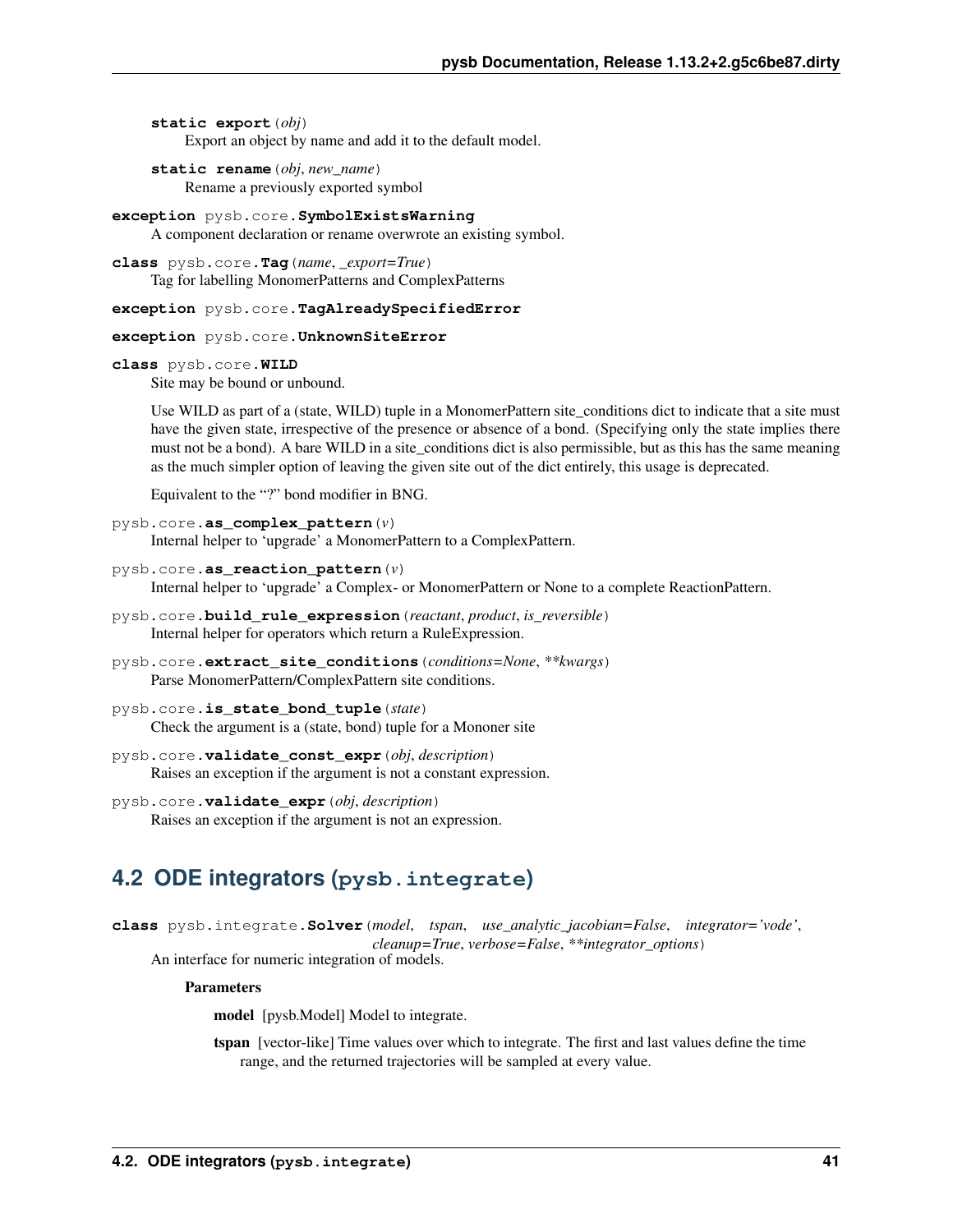- use analytic jacobian [boolean, optional] Whether to provide the solver a Jacobian matrix derived analytically from the model ODEs. Defaults to False. If False, the integrator may approximate the Jacobian by finite-differences calculations when necessary (depending on the integrator and settings).
- integrator [string, optional (default: 'vode')] Name of the integrator to use, taken from the list of integrators known to scipy.integrate.ode.
- cleanup [bool, optional] If True (default), delete the temporary files after the simulation is finished. If False, leave them in place. Useful for debugging.

verbose [bool, optional (default: False)] Verbose output

integrator\_options Additional parameters for the integrator.

# **Notes**

The expensive step of generating the code for the right-hand side of the model's ODEs is performed during initialization. If you need to integrate the same model repeatedly with different parameters then you should build a single Solver object and then call its run method as needed.

# **Attributes**

model [pysb.Model] Model passed to the constructor

tspan [vector-like] Time values passed to the constructor.

- y [numpy.ndarray] Species trajectories. Dimensionality is (len(tspan), len(model. species)).
- yobs [numpy.ndarray with record-style data-type] Observable trajectories. Length is len(tspan) and record names follow model.observables names.
- yobs\_view [numpy.ndarray] An array view (sharing the same data buffer) on yobs. Dimensionality is (len(tspan), len(model.observables)).
- yexpr [numpy.ndarray with record-style data-type] Expression trajectories. Length is len(tspan) and record names follow model.expressions\_dynamic() names.
- yexpr\_view [numpy.ndarray] An array view (sharing the same data buffer) on yexpr. Dimensionality is (len(tspan), len(model.expressions\_dynamic())).

integrator [scipy.integrate.ode] Integrator object.

**run**(*param\_values=None*, *y0=None*)

Perform an integration.

Returns nothing; access the Solver object's y, yobs, or yobs\_view attributes to retrieve the results.

#### **Parameters**

- **param** values [vector-like or dictionary, optional] Values to use for every parameter in the model. Ordering is determined by the order of model.parameters. If passed as a dictionary, keys must be parameter names. If not specified, parameter values will be taken directly from model.parameters.
- y0 [vector-like, optional] Values to use for the initial condition of all species. Ordering is determined by the order of model.species. If not specified, initial conditions will be taken from model.initials (with initial condition parameter values taken from *param\_values* if specified).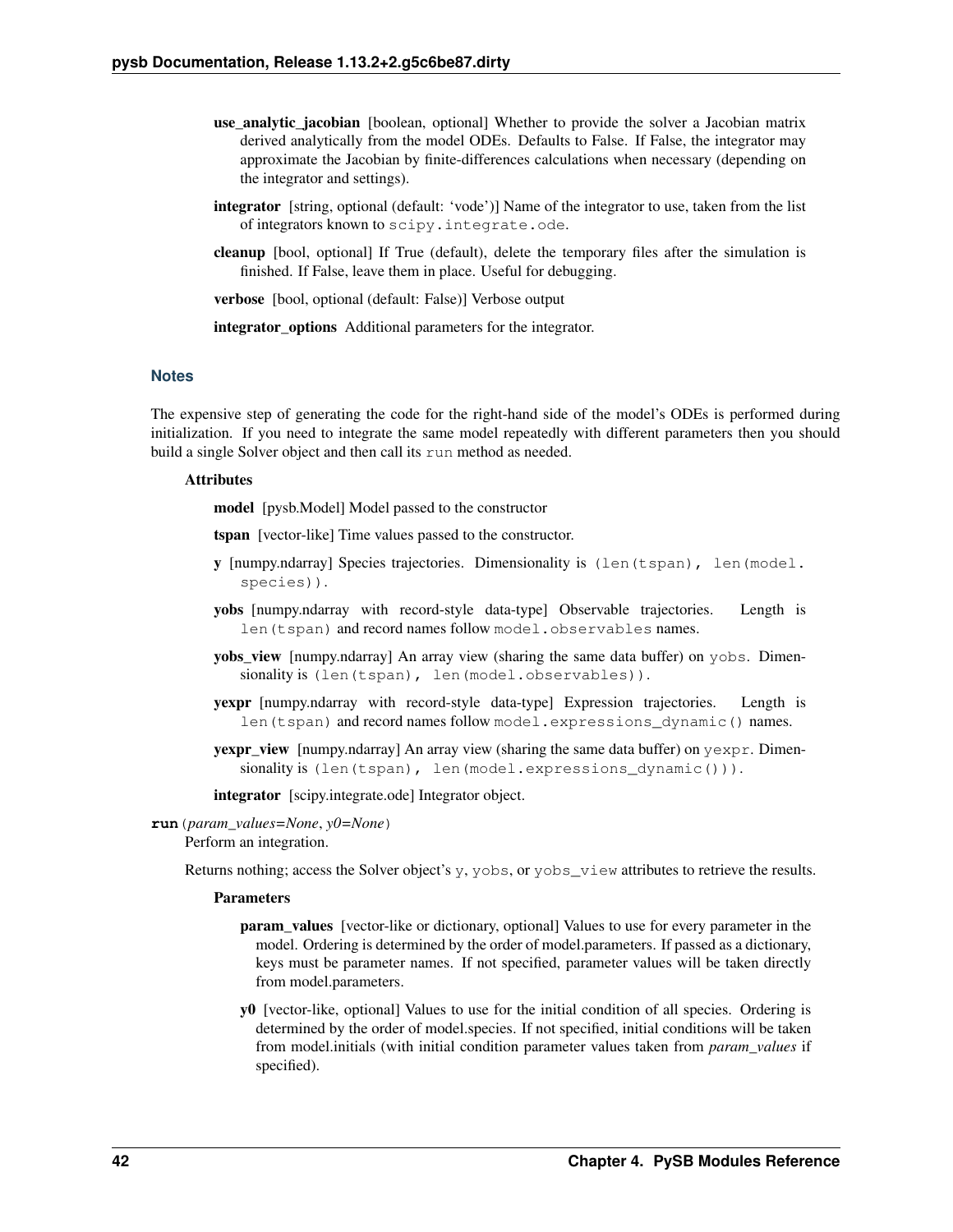pysb.integrate.**odesolve**(*model*, *tspan*, *param\_values=None*, *y0=None*, *integrator='vode'*, *cleanup=True*, *verbose=False*, *\*\*integrator\_options*)

Integrate a model's ODEs over a given timespan.

This is a simple function-based interface to integrating (a.k.a. solving or simulating) a model. If you need to integrate a model repeatedly with different parameter values or initial conditions (as in parameter estimation), using the Solver class directly will provide much better performance.

## Parameters

model [pysb.Model] Model to integrate.

- tspan [vector-like] Time values over which to integrate. The first and last values define the time range, and the returned trajectories will be sampled at every value.
- param\_values [vector-like, optional] Values to use for every parameter in the model. Ordering is determined by the order of model.parameters. If not specified, parameter values will be taken directly from model.parameters.
- y0 [vector-like, optional] Values to use for the initial condition of all species. Ordering is determined by the order of model.species. If not specified, initial conditions will be taken from model.initials (with initial condition parameter values taken from *param\_values* if specified).
- integrator [string, optional] Name of the integrator to use, taken from the list of integrators known to scipy.integrate.ode.
- cleanup [bool, optional] Remove temporary files after completion if True. Set to False for debugging purposes.
- verbose [bool, optionsal] Increase verbosity of simulator output.

integrator\_options Additional parameters for the integrator.

## Returns

yfull [record array] The trajectories calculated by the integration. The first dimension is time and its length is identical to that of *tspan*. The second dimension is species/observables and its length is the sum of the lengths of model.species and model.observables. The dtype of the array specifies field names: '\_\_s0', '\_\_s1', etc. for the species and observable names for the observables. See Notes below for further explanation and caveats.

#### **Notes**

This function was the first implementation of integration support and accordingly it has a few warts:

- It performs expensive code generation every time it is called.
- The returned array, with its record-style data-type, allows convenient selection of individual columns by their field names, but does not permit slice ranges or indexing by integers for columns. If you only need access to your model's observables this is usually not a problem, but sometimes it's more convenient to have a "regular" array. See Examples below for code to do this.

The actual integration code has since been moved to the Solver class and split up such that the code generation is only performed on initialization. The model may then be integrated repeatedly with different parameter values or initial conditions with much better performance. Additionally, Solver makes the species trajectories available as a simple array and only uses the record array for the observables where it makes sense.

This function now simply serves as a wrapper for creating a Solver object, calling its run method, and building the record array to return.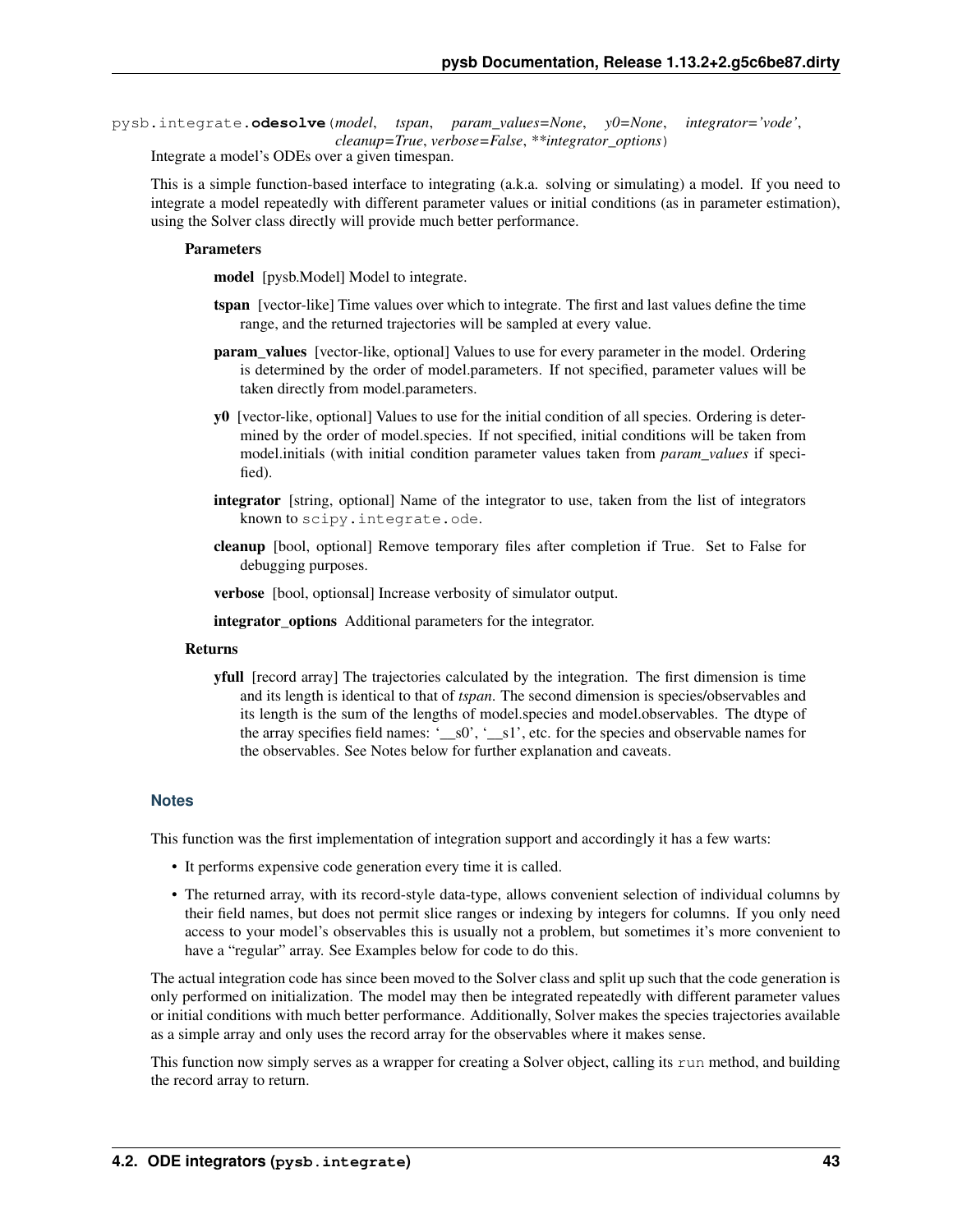# **Examples**

Simulate a model and display the results for an observable:

```
>>> from pysb.examples.robertson import model
>>> from numpy import linspace
>>> numpy.set_printoptions(precision=4)
>>> yfull = odesolve(model, linspace(0, 40, 10))
>>> print(yfull['A_total']) #doctest: +NORMALIZE_WHITESPACE
[1. 0.899 0.8506 0.8179 0.793 0.7728 0.7557 0.7408 0.7277
0.7158]
```
Obtain a view on a returned record array which uses an atomic data-type and integer indexing (note that the view's data buffer is shared with the original array so there is no extra memory cost):

```
>>> yfull.shape == (10, )
True
>>> print(yfull.dtype) #doctest: +NORMALIZE_WHITESPACE
[('.s0', '58'), ('\_s1', '58'), ('\_s2', '58'), ('A\_total', '58'),('B_total', '<f8'), ('C_total', '<f8')]
>>> print(yfull[0:4, 1:3])    #doctest: +ELLIPSIS
Traceback (most recent call last):
 ...
IndexError: too many indices...
>>> yarray = yfull.view(float).reshape(len(yfull), -1)
>>> yarray.shape == (10, 6)
True
>>> print(yarray.dtype)
float64
>>> print(yarray[0:4, 1:3]) #doctest: +NORMALIZE_WHITESPACE
[[0.0000e+00 0.0000e+00]
 [2.1672e-05 1.0093e-01]
[1.6980e-05 1.4943e-01]
 [1.4502e-05 1.8209e-01]]
```
# **4.3 Simulation tools (pysb.simulator)**

<span id="page-47-0"></span>**class** pysb.simulator.**BngSimulator**(*model*, *tspan=None*, *initials=None*, *param\_values=None*, *cleanup=True*, *verbose=False*)

Simulate a model using BioNetGen

**run**(*tspan=None*, *initials=None*, *param\_values=None*, *n\_runs=1*, *method='ssa'*, *output\_dir=None*, *output\_file\_basename=None*, *cleanup=None*, *population\_maps=None*, *\*\*additional\_args*) Simulate a model using BioNetGen

Parameters

tspan: vector-like time span of simulation

initials: vector-like, optional initial conditions of model

param\_values [vector-like or dictionary, optional] Values to use for every parameter in the model. Ordering is determined by the order of model.parameters. If not specified, parameter values will be taken directly from model.parameters.

n\_runs: int number of simulations to run

method [str] Type of simulation to run. Must be one of: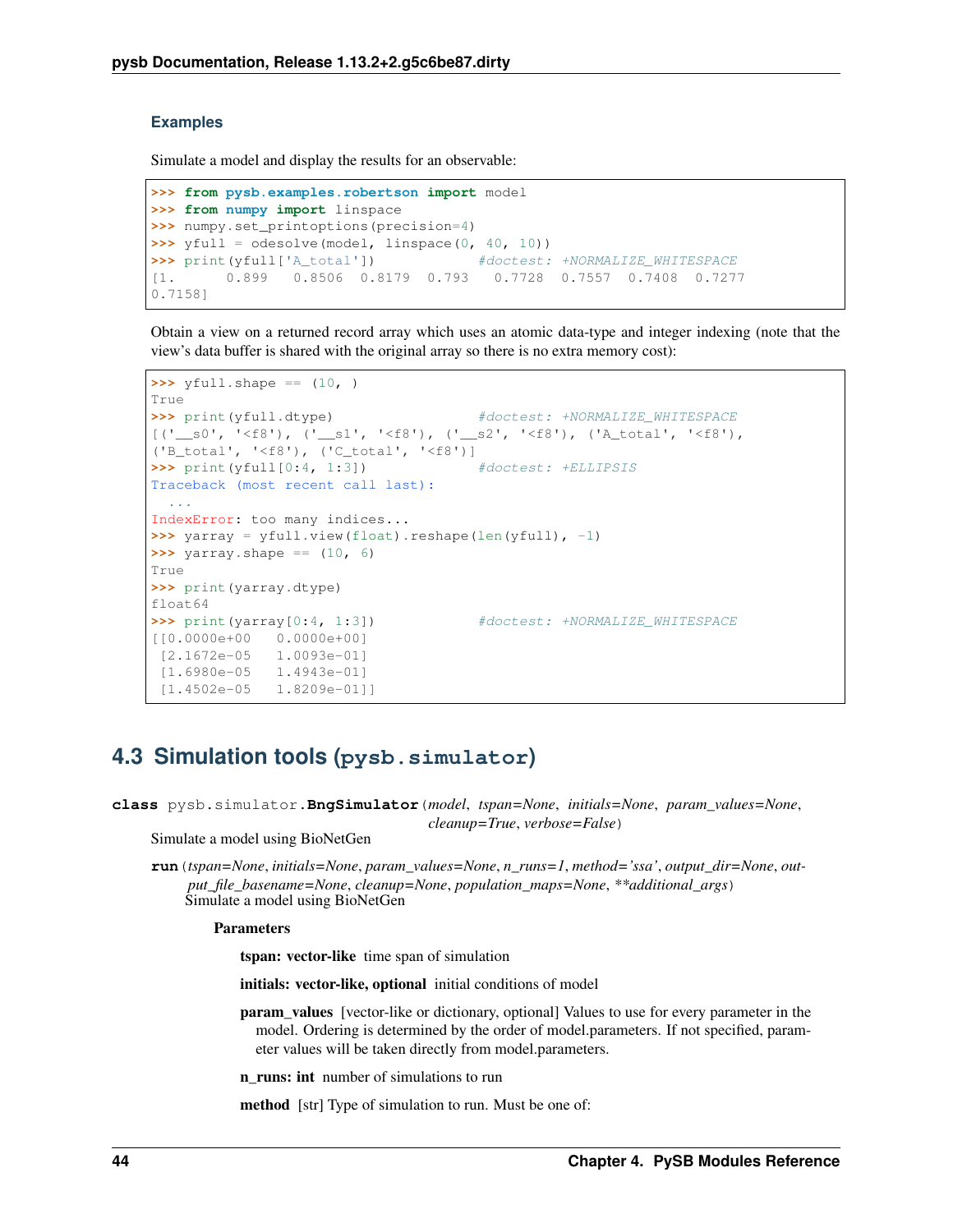- 'ssa' Stochastic Simulation Algorithm (direct method with propensity sorting)
- 'nf' Stochastic network free simulation with NFsim. Performs Hybrid Particle/Population simulation if population\_maps argument is supplied
- 'pla' Partioned-leaping algorithm (variant of tau-leaping algorithm)
- 'ode' ODE simulation (Sundials CVODE algorithm)
- output\_dir [string, optional] Location for temporary files generated by BNG. If None (the default), uses a temporary directory provided by the system. A temporary directory with a random name is created within the supplied location.
- output\_file\_basename [string, optional] This argument is used as a prefix for the temporary BNG output directory, rather than the individual files.
- cleanup [bool, optional] If True (default), delete the temporary files after the simulation is finished. If False, leave them in place (Useful for debugging). The default value, None, means to use the value specified in \_\_init\_().
- population\_maps: list of PopulationMap List of [PopulationMap](#page-58-0) objects for hybrid particle/population modeling. Only used when method='nf'.
- additional\_args: kwargs, optional Additional arguments to pass to BioNetGen

### **Examples**

Simulate a model using network free simulation (NFsim):

```
>>> from pysb.examples import robertson
>>> from pysb.simulator.bng import BngSimulator
>>> model = robertson.model
>>> sim = BngSimulator(model, tspan=np.linspace(0, 1))
\Rightarrow x = \sin x \tan(n \text{ runs}=1, \text{ method}='nf')
```
**class** pysb.simulator.**CupSodaSimulator**(*model*, *tspan=None*, *initials=None*, *param\_values=None*, *verbose=False*, *\*\*kwargs*) An interface for running cupSODA, a CUDA implementation of LSODA.

cupSODA is a graphics processing unit (GPU)-based implementation of the LSODA simulation algorithm (see references). It requires an NVIDIA GPU card with support for the CUDA framework version 7 or above. Further details of cupSODA and software can be found on github: <https://github.com/aresio/cupSODA>

The simplest way to install cupSODA is to use a pre-compiled version, which can be downloaded from here: <https://github.com/aresio/cupSODA/releases>

#### Parameters

model [pysb.Model] Model to integrate.

- tspan [vector-like, optional] Time values at which the integrations are sampled. The first and last values define the time range.
- initials [list-like, optional] Initial species concentrations for all simulations. Dimensions are N\_SIMS x number of species.
- **param** values [list-like, optional] Parameters for all simulations. Dimensions are N SIMS x number of parameters.
- verbose [bool or int, optional] Verbosity level, see pysb.simulator.base.Simulator for further details.

\*\*kwargs: dict, optional Extra keyword arguments, including: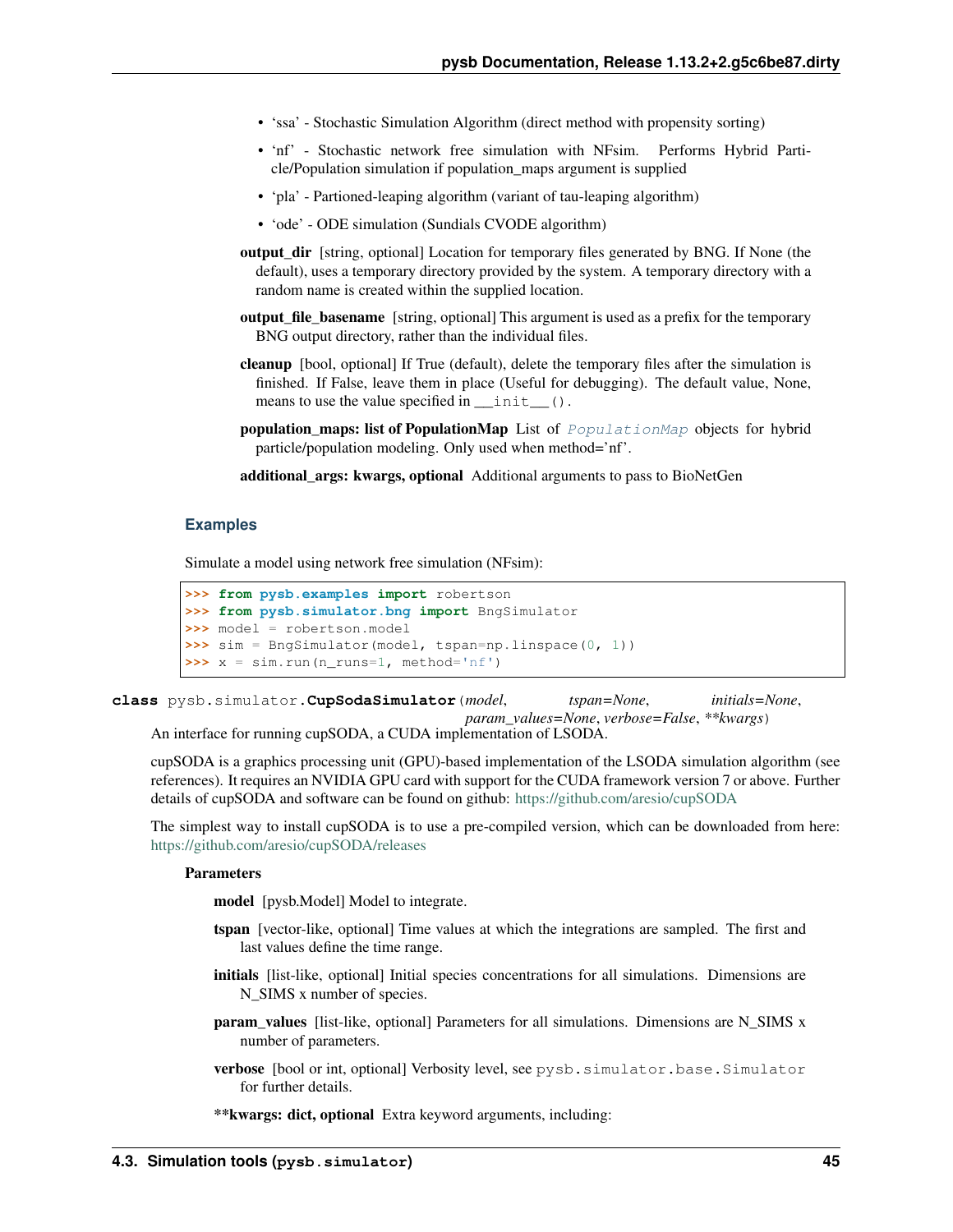- gpu: Index of GPU to run on (default: 0)
- vol: System volume; required if model encoded in extrinsic (number) units (default: None)
- obs\_species\_only: Only output species contained in observables (default: True)
- cleanup: Delete all temporary files after the simulation is finished. Includes both BioNetGen and cupSODA files. Useful for debugging (default: True)
- prefix: Prefix for the temporary directory containing cupSODA input and output files (default: model name)
- base\_dir: Directory in which temporary directory with cupSODA input and output files are placed (default: system directory determined by *tempfile.mkdtemp*)
- integrator: Name of the integrator to use; see *default\_integrator\_options* (default: 'cupsoda')
- integrator\_options: A dictionary of keyword arguments to supply to the integrator; see *default\_integrator\_options*.

# **Notes**

- 1. If *vol* is defined, species amounts and rate constants are assumed to be in number units and are automatically converted to concentration units before generating the cupSODA input files. The species concentrations returned by cupSODA are converted back to number units during loading.
- 2. If *obs\_species\_only* is True, only the species contained within observables are output by cupSODA. All other concentrations are set to 'nan'.

# **References**

- 1. Harris, L.A., Nobile, M.S., Pino, J.C., Lubbock, A.L.R., Besozzi, D., Mauri, G., Cazzaniga, P., and Lopez, C.F. 2017. GPU-powered model analysis with PySB/cupSODA. Bioinformatics 33, pp.3492-3494.
- 2. Nobile M.S., Cazzaniga P., Besozzi D., Mauri G., 2014. GPU-accelerated simulations of mass-action kinetics models with cupSODA, Journal of Supercomputing, 69(1), pp.17-24.
- 3. Petzold, L., 1983. Automatic selection of methods for solving stiff and nonstiff systems of ordinary differential equations. SIAM journal on scientific and statistical computing, 4(1), pp.136-148.

#### Attributes

model [pysb.Model] Model passed to the constructor.

- tspan [numpy.ndarray] Time values passed to the constructor.
- initials [numpy.ndarray] Initial species concentrations for all simulations. Dimensions are number of simulations x number of species.
- param\_values [numpy.ndarray] Parameters for all simulations. Dimensions are number of simulations x number of parameters.
- verbose: bool or int Verbosity setting. See the base class pysb.simulator.base. Simulator for further details.
- gpu [int or list] Index of GPU being run on, or a list of integers to use multiple GPUs. Simulations will be split equally among the of GPUs.
- outdir [str] Directory where cupSODA output files are placed. Input files are also placed here.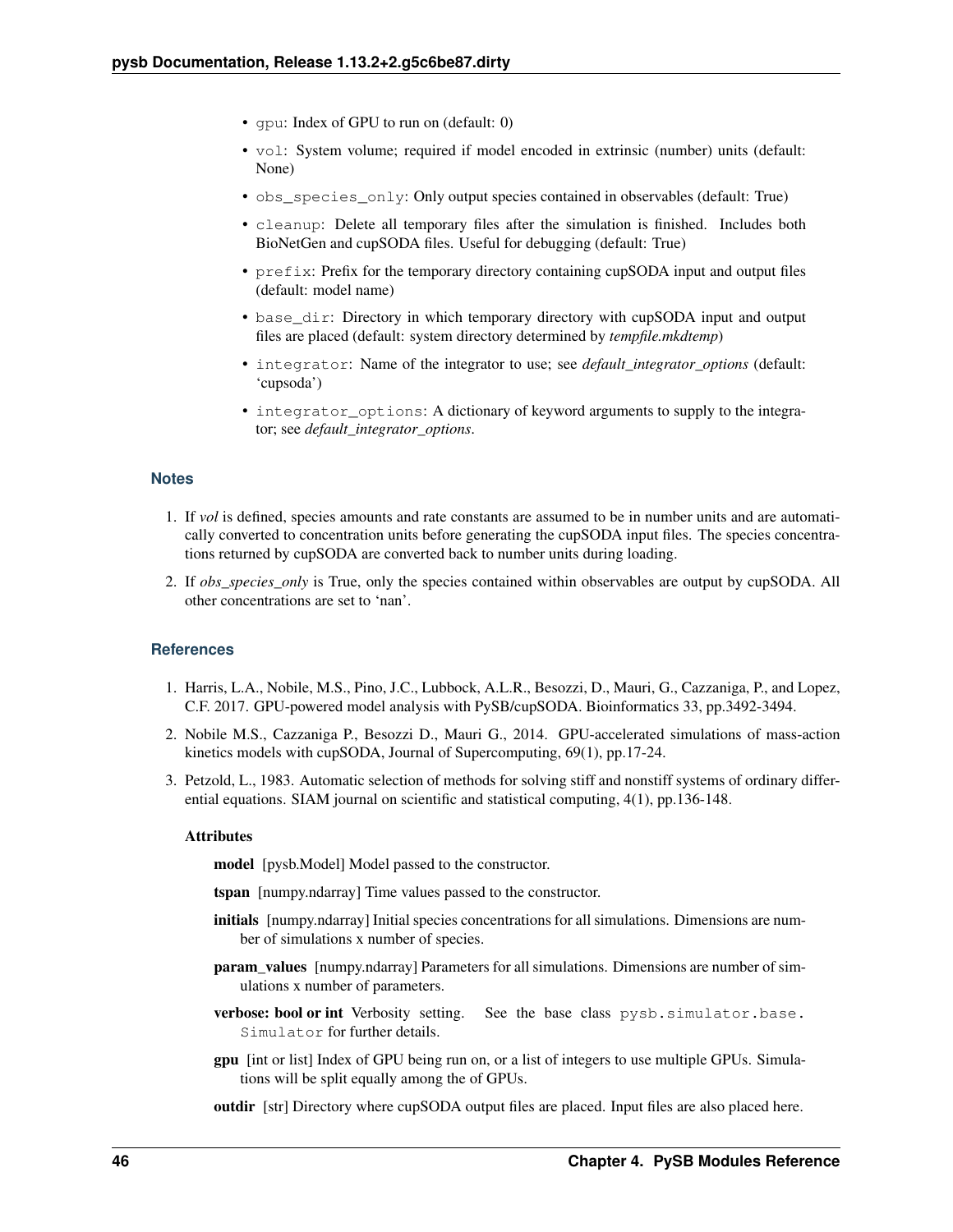opts: dict Dictionary of options for the integrator, which can include the following:

- vol (float or None): System volume
- n\_blocks (int or None): Number of GPU blocks used by the simulator
- atol (float): Absolute integrator tolerance
- rtol (float): Relative integrator tolerance
- chunksize (int or None): The maximum number of simulations to run per GPU at one time. Set this option if your GPU is running out of memory.
- memory\_usage ('global', 'shared', or 'sharedconstant'): The type of GPU memory to use
- max\_steps (int): The maximum number of internal integrator iterations (equivalent to LSODA's mxstep)

integrator [str] Name of the integrator in use (only "cupsoda" is supported).

**run**(*tspan=None*, *initials=None*, *param\_values=None*)

Perform a set of integrations.

Returns a [SimulationResult](#page-54-0) object.

## Parameters

- tspan [list-like, optional] Time values at which the integrations are sampled. The first and last values define the time range.
- initials [list-like, optional] Initial species concentrations for all simulations. Dimensions are number of simulation x number of species.
- param\_values [list-like, optional] Parameters for all simulations. Dimensions are number of simulations x number of parameters.

# Returns

A [class:*SimulationResult* object]

## **Notes**

- 1. An exception is thrown if *tspan* is not defined in either *\_\_init\_\_'or 'run*.
- 2. If neither *initials* nor *param\_values* are defined in either *\_\_init\_\_* or *run* a single simulation is run with the initial concentrations and parameter values defined in the model.

<span id="page-50-0"></span>**class** pysb.simulator.**ScipyOdeSimulator**(*model*, *tspan=None*, *initials=None*, *param\_values=None*, *verbose=False*, *\*\*kwargs*)

Simulate a model using SciPy ODE integration

Uses scipy.integrate.odeint() for the lsoda integrator, scipy.integrate.ode() for all other integrators.

Warning: The interface for this class is considered experimental and may change without warning as PySB is updated.

# Parameters

model [pysb.Model] Model to simulate.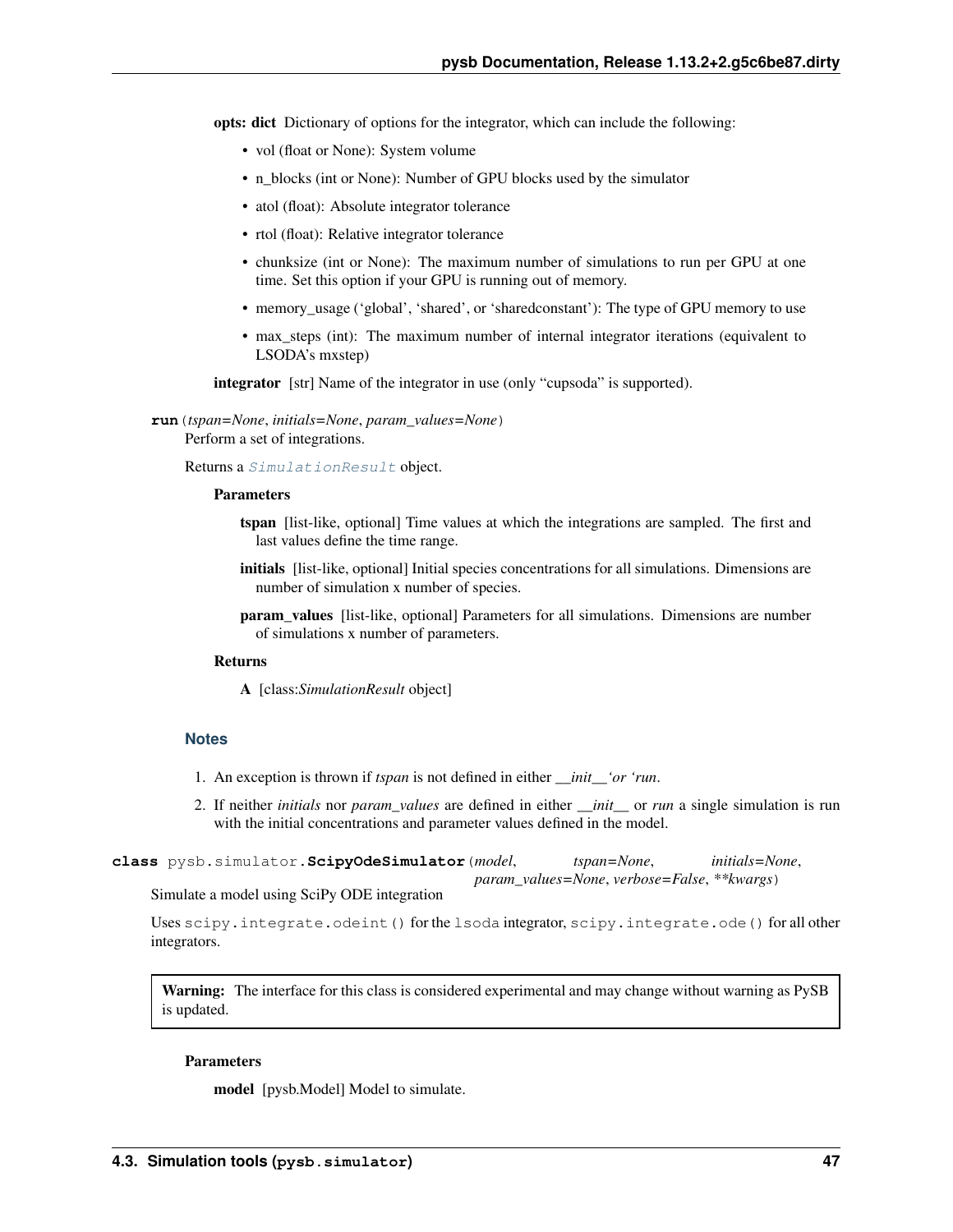- tspan [vector-like, optional] Time values over which to simulate. The first and last values define the time range. Returned trajectories are sampled at every value unless the simulation is interrupted for some reason, e.g., due to satisfaction of a logical stopping criterion (see 'tout' below).
- initials [vector-like or dict, optional] Values to use for the initial condition of all species. Ordering is determined by the order of model.species. If not specified, initial conditions will be taken from model.initials (with initial condition parameter values taken from *param\_values* if specified).
- param\_values [vector-like or dict, optional] Values to use for every parameter in the model. Ordering is determined by the order of model.parameters. If passed as a dictionary, keys must be parameter names. If not specified, parameter values will be taken directly from model.parameters.
- verbose [bool or int, optional (default: False)] Sets the verbosity level of the logger. See the logging levels and constants from Python's logging module for interpretation of integer values. False is equal to the PySB default level (currently WARNING), True is equal to DEBUG.

\*\*kwargs [dict] Extra keyword arguments, including:

- integrator: Choice of integrator, including vode (default), zvode, lsoda, dopri5 and dop853. See scipy. integrate.ode() for further information.
- integrator\_options: A dictionary of keyword arguments to supply to the integrator. See scipy.integrate.ode().
- compiler: Choice of compiler for ODE system: cython, or python. Leave unspecified or equal to None for auto-select (tries cython, then python). Cython compiles the equation system into C code. Python is the slowest but most compatible.
- cleanup: Boolean, whether to delete temporary files.

## **Notes**

If tspan is not defined, it may be defined in the call to the run method.

# **Examples**

Simulate a model and display the results for an observable:

```
>>> from pysb.examples.robertson import model
>>> import numpy as np
>>> np.set_printoptions(precision=4)
>>> sim = ScipyOdeSimulator(model, tspan=np.linspace(0, 40, 10))
>>> simulation_result = sim.run()
>>> print(simulation_result.observables['A_total']) #doctest: +NORMALIZE
˓→WHITESPACE
[1. 0.899 0.8506 0.8179 0.793 0.7728 0.7557 0.7408 0.7277
0.7158]
```
For further information on retrieving trajectories (species, observables, expressions over time) from the simulation\_result object returned by [run\(\)](#page-51-0), see the examples under the [SimulationResult](#page-54-0) class.

<span id="page-51-0"></span>**run**(*tspan=None*, *initials=None*, *param\_values=None*, *num\_processors=1*) Run a simulation and returns the result (trajectories)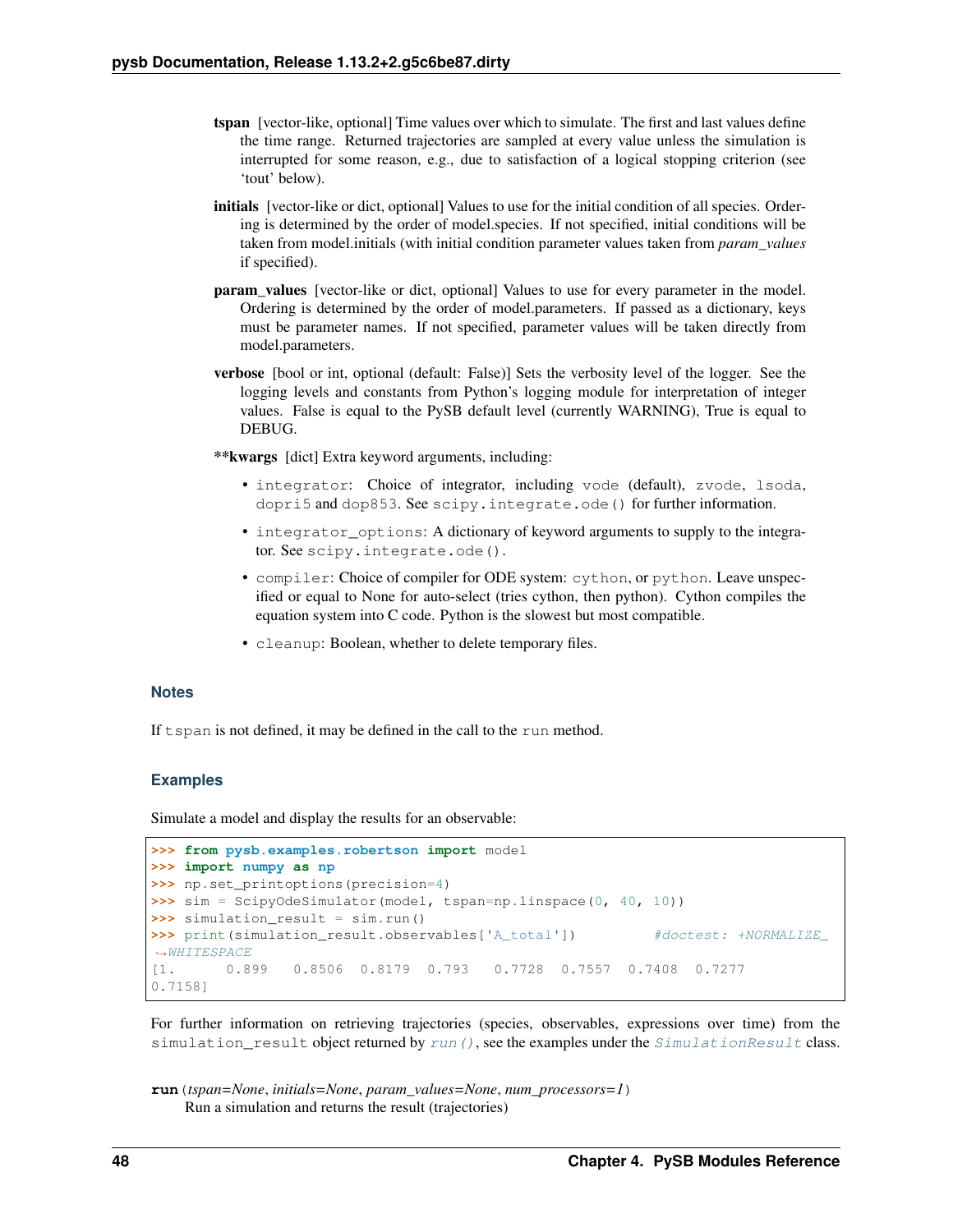Note: In early versions of the Simulator class, tspan, initials and param\_values supplied to this method persisted to future  $run()$  calls. This is no longer the case.

#### Parameters

tspan

initials

param\_values See parameter definitions in [ScipyOdeSimulator](#page-50-0).

num\_processors [int] Number of processes to use (default: 1). Set to a larger number (e.g. the number of CPU cores available) for parallel execution of simulations. This is only useful when simulating with more than one set of initial conditions and/or parameters.

#### Returns

A [class:*SimulationResult* object]

<span id="page-52-0"></span>**class** pysb.simulator.**StochKitSimulator**(*model*, *tspan=None*, *initials=None*, *param\_values=None*, *verbose=False*, *\*\*kwargs*) Interface to the StochKit 2 stochastic simulation toolkit

StochKit can be installed from GitHub: <https://github.com/stochss/stochkit>

This class is inspired by the *gillespy <https://github.com/JohnAbel/gillespy>* library, but has been optimised for use with PySB.

Warning: The interface for this class is considered experimental and may change without warning as PySB is updated.

## Parameters

model [pysb.Model] Model to simulate.

- tspan [vector-like, optional] Time values over which to simulate. The first and last values define the time range. Returned trajectories are sampled at every value unless the simulation is interrupted for some reason, e.g., due to satisfaction of a logical stopping criterion (see 'tout' below).
- initials [vector-like or dict, optional] Values to use for the initial condition of all species. Ordering is determined by the order of model.species. If not specified, initial conditions will be taken from model.initials (with initial condition parameter values taken from *param\_values* if specified).
- **param** values [vector-like or dict, optional] Values to use for every parameter in the model. Ordering is determined by the order of model.parameters. If passed as a dictionary, keys must be parameter names. If not specified, parameter values will be taken directly from model.parameters.
- verbose [bool or int, optional (default: False)] Sets the verbosity level of the logger. See the logging levels and constants from Python's logging module for interpretation of integer values. False is equal to the PySB default level (currently WARNING), True is equal to DEBUG.

\*\*kwargs [dict] Extra keyword arguments, including:

• cleanup: Boolean, delete directory after completion if True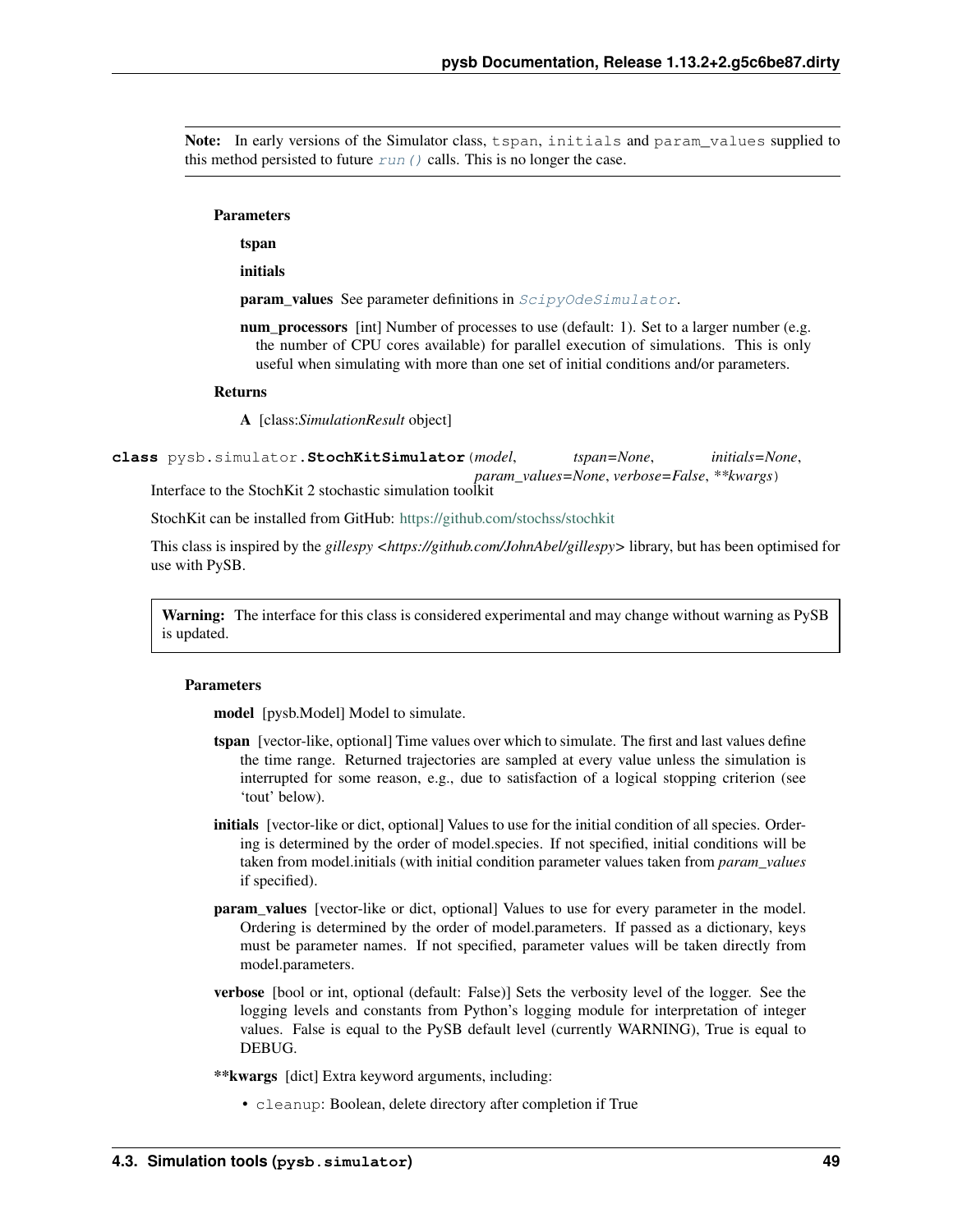# **Examples**

Simulate a model and display the results for an observable:

```
>>> from pysb.examples.robertson import model
>>> import numpy as np
>>> np.set_printoptions(precision=4)
>>> sim = StochKitSimulator(model, tspan=np.linspace(0, 10, 5))
```
Here we supply a "seed" to the random number generator for deterministic results, but for most purposes it is recommended to leave this blank.

```
>>> simulation_result = sim.run(n_runs=2, seed=123456)
```
## A\_total trajectory for first run

```
>>> print(simulation_result.observables[0]['A_total']) #doctest:
˓→+NORMALIZE_WHITESPACE
[1. 0. 0. 0. 0.]
```
A\_total trajectory for second run

```
>>> print(simulation_result.observables[1]['A_total']) #doctest: +SKIP
[1. 1. 1. 0. 0.]
```
For further information on retrieving trajectories (species, observables, expressions over time) from the simulation\_result object returned by  $run()$ , see the examples under the  $SimulationResult$  class.

Note: In early versions of the Simulator class, tspan, initials and param\_values supplied to this method persisted to future  $run()$  calls. This is no longer the case.

#### Parameters

tspan

initials

param\_values See parameter definitions in [StochKitSimulator](#page-52-0).

- n\_runs [int] The number of simulation runs per parameter set. The total number of simulations is therefore n\_runs \* max(len(initials), len(param\_values))
- algorithm [str] Choice of 'ssa' (Gillespie's stochastic simulation algorithm) or 'tau\_leaping' (Tau leaping algorithm)
- output\_dir [str or None] Directory for StochKit output, or None for a system-specific temporary directory
- num processors [int] Number of CPU cores for StochKit to use (default: 1)
- seed [int or None] A random number seed for StochKit. Set to any integer value for deterministic behavior.

<span id="page-53-0"></span>**run**(*tspan=None*, *initials=None*, *param\_values=None*, *n\_runs=1*, *algorithm='ssa'*, *output\_dir=None*, *num\_processors=1*, *seed=None*, *method=None*, *stats=False*, *epsilon=None*, *threshold=None*) Run a simulation and returns the result (trajectories)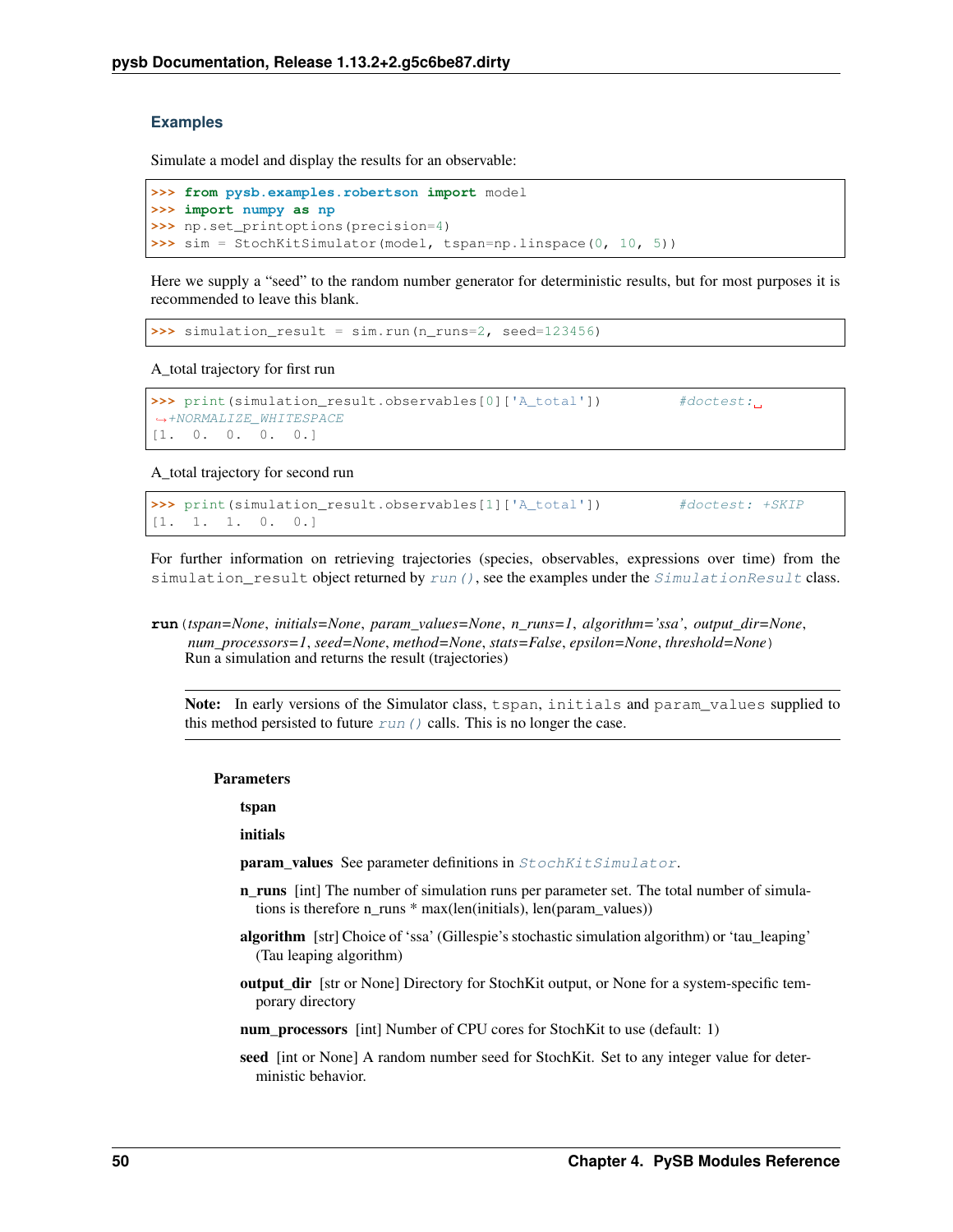- method [str or None] StochKit "method" argument, default None. Only used by StochKit 2.1 (not yet released at time of writing).
- stats [bool] Ask StochKit to generate simulation summary statistics if True
- epsilon [float or None] Tolerance parameter for tau-leaping algorithm
- threshold [int or None] Threshold parameter for tau-leaping algorithm

#### Returns

A [class:*SimulationResult* object]

- <span id="page-54-1"></span>**class** pysb.simulator.**KappaSimulator**(*model*, *tspan=None*, *cleanup=True*, *verbose=False*) Simulate a model using Kappa
	- **run**(*tspan=None*, *initials=None*, *param\_values=None*, *n\_runs=1*, *output\_dir=None*, *output\_file\_basename=None*, *cleanup=None*, *\*\*additional\_args*) Simulate a model using Kappa

#### **Parameters**

tspan: vector-like time span of simulation

initials: vector-like, optional initial conditions of model

- **param** values [vector-like or dictionary, optional] Values to use for every parameter in the model. Ordering is determined by the order of model.parameters. If not specified, parameter values will be taken directly from model.parameters.
- n runs: int number of simulations to run
- output dir [string, optional] Location for temporary files generated by Kappa. If None (the default), uses a temporary directory provided by the system. A temporary directory with a random name is created within the supplied location.
- output\_file\_basename [string, optional] This argument is used as a prefix for the temporary Kappa output directory, rather than the individual files.
- cleanup [bool, optional] If True (default), delete the temporary files after the simulation is finished. If False, leave them in place (Useful for debugging). The default value, None, means to use the value specified in  $\text{init}$  ().
- additional\_args: kwargs, optional Additional arguments to pass to Kappa
	- seed [int, optional] Random number seed for Kappa simulation
	- perturbation [string, optional] Optional perturbation language syntax to be appended to the Kappa file. See KaSim manual for more details.

## **Examples**

```
>>> import numpy as np
>>> from pysb.examples import michment
>>> from pysb.simulator import KappaSimulator
>>> sim = KappaSimulator(michment.model, tspan=np.linspace(0, 1))
\Rightarrow x = \sin x run (n runs=1)
```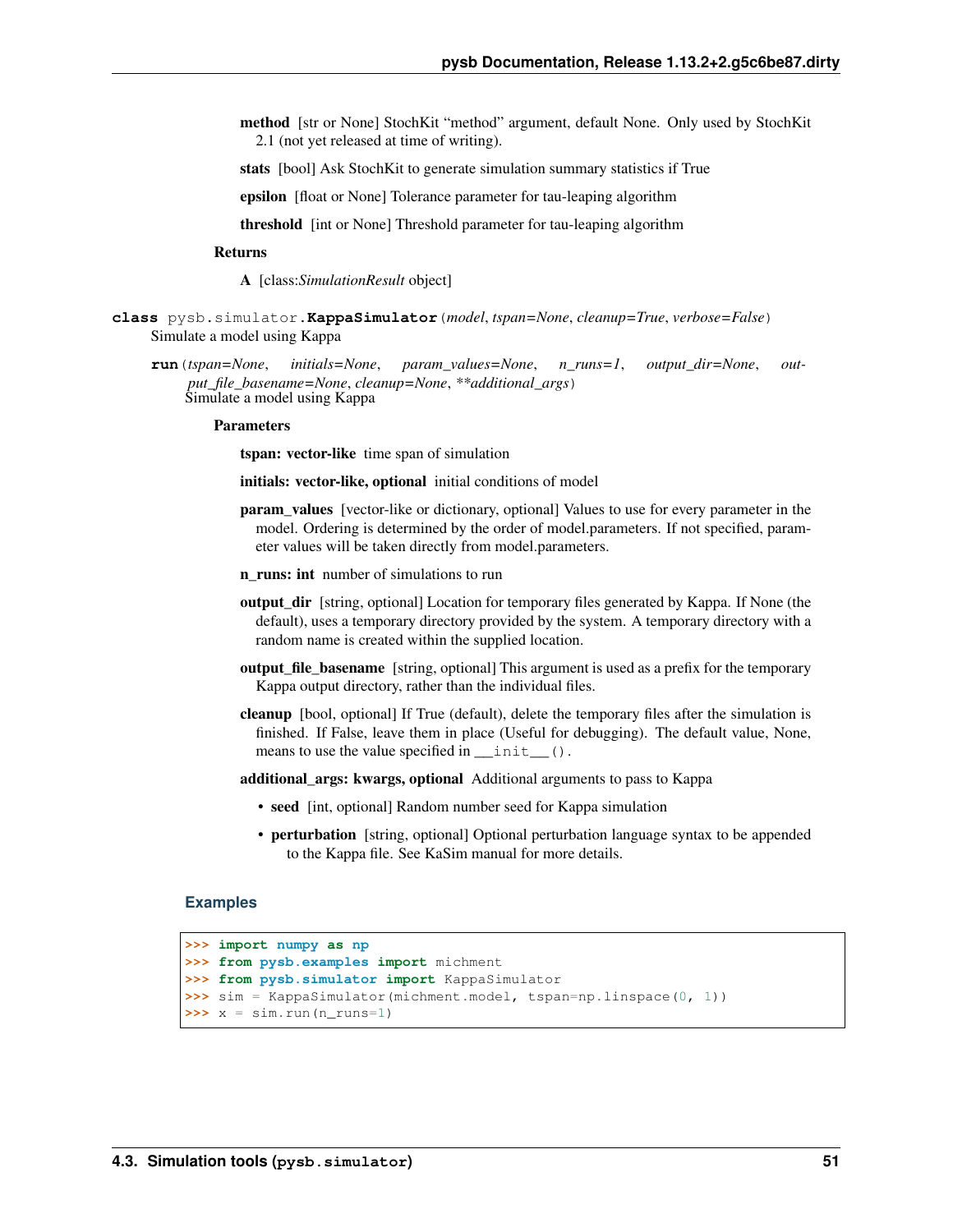**class** pysb.simulator.**SimulationResult**(*simulator*, *tout*, *trajectories=None*, *observables\_and\_expressions=None*, *squeeze=True*, *simulations\_per\_param\_set=1*, *model=None*, *initials=None*, *param\_values=None*) Results of a simulation with properties and methods to access them.

Warning: Please note that the interface for this class is considered experimental and may change without warning as PySB is updated.

### **Parameters**

- simulator [Simulator] The simulator object that generated the trajectories
- tout: list-like Time points returned by the simulator (may be different from t span if simulation is interrupted for some reason).
- trajectories [list or numpy.ndarray] A set of species trajectories from a simulation. Should either be a list of 2D numpy arrays or a single 3D numpy array.
- squeeze [bool, optional (default: True)] Return trajectories as a 2D array, rather than a 3d array, if only a single simulation was performed.
- simulations per param set [int] Number of trajectories per parameter set. Typically always 1 for deterministic simulators (e.g. ODE), but with stochastic simulators multiple trajectories per parameter/initial condition set are often desired.

## model: pysb.Model

#### initials: numpy.ndarray

param\_values: numpy.ndarray model, initials, param\_values are an alternative constructor mechanism used when loading SimulationResults from files (see [SimulationResult.load\(\)](#page-56-0)). Setting just the simulator argument instead of these arguments is recommended.

# **Notes**

In the attribute descriptions, a "trajectory set" is a 2D numpy array, species on first axis and time on second axis, with each element containing the concentration or count of the species at the specified time.

A list of trajectory sets contains a trajectory set for each simulation.

#### **Examples**

The following examples use a simple model with three observables and one expression, with a single simulation.

```
>>> from pysb.examples.expression_observables import model
>>> from pysb.simulator import ScipyOdeSimulator
>>> import numpy as np
>>> np.set_printoptions(precision=4)
>>> sim = ScipyOdeSimulator(model, tspan=np.linspace(0, 40, 10),
˓→ integrator_options={'atol': 1e-20})
>>> simulation_result = sim.run()
```
simulation\_result is a [SimulationResult](#page-54-0) object. An observable can be accessed like so:

ш.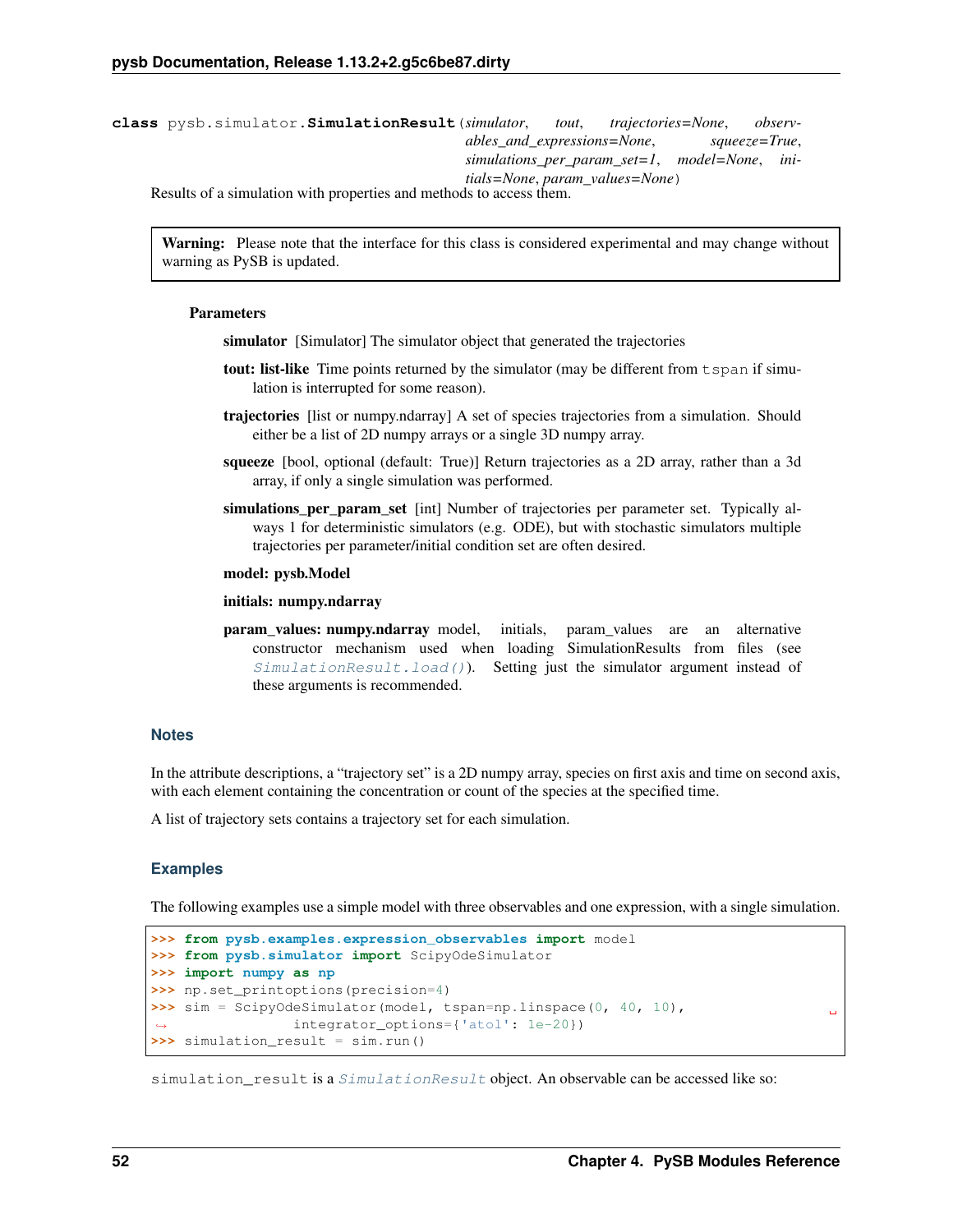```
>>> print(simulation_result.observables['Bax_c0']) #doctest: +NORMALIZE
\rightarrowWHITESPACE
[1.0000e+00 1.1744e-02 1.3791e-04 1.6196e-06 1.9020e-08
2.2337e-10 2.6232e-12 3.0806e-14 3.6178e-16 4.2492e-18]
```
It is also possible to retrieve the value of all observables at a particular time point, e.g. the final concentrations:

```
>>> print(simulation_result.observables[-1]) #doctest: +SKIP
(4.2492e-18, 1.6996e-16, 1.)
```
Expressions are read in the same way as observables:

```
>>> print(simulation_result.expressions['NBD_signal']) #doctest:
˓→+NORMALIZE_WHITESPACE
[0. 4.7847 4.9956 4.9999 5. 5. 5. 5. 5. 5. ]
```
The species trajectories can be accessed as a numpy ndarray:

```
>>> print(simulation_result.species) #doctest: +NORMALIZE_WHITESPACE
[[1.0000e+00 0.0000e+00 0.0000e+00]
[1.1744e-02 5.2194e-02 9.3606e-01]
 [1.3791e-04 1.2259e-03 9.9864e-01]
 [1.6196e-06 2.1595e-05 9.9998e-01]
 [1.9020e-08 3.3814e-07 1.0000e+00]
 [2.2337e-10 4.9637e-09 1.0000e+00]
 [2.6232e-12 6.9951e-11 1.0000e+00]
 [3.0806e-14 9.5840e-13 1.0000e+00]
 [3.6178e-16 1.2863e-14 1.0000e+00]
 [4.2492e-18 1.6996e-16 1.0000e+00]]
```
Species, observables and expressions can be combined into a single numpy ndarray and accessed similarly. Here, the initial concentrations of all these entities are examined:

```
>>> print(simulation_result.all[0]) #doctest: +SKIP
( 1., 0., 0., 1., 0., 0., 0.)
```
The all array can be accessed as a pandas DataFrame object, which allows for more convenient indexing and access to pandas advanced functionality, such as indexing and slicing. Here, the concentrations of the observable Bax\_c0 and the expression NBD\_signal are read at time points between 5 and 15 seconds:

```
>>> df = simulation_result.dataframe
>>> print(df.loc[5:15, ['Bax_c0', 'NBD_signal']]) #doctest: +NORMALIZE_
ightharpoonupWHITESPACE
            Bax_c0 NBD_signal
time
8.888889 0.000138 4.995633
13.333333 0.000002 4.999927
```
#### **all**

Aggregate species, observables, and expressions trajectories into a numpy.ndarray with record-style datatype for return to the user.

## **dataframe**

A conversion of the trajectory sets (species, observables and expressions for all simulations) into a single pandas.DataFrame.

## <span id="page-56-0"></span>**expressions**

List of trajectory sets. The first dimension contains expressions.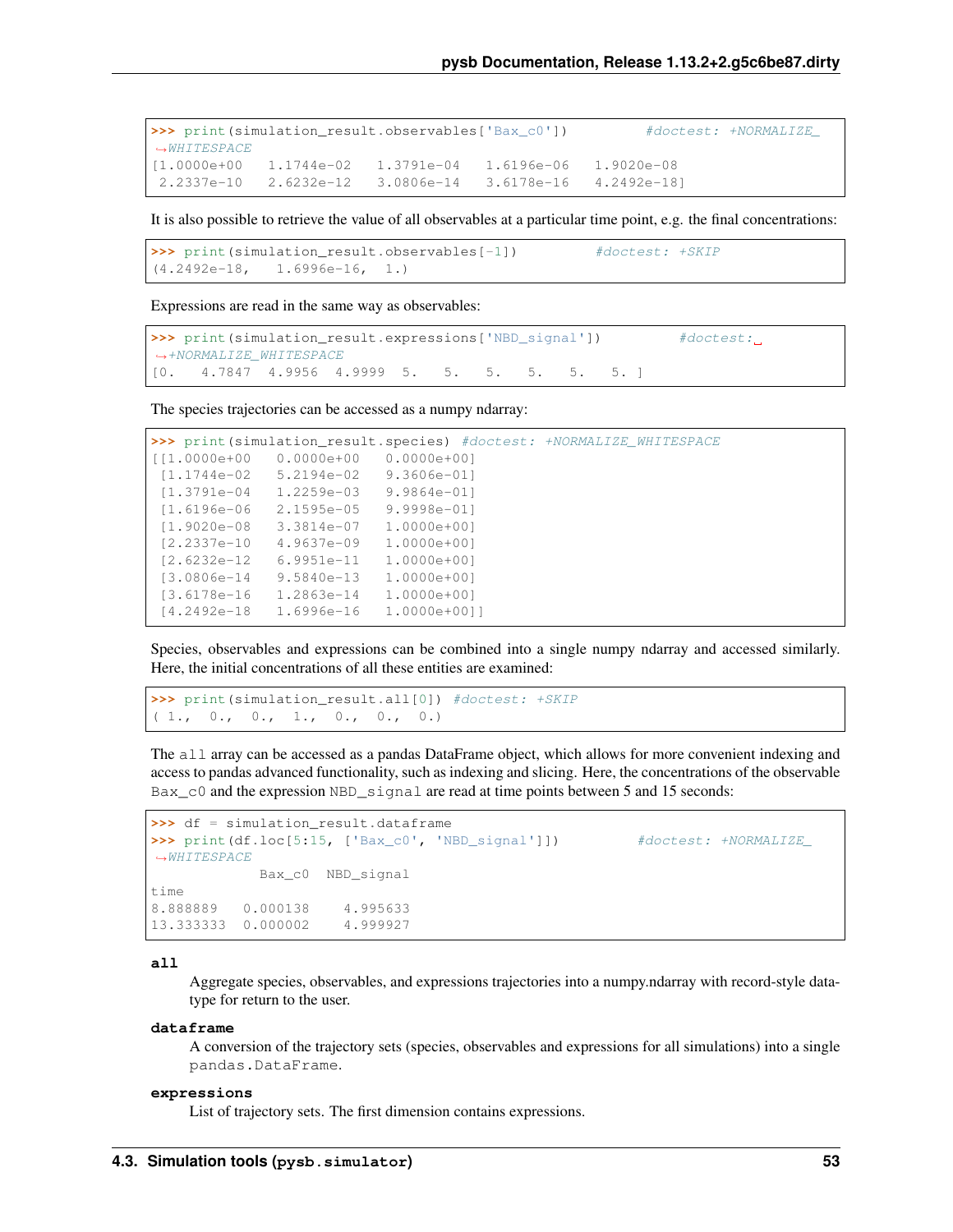**classmethod load**(*filename*, *dataset\_name=None*, *group\_name=None*) Load a SimulationResult from a file (HDF5 format)

For a description of the file format see  $save()$ 

### Parameters

filename: str Filename from which to load data

- dataset name: str or None Dataset name. Can be left as None when the group specified only contains one dataset, which will then be selected. If None and more than one dataset is in the group, a ValueError is raised.
- group\_name: str or None Group name. This is typically the name of the model. Can be left as None when the file only contains one group, which will then be selected. If None and more than group is in the file a ValueError is raised.

#### Returns

SimulationResult Set of trajectories and associated metadata loaded from the file

#### **nsims**

The number of simulations in this SimulationResult

#### **observable**(*pattern*)

Calculate a pattern's trajectories without adding to model

This method calculates an observable "on demand" using any supplied MonomerPattern or ComplexPattern against the simulation result, without re-running the simulation.

Note that the monomers within the supplied pattern are reconciled with the SimulationResult's internal copy of the model by name. This method only works on simulations which calculate species trajectories (i.e. it will not work on network-free simulations).

Raises a ValueError if the pattern does not match at least one species.

#### Parameters

pattern: pysb.MonomerPattern or pysb.ComplexPattern An observable pattern to match

# Returns

pandas.Series Series containing the simulation trajectories for the specified observable

#### **Examples**

```
>>> from pysb import ANY
>>> from pysb.examples import earm_1_0
>>> from pysb.simulator import ScipyOdeSimulator
>>> simres = ScipyOdeSimulator(earm_1_0.model, tspan=range(5)).run()
>>> m = earm_1_0.model.monomers
```
## Observable of bound Bid:

```
>>> simres.observable(m.Bid(b=ANY))
time
0 0.000000e+00
1 1.190933e-12
2 2.768582e-11
3 1.609716e-10
```
(continues on next page)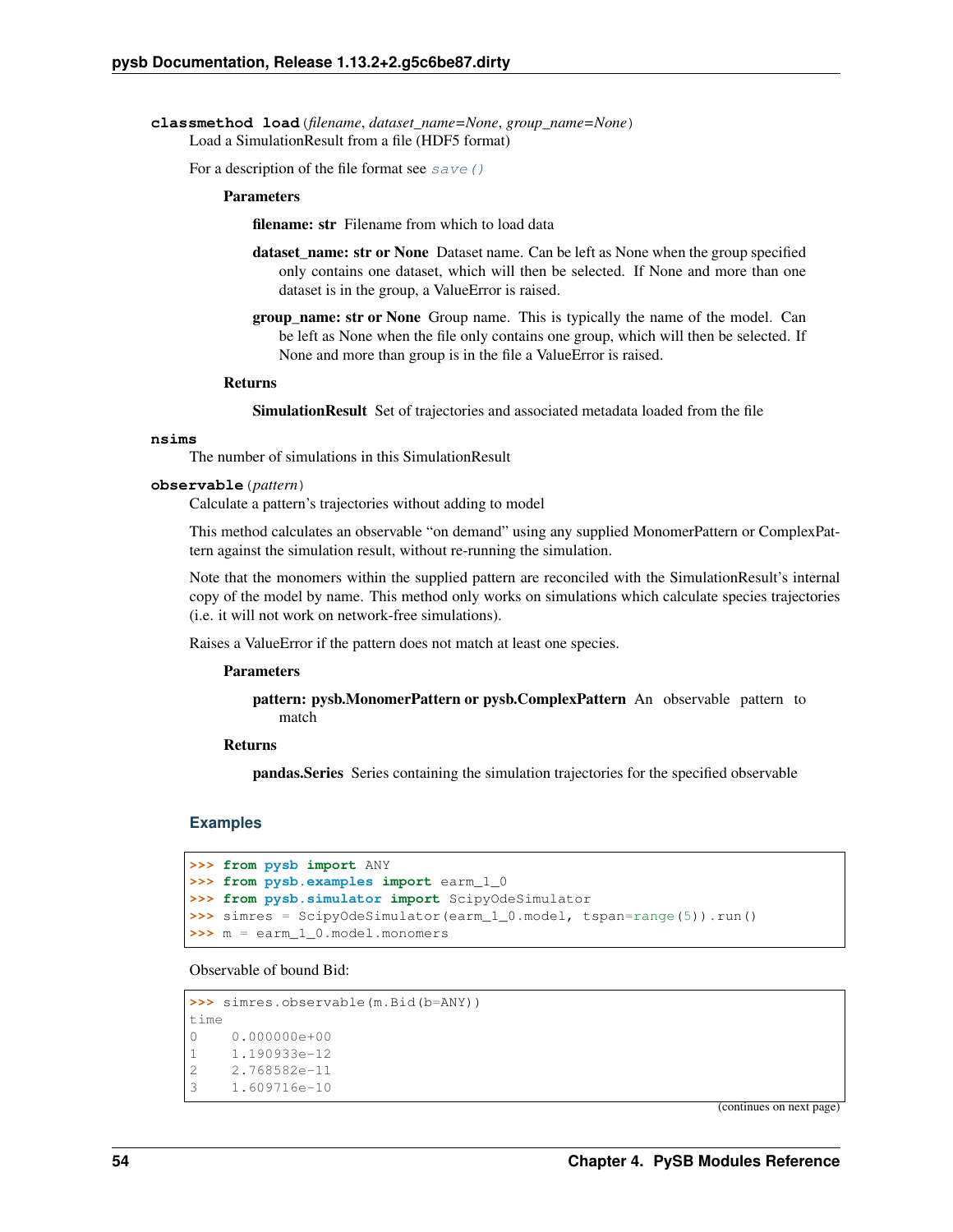(continued from previous page)

```
4 5.320530e-10
dtype: float64
```
Observable of AMito bound to mCytoC:

```
>>> simres.observable(m.AMito(b=1) % m.mCytoC(b=1))
time
0 0.000000e+00
1 1.477319e-77
2 1.669917e-71
3 5.076939e-69
4 1.157400e-66
dtype: float64
```
## **observables**

List of trajectory sets. The first dimension contains observables.

<span id="page-58-1"></span>**save**(*filename*, *dataset\_name=None*, *group\_name=None*, *append=False*, *include\_obs\_exprs=False*) Save a SimulationResult to a file (HDF5 format)

HDF5 is a hierarchical, binary storage format well suited to storing matrix-like data. Our implementation requires the h5py package.

Each SimulationResult is treated as an HDF5 dataset, stored within a group which is specific to a model. In this way, it is possible to save multiple SimulationResults for a specific model.

A group is first created in the HDF file root (see group\_name argument). Within that group, a dataset "\_model" has a JSON version of the PySB model. SimulationResult are stored as groups within the model group.

The file hierarchy under group\_name/dataset\_name/ then consists of the following HDF5 gzip compressed HDF5 datasets: trajectories, param\_values, initials, tout, observables (optional) and expressions (optional); and the following attributes: simulator\_class (pickled Class), simulator\_kwargs (pickled dict), squeeze (bool), simulations\_per\_param\_set (int), pysb\_version (str), timestamp (ISO 8601 format).

Custom attributes can be stored in the SimulationResult's *custom\_attrs* dictionary. Keys should be strings, values can be any picklable object. When saved to HDF5, these custom attributes will be prefixed with usrattr\_.

#### Parameters

filename: str Filename to which the data will be saved

- dataset\_name: str or None Dataset name. If None, it will default to 'result'. If the dataset\_name already exists within the group, a ValueError is raised.
- group\_name: str or None Group name. If None, will default to the name of the model.
- append: bool If False, raise IOError if the specified file already exists. If True, append to existing file (or create if it doesn't exist).
- include\_obs\_exprs: bool Whether to save observables and expressions in the file or not. If they are not included, they can be recreated from the model and species trajectories when loaded back into PySB, but you may wish to include them for use with external software, or if you have complex expressions which take a long time to compute.

#### **species**

List of trajectory sets. The first dimension contains species.

<span id="page-58-0"></span>**class** pysb.simulator.**PopulationMap**(*complex\_pattern*, *lumping\_rate*, *counter\_species=None*) Population map for BioNetGen hybrid particle/population simulation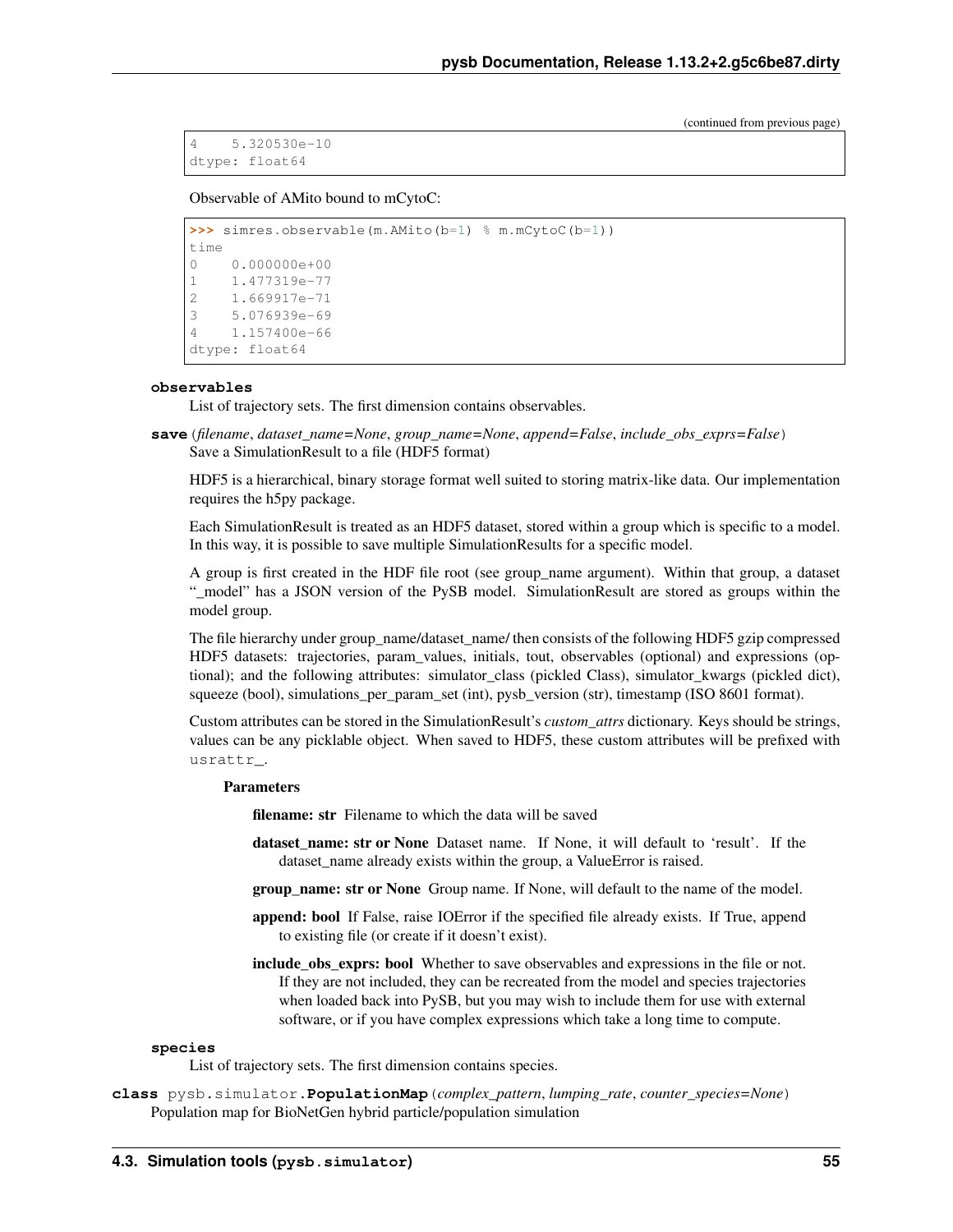For use with the [BngSimulator](#page-47-0).

# **References**

Hogg et al. 2014: <http://journals.plos.org/ploscompbiol/article?id=10.1371/journal.pcbi.1003544>

BioNetGen HPP documentation: [http://bionetgen.org/index.php/Hybrid\\_particle-population\\_model\\_generator](http://bionetgen.org/index.php/Hybrid_particle-population_model_generator)

# **4.4 Set/get paths for external tools (pysb.pathfinder)**

pysb.pathfinder.**get\_path**(*prog\_name*)

Gets the currently active path to an external executable

The path will be determined automatically if not set (see return value). To override, call  $set\_path()$ .

#### Parameters

prog\_name: str The PySB internal program name for an executable (run [list\\_programs\(\)](#page-59-1) for a list).

#### Returns

The currently active path to an external executable. If the path hasn't

previously been set, the relevant environment variable for that

program's path will be searched. Failing that, a list of default paths

for the operating system will be checked. An Exception is raised if none

of these approaches works.

#### <span id="page-59-1"></span>pysb.pathfinder.**list\_programs**()

Return the list of available external programs as a dictionary

#### Returns

A dictionary containing the internal program name (key) and the

#### human-readable name and environment variable (value) to adjust the path

#### for that program.

```
pysb.pathfinder.set_path(prog_name, full_path)
```
Sets the full path to an external executable at runtime

External program paths can also be adjusted by environment variable prior to first use; run  $list\_programs()$ for a list of programs.

### Parameters

**prog\_name: str** The internal program name for an executable. (see  $list\_programs()$ )

full path: str The full path to the external executable or its enclosing directory. If the path is a directory, it will be searched for the executable. A ValueError will be raised if there's an issue with the path (not found, permissions etc.).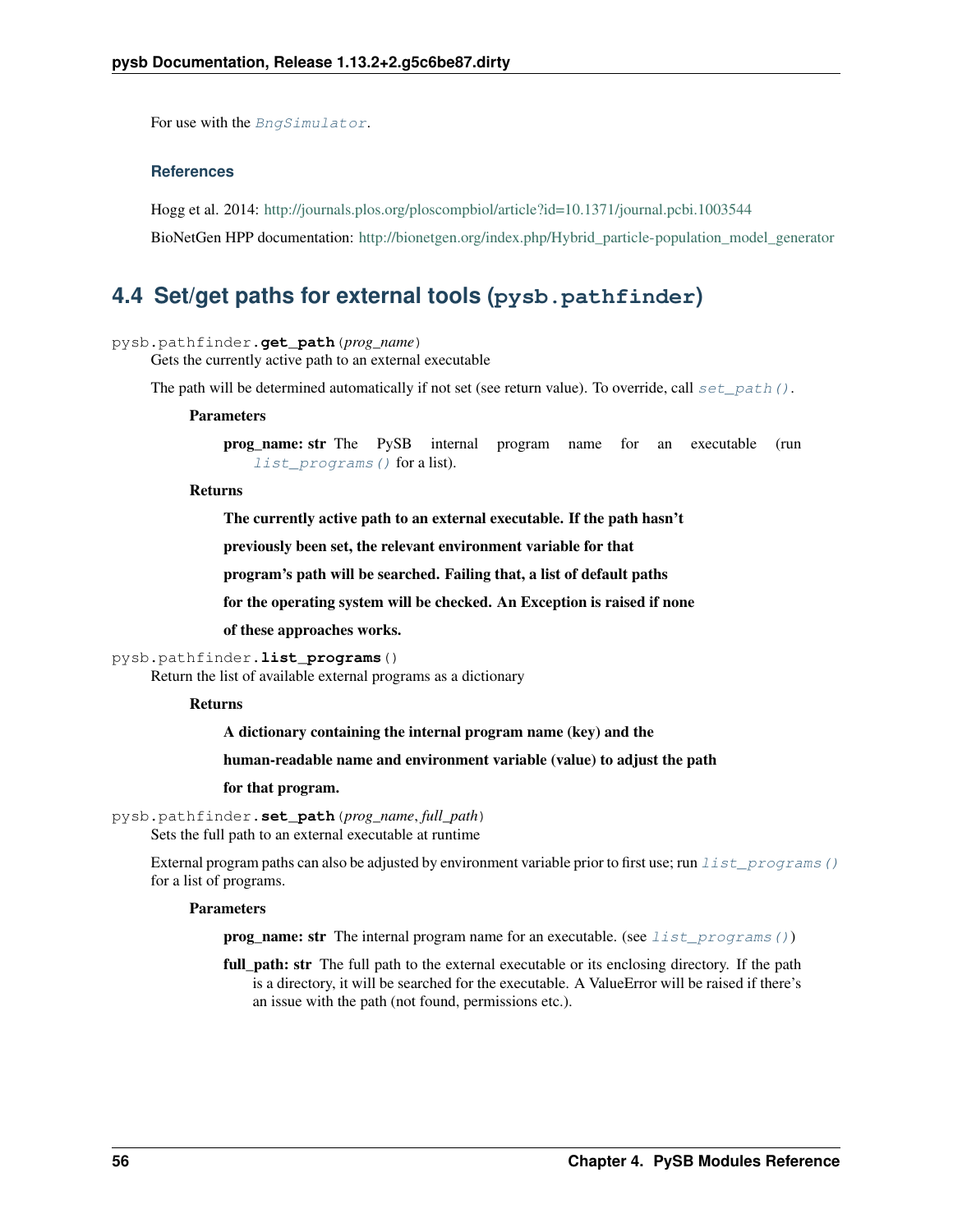# **4.5 Testing PySB Models (pysb.testing.modeltests)**

**class** pysb.testing.modeltests.**AllObservablesInRules**(*\*args*, *\*\*kwargs*)

```
class pysb.testing.modeltests.ModelAssertion(*args, **kwargs)
    Base class for model assertions
```
**exception** pysb.testing.modeltests.**ModelAssertionFailure**(*assertion*, *model*, *message=None*)

**class** pysb.testing.modeltests.**ReactionAssertion**(*\*args*, *\*\*kwargs*)

**class** pysb.testing.modeltests.**ReactionNetworkAssertion**(*\*args*, *\*\*kwargs*) Base class for reaction network assertions

Checks the reaction network has been generated

**class** pysb.testing.modeltests.**RuleAssertion**(*\*args*, *\*\*kwargs*)

**class** pysb.testing.modeltests.**SpeciesAssertion**(*\*args*, *\*\*kwargs*) Class for checking species within a reaction network

**class** pysb.testing.modeltests.**SpeciesDoesNotExist**(*\*args*, *\*\*kwargs*)

- **class** pysb.testing.modeltests.**SpeciesExists**(*\*args*, *\*\*kwargs*) Checks a species pattern exists in the list of species
- **class** pysb.testing.modeltests.**SpeciesIsProduct**(*\*args*, *\*\*kwargs*) Checks a species pattern appears on the product side of a reaction
- **class** pysb.testing.modeltests.**SpeciesIsReactant**(*\*args*, *\*\*kwargs*) Checks a species pattern appears on the reactant side of a reaction
- **class** pysb.testing.modeltests.**SpeciesNeverProduct**(*\*args*, *\*\*kwargs*)
- **class** pysb.testing.modeltests.**SpeciesNeverReactant**(*\*args*, *\*\*kwargs*)
- **class** pysb.testing.modeltests.**SpeciesOnlyProduct**(*\*args*, *\*\*kwargs*) Checks a species appears as a product but never as a reactant
- **class** pysb.testing.modeltests.**SpeciesOnlyReactant**(*\*args*, *\*\*kwargs*) Checks a species appears as a reactant but never as a product
- **class** pysb.testing.modeltests.**TestSuite**(*model=None*) A suite of tests for checking properties of a model

There are two modes of operation: building a test suite using add() and executing all the tests at once with check\_all(), or executing tests immediately with check().

## **Examples**

Create a test suite for the EARM 1.0 model:

```
>>> from pysb.testing.modeltests import TestSuite, SpeciesExists,
˓→SpeciesDoesNotExist
>>> from pysb.bng import generate_equations
>>> from pysb.examples.earm_1_0 import model
>>> ts = TestSuite(model)
```
Create variables for model components (not needed for models defined interactively):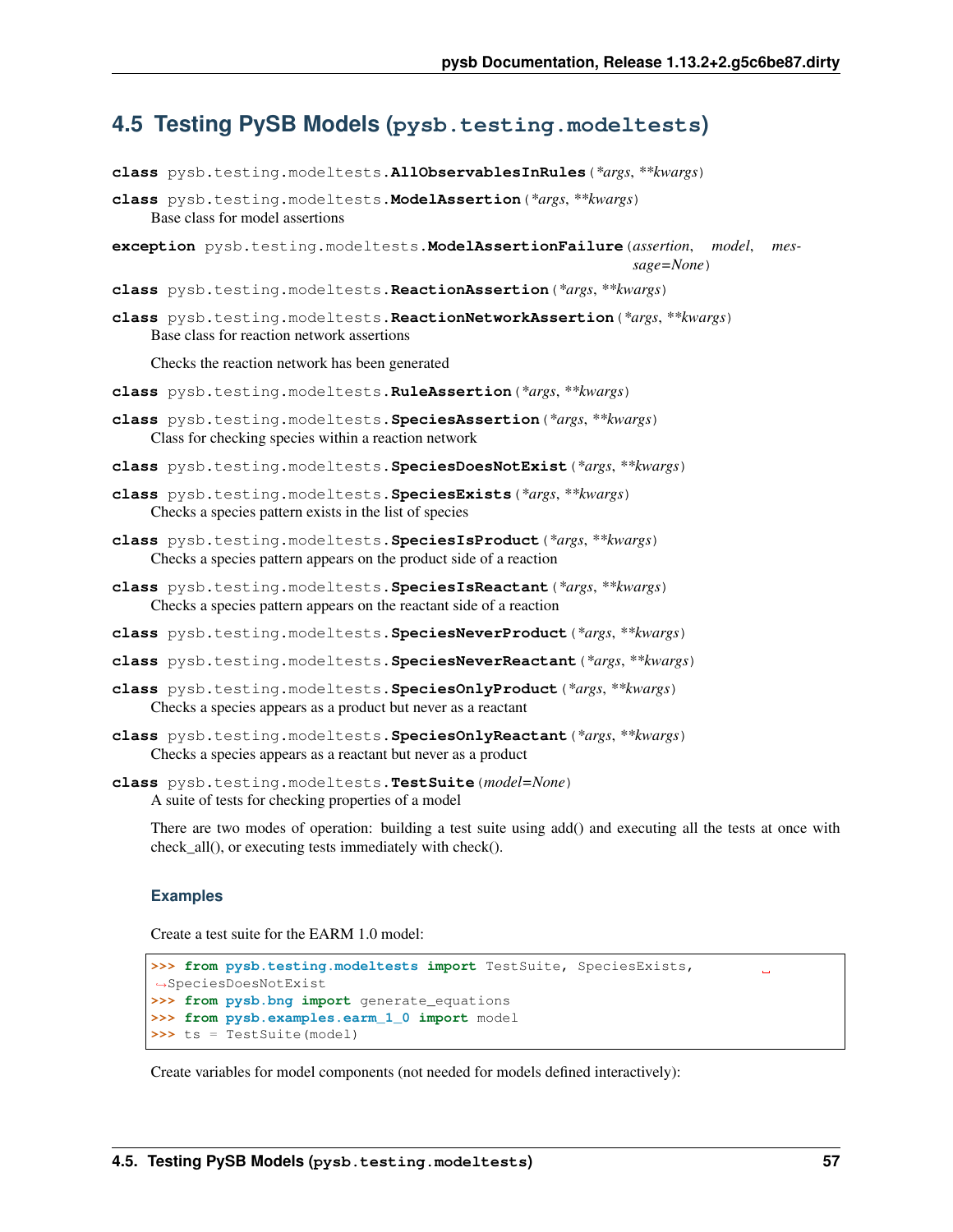```
>>> AMito, mCytoC, mSmac, cSmac, L, CPARP = [model.monomers[m] for m in
˓→ ('AMito', 'mCytoC', 'mSmac', 'cSmac',
\rightarrow 'L', 'CPARP')]
```
Add some assertions:

Check that AMito(b=1) % mSmac(b=1) exists in the species graph (note this doesn't guarantee the species will actually be producted/consumed/change in concentration; that depends on the rate constants):

```
>>> ts.add(SpeciesExists(AMito(b=1) % mSmac(b=1)))
```
This is the opposite check, that the complex above doesn't exist, which should of course fail:

```
>>> ts.add(SpeciesDoesNotExist(AMito(b=1) % mSmac(b=1)))
```
We can also specify that species matching a pattern should never exist in a model. For example, we shouldn't ever be producing unbound ligand in the EARM 1.0 model:

```
>>> ts.add(SpeciesNeverProduct(L(b=None)))
```
We could also have used SpeciesOnlyReactant. The difference is the latter checks for an appearance as a reactant, whereas SpeciesNeverProduct would pass whether the species appeared as a reactant or not.

**>>>** ts.add(SpeciesOnlyReactant(L(b=**None**)))

CPARP is an output in this model, so it should appear as a product but never as a reactant:

```
>>> ts.add(SpeciesOnlyProduct(CPARP()))
```
When we're ready, we can generate the reactions and check the assertions:

```
>>> generate_equations(model)
>>> ts.check_all() # doctest:+ELLIPSIS
SpeciesExists(AMito() % mSmac())...OK...
SpeciesDoesNotExist(AMito() % mSmac())...FAIL...
 [AMito(b=1) % mSmac(b=1)]...
SpeciesExists(AMito(b=1) % mCytoC(b=1))...OK...
SpeciesNeverProduct(L(b=None))...OK...
SpeciesOnlyProduct(CPARP())...OK...
```
We can also execute any test immediately without adding it to the test suite (note that some tests require a reaction network to be generated):

```
>>> ts.check(SpeciesExists(L(b=None)))
True
```
**check**(*assertion*)

Checks an assertion immediately without adding it to the test suite

Parameters

assertion: ModelAssertion An instance of the ModelAssertion subclass

#### Returns

True if assertion succeeded or raises a ModelAssertionFailure

exception if not

Ē. L.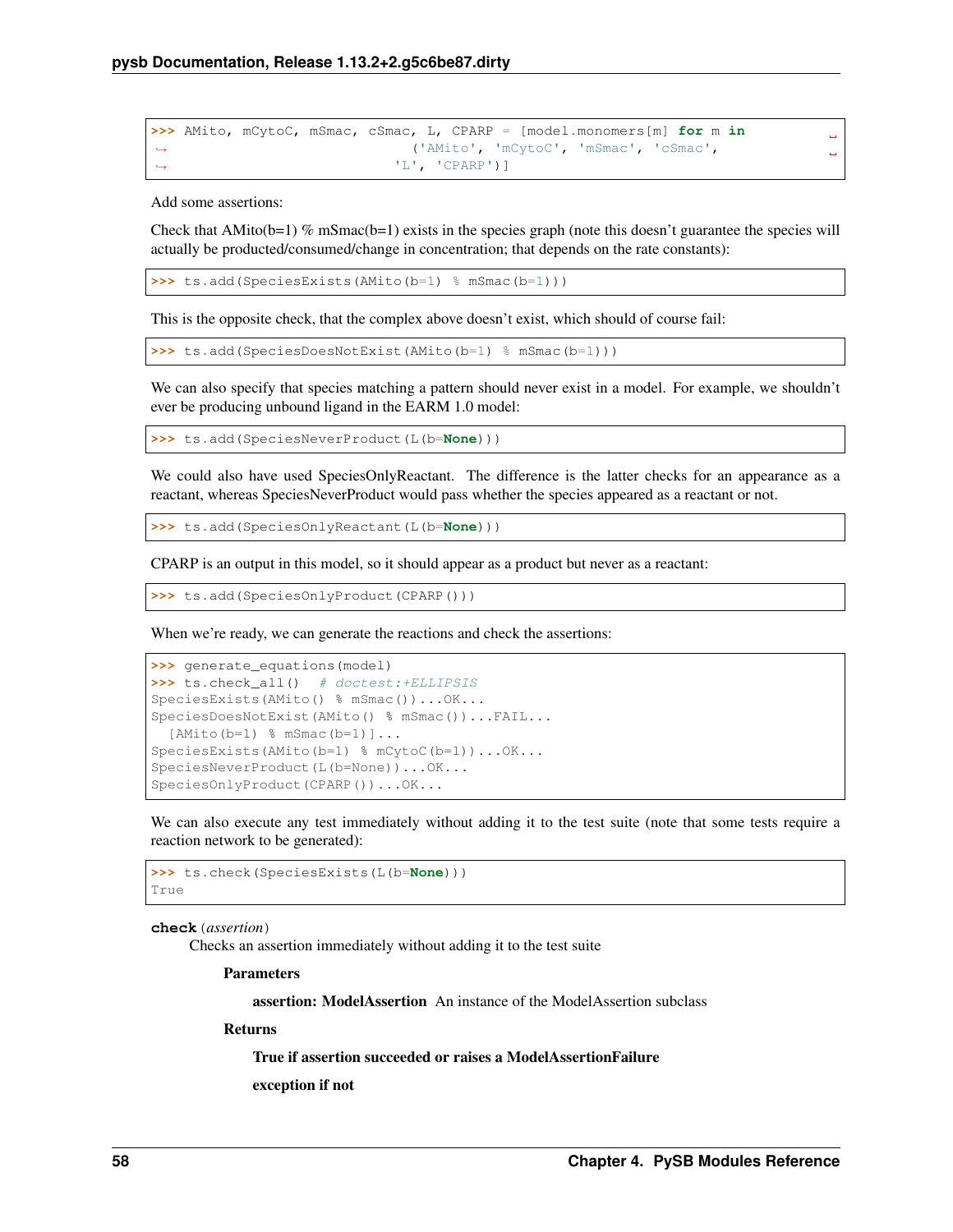**check\_all**(*stop\_on\_exception=False*) Runs all assertions in the test suite

# **4.6 BioNetGen integration (pysb.bng)**

**class** pysb.bng.**BngBaseInterface**(*model=None*, *verbose=False*, *cleanup=False*,

*output\_prefix=None*, *output\_dir=None*, *model\_additional\_species=None*,

*model\_population\_maps=None*)

Abstract base class for interfacing with BNG

**action**(*action*, *\*\*kwargs*)

Generates code to execute a BNG action command

**Parameters** 

action: string The name of the BNG action function

kwargs: kwargs, optional Arguments and values to supply to BNG

#### **base\_filename**

Returns the base filename (without extension) for BNG output files

# **bng\_filename**

Returns the BNG command list (.bngl) filename (does not check whether the file exists)

## **net\_filename**

Returns the BNG network filename (does not check whether the file exists)

#### **read\_netfile**()

Reads a BNG network file as a string. Note that you must execute network generation separately before attempting this, or the file will not be found. :return: Contents of the BNG network file as a string

#### **read\_simulation\_results**()

Read the results of a BNG simulation as a numpy array

#### Returns

numpy.ndarray Simulation results in a 2D matrix (time on Y axis, species/observables/expressions on X axis depending on simulation type)

#### **static read\_simulation\_results\_multi**(*base\_filenames*)

Read the results of multiple BNG simulations

#### **Parameters**

base filenames: list of str A list of filename stems to read simulation results in from, including the full path but not including any file extension.

# Returns

list of numpy.ndarray List of simulation results, each in a 2D matrix (time on Y axis, species/observables/expressions on X axis depending on simulation type)

**class** pysb.bng.**BngConsole**(*model=None*, *verbose=False*, *cleanup=True*, *output\_dir=None*, *output\_prefix=None*, *timeout=30*, *suppress\_warnings=False*, *model\_additional\_species=None*) Interact with BioNetGen through BNG Console

## **action**(*action*, *\*\*kwargs*)

Generates a BNG action command and executes it through the console, returning any console output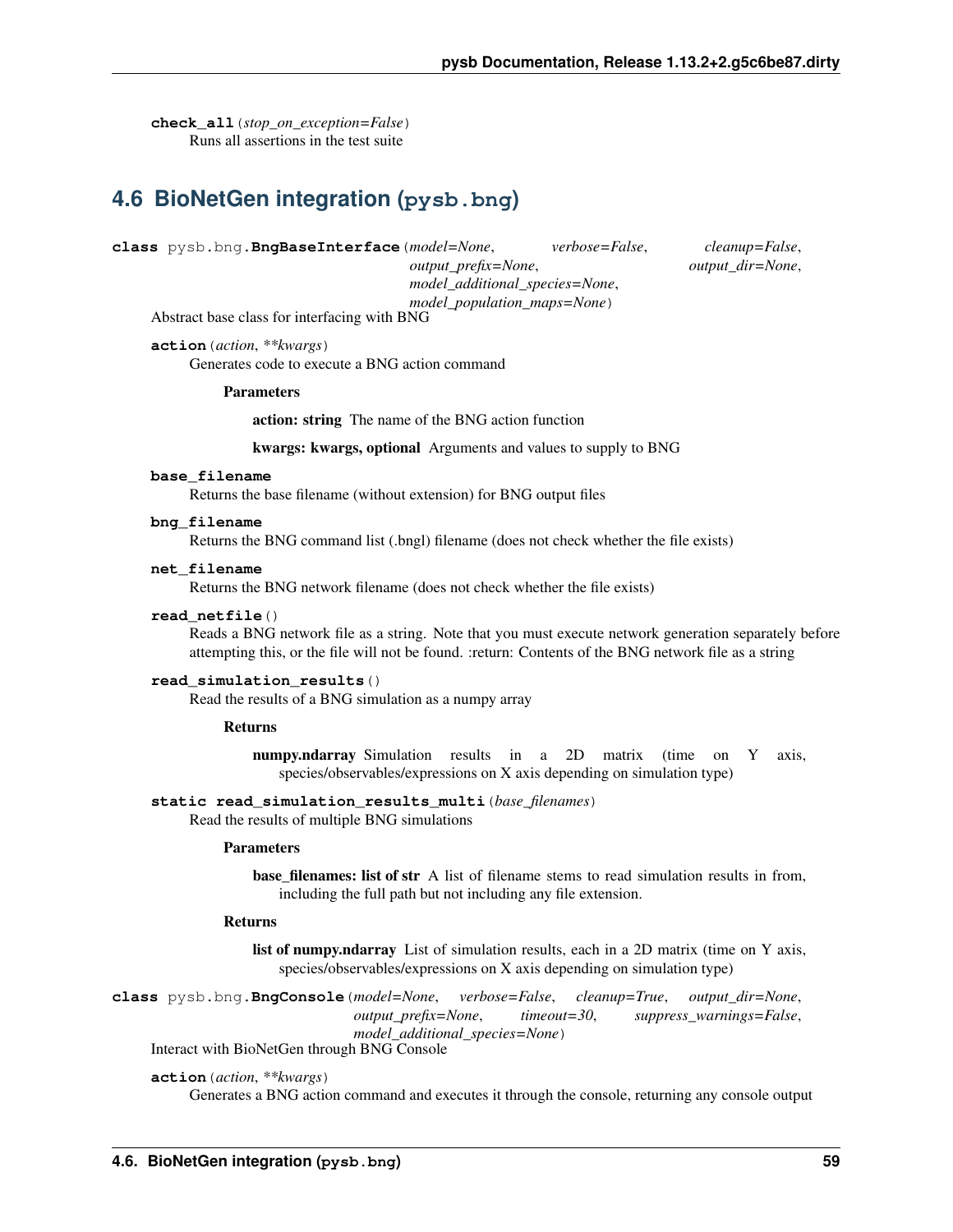Parameters

action [string] The name of the BNG action function

kwargs [kwargs, optional] Arguments and values to supply to BNG

## **generate\_network**(*overwrite=False*)

Generates a network in BNG and returns the network file contents as a string

#### Parameters

#### overwrite: bool, optional Overwrite existing network file, if any

**load\_bngl**(*bngl\_file*) Load a BNGL file in the BNG console

## **Parameters**

bngl\_file [string] The filename of a .bngl file

**class** pysb.bng.**BngFileInterface**(*model=None*, *verbose=False*, *output\_dir=None*, *output\_prefix=None*, *cleanup=True*, *model\_additional\_species=None*, *model\_population\_maps=None*)

**action**(*action*, *\*\*kwargs*) Generates a BNG action command and adds it to the command queue

#### Parameters

action [string] The name of the BNG action function

kwargs [kwargs, optional] Arguments and values to supply to BNG

# **execute**(*reload\_netfile=False*, *skip\_file\_actions=True*)

Executes all BNG commands in the command queue.

#### Parameters

- reload\_netfile: bool or str If true, attempts to reload an existing .net file from a previous execute() iteration. If a string, the filename specified in the string is supplied to BNG's readFile (which can be any file type BNG supports, such as .net or .bngl). This is useful for running multiple actions in a row, where results need to be read into PySB before a new series of actions is executed.
- skip\_file\_actions: bool Only used if the previous argument is not False. Set this argument to True to ignore any actions block in the loaded file.

## **set\_concentration**(*cplx\_pat*, *value*)

Generates a BNG action command and adds it to the command queue

## Parameters

cplx pat: pysb.ComplexPattern or string Species ComplexPattern, or a BNG format string representation

value: float-like Initial concentration

**set\_parameter**(*name*, *value*)

Generates a BNG action command and adds it to the command queue

#### **Parameters**

name: string The name of the parameter to set

value: float-like Value of parameter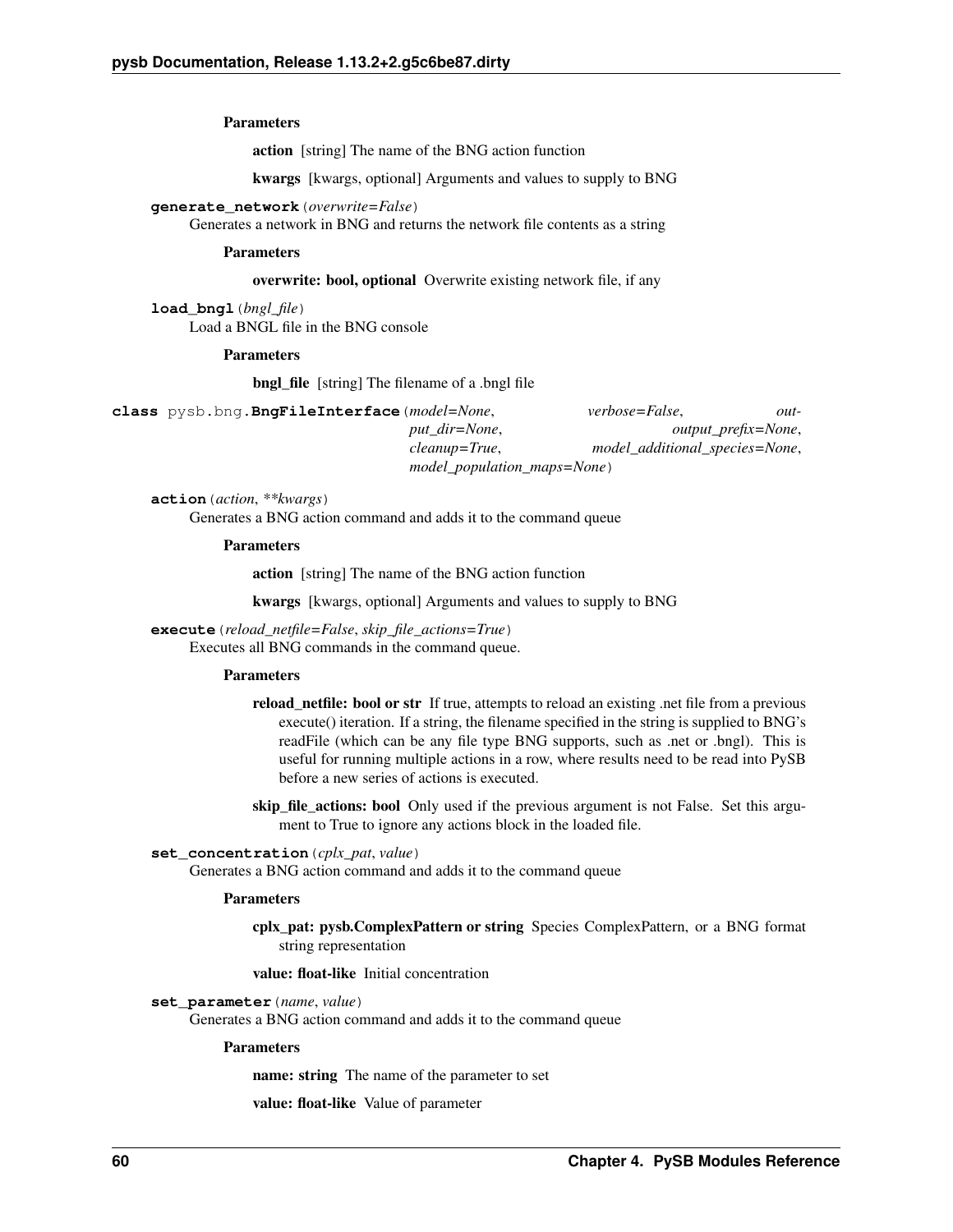# **exception** pysb.bng.**BngInterfaceError** BNG reported an error

**exception** pysb.bng.**NoInitialConditionsError** Model initial\_conditions is empty.

**exception** pysb.bng.**NoRulesError** Model rules is empty.

pysb.bng.**generate\_equations**(*model*, *cleanup=True*, *verbose=False*, *\*\*kwargs*) Generate math expressions for reaction rates and species in a model.

This fills in the following pieces of the model:

- species
- reactions
- reactions bidirectional
- observables (just *coefficients* and *species* fields for each element)

#### **Parameters**

model [Model] Model to pass to generate\_network.

- cleanup [bool, optional] If True (default), delete the temporary files after the simulation is finished. If False, leave them in place (in *output\_dir*). Useful for debugging.
- verbose [bool or int, optional (default: False)] Sets the verbosity level of the logger. See the logging levels and constants from Python's logging module for interpretation of integer values. False is equal to the PySB default level (currently WARNING), True is equal to DEBUG.

pysb.bng.**generate\_network**(*model*, *cleanup=True*, *append\_stdout=False*, *verbose=False*, *\*\*kwargs*)

Return the output from BNG's generate\_network function given a model.

The output is a BNGL model definition with additional sections 'reactions' and 'groups', and the 'species' section expanded to contain all possible species. BNG refers to this as a 'net' file.

#### **Parameters**

model [Model] Model to pass to generate\_network.

- cleanup [bool, optional] If True (default), delete the temporary files after the simulation is finished. If False, leave them in place (in *output\_dir*). Useful for debugging.
- append\_stdout [bool, optional] This option is no longer supported and has been left here for API compatibility reasons.
- verbose [bool or int, optional (default: False)] Sets the verbosity level of the logger. See the logging levels and constants from Python's logging module for interpretation of integer values. False is equal to the PySB default level (currently WARNING), True is equal to DEBUG.

# pysb.bng.**load\_equations**(*model*, *netfile*)

Load model equations from a specified netfile

Useful for large models where BioNetGen network generation takes a long time - the .net file can be saved and reloaded using this function at a later date.

## Parameters

model: pysb.Model PySB model file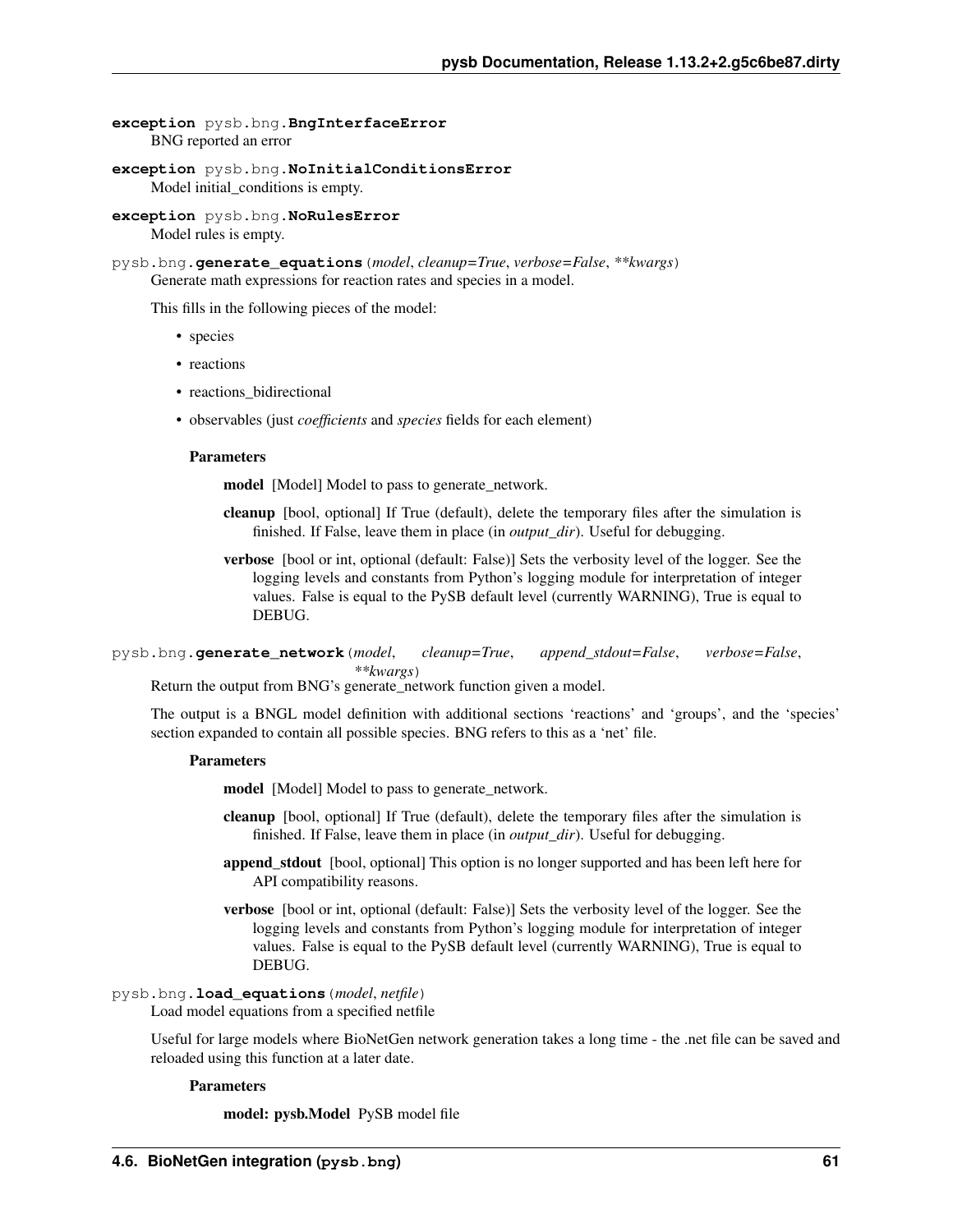netfile: str BNG netfile

pysb.bng.**parse\_bngl\_expr**(*text*, *\*args*, *\*\*kwargs*) Convert a BNGL math expression string to a sympy Expr.

pysb.bng.**run\_ssa**(*model*, *t\_end=10*, *n\_steps=100*, *param\_values=None*, *output\_dir=None*, *output\_file\_basename=None*, *cleanup=True*, *verbose=False*, *\*\*additional\_args*) Simulate a model with BNG's SSA simulator and return the trajectories.

**Parameters** 

model [Model] Model to simulate.

t\_end [number, optional] Final time point of the simulation.

n\_steps [int, optional] Number of steps in the simulation.

- param\_values [vector-like or dictionary, optional] Values to use for every parameter in the model. Ordering is determined by the order of model.parameters. If not specified, parameter values will be taken directly from model.parameters.
- output\_dir [string, optional] Location for temporary files generated by BNG. If None (the default), uses a temporary directory provided by the system. A temporary directory with a random name is created within the supplied location.
- output file basename [string, optional] This argument is used as a prefix for the temporary BNG output directory, rather than the individual files.
- cleanup [bool, optional] If True (default), delete the temporary files after the simulation is finished. If False, leave them in place. Useful for debugging.
- verbose [bool or int, optional (default: False)] Sets the verbosity level of the logger. See the logging levels and constants from Python's logging module for interpretation of integer values. False is equal to the PySB default level (currently WARNING), True is equal to DEBUG.

additional\_args: kwargs, optional Additional arguments to pass to BioNetGen

pysb.bng.**set\_bng\_path**(*dir*)

Deprecated. Use pysb.pathfinder.set\_path() instead.

# **4.7 Kappa integration (pysb.kappa)**

Wrapper functions for running the Kappa programs *KaSim* and *KaSa*.

The path to the directory containing the KaSim and KaSa executables can be specified in one of three ways:

- set the KAPPAPATH environment variable to the KaSim directory
- move Kappa to /usr/local/share/KaSim (macOS, Linux) or c:Program FilesKaSim (Windows)
- set the path using the  $pysb.path$   $path$   $set.path()$  function at runtime

**exception** pysb.kappa.**KasaInterfaceError**

**exception** pysb.kappa.**KasimInterfaceError**

**class** pysb.kappa.**SimulationResult**(*timecourse*, *flux\_map*)

#### **flux\_map**

Alias for field number 1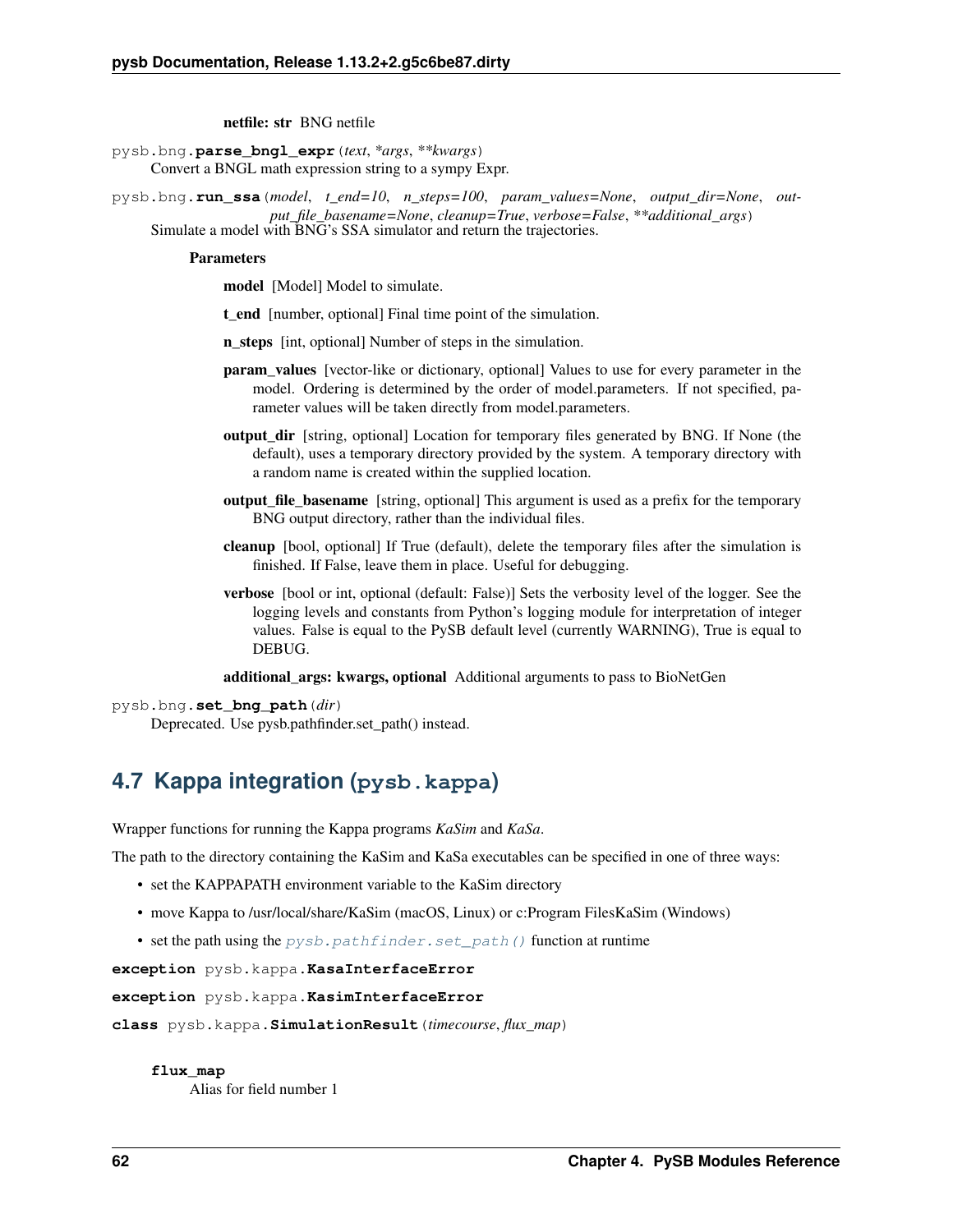#### **timecourse**

Alias for field number 0

**class** pysb.kappa.**StaticAnalysisResult**(*contact\_map*, *influence\_map*)

#### **contact\_map**

Alias for field number 0

#### **influence\_map**

Alias for field number 1

## pysb.kappa.**contact\_map**(*model*, *\*\*kwargs*) Generates the contact map via KaSa.

#### Parameters

model [pysb.core.Model] The model for generating the influence map.

\*\*kwargs [other keyword arguments] Any other keyword arguments are passed to the function [run\\_static\\_analysis\(\)](#page-67-0).

### Returns

## networkx MultiGraph object containing the contact map. For details on

viewing the contact map graphically see [func:*run\_static\_analysis* (notes]

section).

#### pysb.kappa.**influence\_map**(*model*, *\*\*kwargs*) Generates the influence map via KaSa.

#### **Parameters**

model [pysb.core.Model] The model for generating the influence map.

\*\*kwargs [other keyword arguments] Any other keyword arguments are passed to the function run static analysis().

# Returns

## networkx MultiGraph object containing the influence map. For details on

viewing the influence map graphically see [func:*run\_static\_analysis*]

(notes section).

pysb.kappa.**run\_simulation**(*model*, *time=10000*, *points=200*, *cleanup=True*, *output\_prefix=None*, *output\_dir=None*, *flux\_map=False*, *perturbation=None*, *seed=None*, *verbose=False*)

Runs the given model using KaSim and returns the parsed results.

Deprecated since version 1.10.

Use [pysb.simulator.KappaSimulator\(\)](#page-54-1) instead

#### **Parameters**

model [pysb.core.Model] The model to simulate/analyze using KaSim.

time [number] The amount of time (in arbitrary units) to run a simulation. Identical to the -u time -l argument when using KaSim at the command line. Default value is 10000. If set to 0, no simulation will be run.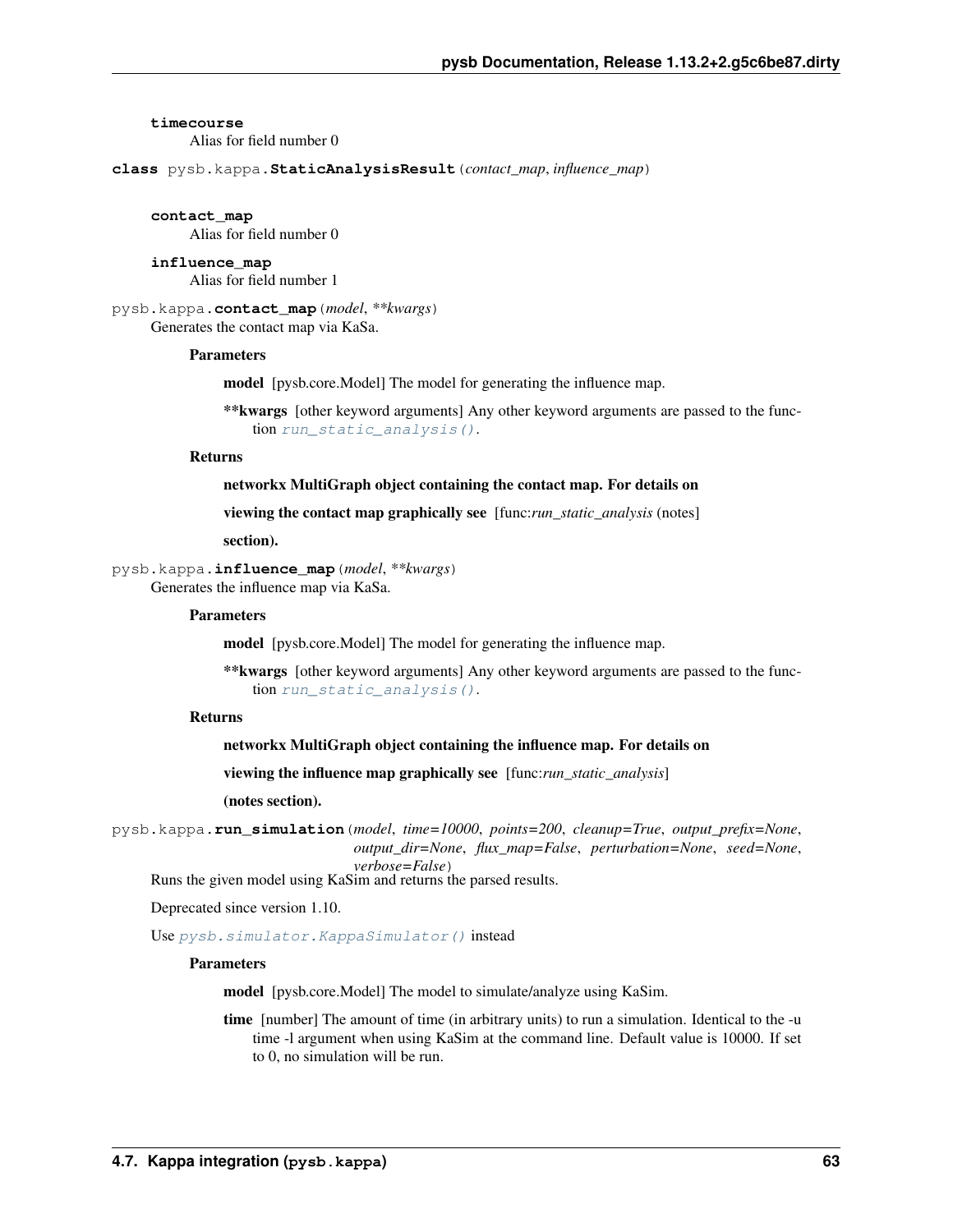- points [integer] The number of data points to collect for plotting. Note that this is not identical to the -p argument of KaSim when called from the command line, which denotes plot period (time interval between points in plot). Default value is 200. Note that the number of points actually returned by the simulator will be points  $+1$  (including the 0 point).
- cleanup [boolean] Specifies whether output files produced by KaSim should be deleted after execution is completed. Default value is True.
- output\_prefix: str Prefix of the temporary directory name. Default is 'tmpKappa\_<model name>\_'.
- output\_dir [string] The directory in which to create the temporary directory for the .ka and other output files. Defaults to the system temporary file directory (e.g. /tmp). If the specified directory does not exist, an Exception is thrown.
- flux\_map: boolean Specifies whether or not to produce the flux map (generated over the full duration of the simulation). Default value is False.
- perturbation [string or None] Optional perturbation language syntax to be appended to the Kappa file. See KaSim manual for more details. Default value is None (no perturbation).
- seed [integer] A seed integer for KaSim random number generator. Set to None to allow KaSim to use a random seed (default) or supply a seed for deterministic behaviour (e.g. for testing)

verbose [boolean] Whether to pass the output of KaSim through to stdout/stderr.

#### Returns

If flux\_map is False, returns the kasim simulation data as a Numpy ndarray.

Data is accessed using the syntax:: results[index\_name]

The index 'time' gives the time coordinates of the simulation. Data for the

observables can be accessed by indexing the array with the names of the

observables. Each entry in the ndarray has length points  $+1$ , due to the

inclusion of both the zero point and the final timepoint.

If flux\_map is True, returns an instance of SimulationResult, a namedtuple

with two members, *timecourse* and *flux\_map*. The *timecourse* field

contains the simulation ndarray, and the *flux\_map* field is an instance of

a networkx MultiGraph containing the flux map. For details on viewing

the flux map graphically see [func:*run\_static\_analysis* (notes section).]

<span id="page-67-0"></span>pysb.kappa.**run\_static\_analysis**(*model*, *influence\_map=False*, *contact\_map=False*, *cleanup=True*, *output\_prefix=None*, *output\_dir=None*, *verbose=False*)

Run static analysis (KaSa) on to get the contact and influence maps.

If neither influence\_map nor contact\_map are set to True, then a ValueError is raised.

## Parameters

model [pysb.core.Model] The model to simulate/analyze using KaSa.

**influence** map [boolean] Whether to compute the influence map.

contact map [boolean] Whether to compute the contact map.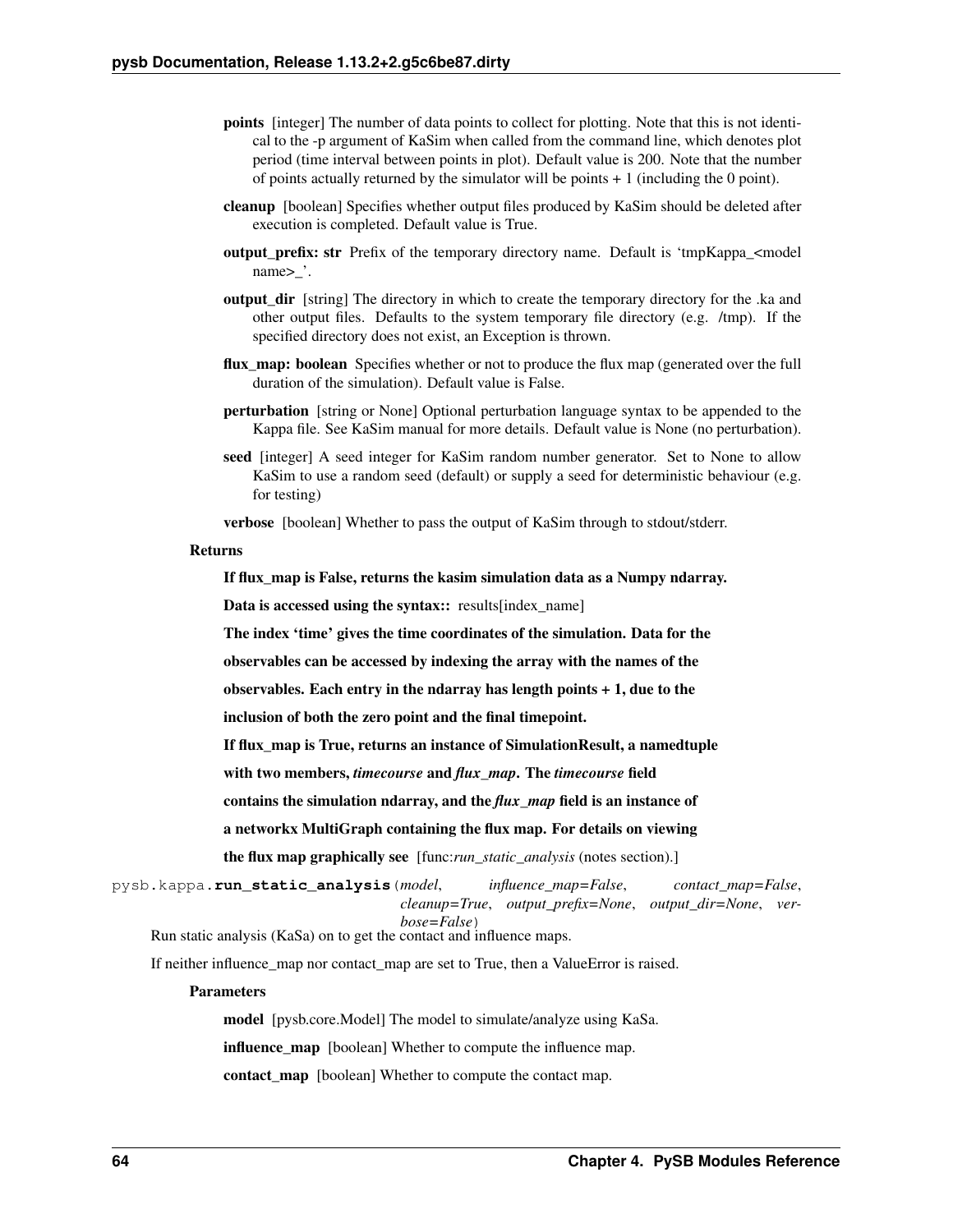- cleanup [boolean] Specifies whether output files produced by KaSa should be deleted after execution is completed. Default value is True.
- output\_prefix: str Prefix of the temporary directory name. Default is 'tmpKappa\_<model name> '.
- **output dir** [string] The directory in which to create the temporary directory for the .ka and other output files. Defaults to the system temporary file directory (e.g. /tmp). If the specified directory does not exist, an Exception is thrown.

verbose [boolean] Whether to pass the output of KaSa through to stdout/stderr.

# Returns

StaticAnalysisResult, a namedtuple with two fields, *contact\_map* and

*influence\_map*, each containing the respective result as an instance

of a networkx MultiGraph. If the either the contact\_map or influence\_map

argument to the function is False, the corresponding entry in the

StaticAnalysisResult returned by the function will be None.

# **Notes**

To view a networkx file graphically, use *draw\_network*:

```
import networkx as nx
nx.draw_networkx(g, with_labels=True)
```
You can use *graphviz\_layout* to use graphviz for layout (requires pydot library):

```
import networkx as nx
pos = nx.drawing.nx_pydot.graphviz_layout(g, prog='dot')
nx.draw_networkx(g, pos, with_labels=True)
```
For further information, see the networkx documentation on visualization: [https://networkx.github.io/](https://networkx.github.io/documentation/latest/reference/drawing.html) [documentation/latest/reference/drawing.html](https://networkx.github.io/documentation/latest/reference/drawing.html)

# pysb.kappa.**set\_kappa\_path**(*path*)

Set the path to the KaSim and KaSa executables.

Deprecated. Use pysb.pathfinder.set\_path() instead.

**Parameters** 

path: string Directory containing KaSim and KaSa executables.

# **4.8 Macros (pysb.macros)**

A collection of generally useful modeling macros.

These macros are written to be as generic and reusable as possible, serving as a collection of best practices and implementation ideas. They conform to the following general guidelines:

• All components created by the macro are implicitly added to the current model and explicitly returned in a ComponentSet.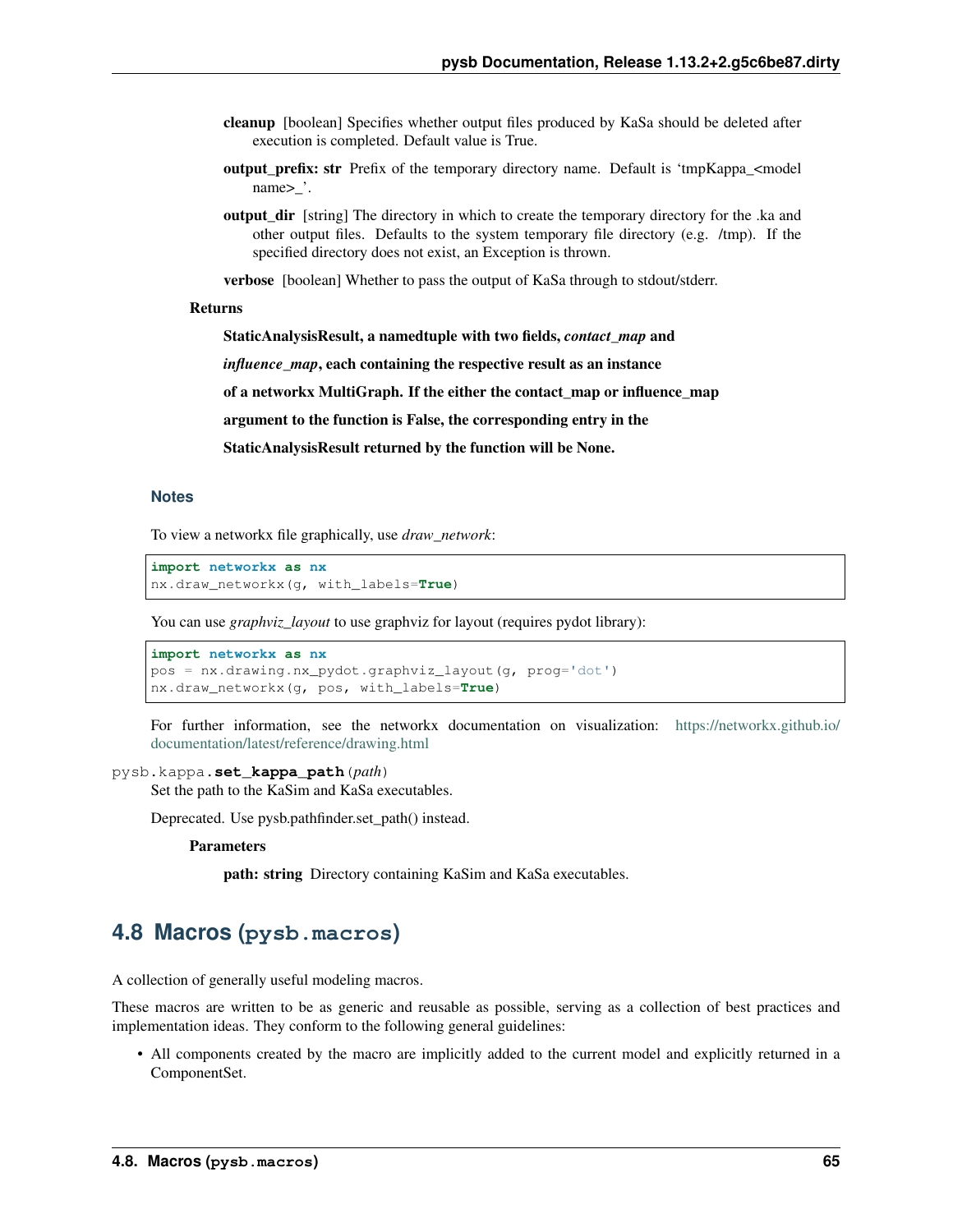- Parameters may be passed as Parameter or Expression objects, or as plain numbers for which Parameter objects will be automatically created using an appropriate naming convention.
- Arguments which accept a MonomerPattern should also accept Monomers, which are to be interpreted as MonomerPatterns on that Monomer with an empty condition list. This is typically implemented by having the macro apply the "call" (parentheses) operator to the argument with an empty argument list and using the resulting value instead of the original argument when creating Rules, e.g.  $arg = arg()$ . Calling a Monomer will return a MonomerPattern, and calling a MonomerPattern will return a copy of itself, so calling either is guaranteed to return a MonomerPattern.

The \_macro\_rule helper function contains much of the logic needed to follow these guidelines. Every macro in this module either uses \_macro\_rule directly or calls another macro which does.

Another useful function is \_verify\_sites which will raise an exception if a Monomer or MonomerPattern does not possess every one of a given list of sites. This can be used to trigger such errors up front rather than letting an exception occur at the point where the macro tries to use the invalid site in a pattern, which can be harder for the caller to debug.

pysb.macros.**equilibrate**(*s1*, *s2*, *klist*)

Generate the unimolecular reversible equilibrium reaction  $S1 \le S2$ .

#### **Parameters**

s1, s2 [Monomer or MonomerPattern] S1 and S2 in the above reaction.

klist [list of 2 Parameters or list of 2 numbers] Forward (S1 -> S2) and reverse rate constants (in that order). If Parameters are passed, they will be used directly in the generated Rules. If numbers are passed, Parameters will be created with automatically generated names based on the names and states of S1 and S2 and these parameters will be included at the end of the returned component list.

## Returns

components [ComponentSet] The generated components. Contains one reversible Rule and optionally two Parameters if klist was given as plain numbers.

## **Examples**

Simple two-state equilibrium between A and B:

```
Model()
Monomer('A')
Monomer('B')
equilibrate(A(), B(), [1, 1])
```
#### Execution:

```
>>> Model()
<Model '_interactive_' (monomers: 0, rules: 0, parameters: 0, expressions: 0,
˓→compartments: 0) at ...>
>>> Monomer('A')
Monomer('A')
>>> Monomer('B')
Monomer('B')
>>> equilibrate(A(), B(), [1, 1])
ComponentSet([
Rule('equilibrate_A_to_B', A() | B(), equilibrate_A_to_B_kf, equilibrate_A_to_B_
\rightarrowkr),
 Parameter('equilibrate_A_to_B_kf', 1.0),
```
(continues on next page)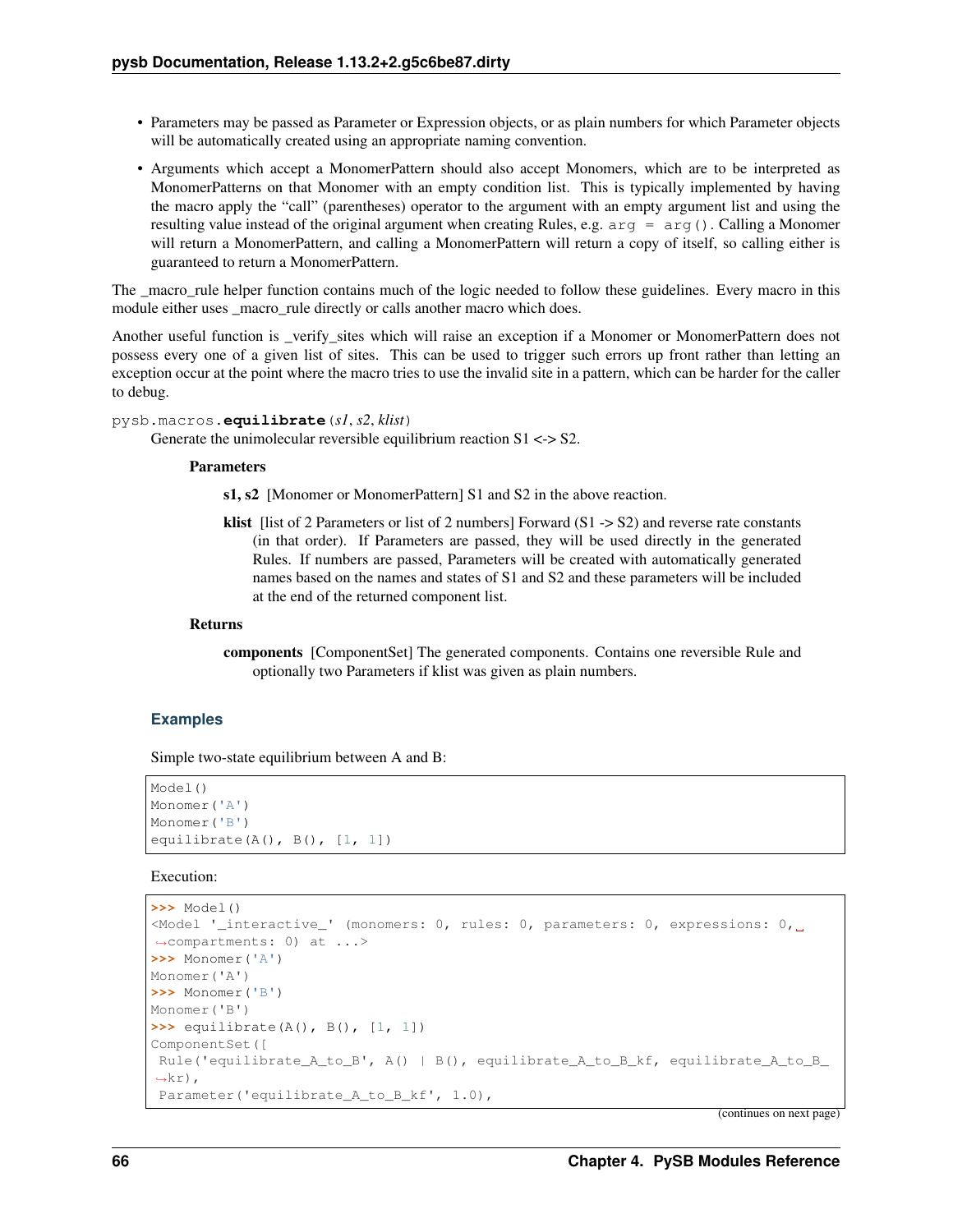(continued from previous page)

```
Parameter('equilibrate_A_to_B_kr', 1.0),
])
```

```
pysb.macros.bind(s1, site1, s2, site2, klist)
```
Generate the reversible binding reaction  $S1 + S2$  |  $S1: S2$ .

### Parameters

s1, s2 [Monomer or MonomerPattern] Monomers participating in the binding reaction.

site1, site2 [string] The names of the sites on s1 and s2 used for binding.

klist [list of 2 Parameters or list of 2 numbers] Forward and reverse rate constants (in that order). If Parameters are passed, they will be used directly in the generated Rules. If numbers are passed, Parameters will be created with automatically generated names based on the names and states of S1 and S2 and these parameters will be included at the end of the returned component list.

## Returns

components [ComponentSet] The generated components. Contains the bidirectional binding Rule and optionally two Parameters if klist was given as numbers.

## **Examples**

Binding between A and B:

```
Model()
Monomer('A', ['x'])
Monomer('B', ['y'])
bind(A, 'x', B, 'y', [1e-4, 1e-1])
```
Execution:

```
>>> Model()
<Model '_interactive_' (monomers: 0, rules: 0, parameters: 0, expressions: 0,˓→compartments: 0) at ...>
>>> Monomer('A', ['x'])
Monomer('A', ['x'])
>>> Monomer('B', ['y'])
Monomer('B', ['y'])
>>> bind(A, 'x', B, 'y', [1e-4, 1e-1])
ComponentSet([
Rule('bind A_B', A(x=None) + B(y=None) | A(x=1) % B(y=1), bind A_B_kf, bind A_B_
\rightarrowkr),
 Parameter('bind A_B_kf', 0.0001),
 Parameter('bind_A_B_kr', 0.1),
 ])
```
pysb.macros.**bind\_table**(*bindtable*, *row\_site*, *col\_site*, *kf=None*) Generate a table of reversible binding reactions.

Given two lists of species R and C, calls the *bind* macro on each pairwise combination (R[i], C[j]). The species lists and the parameter values are passed as a list of lists (i.e. a table) with elements of R passed as the "row headers", elements of C as the "column headers", and forward / reverse rate pairs (in that order) as tuples in the "cells". For example with two elements in each of R and C, the table would appear as follows (note that the first row has one fewer element than the subsequent rows):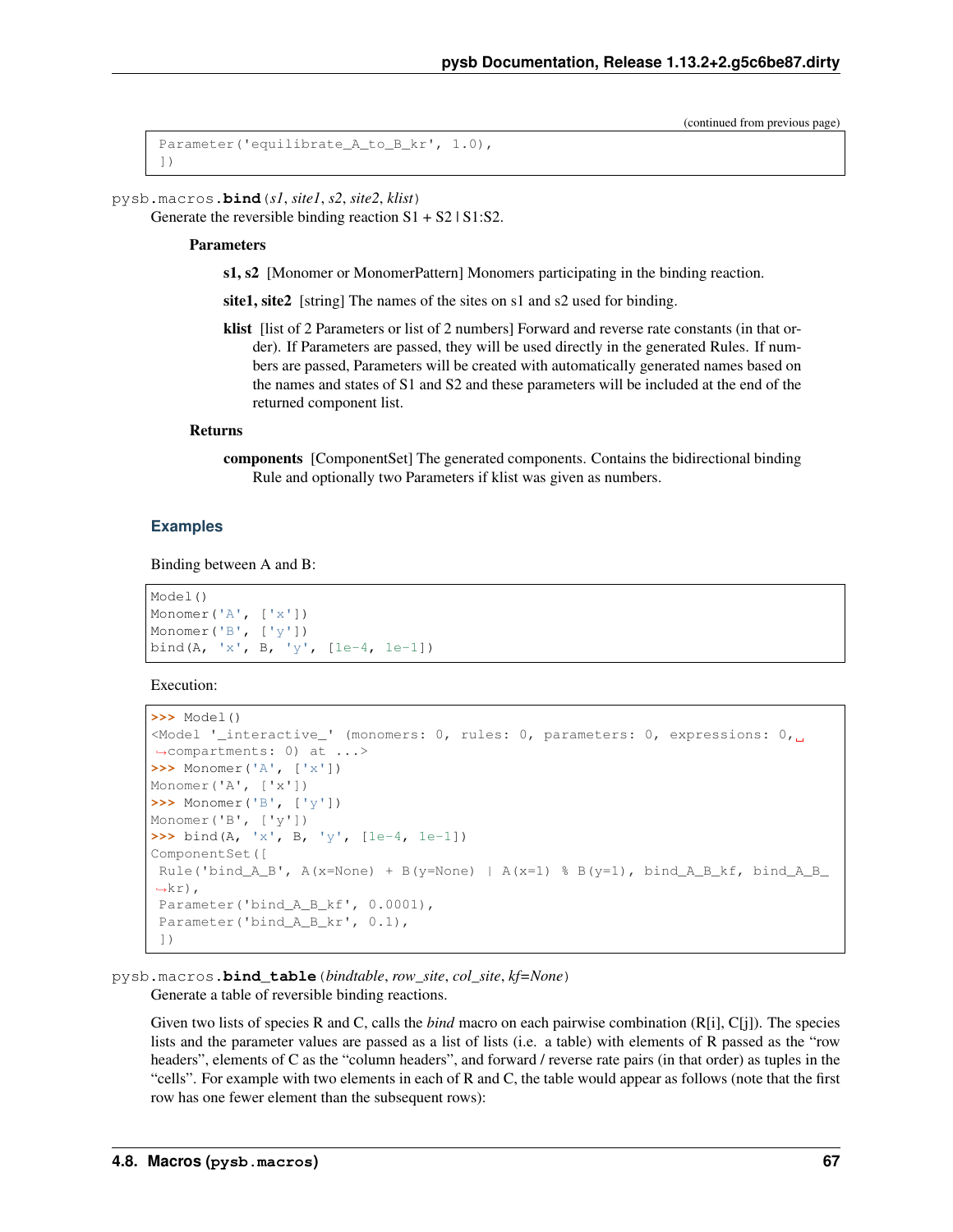```
[[C1, C2]],
[R1, (1e-4, 1e-1), (2e-4, 2e-1)],[R2, (3e-4, 3e-1), (4e-4, 4e-1)]
```
Each parameter tuple may contain Parameters or numbers. If Parameters are passed, they will be used directly in the generated Rules. If numbers are passed, Parameters will be created with automatically generated names based on the names and states of the relevant species and these parameters will be included at the end of the returned component list. To omit any individual reaction, pass None in place of the corresponding parameter tuple.

Alternately, single kd values (dissociation constant, kr/kf) may be specified instead of (kf, kr) tuples. If kds are used, a single shared kf Parameter or number must be passed as an extra *kf* argument. kr values for each binding reaction will be calculated as kd\*kf. It is important to remember that the forward rate constant is a single parameter shared across the entire bind table, as this may have implications for parameter fitting.

# **Parameters**

bindtable [list of lists] Table of reactants and rates, as described above.

- row\_site, col\_site [string] The names of the sites on the elements of R and C, respectively, used for binding.
- kf [Parameter or number, optional] If the "cells" in bindtable are given as single kd values, this is the shared kf used to calculate the kr values.

# Returns

components [ComponentSet] The generated components. Contains the bidirectional binding Rules and optionally the Parameters for any parameters given as numbers.

# **Examples**

Binding table for two species types (R and C), each with two members:

```
Model()
Monomer('R1', ['x'])
Monomer('R2', ['x'])
Monomer('C1', ['y'])
Monomer('C2', ['y'])
bind_table([[ C1, C2],
          [R1, (1e-4, 1e-1), (2e-4, 2e-1)],[R2, (3e-4, 3e-1), None]],
         'x', 'y')
```
Execution:

```
>>> Model()
<Model '_interactive_' (monomers: 0, rules: 0, parameters: 0, expressions: 0,
˓→compartments: 0) at ...>
>>> Monomer('R1', ['x'])
Monomer('R1', ['x'])
>>> Monomer('R2', ['x'])
Monomer('R2', ['x'])
>>> Monomer('C1', ['y'])
Monomer('C1', ['y'])
>>> Monomer('C2', ['y'])
Monomer('C2', ['y'])
>>> bind_table([[ C1, C2],
```
(continues on next page)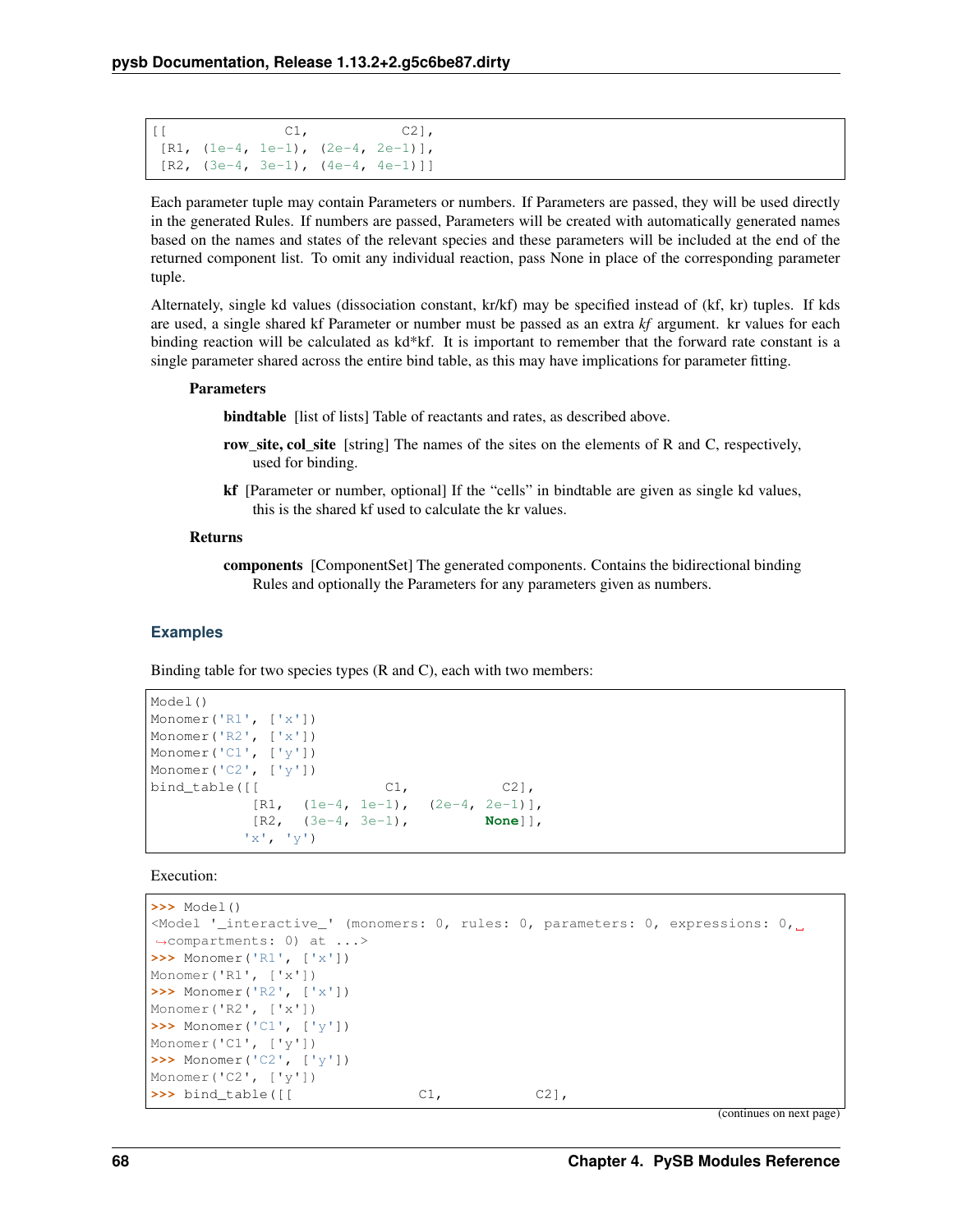```
... [R1, (1e-4, 1e-1), (2e-4, 2e-1)],
... [R2, (3e-4, 3e-1), None]],
... 'x', 'y')
ComponentSet([
Rule('bind_R1_C1', R1(x=None) + C1(y=None) | R1(x=1) % C1(y=1),
    bind_R1_C1_kf, bind_R1_C1_kr),
Parameter('bind_R1_C1_kf', 0.0001),
Parameter('bind_R1_C1_kr', 0.1),
Rule('bind_R1_C2', R1(x=None) + C2(y=None) | R1(x=1) % C2(y=1),
    bind_R1_C2_kf, bind_R1_C2_kr),
Parameter('bind_R1_C2_kf', 0.0002),
 Parameter('bind_R1_C2_kr', 0.2),
 Rule('bind_R2_C1', R2(x=None) + C1(y=None) | R2(x=1) % C1(y=1),
    bind R2_C1_kf, bind R2_C1_kr),
 Parameter('bind_R2_C1_kf', 0.0003),
Parameter('bind_R2_C1_kr', 0.3),
 ])
```
pysb.macros.**catalyze**(*enzyme*, *e\_site*, *substrate*, *s\_site*, *product*, *klist*) Generate the two-step catalytic reaction  $E + S \rvert E: S \gg E + P$ .

#### **Parameters**

- enzyme, substrate, product [Monomer or MonomerPattern] E, S and P in the above reaction.
- **e** site, s site [string] The names of the sites on *enzyme* and *substrate* (respectively) where they bind each other to form the E:S complex.
- klist [list of 3 Parameters or list of 3 numbers] Forward, reverse and catalytic rate constants (in that order). If Parameters are passed, they will be used directly in the generated Rules. If numbers are passed, Parameters will be created with automatically generated names based on the names and states of enzyme, substrate and product and these parameters will be included at the end of the returned component list.

## Returns

components [ComponentSet] The generated components. Contains two Rules (bidirectional complex formation and unidirectional product dissociation), and optionally three Parameters if klist was given as plain numbers.

## **Notes**

When passing a MonomerPattern for *enzyme* or *substrate*, do not include *e\_site* or *s\_site* in the respective patterns. The macro will handle this.

#### **Examples**

Using distinct Monomers for substrate and product:

```
Model()
Monomer('E', ['b'])
Monomer('S', ['b'])
Monomer('P')
catalyze(E(), 'b', S(), 'b', P(), (1e-4, 1e-1, 1))
```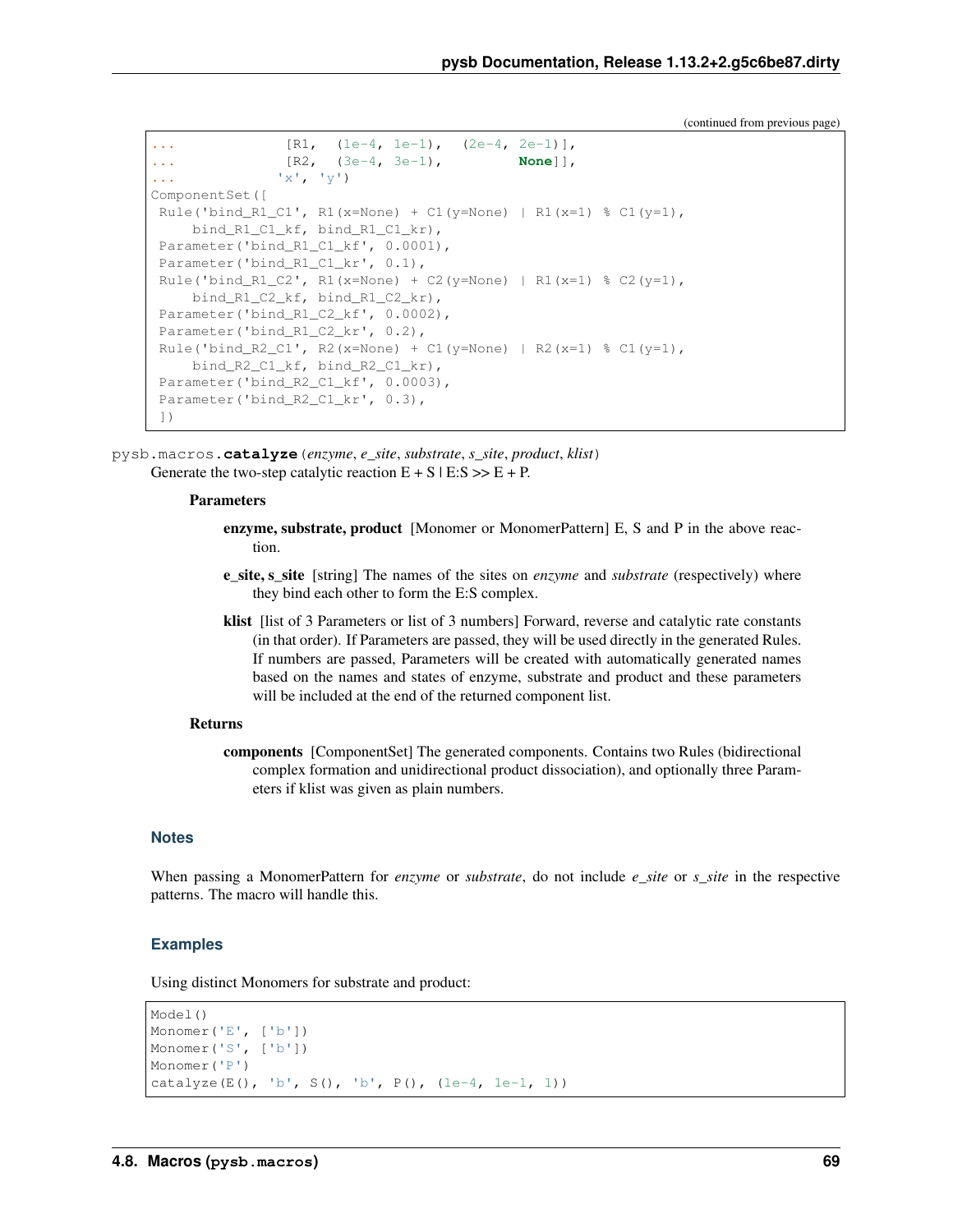#### Execution:

```
>>> Model()
<Model '_interactive_' (monomers: 0, rules: 0, parameters: 0, expressions: 0,
˓→compartments: 0) at ...>
>>> Monomer('E', ['b'])
Monomer('E', ['b'])
>>> Monomer('S', ['b'])
Monomer('S', ['b'])
>>> Monomer('P')
Monomer('P')
>>> catalyze(E(), 'b', S(), 'b', P(), (1e-4, 1e-1, 1))
ComponentSet([
Rule('bind_E_S_to_ES', E(b=None) + S(b=None) | E(b=1) % S(b=1),
    bind_E_S_to_ES_kf, bind_E_S_to_ES_kr),
Parameter('bind_E_S_to_ES_kf', 0.0001),
Parameter('bind_E_S_to_ES_kr', 0.1),
Rule('catalyze_ES_to_E_P', E(b=1) % S(b=1) >> E(b=None) + P(),
    catalyze_ES_to_E_P_kc),
Parameter('catalyze_ES_to_E_P_kc', 1.0),
 ])
```
Using a single Monomer for substrate and product with a state change:

```
Monomer('Kinase', ['b'])
Monomer('Substrate', ['b', 'y'], {'y': ('U', 'P')})
catalyze(Kinase(), 'b', Substrate(y='U'), 'b', Substrate(y='P'),
         (1e-4, 1e-1, 1)
```
Execution:

```
>>> Model()
<Model '_interactive_' (monomers: 0, rules: 0, parameters: 0, expressions: 0,
˓→compartments: 0) at ...>
>>> Monomer('Kinase', ['b'])
Monomer('Kinase', ['b'])
>>> Monomer('Substrate', ['b', 'y'], {'y': ('U', 'P')})
Monomer('Substrate', ['b', 'y'], {'y': ('U', 'P')})
>>> catalyze(Kinase(), 'b', Substrate(y='U'), 'b', Substrate(y='P'), (1e-4, 1e-1,
\rightarrow1))
ComponentSet([
Rule('bind_Kinase_SubstrateU_to_KinaseSubstrateU',
     Kinase(b=None) + Substrate(b=None, y='U') | Kinase(b=1) % Substrate(b=1, y='U
\hookrightarrow'),
     bind_Kinase_SubstrateU_to_KinaseSubstrateU_kf,
     bind_Kinase_SubstrateU_to_KinaseSubstrateU_kr),
 Parameter('bind_Kinase_SubstrateU_to_KinaseSubstrateU_kf', 0.0001),
 Parameter('bind_Kinase_SubstrateU_to_KinaseSubstrateU_kr', 0.1),
 Rule('catalyze_KinaseSubstrateU_to_Kinase_SubstrateP',
      Kinase(b=1) % Substrate(b=1, y='U') >> Kinase(b=None) + Substrate(b=None, y=\leftarrow'P'),
      catalyze_KinaseSubstrateU_to_Kinase_SubstrateP_kc),
 Parameter('catalyze_KinaseSubstrateU_to_Kinase_SubstrateP_kc', 1.0),
 ])
```
pysb.macros.**catalyze\_state**(*enzyme*, *e\_site*, *substrate*, *s\_site*, *mod\_site*, *state1*, *state2*, *klist*) Generate the two-step catalytic reaction  $E + S | E: S \gg E + P$ . A wrapper around catalyze() with a signature specifying the state change of the substrate resulting from catalysis.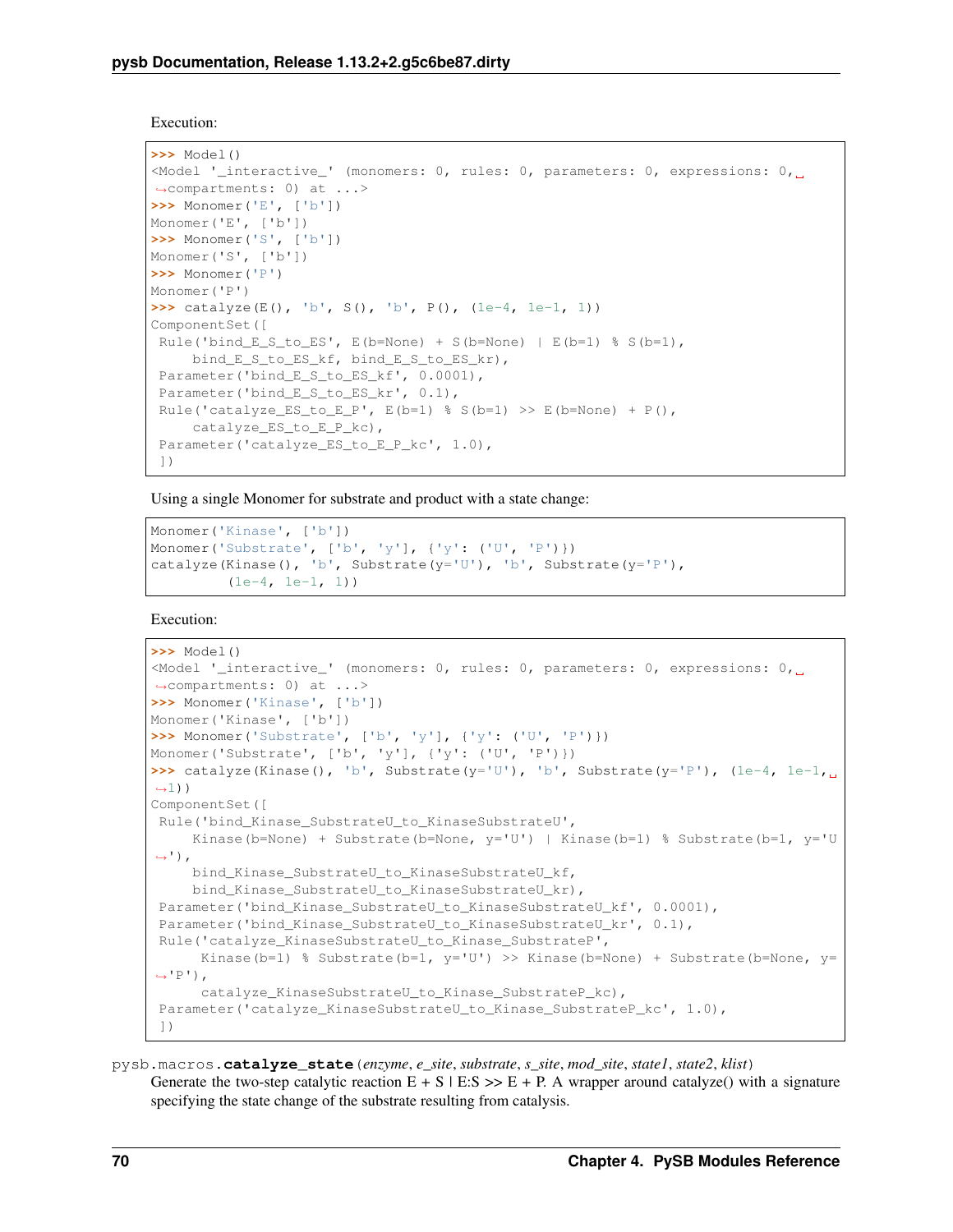#### Parameters

enzyme [Monomer or MonomerPattern] E in the above reaction.

- substrate [Monomer or MonomerPattern] S and P in the above reaction. The product species is assumed to be identical to the substrate species in all respects except the state of the modification site. The state of the modification site should not be specified in the MonomerPattern for the substrate.
- **e** site, s site [string] The names of the sites on *enzyme* and *substrate* (respectively) where they bind each other to form the E:S complex.
- mod\_site [string] The name of the site on the substrate that is modified by catalysis.
- state1, state2 [strings] The states of the modification site (mod\_site) on the substrate before (state1) and after (state2) catalysis.
- klist [list of 3 Parameters or list of 3 numbers] Forward, reverse and catalytic rate constants (in that order). If Parameters are passed, they will be used directly in the generated Rules. If numbers are passed, Parameters will be created with automatically generated names based on the names and states of enzyme, substrate and product and these parameters will be included at the end of the returned component list.

## Returns

components [ComponentSet] The generated components. Contains two Rules (bidirectional complex formation and unidirectional product dissociation), and optionally three Parameters if klist was given as plain numbers.

## **Notes**

When passing a MonomerPattern for *enzyme* or *substrate*, do not include *e\_site* or *s\_site* in the respective patterns. In addition, do not include the state of the modification site on the substrate. The macro will handle this.

#### **Examples**

Using a single Monomer for substrate and product with a state change:

```
Monomer('Kinase', ['b'])
Monomer('Substrate', ['b', 'y'], {'y': ('U', 'P')})
catalyze_state(Kinase, 'b', Substrate, 'b', 'y', 'U', 'P',
         (1e-4, 1e-1, 1)
```
Execution:

```
>>> Model()
<Model '_interactive_' (monomers: 0, rules: 0, parameters: 0, expressions: 0,..
˓→compartments: 0) at ...>
>>> Monomer('Kinase', ['b'])
Monomer('Kinase', ['b'])
>>> Monomer('Substrate', ['b', 'y'], {'y': ('U', 'P')})
Monomer('Substrate', ['b', 'y'], {'y': ('U', 'P')})
>>> catalyze_state(Kinase, 'b', Substrate, 'b', 'y', 'U', 'P', (1e-4, 1e-1, 1))
ComponentSet([
Rule('bind Kinase SubstrateU to KinaseSubstrateU',
     Kinase(b=None) + Substrate(b=None, y='U') | Kinase(b=1) % Substrate(b=1, y='U
 ˓→'),
```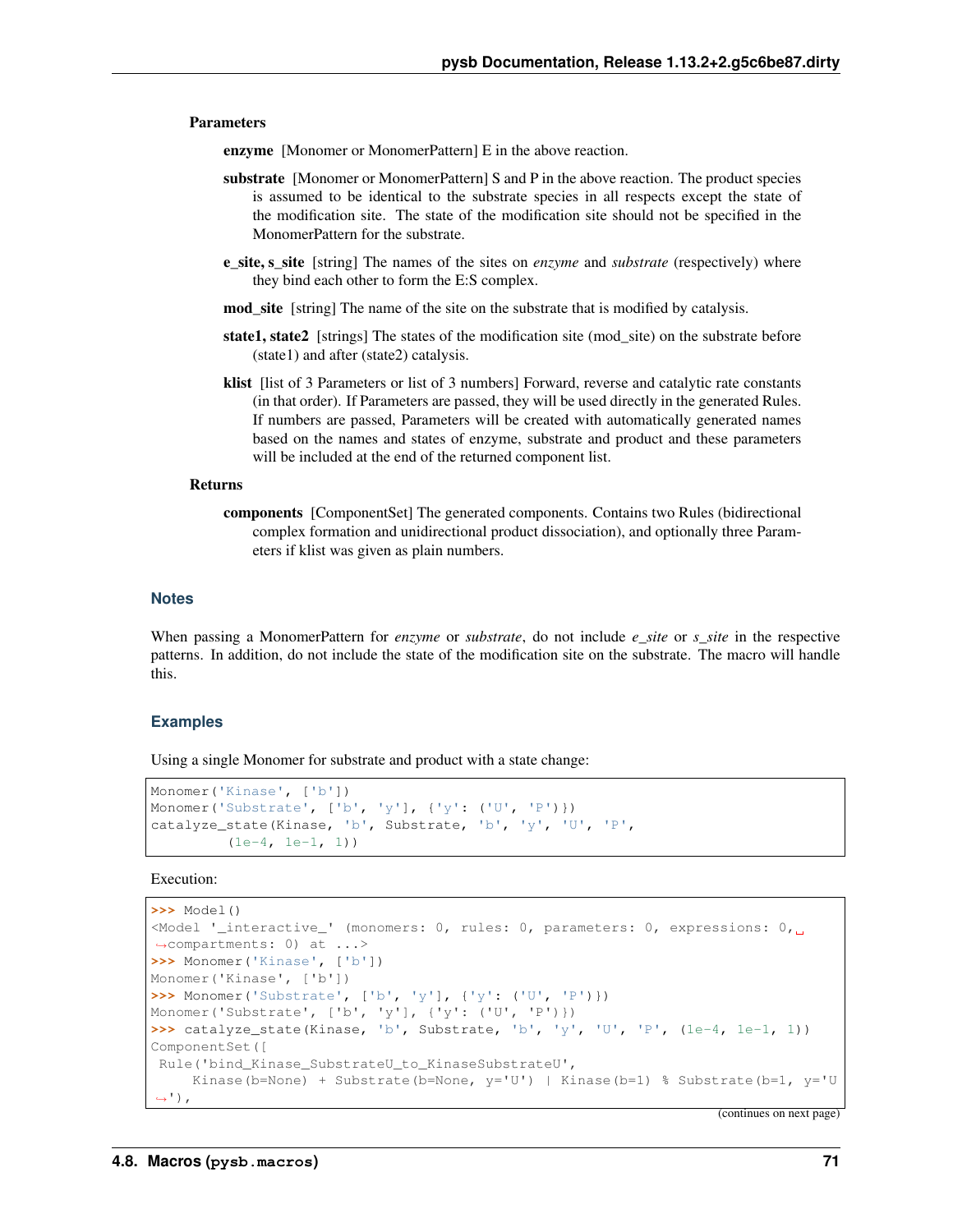```
bind_Kinase_SubstrateU_to_KinaseSubstrateU_kf,
    bind_Kinase_SubstrateU_to_KinaseSubstrateU_kr),
Parameter('bind_Kinase_SubstrateU_to_KinaseSubstrateU_kf', 0.0001),
Parameter('bind_Kinase_SubstrateU_to_KinaseSubstrateU_kr', 0.1),
Rule('catalyze_KinaseSubstrateU_to_Kinase_SubstrateP',
    Kinase(b=1) % Substrate(b=1, y='U') >> Kinase(b=None) + Substrate(b=None, y=
ightharpoonup'P'),
    catalyze_KinaseSubstrateU_to_Kinase_SubstrateP_kc),
Parameter('catalyze_KinaseSubstrateU_to_Kinase_SubstrateP_kc', 1.0),
])
```
pysb.macros.**catalyze\_complex**(*enzyme*, *e\_site*, *substrate*, *s\_site*, *product*, *klist*, *m1=None*,

*m2=None*) Generate the two-step catalytic reaction  $E + S \mid E: S \gg E + P$ , while allowing complexes to serve as enzyme, substrate and/or product.

 $E: S1 + S: S2 | E: S1: S: S2 \gg E: S1 + P: S2$ 

## **Parameters**

enzyme, substrate, product [Monomer, MonomerPattern, or ComplexPattern]

Monomers or complexes participating in the binding reaction.

e site, s site [string]

The names of the sites on 'enzyme' and 'substrate' (respectively) where

they bind each other to form the E:S complex.

klist [list of 3 Parameters or list of 3 numbers]

Forward, reverse and catalytic rate constants (in that order). If

Parameters are passed, they will be used directly in the generated

Rules. If numbers are passed, Parameters will be created with

automatically generated names based on the names and states of enzyme,

substrate and product and these parameters will be included at the end

of the returned component list.

m1, m2 [Monomer or MonomerPattern]

If enzyme or substrate binding site is present in multiple monomers

within a complex, the specific monomer desired for binding must be specified.

#### Returns

components [ComponentSet]

The generated components. Contains the bidirectional binding Rule

and optionally three Parameters if klist was given as numbers.

pysb.macros.**catalyze\_one\_step**(*enzyme*, *substrate*, *product*, *kf*) Generate the one-step catalytic reaction  $E + S \gg E + P$ .

#### Parameters

enzyme, substrate, product [Monomer or MonomerPattern] E, S and P in the above reaction.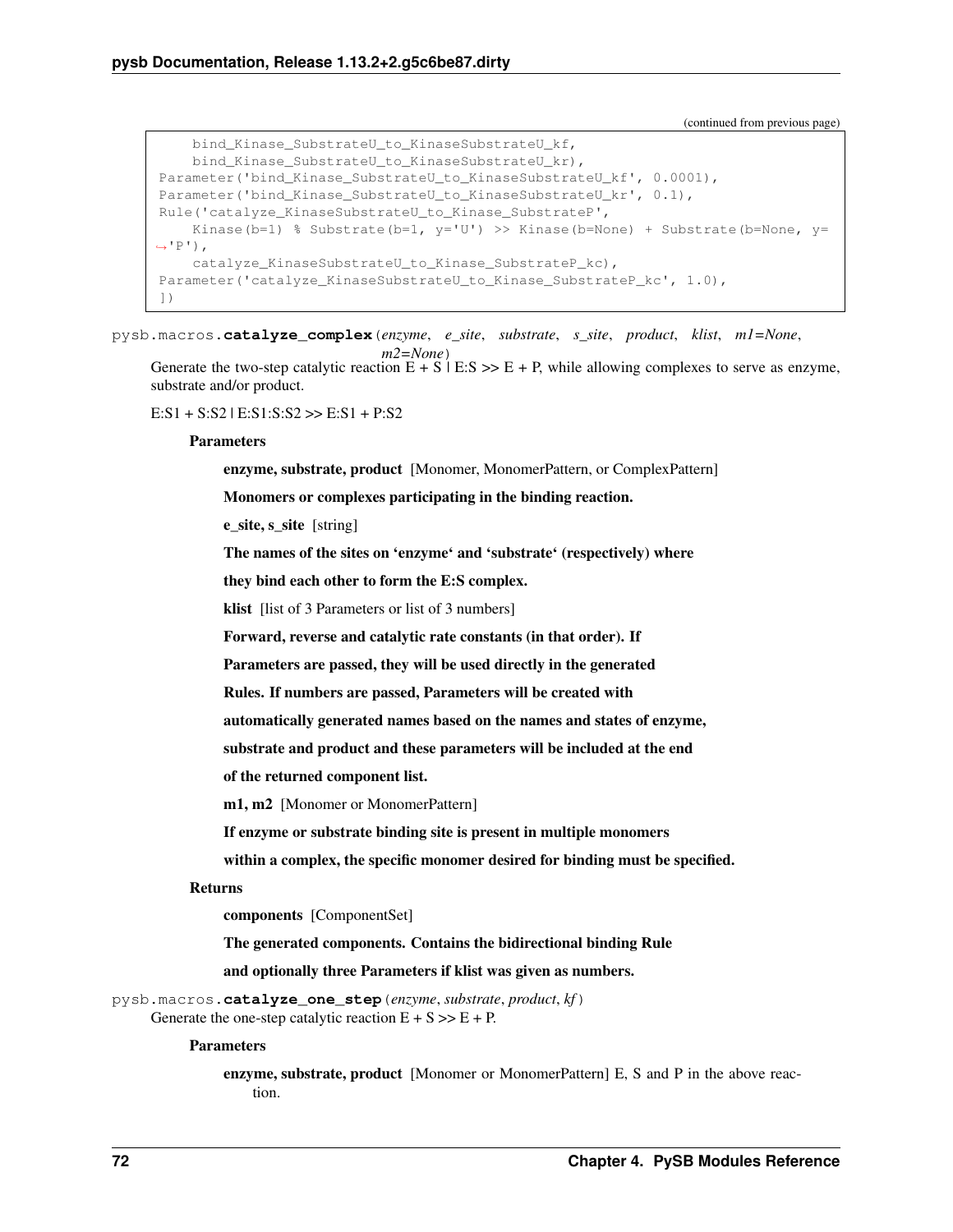kf [a Parameter or a number] Forward rate constant for the reaction. If a Parameter is passed, it will be used directly in the generated Rules. If a number is passed, a Parameter will be created with an automatically generated name based on the names and states of the enzyme, substrate and product and this parameter will be included at the end of the returned component list.

## Returns

components [ComponentSet] The generated components. Contains the unidirectional reaction Rule and optionally the forward rate Parameter if klist was given as a number.

#### **Notes**

In this macro, there is no direct binding between enzyme and substrate, so binding sites do not have to be specified. This represents an approximation for the case when the enzyme is operating in its linear range. However, if catalysis is nevertheless contingent on the enzyme or substrate being unbound on some site, then that information must be encoded in the MonomerPattern for the enzyme or substrate. See the examples, below.

#### **Examples**

Convert S to P by E:

```
Model()
Monomer('E', ['b'])
Monomer('S', ['b'])
Monomer('P')
catalyze_one_step(E, S, P, 1e-4)
```
If the ability of the enzyme E to catalyze this reaction is dependent on the site 'b' of E being unbound, then this macro must be called as

```
catalyze_one_step(E(b=None), S, P, 1e-4)
```
and similarly if the substrate or product must be unbound.

Execution:

```
>>> Model()
<Model '_interactive_' (monomers: 0, rules: 0, parameters: 0, expressions: 0,
˓→compartments: 0) at ...>
>>> Monomer('E', ['b'])
Monomer('E', ['b'])
>>> Monomer('S', ['b'])
Monomer('S', ['b'])
>>> Monomer('P')
Monomer('P')
>>> catalyze_one_step(E, S, P, 1e-4)
ComponentSet([
Rule('one\_step_E_S_to_E_P', E() + S() >> E() + P(), one\_step_E_S_to_E_P_k',Parameter('one_step_E_S_to_E_P_kf', 0.0001),
 ])
```
pysb.macros.**catalyze\_one\_step\_reversible**(*enzyme*, *substrate*, *product*, *klist*) Create fwd and reverse rules for catalysis of the form:

 $E + S \rightarrow E + P$  $P \rightarrow S$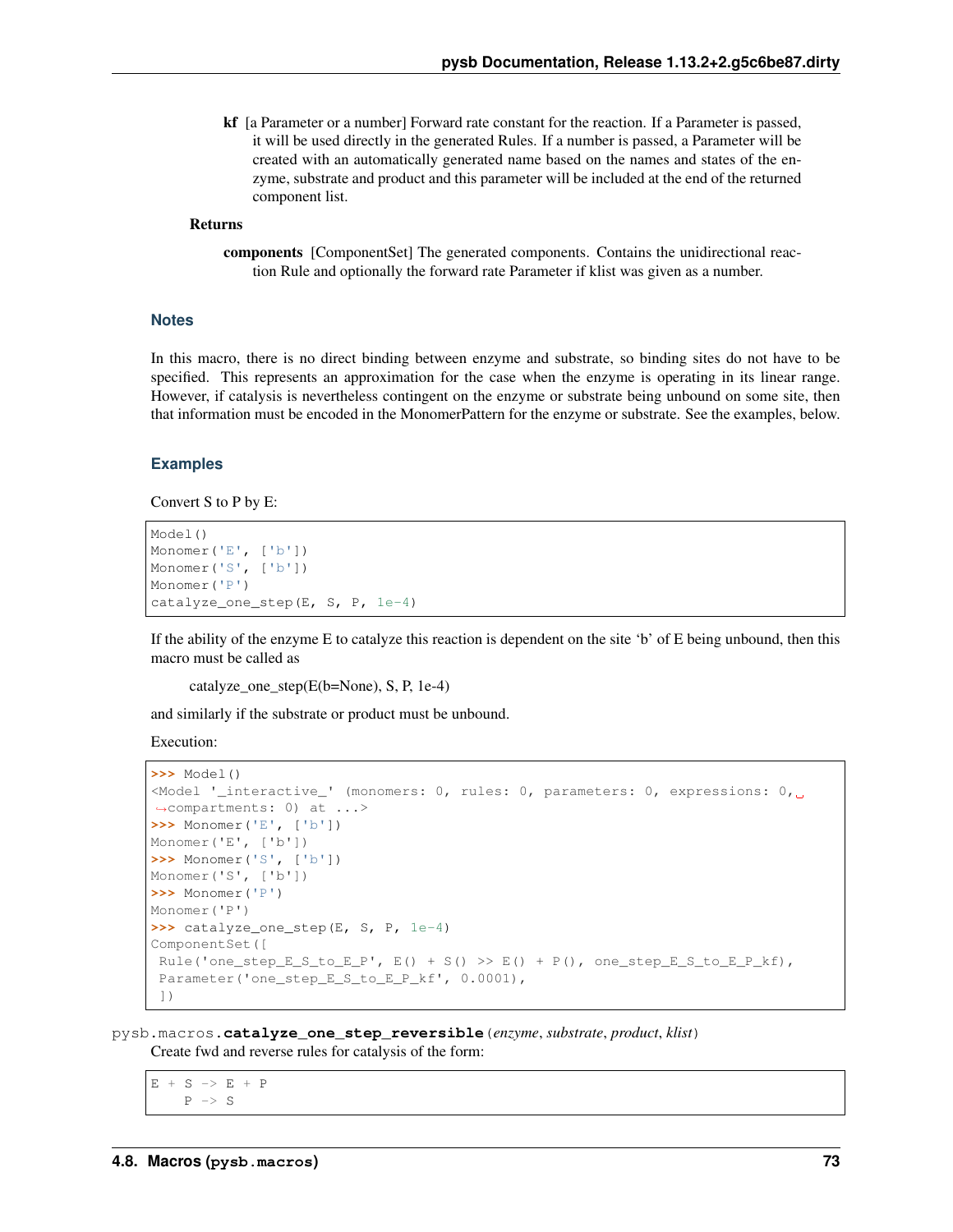#### Parameters

- enzyme, substrate, product [Monomer or MonomerPattern] E, S and P in the above reactions.
- klist [list of 2 Parameters or list of 2 numbers] A list containing the rate constant for catalysis and the rate constant for the conversion of product back to substrate (in that order). If Parameters are passed, they will be used directly in the generated Rules. If numbers are passed, Parameters will be created with automatically generated names based on the names and states of S1 and S2 and these parameters will be included at the end of the returned component list.

## Returns

components [ComponentSet] The generated components. Contains two rules (the single-step catalysis rule and the product reversion rule) and optionally the two generated Parameter objects if klist was given as numbers.

## **Notes**

Calls the macro catalyze\_one\_step to generate the catalysis rule.

### **Examples**

One-step, pseudo-first order conversion of S to P by E:

```
Model()
Monomer('E', ['b'])
Monomer('S', ['b'])
Monomer('P')
catalyze_one_step_reversible(E, S, P, [1e-1, 1e-4])
```
Execution:

```
>>> Model()
<Model '_interactive_' (monomers: 0, rules: 0, parameters: 0, expressions: 0,
˓→compartments: 0) at ...>
>>> Monomer('E', ['b'])
Monomer('E', ['b'])
>>> Monomer('S', ['b'])
Monomer('S', ['b'])
>>> Monomer('P')
Monomer('P')
>>> catalyze_one_step_reversible(E, S, P, [1e-1, 1e-4])
ComponentSet([
Rule('one_step_E_S_to_E_P', E() + S() >> E() + P(), one_step_E_S_to_E_P_kf),
Parameter('one_step_E_S_to_E_P_kf', 0.1),
Rule('reverse_P_to_S', P() >> S(), reverse_P_to_S_kr),
Parameter('reverse_P_to_S_kr', 0.0001),
 ])
```
pysb.macros.**synthesize**(*species*, *ksynth*)

Generate a reaction which synthesizes a species.

Note that *species* must be "concrete", i.e. the state of all sites in all of its monomers must be specified. No site may be left unmentioned.

Parameters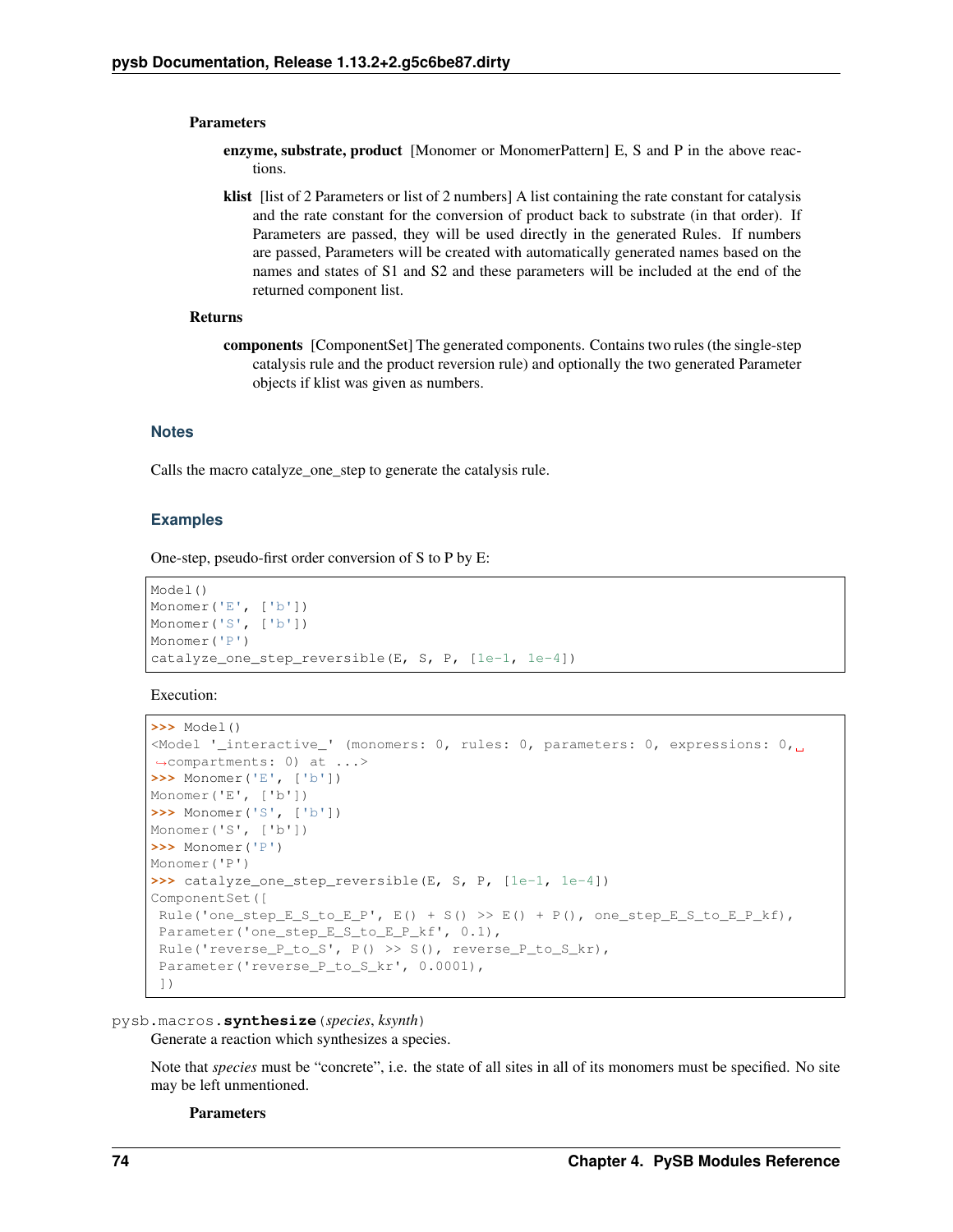- species [Monomer, MonomerPattern or ComplexPattern] The species to synthesize. If a Monomer, sites are considered as unbound and in their default state. If a pattern, must be concrete.
- ksynth [Parameters or number] Synthesis rate. If a Parameter is passed, it will be used directly in the generated Rule. If a number is passed, a Parameter will be created with an automatically generated name based on the names and site states of the components of *species* and this parameter will be included at the end of the returned component list.

#### Returns

components [ComponentSet] The generated components. Contains the unidirectional synthesis Rule and optionally a Parameter if ksynth was given as a number.

## **Examples**

Synthesize A with site x unbound and site y in state 'e':

```
Model()
Monomer('A', ['x', 'y'], {'y': ['e', 'f']})
synthesize(A(x=None, y='e'), 1e-4)
```
#### Execution:

```
>>> Model()
<Model '_interactive_' (monomers: 0, rules: 0, parameters: 0, expressions: 0,
˓→compartments: 0) at ...>
>>> Monomer('A', ['x', 'y'], {'y': ['e', 'f']})
Monomer('A', ['x', 'y'], {'y': ['e', 'f']})
>>> synthesize(A(x=None, y='e'), 1e-4)
ComponentSet([
Rule('synthesize_Ae', None >> A(x=None, y='e'), synthesize_Ae_k),
Parameter('synthesize_Ae_k', 0.0001),
 ])
```
#### pysb.macros.**degrade**(*species*, *kdeg*)

Generate a reaction which degrades a species.

Note that *species* is not required to be "concrete".

#### **Parameters**

- species [Monomer, MonomerPattern or ComplexPattern] The species to synthesize. If a Monomer, sites are considered as unbound and in their default state. If a pattern, must be concrete.
- kdeg [Parameters or number] Degradation rate. If a Parameter is passed, it will be used directly in the generated Rule. If a number is passed, a Parameter will be created with an automatically generated name based on the names and site states of the components of *species* and this parameter will be included at the end of the returned component list.

#### Returns

components [ComponentSet] The generated components. Contains the unidirectional degradation Rule and optionally a Parameter if ksynth was given as a number.

## **Examples**

Degrade all B, even bound species: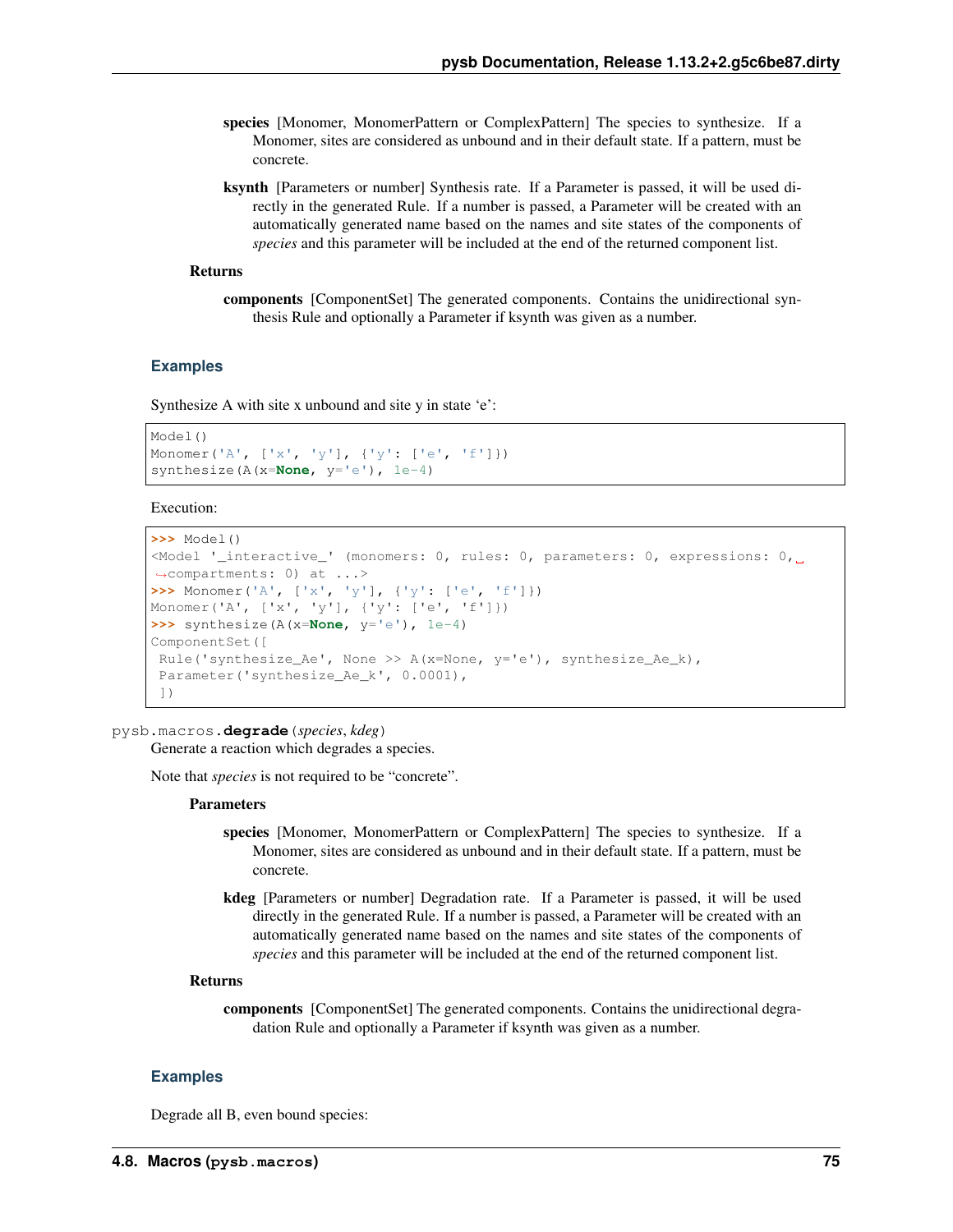```
Model()
Monomer('B', ['x'])
degrade(B(), 1e-6)
```
## Execution:

```
>>> Model()
<Model 'interactive ' (monomers: 0, rules: 0, parameters: 0, expressions: 0,
˓→compartments: 0) at ...>
>>> Monomer('B', ['x'])
Monomer('B', ['x'])
>>> degrade(B(), 1e-6)
ComponentSet([
Rule('degrade_B', B() >> None, degrade B k),
Parameter('degrade_B_k', 1e-06),
])
```
## pysb.macros.**synthesize\_degrade\_table**(*table*)

Generate a table of synthesis and degradation reactions.

Given a list of species, calls the *synthesize* and *degrade* macros on each one. The species and the parameter values are passed as a list of lists (i.e. a table) with each inner list consisting of the species, forward and reverse rates (in that order).

Each species' associated pair of rates may be either Parameters or numbers. If Parameters are passed, they will be used directly in the generated Rules. If numbers are passed, Parameters will be created with automatically generated names based on the names and states of the relevant species and these parameters will be included in the returned component list. To omit any individual reaction, pass None in place of the corresponding parameter.

Note that any *species* with a non-None synthesis rate must be "concrete".

#### **Parameters**

table [list of lists] Table of species and rates, as described above.

#### Returns

components [ComponentSet] The generated components. Contains the unidirectional synthesis and degradation Rules and optionally the Parameters for any rates given as numbers.

## **Examples**

Specify synthesis and degradation reactions for A and B in a table:

```
Model()
Monomer('A', ['x', 'y'], {'y': ['e', 'f']})
Monomer('B', ['x'])
synthesize_degrade_table([[A(x=None, y='e'), 1e-4, 1e-6],
                        [B(), None, 1e-7]])
```
# Execution:

```
>>> Model()
<Model '_interactive_' (monomers: 0, rules: 0, parameters: 0, expressions: 0, 0
˓→compartments: 0) at ...>
>>> Monomer('A', ['x', 'y'], {'y': ['e', 'f']})
Monomer('A', ['x', 'y'], {'y': ['e', 'f']})
```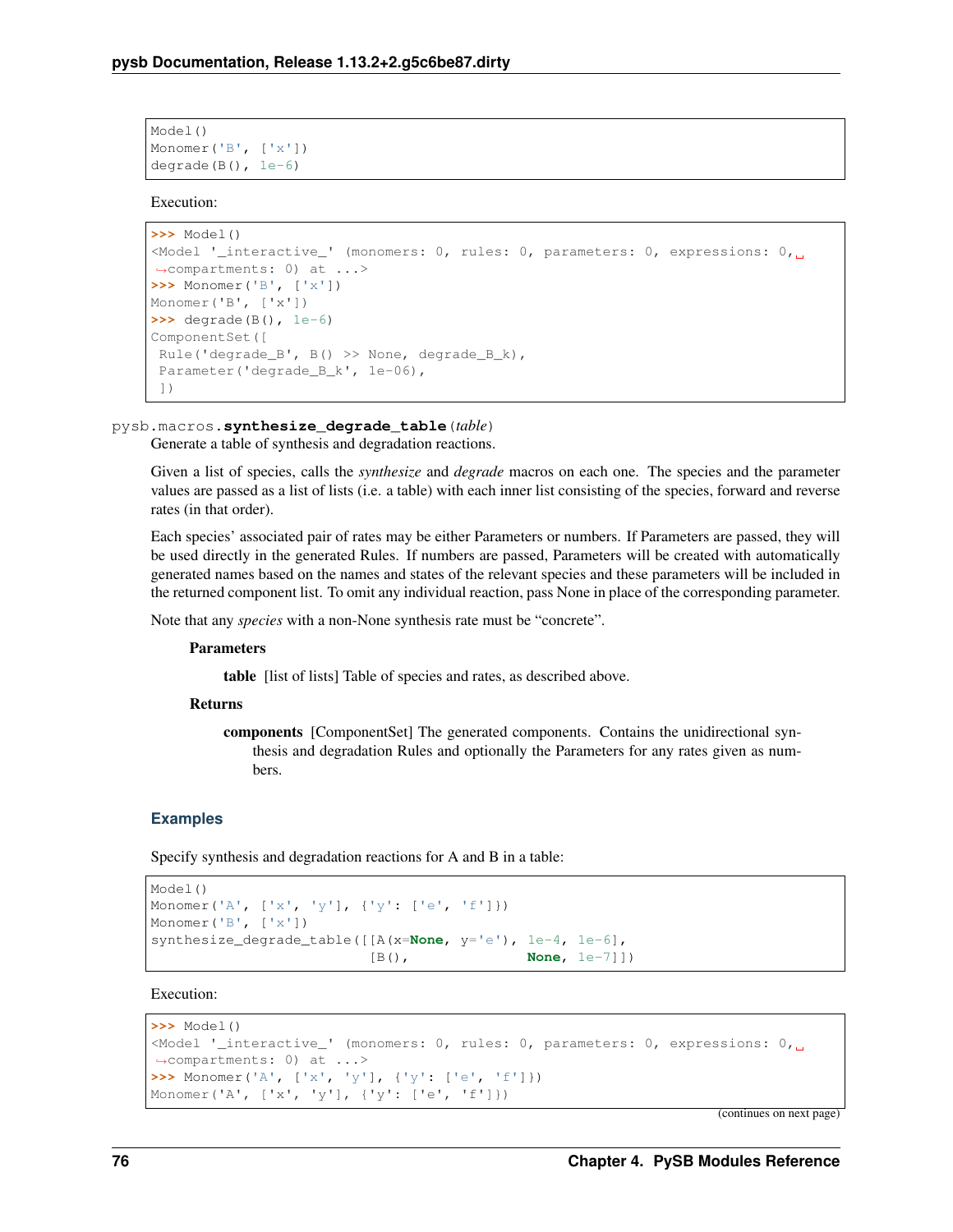```
>>> Monomer('B', ['x'])
Monomer('B', ['x'])
>>> synthesize_degrade_table([[A(x=None, y='e'), 1e-4, 1e-6],
                              ... [B(), None, 1e-7]])
ComponentSet([
   Rule('synthesize_Ae', None >> A(x=None, y='e'), synthesize_Ae_k),
    Parameter('synthesize_Ae_k', 0.0001),
    Rule('degrade_Ae', A(x=None, y='e') >> None, degrade_Ae_k),
    Parameter('degrade_Ae_k', 1e-06),
    Rule('degrade_B', B() >> None, degrade_B_k),
    Parameter('degrade_B_k', 1e-07),
    ])
```
pysb.macros.**assemble\_pore\_sequential**(*subunit*, *site1*, *site2*, *max\_size*, *ktable*) Generate rules to assemble a circular homomeric pore sequentially.

The pore species are created by sequential addition of *subunit* monomers, i.e. larger oligomeric species never fuse together. The pore structure is defined by the *pore\_species* macro.

## **Parameters**

subunit [Monomer or MonomerPattern] The subunit of which the pore is composed.

site1, site2 [string] The names of the sites where one copy of *subunit* binds to the next.

max\_size [integer] The maximum number of subunits in the pore.

ktable [list of lists of Parameters or numbers] Table of forward and reverse rate constants for the assembly steps. The outer list must be of length *max\_size* - 1, and the inner lists must all be of length 2. In the outer list, the first element corresponds to the first assembly step in which two monomeric subunits bind to form a 2-subunit complex, and the last element corresponds to the final step in which the *max\_size'th subunit is added. Each inner list contains the forward and reverse rate constants (in that order) for the corresponding assembly reaction, and each of these pairs must comprise solely Parameter objects or solely numbers (never one of each). If Parameters are passed, they will be used directly in the generated Rules. If numbers are passed, Parameters will be created with automatically generated names based on 'subunit*, *site1*, *site2* and the pore sizes and these parameters will be included at the end of the returned component list.

#### **Examples**

Assemble a three-membered pore by sequential addition of monomers, with the same forward/reverse rates for monomer-monomer and monomer-dimer interactions:

```
Model()
Monomer('Unit', ['p1', 'p2'])
assemble_pore_sequential(Unit, 'p1', 'p2', 3, [[1e-4, 1e-1]] * 2)
```
Execution:

```
>>> Model()
<Model '_interactive_' (monomers: 0, rules: 0, parameters: 0, expressions: 0, ...
˓→compartments: 0) at ...>
>>> Monomer('Unit', ['p1', 'p2'])
Monomer('Unit', ['p1', 'p2'])
>>> assemble_pore_sequential(Unit, 'p1', 'p2', 3, [[1e-4, 1e-1]] * 2)
```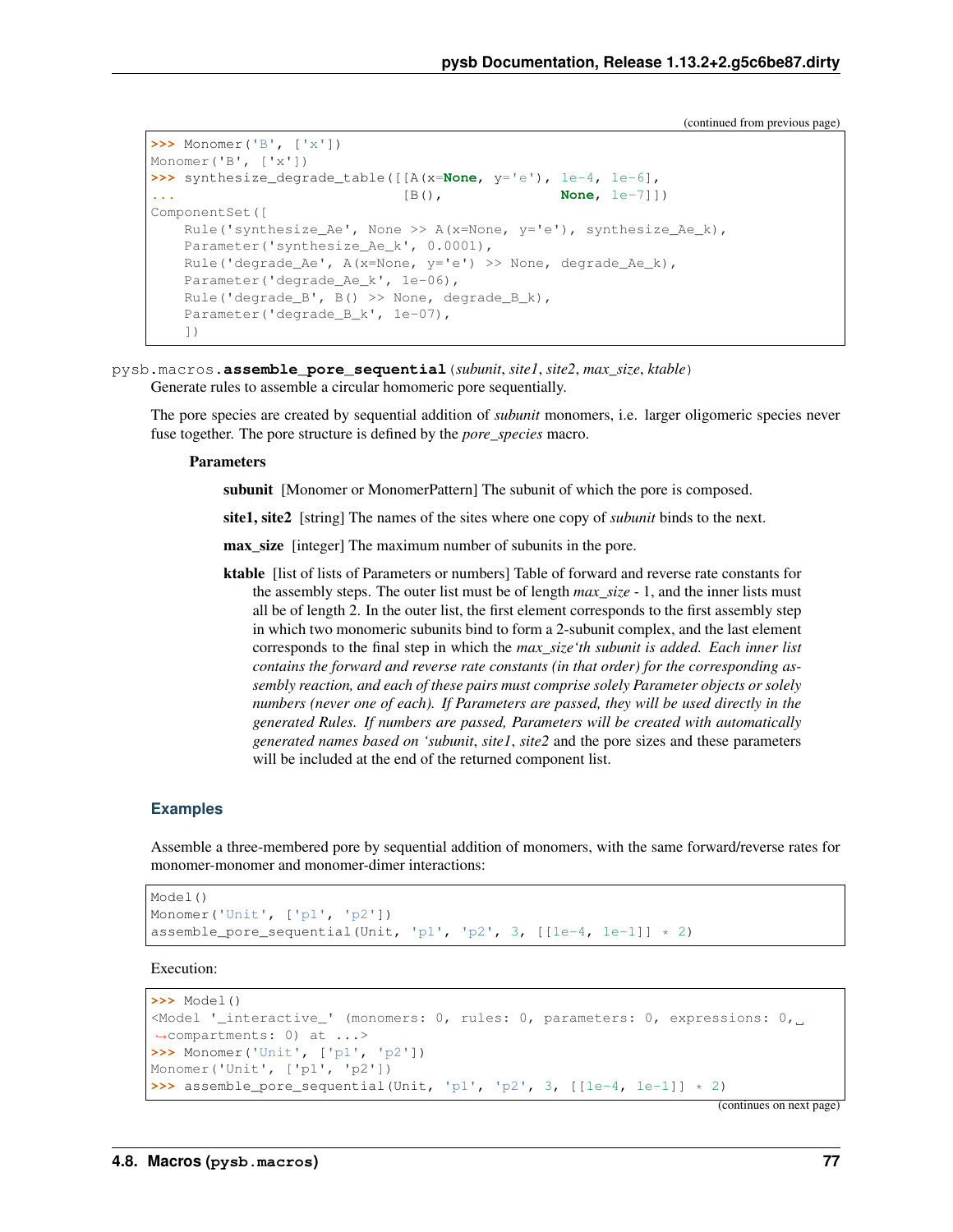```
ComponentSet([
Rule('assemble_pore_sequential_Unit_2',
     Unit(p1=None, p2=None) + Unit(p1=None, p2=None) |
         Unit(p1=None, p2=1) % Unit(p1=1, p2=None),
     assemble_pore_sequential_Unit_2_kf,
     assemble_pore_sequential_Unit_2_kr),
Parameter('assemble_pore_sequential_Unit_2_kf', 0.0001),
Parameter('assemble_pore_sequential_Unit_2_kr', 0.1),
Rule('assemble_pore_sequential_Unit_3',
     Unit(p1=None, p2=None) + Unit(p1=None, p2=1) % Unit(p1=1, p2=None) |
         MatchOnce(Unit(p1=3, p2=1) % Unit(p1=1, p2=2) % Unit(p1=2, p2=3)),
     assemble_pore_sequential_Unit_3_kf,
     assemble_pore_sequential_Unit_3_kr),
Parameter('assemble_pore_sequential_Unit_3_kf', 0.0001),
Parameter('assemble_pore_sequential_Unit_3_kr', 0.1),
])
```
pysb.macros.**pore\_transport**(*subunit*, *sp\_site1*, *sp\_site2*, *sc\_site*, *min\_size*, *max\_size*, *csource*, *c\_site*, *cdest*, *ktable*)

Generate rules to transport cargo through a circular homomeric pore.

The pore structure is defined by the *pore\_species* macro – *subunit* monomers bind to each other from *sp\_site1* to *sp\_site2* to form a closed ring. The transport reaction is modeled as a catalytic process of the form pore + csource | pore:csource >> pore + cdest

## Parameters

subunit [Monomer or MonomerPattern] Subunit of which the pore is composed.

- sp\_site1, sp\_site2 [string] Names of the sites where one copy of *subunit* binds to the next.
- sc\_site [string] Name of the site on *subunit* where it binds to the cargo *csource*.
- min\_size, max\_size [integer] Minimum and maximum number of subunits in the pore at which transport will occur.
- csource [Monomer or MonomerPattern] Cargo "source", i.e. the entity to be transported.
- c\_site [string] Name of the site on *csource* where it binds to *subunit*.
- cdest [Monomer or MonomerPattern] Cargo "destination", i.e. the resulting state after the transport event.
- ktable [list of lists of Parameters or numbers] Table of forward, reverse and catalytic rate constants for the transport reactions. The outer list must be of length *max\_size* - *min\_size* + 1, and the inner lists must all be of length 3. In the outer list, the first element corresponds to the transport through the pore of size *min\_size* and the last element to that of size *max\_size*. Each inner list contains the forward, reverse and catalytic rate constants (in that order) for the corresponding transport reaction, and each of these pairs must comprise solely Parameter objects or solely numbers (never some of each). If Parameters are passed, they will be used directly in the generated Rules. If numbers are passed, Parameters will be created with automatically generated names based on the subunit, the pore size and the cargo, and these parameters will be included at the end of the returned component list.

#### **Examples**

Specify that a three-membered pore is capable of transporting cargo from the mitochondria to the cytoplasm: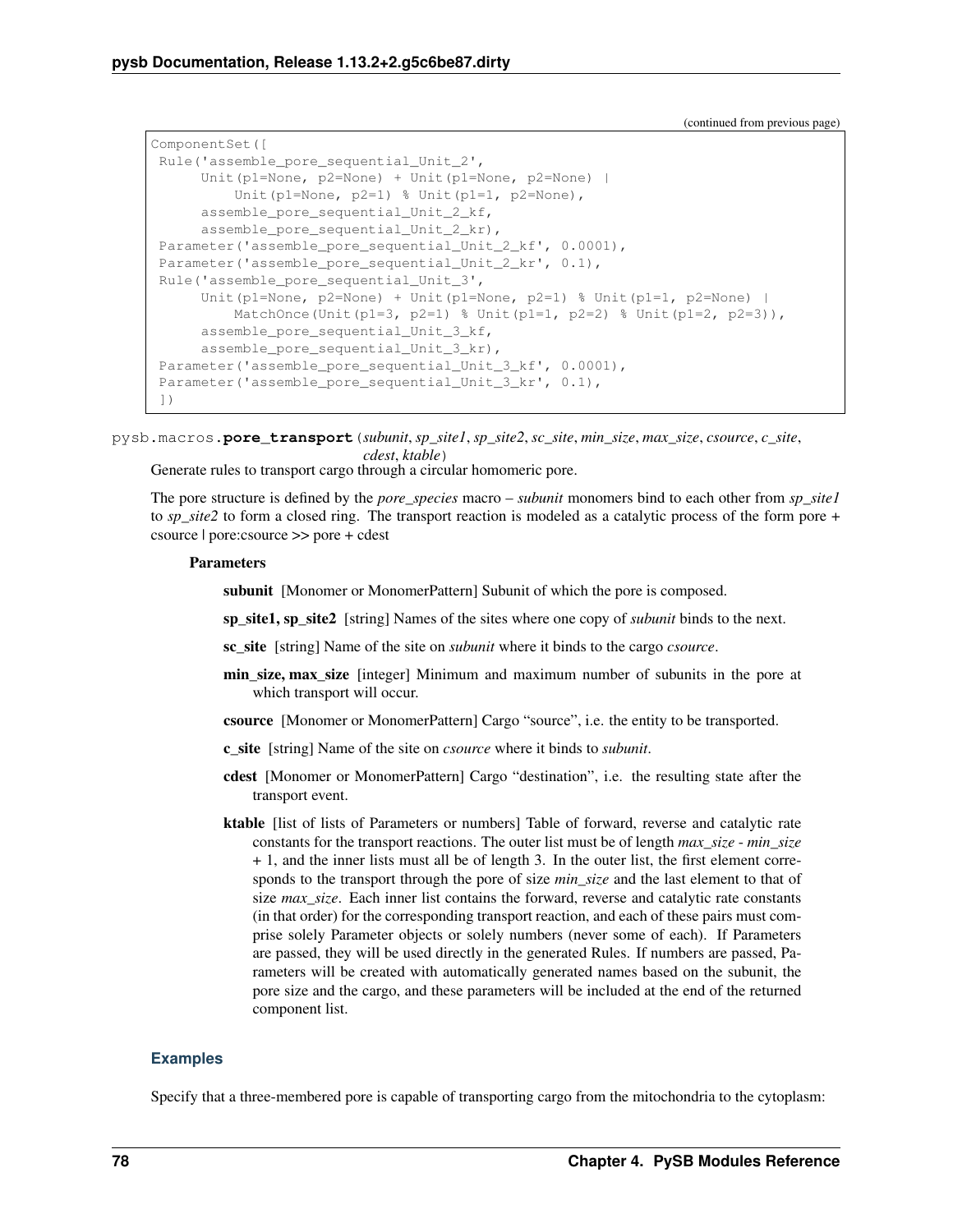```
Model()
Monomer('Unit', ['p1', 'p2', 'sc_site'])
Monomer('Cargo', ['c_site', 'loc'], {'loc':['mito', 'cyto']})
pore_transport(Unit, 'p1', 'p2', 'sc_site', 3, 3,
               Cargo(loc='mito'), 'c_site', Cargo(loc='cyto'),
               [1e-4, 1e-1, 1]
```
Generates two rules–one (reversible) binding rule and one transport rule–and the three associated parameters.

Execution:

```
>>> Model()
<Model '_interactive_' (monomers: 0, rules: 0, parameters: 0, expressions: 0, ...
˓→compartments: 0) at ...>
>>> Monomer('Unit', ['p1', 'p2', 'sc_site'])
Monomer('Unit', ['p1', 'p2', 'sc_site'])
>>> Monomer('Cargo', ['c_site', 'loc'], {'loc':['mito', 'cyto']})
Monomer('Cargo', ['c_site', 'loc'], {'loc': ['mito', 'cyto']})
>>> pore_transport(Unit, 'p1', 'p2', 'sc_site', 3, 3,
... Cargo(loc='mito'), 'c_site', Cargo(loc='cyto'),
... [[1e-4, 1e-1, 1]])
ComponentSet([
Rule('pore_transport_complex_Unit_3_Cargomito',
    MatchOnce(Unit(p1=3, p2=1, sc_site=None) %
         Unit(p1=1, p2=2, sc_site=None) %
         Unit(p1=2, p2=3, sc\_site=None) +
         Cargo(c_site=None, loc='mito') |
     MatchOnce(Unit(p1=3, p2=1, sc_site=4) %
         Unit(p1=1, p2=2, sc_site=None) %
         Unit(p1=2, p2=3, sc_site=None) %
         Cargo(c_site=4, loc='mito')),
     pore_transport_complex_Unit_3_Cargomito_kf,
     pore_transport_complex_Unit_3_Cargomito_kr),
 Parameter('pore_transport_complex_Unit_3_Cargomito_kf', 0.0001),
 Parameter('pore_transport_complex_Unit_3_Cargomito_kr', 0.1),
 Rule('pore_transport_dissociate_Unit_3_Cargocyto',
     MatchOnce(Unit(p1=3, p2=1, sc_site=4) %
         Unit(p1=1, p2=2, sc_site=None) %
         Unit(p1=2, p2=3, sc_site=None) %
         Cargo(c_site=4, loc='mito')) >>
     MatchOnce(Unit(p1=3, p2=1, sc_site=None) %
        Unit(p1=1, p2=2, sc_site=None) %
         Unit(p1=2, p2=3, sc\_site=None)) +
         Cargo(c_site=None, loc='cyto'),
     pore_transport_dissociate_Unit_3_Cargocyto_kc),
 Parameter('pore_transport_dissociate_Unit_3_Cargocyto_kc', 1.0),
 ])
```
pysb.macros.**pore\_bind**(*subunit*, *sp\_site1*, *sp\_site2*, *sc\_site*, *size*, *cargo*, *c\_site*, *klist*) Generate rules to bind a monomer to a circular homomeric pore.

The pore structure is defined by the *pore\_species* macro – *subunit* monomers bind to each other from *sp\_site1* to *sp\_site2* to form a closed ring. The binding reaction takes the form pore + cargo | pore:cargo.

#### **Parameters**

subunit [Monomer or MonomerPattern] Subunit of which the pore is composed.

sp\_site1, sp\_site2 [string] Names of the sites where one copy of *subunit* binds to the next.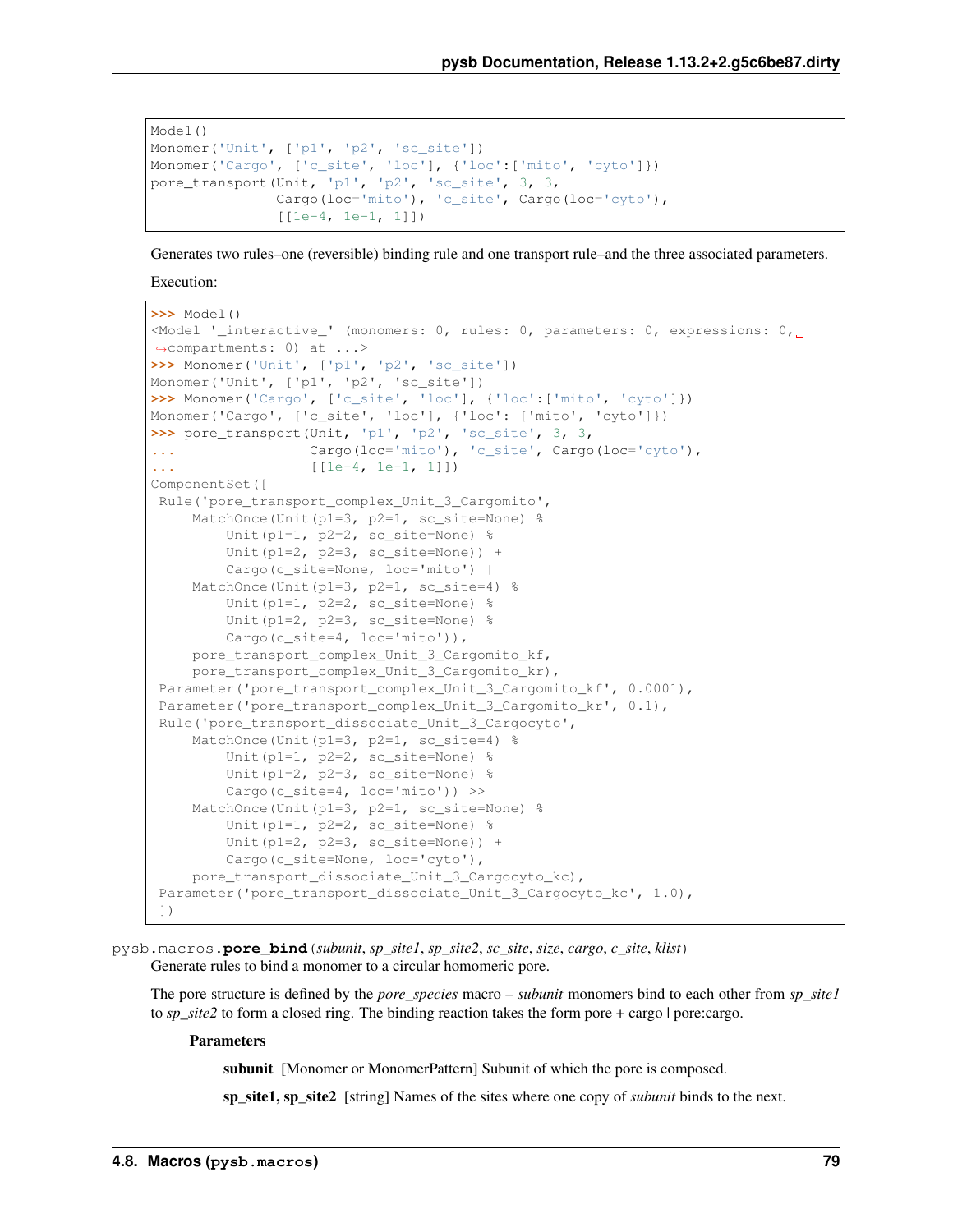sc\_site [string] Name of the site on *subunit* where it binds to the cargo *cargo*.

size [integer] Number of subunits in the pore at which binding will occur.

cargo [Monomer or MonomerPattern] Cargo that binds to the pore complex.

- c\_site [string] Name of the site on *cargo* where it binds to *subunit*.
- klist [list of Parameters or numbers] List containing forward and reverse rate constants for the binding reaction (in that order). Rate constants should either be both Parameter objects or both numbers. If Parameters are passed, they will be used directly in the generated Rules. If numbers are passed, Parameters will be created with automatically generated names based on the subunit, the pore size and the cargo, and these parameters will be included at the end of the returned component list.

# **Examples**

Specify that a cargo molecule can bind reversibly to a 3-membered pore:

```
Model()
Monomer('Unit', ['p1', 'p2', 'sc_site'])
Monomer('Cargo', ['c_site'])
pore_bind(Unit, 'p1', 'p2', 'sc_site', 3,
          Cargo(), 'c_site', [1e-4, 1e-1, 1])
```
Execution:

```
>>> Model()
<Model '_interactive_' (monomers: 0, rules: 0, parameters: 0, expressions: 0, under
˓→compartments: 0) at ...>
>>> Monomer('Unit', ['p1', 'p2', 'sc_site'])
Monomer('Unit', ['p1', 'p2', 'sc_site'])
>>> Monomer('Cargo', ['c_site'])
Monomer('Cargo', ['c_site'])
>>> pore_bind(Unit, 'p1', 'p2', 'sc_site', 3,
              ... Cargo(), 'c_site', [1e-4, 1e-1, 1])
ComponentSet([
Rule('pore_bind_Unit_3_Cargo',
    MatchOnce(Unit(p1=3, p2=1, sc_site=None) %
         Unit(p1=1, p2=2, sc_site=None) %
         Unit(p1=2, p2=3, sc\_site=None) +
         Cargo(c_site=None) |
    MatchOnce(Unit(p1=3, p2=1, sc_site=4) %
         Unit(p1=1, p2=2, sc_site=None) %
         Unit(p1=2, p2=3, sc_site=None) %
         Cargo(c_site=4)),
    pore_bind_Unit_3_Cargo_kf, pore_bind_Unit_3_Cargo_kr),
 Parameter('pore_bind_Unit_3_Cargo_kf', 0.0001),
 Parameter('pore_bind_Unit_3_Cargo_kr', 0.1),
 ])
```
pysb.macros.**assemble\_chain\_sequential\_base**(*base*, *basesite*, *subunit*, *site1*, *site2*, *max\_size*,

*ktable*, *comp=1*)

Generate rules to assemble a homomeric chain sequentially onto a base complex (only the subunit creates repeating chain, not the base).

The chain species are created by sequential addition of *subunit* monomers. The chain structure is defined by the *pore\_species\_base* macro.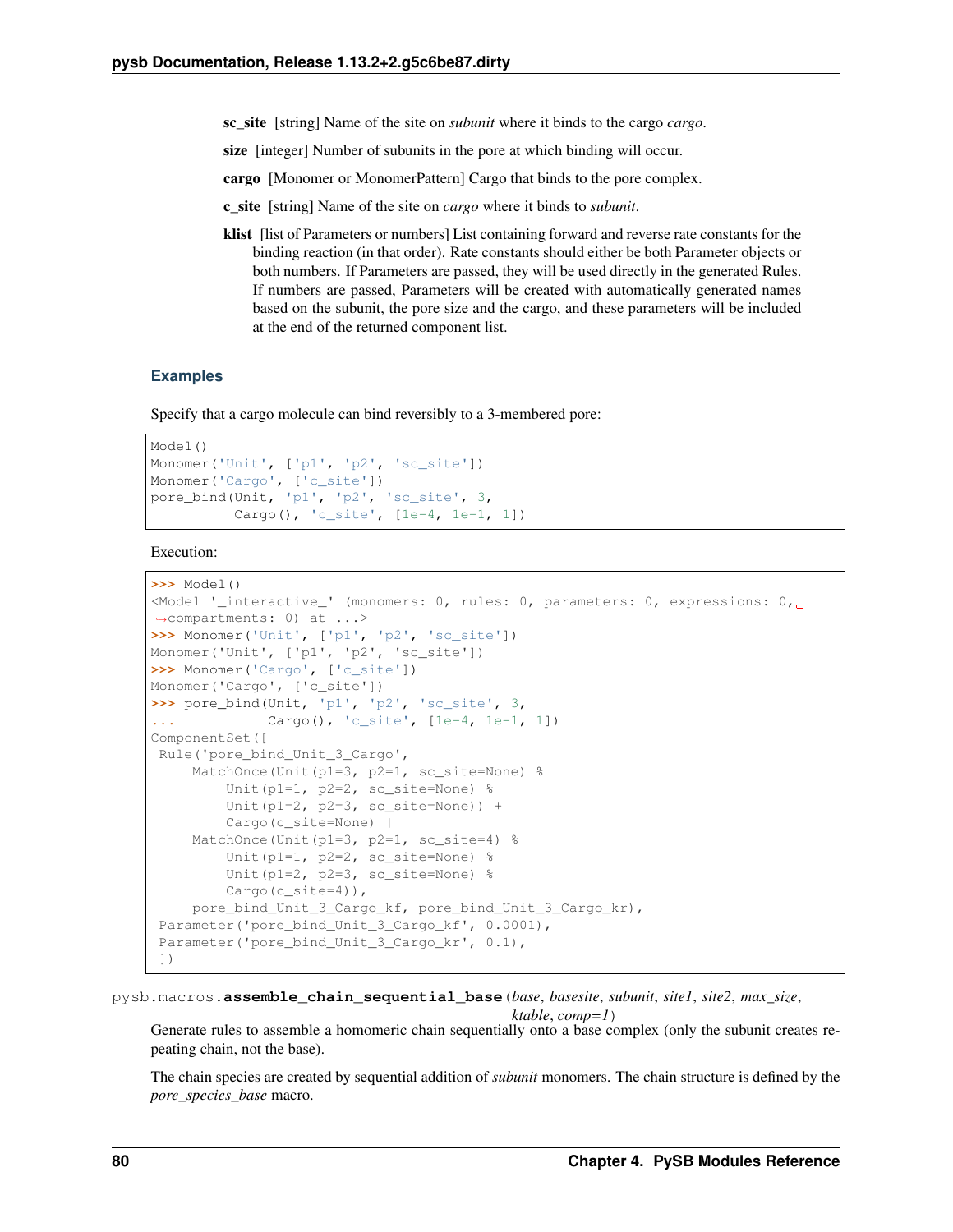#### **Parameters**

base [Monomer or MonomerPattern] The base complex to which the chain is attached.

basesite [string] The name of the site on the complex to which chain attaches.

subunit [Monomer or MonomerPattern] The subunit of which the chain is composed.

site1, site2 [string] The names of the sites where one copy of *subunit* binds to the next; the first will also be the site where the first subunit binds the base.

max size [integer] The maximum number of subunits in the chain.

ktable [list of lists of Parameters or numbers] Table of forward and reverse rate constants for the assembly steps. The outer list must be of length *max\_size* + 1, and the inner lists must all be of length 2. In the outer list, the first element corresponds to the first assembly step in which the complex binds the first subunit. The next corresponds to a bound subunit binding to form a 2-subunit complex, and the last element corresponds to the final step in which the *max\_size'th subunit is added. Each inner list contains the forward and reverse rate constants (in that order) for the corresponding assembly reaction, and each of these pairs must comprise solely Parameter objects or solely numbers (never one of each). If Parameters are passed, they will be used directly in the generated Rules. If numbers are passed, Parameters will be created with automatically generated names based on 'subunit*, *site1*, *site2* and the chain sizes and these parameters will be included at the end of the returned component list.

comp [optional; a ComplexPattern to which the base molecule is attached.]

#### **Examples**

Assemble a three-membered chain by sequential addition of monomers to a base, which is in turn attached to a complex, with the same forward/reverse rates for monomer-monomer and monomer-dimer interactions:

```
Model()
Monomer('Base', ['b1', 'b2'])
Monomer('Unit', ['p1', 'p2'])
Monomer('Complex1', ['s1'])
Monomer('Complex2', ['s1', s2'])
assemble_chain_sequential(Base(b2=ANY), 'b1', Unit, 'p1', 'p2', 3, [[1e-4, 1e-1]]
˓→* 2, Complex1(s1=ANY) % Complex2(s1=ANY, s2=ANY))
```
Execution:

```
>>> Model()
<Model '_interactive_' (monomers: 0, rules: 0, parameters: 0, expressions: 0,
˓→compartments: 0) at ...>
>>> Monomer('Base', ['b1', 'b2'])
Monomer('Base', ['b1', 'b2'])
>>> Monomer('Unit', ['p1', 'p2'])
Monomer('Unit', ['p1', 'p2'])
>>> Monomer('Complex1', ['s1'])
Monomer('Complex1', ['s1'])
>>> Monomer('Complex2', ['s1', 's2'])
Monomer('Complex2', ['s1', 's2'])
>>> assemble_chain_sequential_base(Base(b2=ANY), 'b1', Unit, 'p1', 'p2', 3, [[1e-
˓→4, 1e-1]] * 2, Complex1(s1=ANY) % Complex2(s1=ANY, s2=ANY))
ComponentSet([
Rule('assemble_chain_sequential_base_Unit_2', Unit(p1=None, p2=None) +
→Complex1(s1=ANY) % Complex2(s1=ANY, s2=ANY) % Base(b1=1, b2=ANY) % Unit(p1=1,
 →p2=None) | Complex1(s1=ANY) % Complex2(s1=ANY, s2=ANY) % Base(b1=1, b2=ANY) % Base(b1=1, b2=ANY) % Complex2(s1=ANY) % Complex2(s1=ANY) % Base(b1=1, b2=ANY) % Complex2(s1=ANY) % Complex2(s1=ANY) % Base(b1=1, b2=ANY) % Com
˓→Unit(p1=1, p2=2) % Unit(p1=2, p2=None), assemble_chain_sequential_base_Unit_2_
```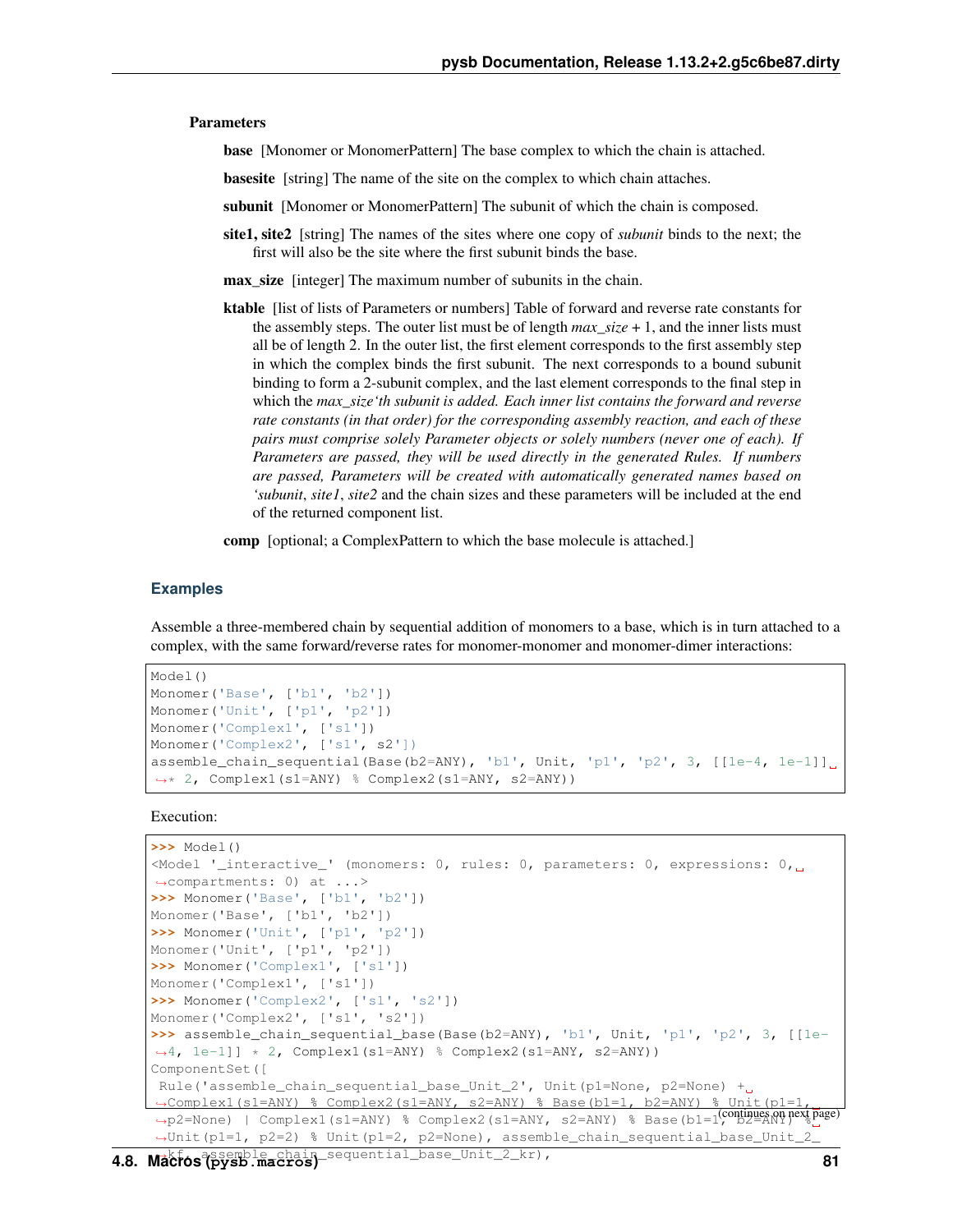```
Parameter('assemble_chain_sequential_base_Unit_2_kf', 0.0001),
Parameter('assemble_chain_sequential_base_Unit_2_kr', 0.1),
Rule('assemble_chain_sequential_base_Unit_3', Unit(p1=None, p2=None) +
˓→Complex1(s1=ANY) % Complex2(s1=ANY, s2=ANY) % Base(b1=1, b2=ANY) % Unit(p1=1,
˓→p2=2) % Unit(p1=2, p2=None) | MatchOnce(Complex1(s1=ANY) % Complex2(s1=ANY,
˓→s2=ANY) % Base(b1=1, b2=ANY) % Unit(p1=1, p2=2) % Unit(p1=2, p2=3) % Unit(p1=3,
˓→p2=None)), assemble_chain_sequential_base_Unit_3_kf, assemble_chain_sequential_
˓→base_Unit_3_kr),
Parameter('assemble_chain_sequential_base_Unit_3_kf', 0.0001),
Parameter('assemble_chain_sequential_base_Unit_3_kr', 0.1),
])
```
pysb.macros.**bind\_complex**(*s1*, *site1*, *s2*, *site2*, *klist*, *m1=None*, *m2=None*)

```
Generate the reversible binding reaction S1 + S2 | S1: S2, with optional complexes attached to either
S1 (C1:S1 + S2 | C1:S1:S2), S2 (S1 + C2:S2 | C2:S2:S1), or both (C1:S1 + C2:S2 |
C1:S1:S2:C2).
```
## Parameters

- s1, s2 [Monomer, MonomerPattern, or ComplexPattern] Monomers or complexes participating in the binding reaction.
- site1, site2 [string] The names of the sites on s1 and s2 used for binding.
- klist [list of 2 Parameters or list of 2 numbers] Forward and reverse rate constants (in that order). If Parameters are passed, they will be used directly in the generated Rules. If numbers are passed, Parameters will be created with automatically generated names based on the names and states of S1 and S2 and these parameters will be included at the end of the returned component list.
- m1, m2 [Monomer or MonomerPattern] If s1 or s2 binding site is present in multiple monomers within a complex, the specific monomer desired for binding must be specified.

#### Returns

components [ComponentSet] The generated components. Contains the bidirectional binding Rule and optionally two Parameters if klist was given as numbers.

## **Examples**

Binding between  $A:B$  and  $C:D$ :

```
>>> Model() # doctest:+ELLIPSIS
<Model '_interactive_' ...>
>>> Monomer('A', ['a', 'b'])
Monomer('A', ['a', 'b'])
>>> Monomer('B', ['c', 'd'])
Monomer('B', ['c', 'd'])
>>> Monomer('C', ['e', 'f'])
Monomer('C', ['e', 'f'])
>>> Monomer('D', ['g', 'h'])
Monomer('D', ['g', 'h'])
>>> bind_complex(A(a=1) % B(c=1), 'b', C(e=2) % D(q=2), 'h', [1e-4,
˓→1e-1]) #doctest:+NORMALIZE_WHITESPACE
ComponentSet([
Rule('bind_AB_DC', A(a=1, b=None) % B(c=1) + D(g=3, h=None) % C(e=3)
```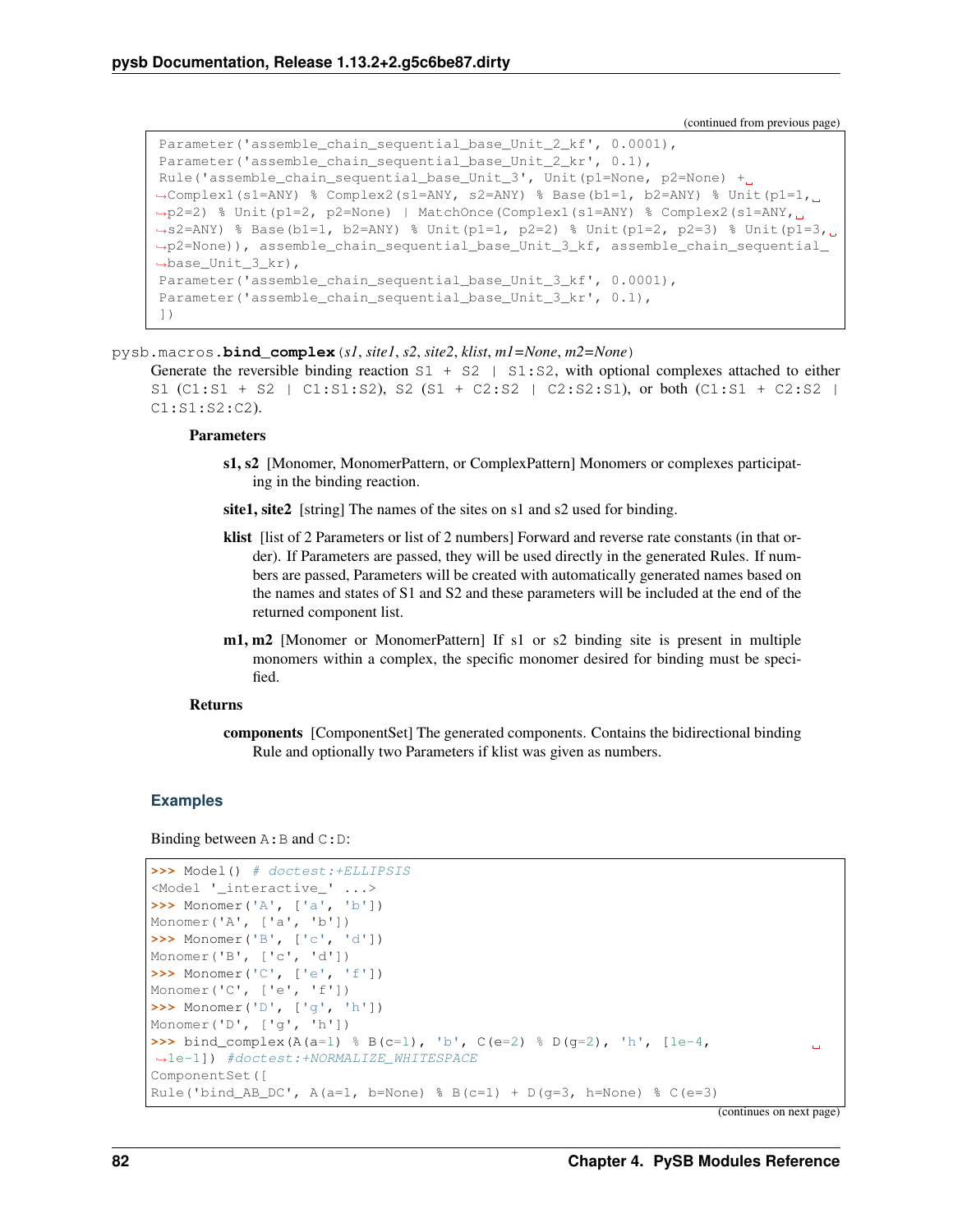```
| A(a=1, b=50) \text{ } & B(c=1) \text{ } & D(q=3, h=50) \text{ } & C(e=3), \text{ bind } ABDCkf,bind_AB_DC_kr),
Parameter('bind_AB_DC_kf', 0.0001),
Parameter('bind_AB_DC_kr', 0.1),
])
```
Execution:

```
>>> Model() # doctest:+ELLIPSIS
<Model '_interactive_' ...>
>>> Monomer('A', ['a', 'b'])
Monomer('A', ['a', 'b'])
>>> Monomer('B', ['c', 'd'])
Monomer('B', ['c', 'd'])
>>> Monomer('C', ['e', 'f'])
Monomer('C', ['e', 'f'])
>>> Monomer('D', ['g', 'h'])
Monomer('D', ['g', 'h'])
>>> bind(A, 'a', B, 'c', [1e4, 1e-1]) #doctest:+NORMALIZE_WHITESPACE
ComponentSet([
Rule('bind_A_B',
A(a=None) + B(c=None) + A(a=1) % B(c=1),
bind_A_B_kf, bind_A_B_kr),
Parameter('bind_A_B_kf', 10000.0),
Parameter('bind_A_B_kr', 0.1),
])
>>> bind(C, 'e', D, 'g', [1e4, 1e-1]) #doctest:+NORMALIZE_WHITESPACE
ComponentSet([
Rule('bind_C_D',
 C(e=None) + D(q=None) + C(e=1) % D(q=1),
 bind_C_D_kf, bind_C_D_kr),
Parameter('bind_C_D_kf', 10000.0),
Parameter('bind_C_D_kr', 0.1),
])
>>> bind_complex(A(a=1) % B(c=1), 'b', C(e=2) % D(g=2), 'h', [1e-4,
˓→1e-1]) #doctest:+NORMALIZE_WHITESPACE
ComponentSet([
Rule('bind_AB_DC',
 A(a=1, b=None) % B(c=1) + D(q=3, h=None) % C(e=3) | A(a=1,
b=50) % B(c=1) % D(q=3, h=50) % C(e=3),
bind_AB_DC_kf, bind_AB_DC_kr),
Parameter('bind_AB_DC_kf', 0.0001),
Parameter('bind_AB_DC_kr', 0.1),
])
```
pysb.macros.**bind\_table\_complex**(*bindtable*, *row\_site*, *col\_site*, *m1=None*, *m2=None*, *kf=None*) Generate a table of reversible binding reactions when either the row or column species (or both) have a complex bound to them.

Given two lists of species R and C (which can be complexes or monomers), calls the *bind\_complex* macro on each pairwise combination  $(R[i], C[j])$ . The species lists and the parameter values are passed as a list of lists (i.e. a table) with elements of R passed as the "row headers", elements of C as the "column headers", and forward / reverse rate pairs (in that order) as tuples in the "cells". For example with two elements in each of R and C, the table would appear as follows (note that the first row has one fewer element than the subsequent rows):

|  | ິ | ◡<br>. . |                              |
|--|---|----------|------------------------------|
|  |   |          | `page,<br>(continues on next |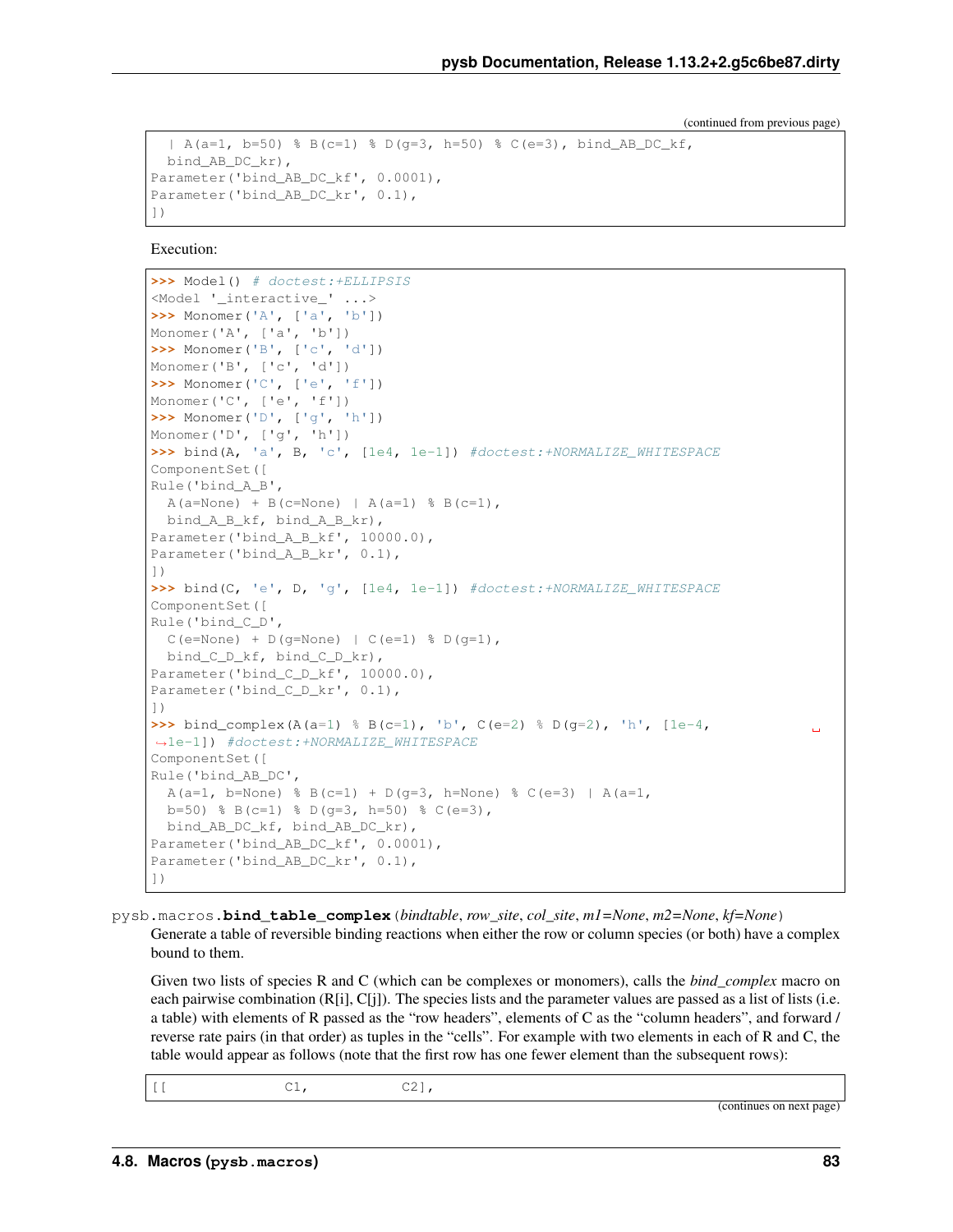```
[R1, (1e-4, 1e-1), (2e-4, 2e-1)],[R2, (3e-4, 3e-1), (4e-4, 4e-1)]
```
Each parameter tuple may contain Parameters or numbers. If Parameters are passed, they will be used directly in the generated Rules. If numbers are passed, Parameters will be created with automatically generated names based on the names and states of the relevant species and these parameters will be included at the end of the returned component list. To omit any individual reaction, pass None in place of the corresponding parameter tuple.

Alternately, single kd values (dissociation constant, kr/kf) may be specified instead of (kf, kr) tuples. If kds are used, a single shared kf Parameter or number must be passed as an extra *kf* argument. kr values for each binding reaction will be calculated as kd\*kf. It is important to remember that the forward rate constant is a single parameter shared across the entire bind table, as this may have implications for parameter fitting.

### Parameters

bindtable [list of lists] Table of reactants and rates, as described above.

- row\_site, col\_site [string] The names of the sites on the elements of R and C, respectively, used for binding.
- m1 [Monomer or MonomerPattern, optional] Monomer in row complex for binding. Must be specified if there are multiple monomers that have the row\_site within a complex.
- m2 [Monomer or MonomerPattern, optional] Monomer in column complex for binding. Must be specified if there are multiple monomers that have the col\_site within a complex.
- kf [Parameter or number, optional] If the "cells" in bindtable are given as single kd values, this is the shared kf used to calculate the kr values.

#### Returns

components [ComponentSet] The generated components. Contains the bidirectional binding Rules and optionally the Parameters for any parameters given as numbers.

## **Examples**

Binding table for two species types (R and C, which can be complexes or monomers):

```
Model()
Monomer('R1', ['x', 'c1'])
Monomer('R2', ['x', 'c1'])
Monomer('C1', ['y', 'c2'])
Monomer('C2', ['y', 'c2'])
bind(C1(y=None), 'c2', C1(y=None), 'c2', (1e-3, 1e-2))
bind(R1(x=None), 'c1', R2(x=None), 'c1', (1e-3, 1e-2))
bind_table_complex([[ C1(c2=1, y=None)%C1(c2=1), C2],
                  [R1() % R2(), (1e-4, 1e-1), (2e-4, 2e-1)][R2, (3e-4, 3e-1), None]],
                  'x', 'y', m1=R1(), m2=C1(y=None, c2=1))
```
Execution:

```
>>> Model()
<Model '_interactive_' (monomers: 0, rules: 0, parameters: 0, expressions: 0,
˓→compartments: 0) at ...>
>>> Monomer('R1', ['x', 'c1'])
Monomer('R1', ['x', 'c1'])
```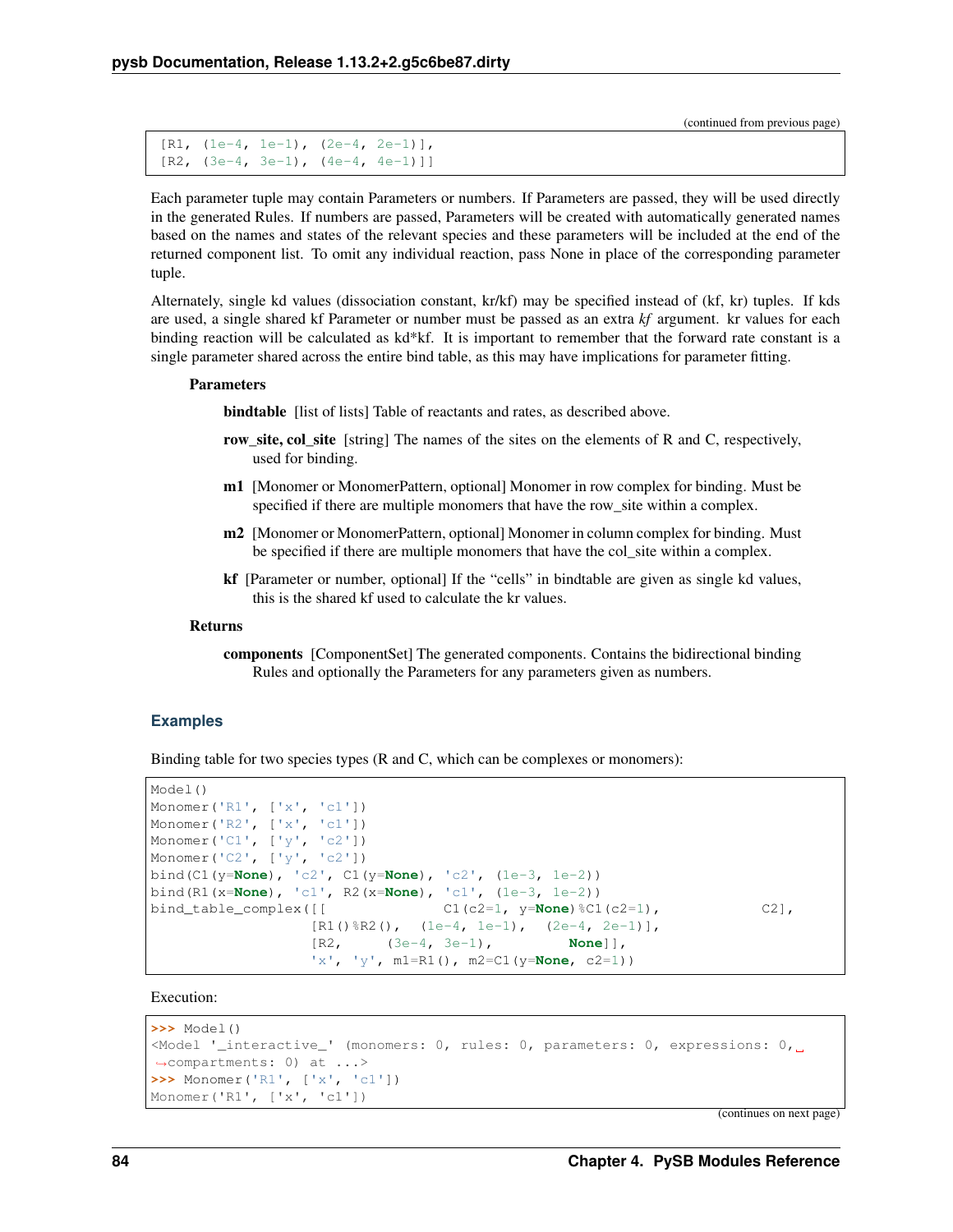```
(continued from previous page)
```

```
>>> Monomer('R2', ['x', 'c1'])
Monomer('R2', ['x', 'c1'])
>>> Monomer('C1', ['y', 'c2'])
Monomer('C1', ['y', 'c2'])
>>> Monomer('C2', ['y', 'c2'])
Monomer('C2', ['y', 'c2'])
>>> bind(C1(y=None), 'c2', C1(y=None), 'c2', (1e-3, 1e-2))
ComponentSet([
Rule('bind_C1_C1', C1(y=None, c2=None) + C1(y=None, c2=None) | C1(y=None, c2=1)
˓→% C1(y=None, c2=1), bind_C1_C1_kf, bind_C1_C1_kr),
Parameter('bind_C1_C1_kf', 0.001),
Parameter('bind_C1_C1_kr', 0.01),
])
>>> bind(R1(x=None), 'c1', R2(x=None), 'c1', (1e-3, 1e-2))
ComponentSet([
Rule('bind_R1_R2', R1(x=None, c1=None) + R2(x=None, c1=None) | R1(x=None, c1=1)
˓→% R2(x=None, c1=1), bind_R1_R2_kf, bind_R1_R2_kr),
Parameter('bind_R1_R2_kf', 0.001),
Parameter('bind_R1_R2_kr', 0.01),
])
>>> bind_table_complex([[ C1(c2=1, y=None)%C1(c2=1), C2],
... [RI() % R2(), 1e-4, 1e-1),\mathbf{L}\leftrightarrow(2e-4, 2e-1)],
... [R2, (3e-4, 3e-1),
˓→None]],
... 'x', 'y', m1=R1(), m2=C1(y=None, c2=1))
ComponentSet([
Rule('bind R1R2 C1C1', R1(x=None) % R2() + C1(y=None, c2=1) % C1(c2=1) | R1(x=50)
\rightarrow R2() % C1(y=50, c2=1) % C1(c2=1), bind_R1R2_C1C1_kf, bind_R1R2_C1C1_kr),
Parameter('bind_R1R2_C1C1_kf', 0.0001),
Parameter('bind_R1R2_C1C1_kr', 0.1),
Rule('bind_R1R2_C2', R1(x=None) % R2() + C2(y=None) | R1(x=50) % R2() % C2(y=50),
˓→bind_R1R2_C2_kf, bind_R1R2_C2_kr),
Parameter('bind_R1R2_C2_kf', 0.0002),
Parameter('bind_R1R2_C2_kr', 0.2),
Rule('bind_C1C1_R2', C1(y=None, c2=1) % C1(c2=1) + R2(x=None) | C1(y=50, c2=1) %
˓→C1(c2=1) % R2(x=50), bind_C1C1_R2_kf, bind_C1C1_R2_kr),
Parameter('bind_C1C1_R2_kf', 0.0003),
Parameter('bind_C1C1_R2_kr', 0.3),
])
```
pysb.macros.**drug\_binding**(*drug*, *d\_site*, *substrate*, *s\_site*, *t\_action*, *klist*)

Generate the reversible binding reaction DRUG + SUBSTRATE | DRUG:SUBSTRATE that only gets triggered when the simulation reaches the time point  $t$  action. The idea of this macro is to mimic experimental settings when a reaction is started and later on some kind of perturbation is added to the system.

**Warning:** This macro only works when a model is simulated using a deterministic simulator.

#### **Parameters**

drug, substrate: Monomer or MonomerPattern Monomers participating in the binding reaction.

d\_site, s\_site: string The names of the sites on s1 and s2 used for binding.

t action: float Time of the simulation at which the drug is added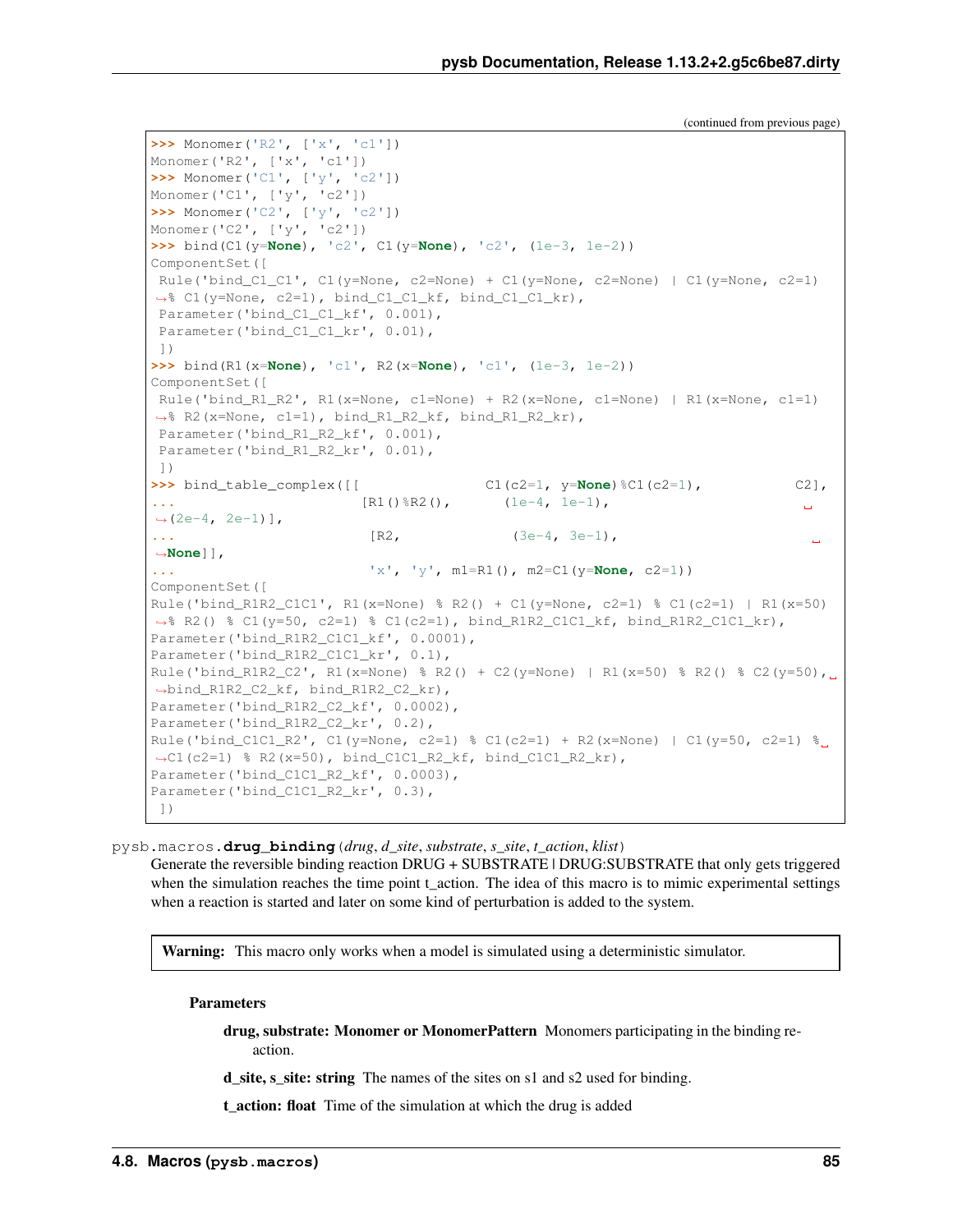klist: list of 2 Parameters or list of 2 numbers Forward and reverse rate constants (in that order). If Parameters are passed, they will be used directly in the generated Rules. If numbers are passed, Parameters will be created with automatically generated names based on the names and states of S1 and S2 and these parameters will be included at the end of the returned component list.

## Returns

components [ComponentSet] The generated components. Contains the bidirectional binding Rule, the time monomer, Parameter rate of time creation, Rule to simulate passing of time, time Observable, two Expression rates that take into account when the interaction between the drug and that substrate start to occur and optionally two Parameters if klist was given as numbers as numbers

## **Examples**

Binding between drug and substrate:: Model() Monomer('drug', ['b']) Monomer('substrate', ['b']) drug\_binding(drug(), 'b', substrate(), 'b',  $10$ ,  $[2,4]$ )

## Execution:

```
>>> Model()
<Model '_interactive_' (monomers: 0, rules: 0, parameters: 0, expressions: 0,
˓→compartments: 0) at ...>
>>> Monomer('drug', ['b'])
Monomer('drug', ['b'])
>>> Monomer('substrate', ['b'])
Monomer('substrate', ['b'])
>>> drug_binding(drug(), 'b', substrate(), 'b', 10, [0.1, 0.01])
ComponentSet([
Rule('bind_drug_substrate_to_drugsubstrate', drug(b=None) + substrate(b=None) |
˓→drug(b=1) % substrate(b=1), kf_expr_drug_substrate, kr_expr_drug_substrate),
 Parameter('kf_drug_substrate', 0.1),
 Parameter('kr_drug_substrate', 0.01),
 Rule('synthesize___t', None >> __t(), __k_t),
 Monomer('__t'),
 Parameter('__k_t', 1.0),
 Observable('t', __t()),
 Expression('kf_expr_drug_substrate', Piecewise((kf_drug_substrate, t > 10), (0,
\rightarrowTrue))),
 Expression('kr_expr_drug_substrate', Piecewise((kr_drug_substrate, t > 10), (0,\rightarrowTrue))),
 ])
```
# **4.9 Pattern matching against PySB models (pysb.pattern)**

```
class pysb.pattern.FilterPredicate
    Base class for building predicates
    For use with pysb.core.ComponentSet.fiter().
```

```
class pysb.pattern.Function(regex)
     Predicate to filter a ComponentSet by function where components are defined
```

```
class pysb.pattern.Module(regex)
     Predicate to filter a ComponentSet by module where components are defined
```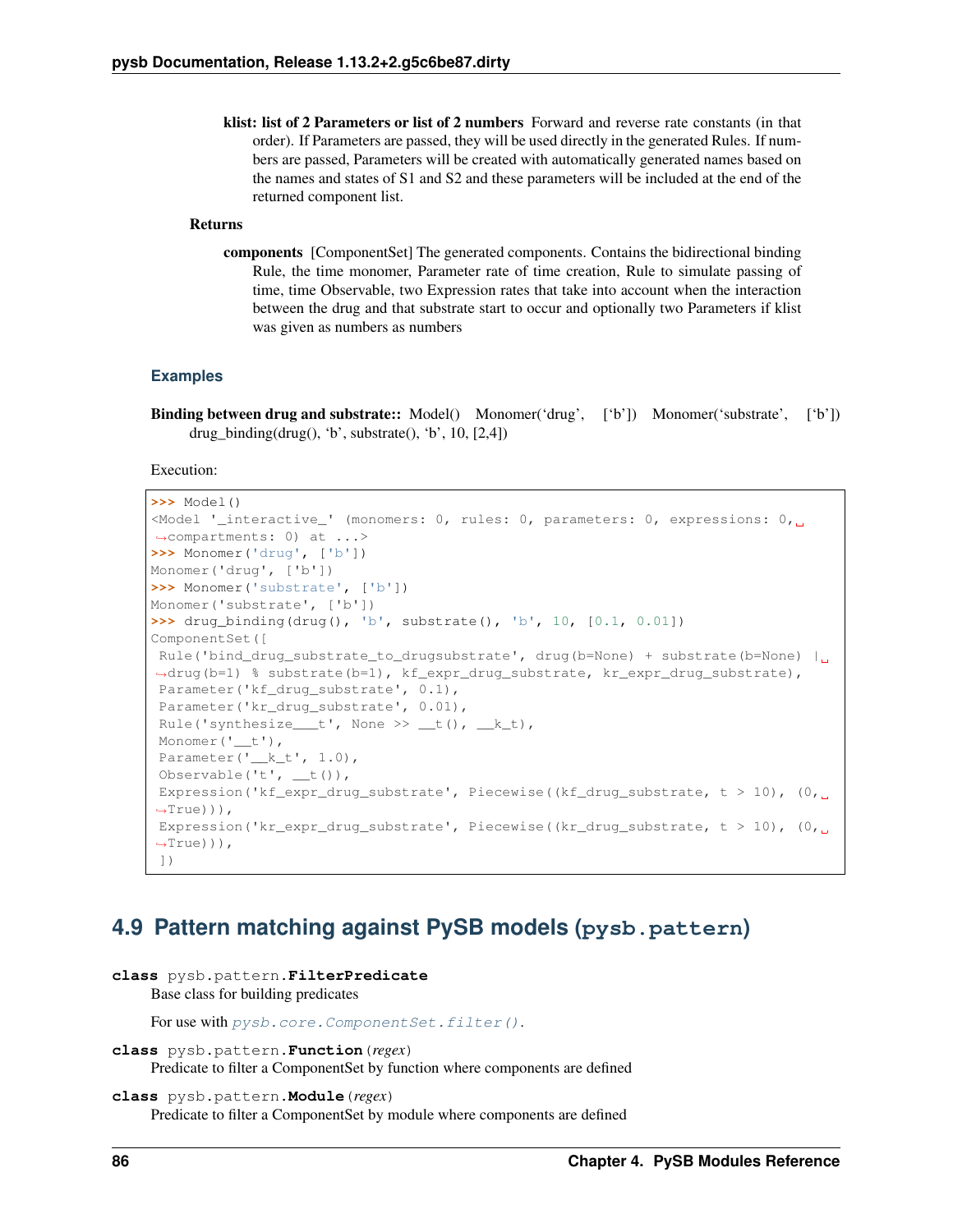```
class pysb.pattern.Name(regex)
```
Predicate to filter a ComponentSet by regular expression name search

Note that this uses re.search which matches anywhere in the component name. Use  $\wedge$  to explicitly anchor the match to the beginning.

```
class pysb.pattern.Pattern(pattern)
```
Predicate to filter a ComponentSet by matching a ComplexPattern

See [pysb.core.ComponentSet.filter\(\)](#page-34-0) for examples.

**class** pysb.pattern.**ReactionPatternMatcher**(*model*, *species\_pattern\_matcher=None*) Match a pattern against a model's reactions list

Methods are provided to match against reaction reactants, products or both. Searches can be Monomers, MonomerPatterns, ComplexPatterns or ReactionPatterns.

## **Examples**

Create a PatternMatcher for the EARM 1.0 model

```
>>> from pysb.examples.earm_1_0 import model
>>> from pysb.bng import generate_equations
>>> from pysb.pattern import ReactionPatternMatcher
>>> generate_equations(model)
>>> rpm = ReactionPatternMatcher(model)
```
Assign some monomers to variables (only needed when importing a model instead of defining one interactively)

**>>>** AMito, mCytoC, mSmac, cSmac = [model.monomers[m] **for** m **in** ('AMito', 'mCytoC', 'mSmac', 'cSmac')]

Search using a Monomer

```
>>> rpm.match_products(mSmac) # doctest:+NORMALIZE_WHITESPACE
[Rxn (reversible):
   Reactants: {'__s15': mSmac(b=None), '__s45': AMito(b=None)}
   Products: {'__s47': AMito(b=1) % mSmac(b=1) }
   Rate: kf21*__s15*__s45 - kr21*__s47
   Rules: [Rule('bind_mSmac_AMito', AMito(b=None) + mSmac(b=None) |
           AMito(b=1) % mSmac(b=1), kf21, kr21)]]
```
Search using a MonomerPattern

```
>>> rpm.match_reactants(AMito(b=ANY)) # doctest:+NORMALIZE_WHITESPACE
[Rxn (one-way):
   Reactants: {'__s46': AMito(b=1) % mCytoC(b=1) }
   Products: {'__s45': AMito(b=None), '__s48': ACytoC(b=None)}
   Rate: kc20*__s46
   Rules: [Rule('produce_ACytoC_via_AMito', AMito(b=1) % mCytoC(b=1) >>
           AMito(b=None) + ACytoC(b=None), kc20)],
Rxn (one-way):
   Reactants: \{ ' s47': AMito(b=1) % mSmac(b=1) }
   Products: {'__s45': AMito(b=None), '__s49': ASmac(b=None)}
   Rate: kc21*__s47
   Rules: [Rule('produce_ASmac_via_AMito', AMito(b=1) % mSmac(b=1) >>
           AMito(b=None) + ASmac(b=None), kc21)]]
```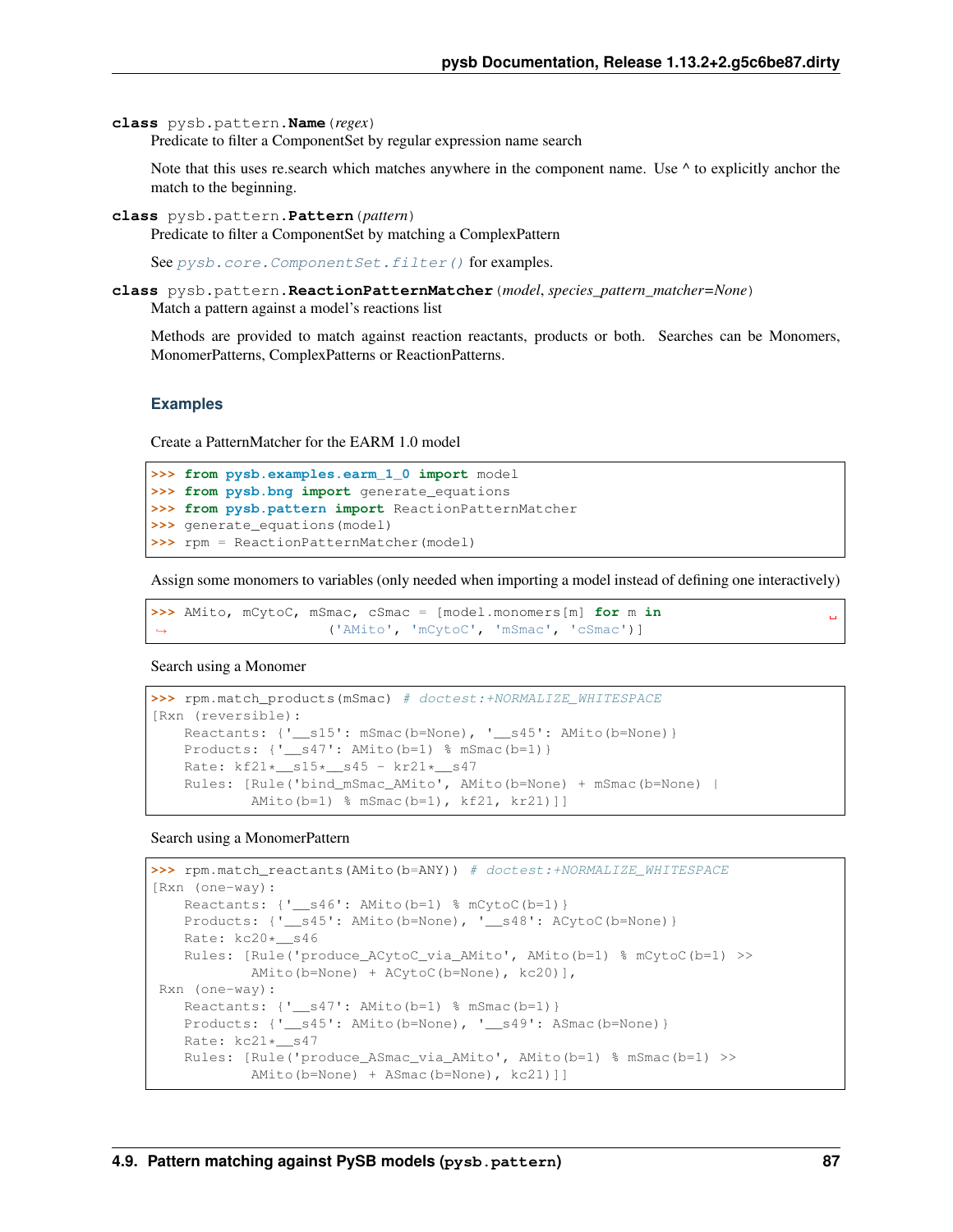```
>>> rpm.match_products(cSmac(b=ANY)) # doctest:+NORMALIZE_WHITESPACE
[Rxn (reversible):
   Reactants: {'__s7': XIAP(b=None), '__s51': cSmac(b=None)}
   Products: {'__s53': XIAP(b=1) % cSmac(b=1)}
   Rate: kf28*__s51*__s7 - kr28*__s53
   Rules: [Rule('inhibit_cSmac_by_XIAP', cSmac(b=None) + XIAP(b=None) |
           cSmac(b=1) % XIAP(b=1), kf28, kr28)]]
```
Search using a ComplexPattern

```
>>> rpm.match_reactants(AMito() % mSmac()) # doctest:+NORMALIZE_WHITESPACE
[Rxn (one-way):
   Reactants: {'__s47': AMito(b=1) % mSmac(b=1) }
   Products: {'__s45': AMito(b=None), '__s49': ASmac(b=None)}
   Rate: kc21*__s47
   Rules: [Rule('produce_ASmac_via_AMito', AMito(b=1) % mSmac(b=1) >>
           AMito(b=None) + ASmac(b=None), kc21)]]
```

```
>>> rpm.match_reactions(AMito(b=3) % mCytoC(b=3)) # doctest:+NORMALIZE_
˓→WHITESPACE
[Rxn (reversible):
   Reactants: \{\_\_s14\}: mCytoC(b=None), \_\_s45\}: AMito(b=None)}
   Products: {'__s46': AMito(b=1) % mCytoC(b=1) }
   Rate: kf20*__s14*__s45 - kr20*__s46
   Rules: [Rule('bind_mCytoC_AMito', AMito(b=None) + mCytoC(b=None) |
           AMito(b=1) % mCytoC(b=1), kf20, kr20)],
Rxn (one-way):
   Reactants: {'__s46': AMito(b=1) % mCytoC(b=1) }
   Products: {'__s45': AMito(b=None), '__s48': ACytoC(b=None)}
   Rate: kc20*__s46
   Rules: [Rule('produce_ACytoC_via_AMito', AMito(b=1) % mCytoC(b=1) >>
            AMito(b=None) + ACytoC(b=None), kc20)]]
```
**class** pysb.pattern.**RulePatternMatcher**(*model*)

Match a pattern against a model's species list

Methods are provided to match against rule reactants, products or both. Searches can be Monomers, Monomer-Patterns, ComplexPatterns or ReactionPatterns.

#### **Examples**

Create a PatternMatcher for the EARM 1.0 model

```
>>> from pysb.examples.earm_1_0 import model
>>> from pysb.pattern import RulePatternMatcher
>>> rpm = RulePatternMatcher(model)
```
Assign some monomers to variables (only needed when importing a model instead of defining one interactively)

```
>>> AMito, mCytoC, mSmac, cSmac = [model.monomers[m] for m in ('AMito',
˓→'mCytoC', 'mSmac', 'cSmac')]
```
Search using a Monomer

```
>>> rpm.match_reactants(AMito) # doctest:+NORMALIZE_WHITESPACE
[Rule('bind_mCytoC_AMito', AMito(b=None) + mCytoC(b=None) |
```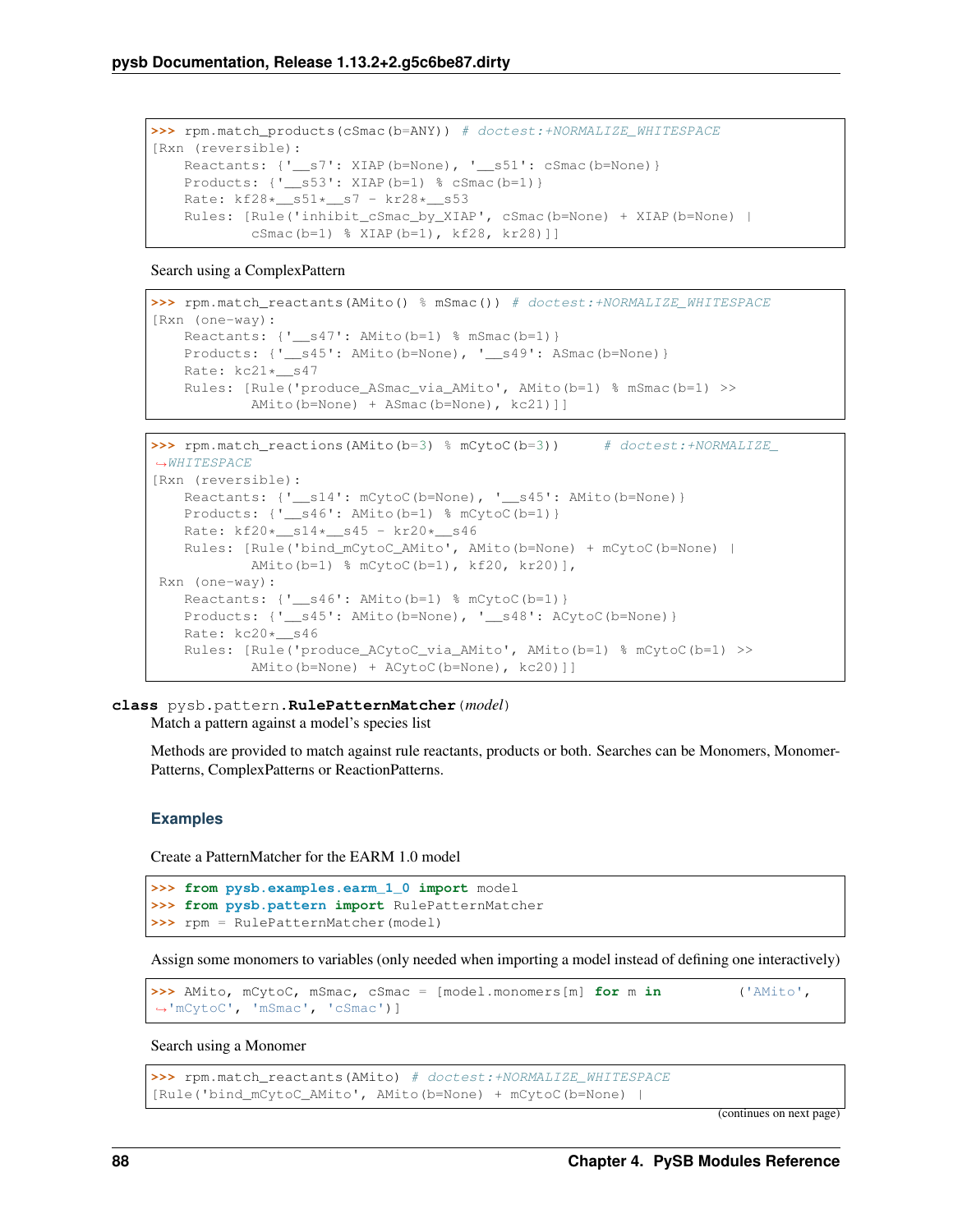```
AMito(b=1) % mCytoC(b=1), kf20, kr20),
Rule('produce_ACytoC_via_AMito', AMito(b=1) % mCytoC(b=1) >>
   AMito(b=None) + ACytoC(b=None), kc20),
Rule('bind_mSmac_AMito', AMito(b=None) + mSmac(b=None) |
   AMito(b=1) % mSmac(b=1), kf21, kr21),
Rule('produce_ASmac_via_AMito', AMito(b=1) % mSmac(b=1) >>
   AMito(b=None) + ASmac(b=None), kc21)]
```

```
>>> rpm.match_products(mSmac) # doctest:+NORMALIZE_WHITESPACE
[Rule('bind_mSmac_AMito', AMito(b=None) + mSmac(b=None) |
   AMito(b=1) % mSmac(b=1), kf21, kr21)]
```
Search using a MonomerPattern

```
>>> rpm.match_reactants(AMito(b=1)) # doctest:+NORMALIZE_WHITESPACE
[Rule('produce_ACytoC_via_AMito', AMito(b=1) % mCytoC(b=1) >>
   AMito(b=None) + ACytoC(b=None), kc20),
Rule('produce_ASmac_via_AMito', AMito(b=1) % mSmac(b=1) >>
   AMito(b=None) + ASmac(b=None), kc21)]
```

```
>>> rpm.match_rules(cSmac(b=1)) # doctest:+NORMALIZE_WHITESPACE
[Rule('inhibit_cSmac_by_XIAP', cSmac(b=None) + XIAP(b=None) |
   cSmac(b=1) % XIAP(b=1), kf28, kr28)]
```
Search using a ComplexPattern

```
>>> rpm.match_reactants(AMito() % mSmac()) # doctest:+NORMALIZE_WHITESPACE
[Rule('produce_ASmac_via_AMito', AMito(b=1) % mSmac(b=1) >>
   AMito(b=None) + ASmac(b=None), kc21)]
```

```
>>> rpm.match_rules(AMito(b=1) % mCytoC(b=1)) # doctest:+NORMALIZE_
ightharpoonupWHITESPACE
[Rule('bind_mCytoC_AMito', AMito(b=None) + mCytoC(b=None) |
   AMito(b=1) % mCytoC(b=1), kf20, kr20),
Rule('produce_ACytoC_via_AMito', AMito(b=1) % mCytoC(b=1) >>
    AMito(b=None) + ACytoC(b=None), kc20)]
```
Search using a ReactionPattern

```
>>> rpm.match_reactants(mCytoC() + mSmac())
[]
```

```
>>> rpm.match_reactants(AMito() + mCytoC()) # doctest:+NORMALIZE_WHITESPACE
[Rule('bind_mCytoC_AMito', AMito(b=None) + mCytoC(b=None) |
   AMito(b=1) % mCytoC(b=1), kf20, kr20)]
```
**class** pysb.pattern.**SpeciesPatternMatcher**(*model*, *species=None*) Match a pattern against a model's species list

## **Examples**

Create a PatternMatcher for the EARM 1.0 model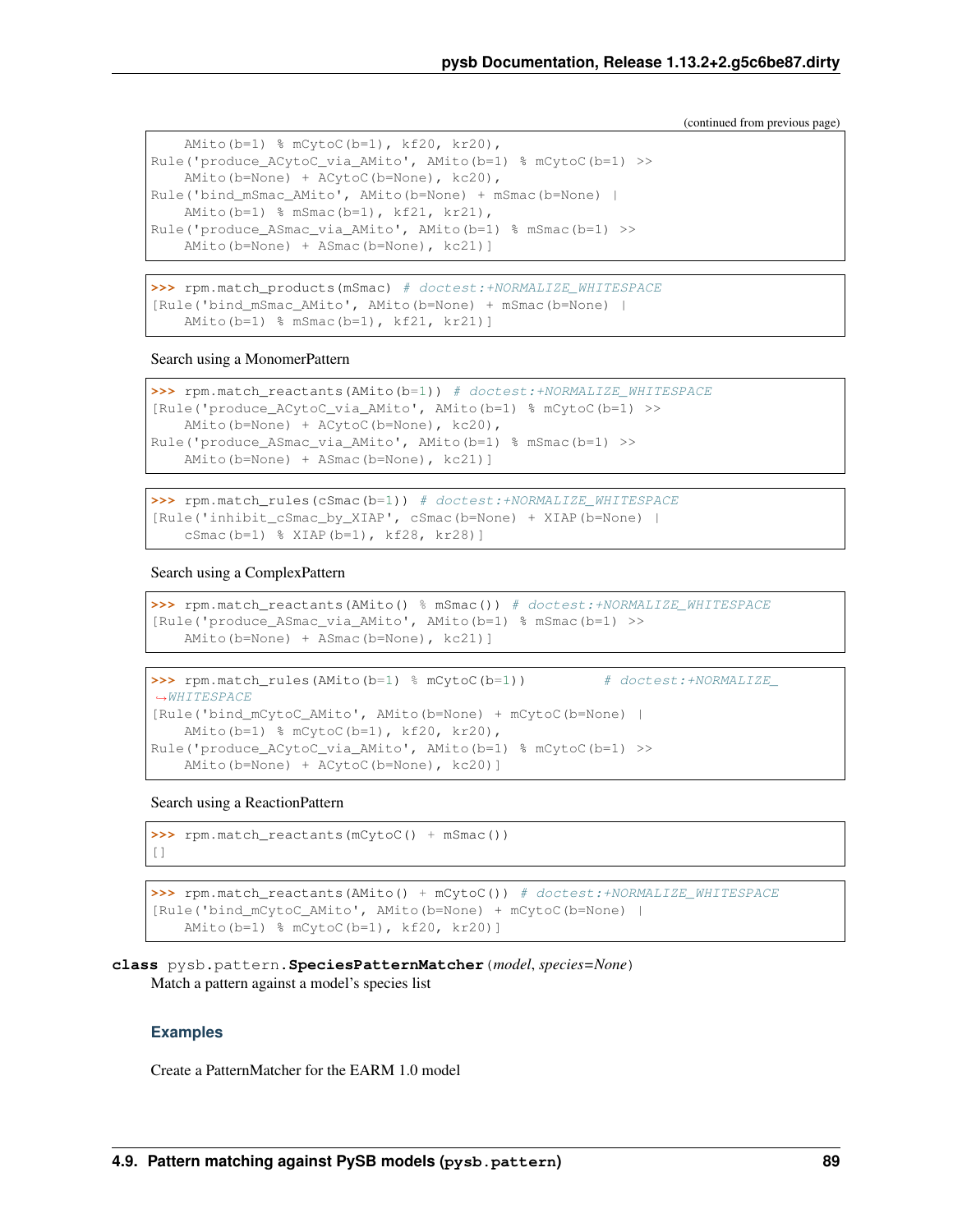```
>>> from pysb.examples.earm_1_0 import model
>>> from pysb.bng import generate_equations
>>> from pysb.pattern import SpeciesPatternMatcher
>>> from pysb import ANY, WILD, Model, Monomer, as_complex_pattern
>>> generate_equations(model)
>>> spm = SpeciesPatternMatcher(model)
```
Assign two monomers to variables (only needed when importing a model instead of defining one interactively)

```
>>> Bax4 = model.monomers['Bax4']
>>> Bcl2 = model.monomers['Bcl2']
```
Search using a Monomer

```
>>> spm.match(Bax4)
[Bax4(b=None), Bax4(b=1) % Bcl2(b=1), Bax4(b=1) % Mito(b=1)]>>> spm.match(Bcl2) # doctest: +NORMALIZE_WHITESPACE
[Back2(b=1) % Bcl2(b=1),]Bax4(b=1) % Bcl2(b=1),
Bcl2(b=None),
Bcl2(b=1) % MBax(b=1)]
```
Search using a MonomerPattern (ANY and WILD keywords can be used)

```
>>> spm.match(Bax4(b=WILD))
[Bax4(b=None), Bax4(b=1) % Bcl2(b=1), Bax4(b=1) % Mito(b=1)]
>>> spm.match(Bcl2(b=ANY))
[Bax2(b=1) % Bcl2(b=1), Bax4(b=1) % Bcl2(b=1), Bcl2(b=1) % MBax(b=1)]
```
#### Search using a ComplexPattern

```
>>> spm.match(Bax4(b=1) % Bcl2(b=1))
[Bax4(b=1) % Bcl2(b=1)]
>>> spm.match(Bax4() % Bcl2())
[Bax4(b=1) % Bcl2(b=1)]
```
Contrived example to test a site with both a bond and state defined

```
>>> model = Model(_export=False)
>>> A = Monomer('A', ['a'], {'a': ['u', 'p']}, _export=False)
>>> model.add_component(A)
>>> species = [
\rightarrowA(a='u'), A(a=1)
\rightarrow A(a=('u', 1)) A(a=('u', 1))
\rightarrow A(a=('v', 1)), A(a=('v', 1)) \rightarrow A(a=('v', 1)) \rightarrow A(a=()v', 1)\rightarrow'p', 1)) \qquad \qquad>>> model.species = [as_complex_pattern(sp) for sp in species]
>>> spm2 = SpeciesPatternMatcher(model)
>>> spm2.match(A()) # doctest:+NORMALIZE_WHITESPACE
[A(a='u'), A(a=1) \& A(a=1), A(a='u', 1)) \& A(a='u', 1)),A(a=('p', 1)) % A(a=('p', 1))]
>>> spm2.match(A(a='u'))
[A(a='u')]>>> spm2.match(A(a=('u', ANY)))
[A(a=('u', 1)) \ A(a=('u', 1))]>>> spm2.match(A(a=('u', WILD)))
[A(a='u'); A(a=(-'u', 1)) % A(a=(-'u', 1))]
```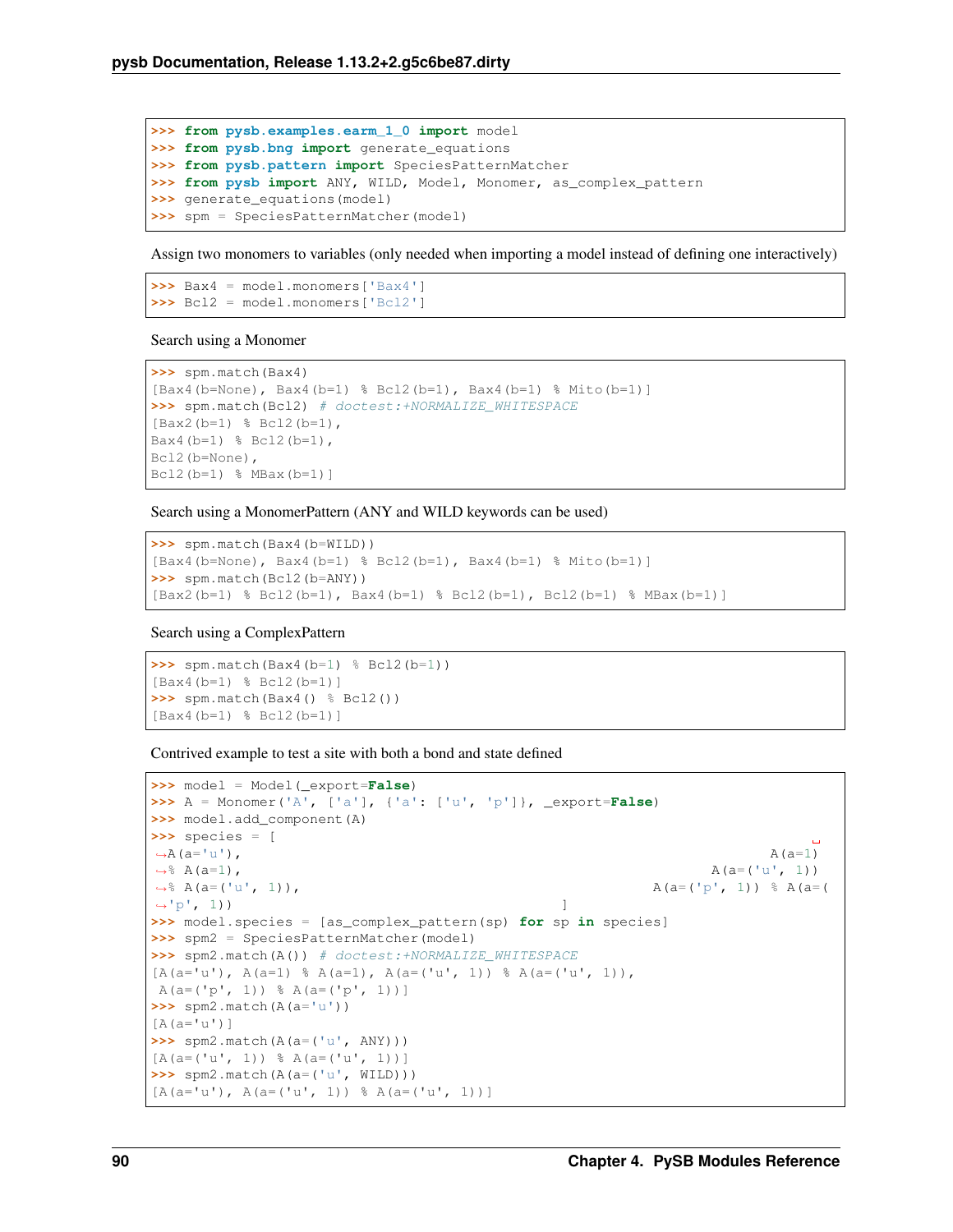**add\_species**(*species*, *check\_duplicate=True*)

Add a species to the search list without adding to the model

#### Parameters

- species [ComplexPattern] A concrete ComplexPattern (molecular species) to add to the search list
- check\_duplicate [bool, optional] If True, check the species list to make sure the new species is not already in the list

**match**(*pattern*, *index=False*, *exact=False*, *counts=False*) Match a pattern against the list of species

#### Parameters

#### pattern: pysb.Monomer or pysb.MonomerPattern or pysb.ComplexPattern

- index: bool If True, return species numerical index, rather than species itself
- exact: bool Treat Match as exact equivalence, not a pattern match (i.e. must be concrete if a MonomerPattern or ComplexPattern)
- counts: bool If True, return match counts for the search pattern within each species.

#### Returns

list of pysb.ComplexPattern or list of int A list of species matching the pattern is returned, unless index=True, in which case a list of the numerical indices of matching species is returned instead

## **Examples**

```
>>> from pysb.examples import earm_1_0
>>> from pysb.bng import generate_equations
>>> model = earm_1_0.model
>>> generate_equations(model)
>>> spm = SpeciesPatternMatcher(model)
>>> L = model.monomers['L']
>>> spm.match(L())
[L(b=None), L(b=1) \ pR(b=1)]
```
**rule\_firing\_species**(*rules\_to\_consider=None*, *include\_reverse=True*) Return the species which match the reactants of a set of rules

#### Parameters

- rules\_to\_consider: list of pysb.Rule or None A list of rules to use. If None, use all rules in the model.
- include reverse: bool, optional For reversible rules, include species triggering the rule in reverse

## Returns

collections.OrderedDict Dictionary of PySB rules whose reactants contain at least one of the species in the model. Keys are PySB rules, values are a list of lists. Each outer list corresponding to each ComplexPattern in the ReactantPattern (or ReactantPattern and ProductPattern, if rule is reversible). Each inner list contains the list of species matching the corresponding ComplexPattern.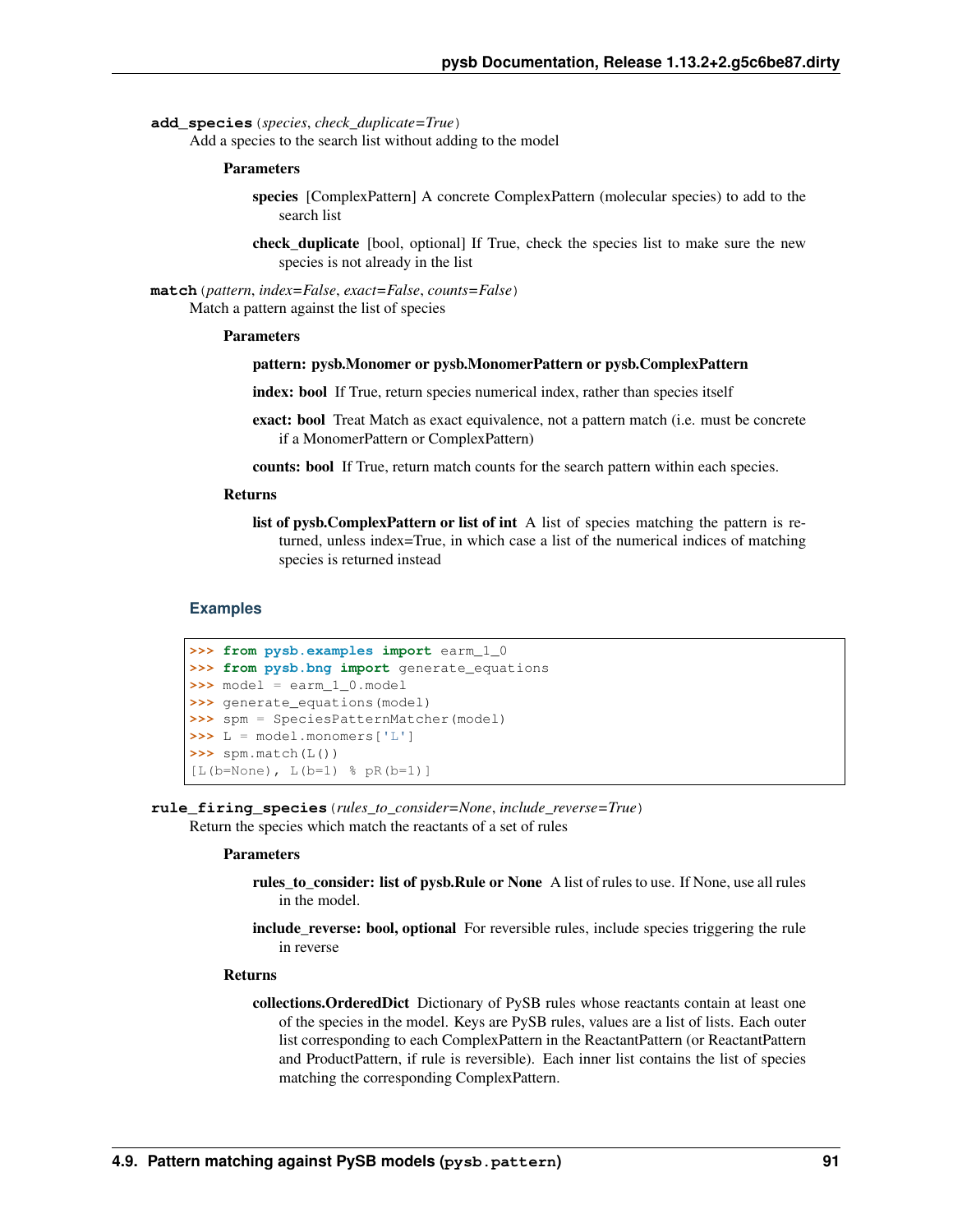## **Examples**

```
>>> from pysb.examples import robertson
>>> from pysb.bng import generate_equations
>>> model = robertson.model
>>> generate_equations(model)
>>> spm = SpeciesPatternMatcher(model)
```
Get a list of species which fire each rule:

```
>>> spm.rule_firing_species() \# doctest: +NORMALIZE\_WHITESPACEOrderedDict([(Rule('A_to_B', A() >> B(), k1), [[A()]]),
 (Rule('BB_to_BC', B() + B() >> B() + C(), k2), [[B()], [B()]]),(Rule('BC_to_AC', B() + C() >> A() + C(), k3), [[B()], [C()]])])
```
#### **species\_fired\_by\_reactant\_pattern**(*reaction\_pattern*)

Get list of species matching a reactant pattern

#### Parameters

#### reaction\_pattern: pysb.ReactionPattern

#### Returns

list of lists of pysb.ComplexPattern List of lists of species matching each ComplexPattern in the ReactantPattern.

## **Examples**

```
>>> from pysb.examples import bax_pore
>>> from pysb.bng import generate_equations
>>> model = bax_pore.model
>>> generate_equations(model)
>>> spm = SpeciesPatternMatcher(model)
```
Get a list of species which fire each rule:

```
>>> rxn_pat = model.rules['bax_dim'].reactant_pattern
>>> print(rxn_pat)
BAX(t1=None, t2=None) + BAX(t1=None, t2=None)
```

```
>>> spm.species_fired_by_reactant_pattern(rxn_pat) #doctest:
˓→+NORMALIZE_WHITESPACE
[[BAX(t1=None, t2=None, inh=None),
 BAX(t1=None, t2=None, inh=1) % MCL1(b=1)],
 [BAX(t1=None, t2=None, inh=None),
     BAX(t1=None, t2=None, inh=1) % MCL1(b=1)]]
```
pysb.pattern.**check\_dangling\_bonds**(*pattern*)

Check for dangling bonds in a PySB ComplexPattern/ReactionPattern

Raises a DanglingBondError if a dangling bond is found

```
pysb.pattern.get_bonds_in_pattern(pat)
```
Return the set of integer bond numbers used in a pattern

To return as a list (with duplicates), use  $get\_half\_bonds_in\_pattern()$ 

Parameters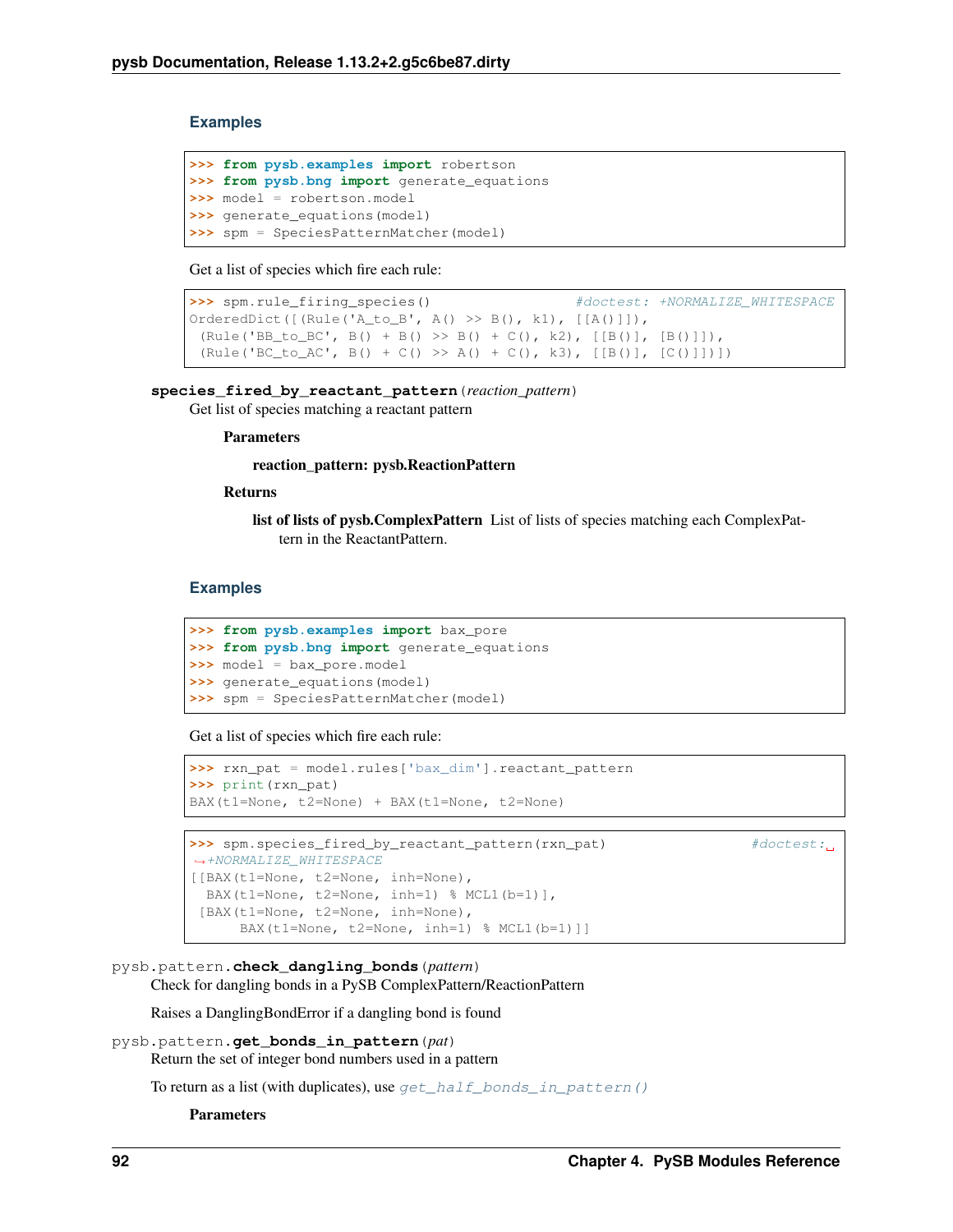pat [ComplexPattern, MonomerPattern, or None] A pattern from which bond numberings are extracted

## Returns

set Bond numbers used in the supplied pattern

## **Examples**

```
>>> A = Monomer('A', ['b1', 'b2'], _export=False)
>>> get_bonds_in_pattern(A(b1=None, b2=None)) == set()
True
>>> get_bonds_in_pattern(A(b1=1) % A(b2=1)) == {1}
True
>>> get_bonds_in_pattern(A(b1=1) % A(b1=2, b2=1) % A(b1=2)) == \{1, 2\}True
```
## <span id="page-96-0"></span>pysb.pattern.**get\_half\_bonds\_in\_pattern**(*pat*)

Return the list of integer bond numbers used in a pattern

To return as a set, use [get\\_bonds\\_in\\_pattern\(\)](#page-95-0).

#### **Parameters**

pat [ComplexPattern, MonomerPattern, or None] A pattern from which bond numberings are extracted

## Returns

list Bond numbers used in the supplied pattern

#### **Examples**

```
>>> A = Monomer('A', ['b1', 'b2'], _export=False)
>>> get_half_bonds_in_pattern(A(b1=None, b2=None))
[]
>>> get half bonds in pattern(A(b1=1) % A(b2=1))[1, 1]
```
pysb.pattern.**match\_complex\_pattern**(*pattern*, *candidate*, *exact=False*, *count=False*) Compare two ComplexPatterns against each other

#### Parameters

pattern: pysb.ComplexPattern

## candidate: pysb.Complex.Pattern

exact: bool Set to True for exact matches (i.e. species equivalence, or exact graph isomorphism). Set to False to compare as a pattern (i.e. subgraph isomorphism).

count: bool Provide match counts for pattern in candidate

### Returns

#### True if pattern matches candidate, False otherwise

```
pysb.pattern.match_reaction_pattern(pattern, candidate)
     Compare two ReactionPatterns against each other
```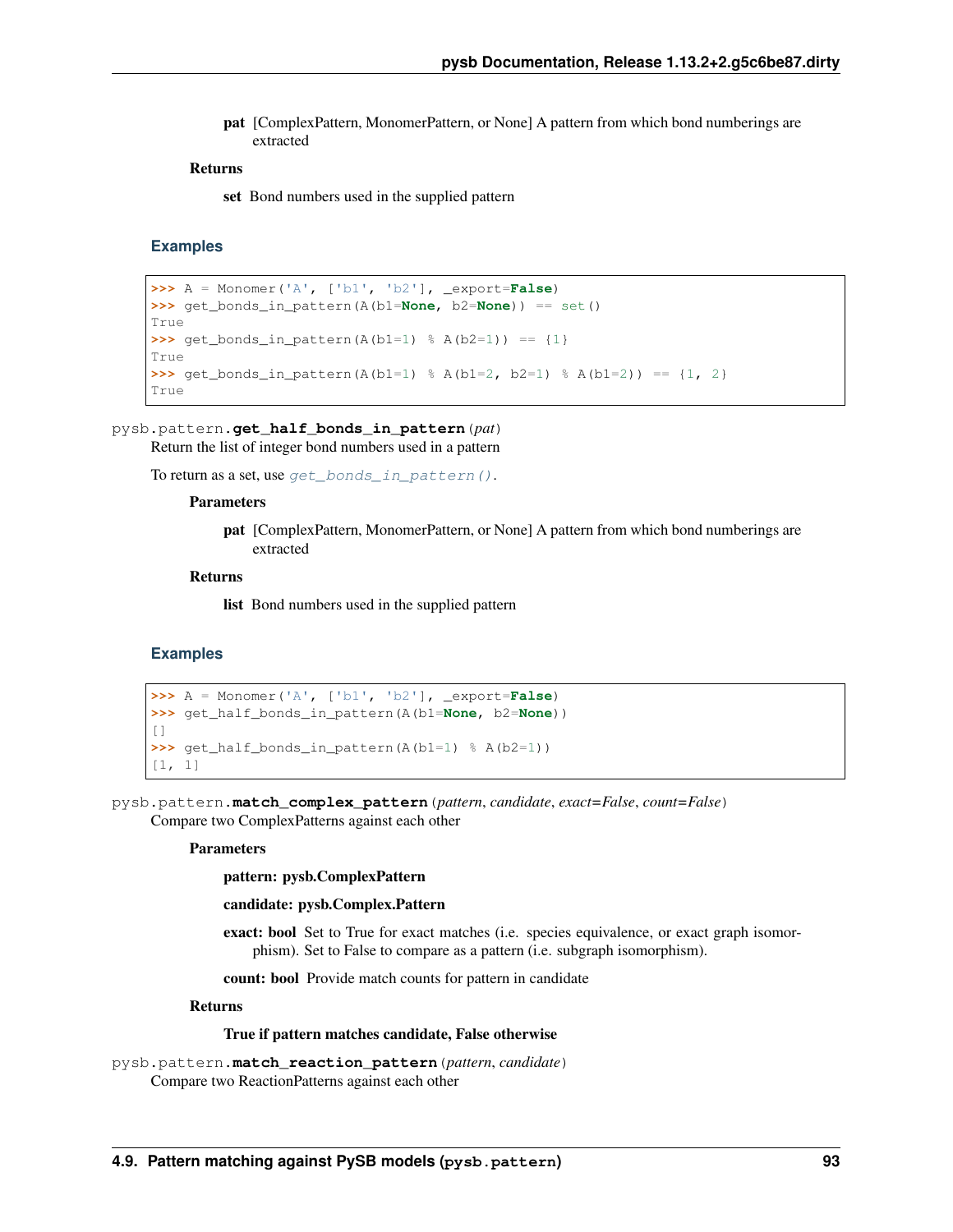This function tests that every ComplexPattern in pattern has a matching ComplexPattern in candidate. If there's a one-to-one mapping of ComplexPattern matches, this is straightforward. Otherwise, we need to check for a maximum matching - a graph theory term referring to the maximum number of edges possible in a bipartite graph (representing ComplexPattern compatibility between pattern and candidate) without overlapping nodes. If every ComplexPattern in pattern has a match, then return True, otherwise return False. This algorithm is polynomial time (although the ComplexPattern isomorphism comparisons using match\_complex\_pattern are not).

### Parameters

pattern: pysb.ReactionPattern

candidate: pysb.ReactionPattern

Returns

True if pattern matches candidate, False otherwise.

```
pysb.pattern.monomers_from_pattern(pattern)
     Return the set of monomers used in a pattern
```
# **4.10 Visualizing model structure**

PySB currently includes a handful of tools for visualizing the structure of models. These can be supplemented with existing tools for visualizing the structure of rule-based models (e.g., contact maps and influence maps for Kappa models).

# **4.10.1 Render a model's reaction network (pysb.tools.render\_reactions)**

## **Usage**

Usage: python -m pysb.tools.render\_reactions mymodel.py > mymodel.dot

If your model uses species as expression rates, you can visualize these interactions by including the –include-ratespecies option:

python -m pysb.tools.render\_reactions --include-rate-species mymodel.py > mymodel.dot

Renders the reactions produced by a model into the "dot" graph format which can be visualized with Graphviz.

To create a PDF from the .dot file, use the "dot" command from Graphviz:

dot mymodel.dot -T pdf -O

This will create mymodel.dot.pdf. You can also change the "dot" command to one of the other Graphviz drawing tools for a different type of layout. Note that you can pipe the output of render\_reactions straight into Graphviz without creating an intermediate .dot file, which is especially helpful if you are making continuous changes to the model and need to visualize your changes repeatedly:

python -m pysb.tools.render\_reactions mymodel.py | dot -T pdf -o mymodel.pdf

Note that some PDF viewers will auto-reload a changed PDF, so you may not even need to manually reopen it every time you rerun the tool.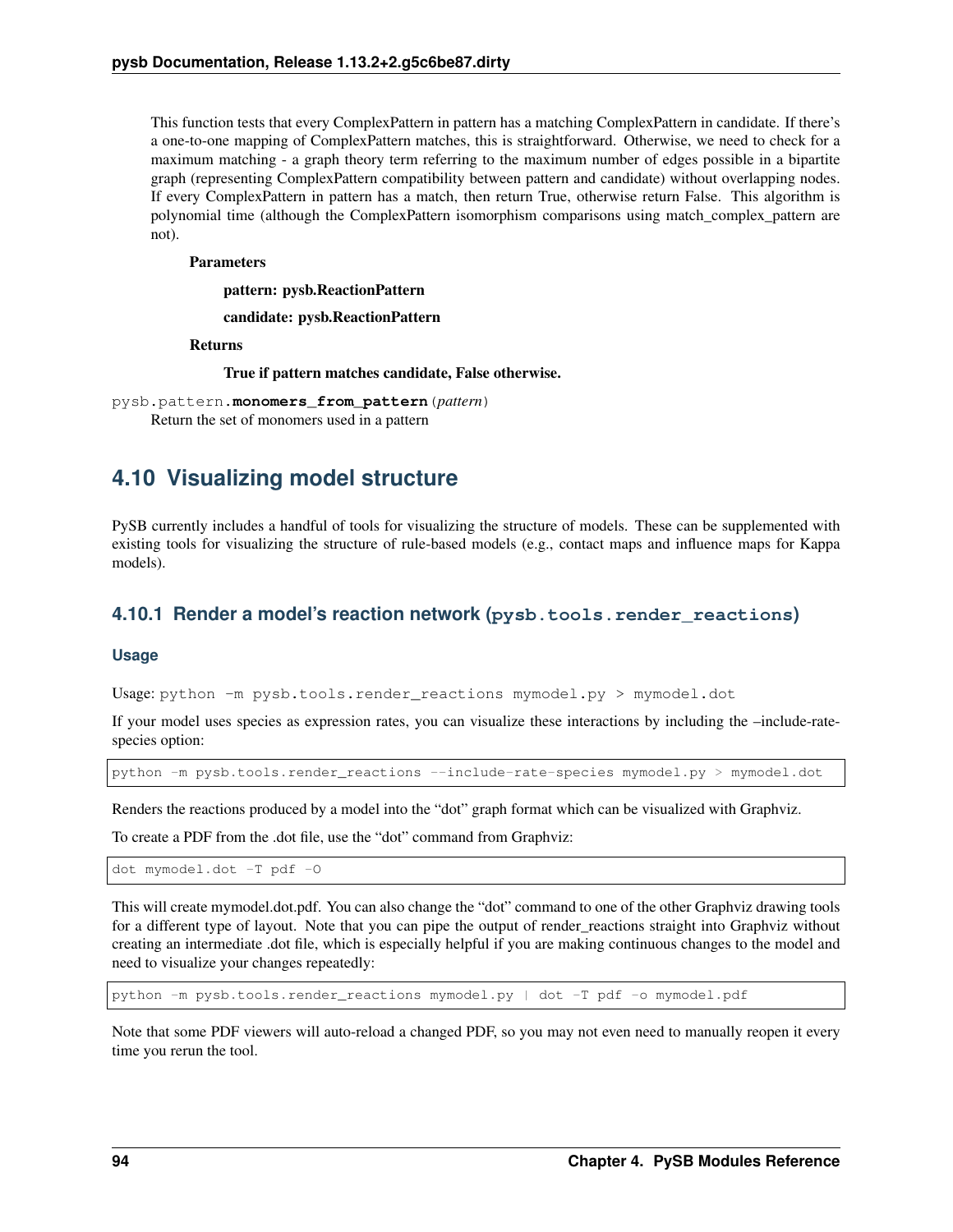## **Output for Robertson example model**

The Robertson example model (in pysb.examples.robertson) contains the following three reactions:

- $\bullet$  A -> B
- $\bullet$  B + B -> B + C
- $\bullet$  C + B -> C + A

The reaction network diagram for this system as generated by this module and rendered using dot is shown below:



Circular nodes ( $r0$ ,  $r1$  and  $r2$ ) indicate reactions; square nodes (A(), B() and C()) indicate species. Incoming arrows from a species node to a reaction node indicate that the species is a reactant; outgoing arrows from a reaction node to a species node indicate that the species is a product. A hollow diamond-tipped arrow from a species to a reaction indicates that the species is involved as both a reactant and a product, i.e., it serves as a "modifier" (enzyme or catalyst).

pysb.tools.render\_reactions.**run**(*model*, *include\_rate\_species=False*) Render the reactions produced by a model into the "dot" graph format.

#### **Parameters**

model [pysb.core.Model] The model to render.

include\_rate\_species [bool]

If True, enable multigraph and add dashed edges from species used in expression rates to the node representing the reaction.

#### Returns

string The dot format output.

# **4.10.2 Render a model's species (pysb.tools.render\_species)**

Usage: python -m pysb.tools.render\_species mymodel.py > mymodel.dot

Renders the species from a model into the "dot" graph format which can be visualized with Graphviz.

To create a PDF from the .dot file, use the Graphviz tools in the following command pipeline:

ccomps -x mymodel.dot | dot | gvpack -m0 | neato -n2 -T pdf -o mymodel.pdf

You can also change the "dot" command to "circo" or "sfdp" for a different type of layout. Note that you can pipe the output of render\_species straight into a Graphviz command pipeline without creating an intermediate .dot file, which is especially helpful if you are making continuous changes to the model and need to visualize your changes repeatedly: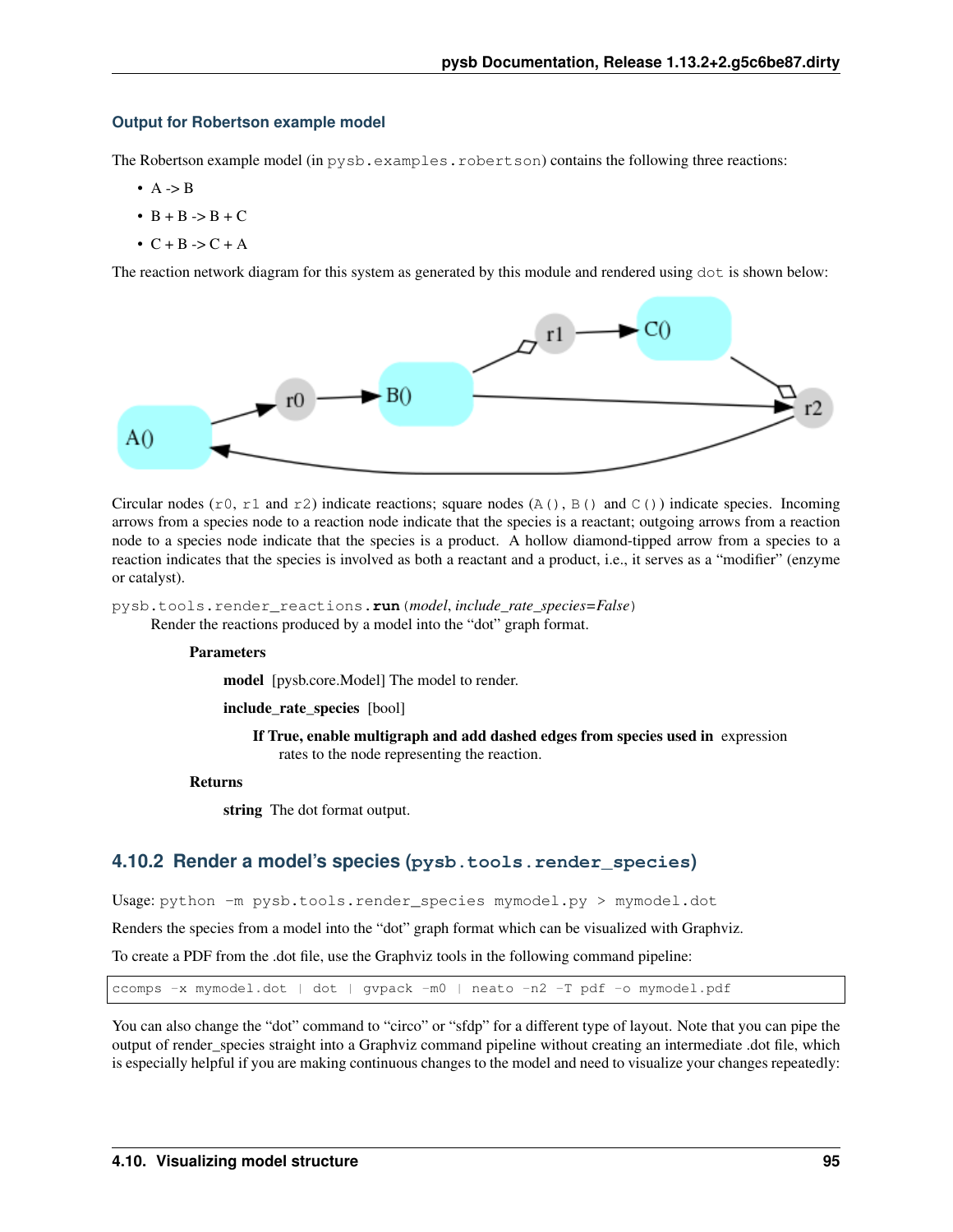```
python -m pysb.tools.render_species mymodel.py | ccomps -x | dot |
 gvpack -m0 | neato -n2 -T pdf -o mymodel.pdf
```
Note that some PDF viewers will auto-reload a changed PDF, so you may not even need to manually reopen it every time you rerun the tool.

pysb.tools.render\_species.**run**(*model*)

Render the species from a model into the "dot" graph format.

## Parameters

model [pysb.core.Model] The model to render.

Returns

string The dot format output.

# **4.11 Sensitivity anaylsis (pysb.tools.sensitivity\_analysis)**

```
class pysb.tools.sensitivity_analysis.InitialsSensitivity(*args, **kwargs)
    Deprecated; use PairwiseSensitivity instead.
```
<span id="page-99-0"></span>**class** pysb.tools.sensitivity\_analysis.**PairwiseSensitivity**(*solver*, *val-*

*ues\_to\_sample*, *ob-*

*jective\_function*, *observable*, *sens\_type='initials'*, *sample\_list=None*)

Pairwise sensitivity analysis of model parameters

This class calculates the sensitivity of a specified model Observable to changes in pairs of initial species concentrations. The results are stored in matrices described in Attributes.

Warning: The interface for this class is considered experimental and may change without warning as PySB is updated.

#### **Parameters**

- solver [pysb.simulator.Simulator] Simulator instance used to perform models. Must be initialized with tspan argument set.
- values\_to\_sample [vector\_like] Values to sample for each initial concentration of the model.parameters values.
- objective\_function [function] A function that returns a scalar value. Used to calculate fraction of changed that is used for calculating sensitivity. See Example.

observable [str] Observable name used in the objective\_function.

sens\_type: {'params', 'initials', 'all'} Type of sensitivity analysis to perform.

sample\_list: list List of model pysb.Parameters names to be used.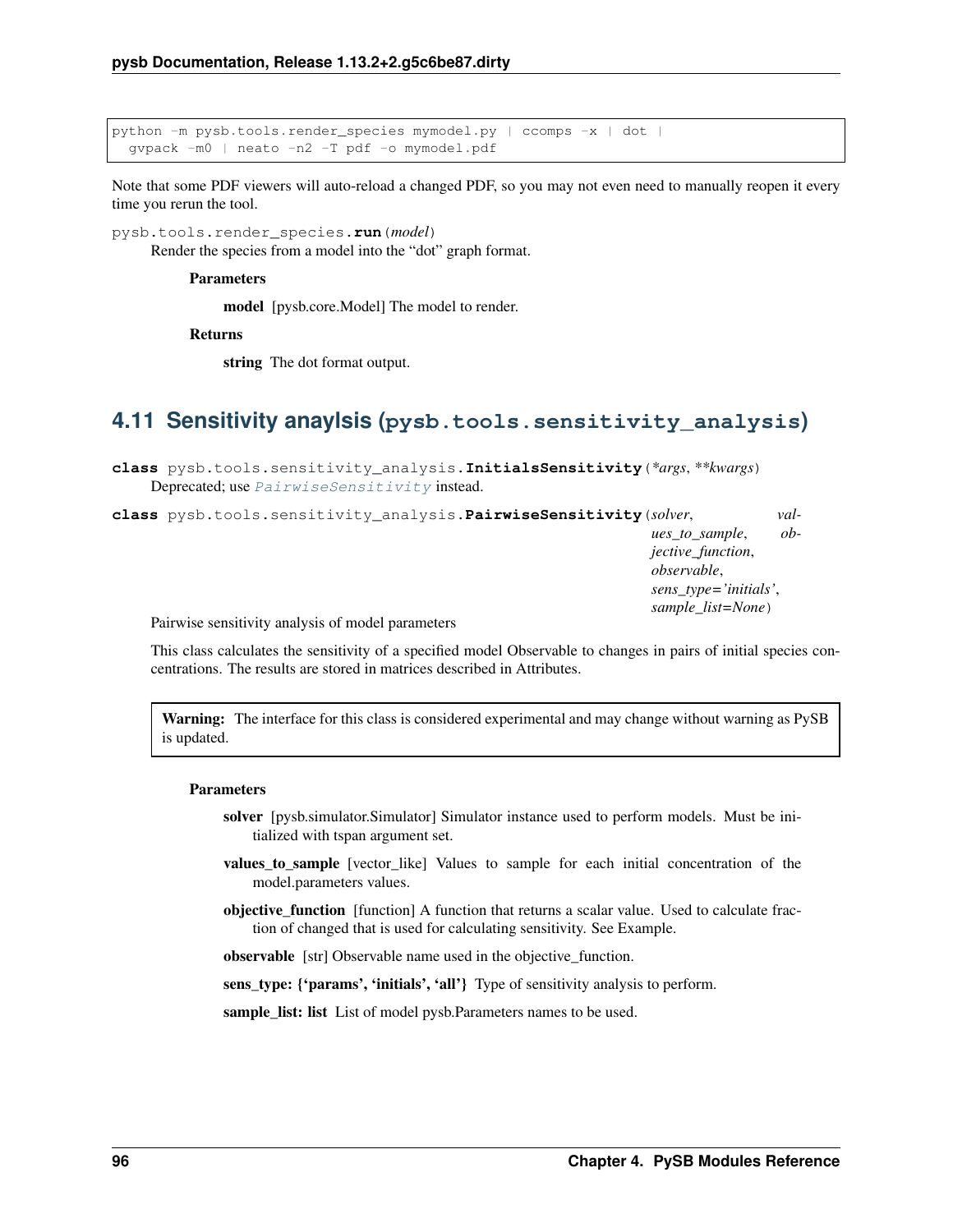## **References**

1. Harris, L.A., Nobile, M.S., Pino, J.C., Lubbock, A.L.R., Besozzi, D., Mauri, G., Cazzaniga, P., and Lopez, C.F. 2017. GPU-powered model analysis with PySB/cupSODA. Bioinformatics 33, pp.3492- 3494. <https://academic.oup.com/bioinformatics/article/33/21/3492/3896987>

## **Examples**

Sensitivity analysis on the Tyson cell cycle model

```
>>> from pysb.examples.tyson_oscillator import model
>>> import numpy as np
>>> from pysb.simulator.scipyode import ScipyOdeSimulator
>>> np.set_printoptions(precision=4, suppress=True)
>>> tspan=np.linspace(0, 200, 201)
>>> observable = 'Y3'
>>> values_to_sample = [.8, 1.2]
>>> def obj_func_cell_cycle(out):
... timestep = tspan[:-1]
... y = out[:-1] - out[1:]
... freq = 0
... local_times = []
... prev = y[0]
\ldots for n in range(1, len(y)):
... if y[n] > 0 > prev:
... local_times.append(timestep[n])
... freq += 1
... prev = y[n]
... local_times = np.array(local_times)
... local_freq = np.average(local_times)/len(local_times) \times 2... return local_freq
>>> solver = ScipyOdeSimulator(model, tspan, integrator='lsoda',
˓→ integrator_options={'atol' : 1e-8,
˓→'rtol' : 1e-8, 'mxstep' :20000})
>>> sens = PairwiseSensitivity( values_to_sample=values_to_sample,
˓→ observable=observable, objective_function=obj_func_cell_cycle,
˓→ solver=solver )
>>> print(sens.b_matrix)
[((0.8, 'cdc0''), (0.8, 'cdc0'')) ((0.8, 'cdc0'), (1.2, 'cdc0'))]((0.8, 'cdc0')', (0.8, 'cyc0')) ((0.8, 'cdc0'))[( (1.2, 'cdc0'), (0.8, 'cdc0')) (1.2, 'cdc0'), (1.2, 'cdc0'))]((1.2, 'cdc0'), (0.8, 'cyc0')) ((1.2, 'cdc0'), (1.2, 'cyc0'))][( (0.8, 'cyc0'), (0.8, 'cdc0')) (0.8, 'cyc0'), (1.2, 'cdc0'))]((0.8, 'cyc0'), (0.8, 'cyc0')) ((0.8, 'cyc0'), (1.2, 'cyc0'))][( (1.2, 'cyc0'), (0.8, 'cdc0')) ( (1.2, 'cyc0'), (1.2, 'cdc0'))]((1.2, 'cyc0'), (0.8, 'cyc0')) ((1.2, 'cyc0'), (1.2, 'cyc0')))]>>> sens.run()
>>> print(sens.p_matrix)#doctest: +NORMALIZE_WHITESPACE
[[ 0. 0. 5.0243 -4.5381]
[0. 0. 5.0243 -4.5381][ 5.0243 5.0243 0. 0. ]
[-4.5381 -4.5381 \quad 0. 0. 1
>>> print(sens.p_prime_matrix) #doctest: +NORMALIZE_WHITESPACE
[[ 0. 0. 5.0243 -4.5381]
 [0, 0, 5, 0243 -4, 5381][ 0. 0. 0. 0. ]
  [0, 0, 0, 0, 0, 1]
```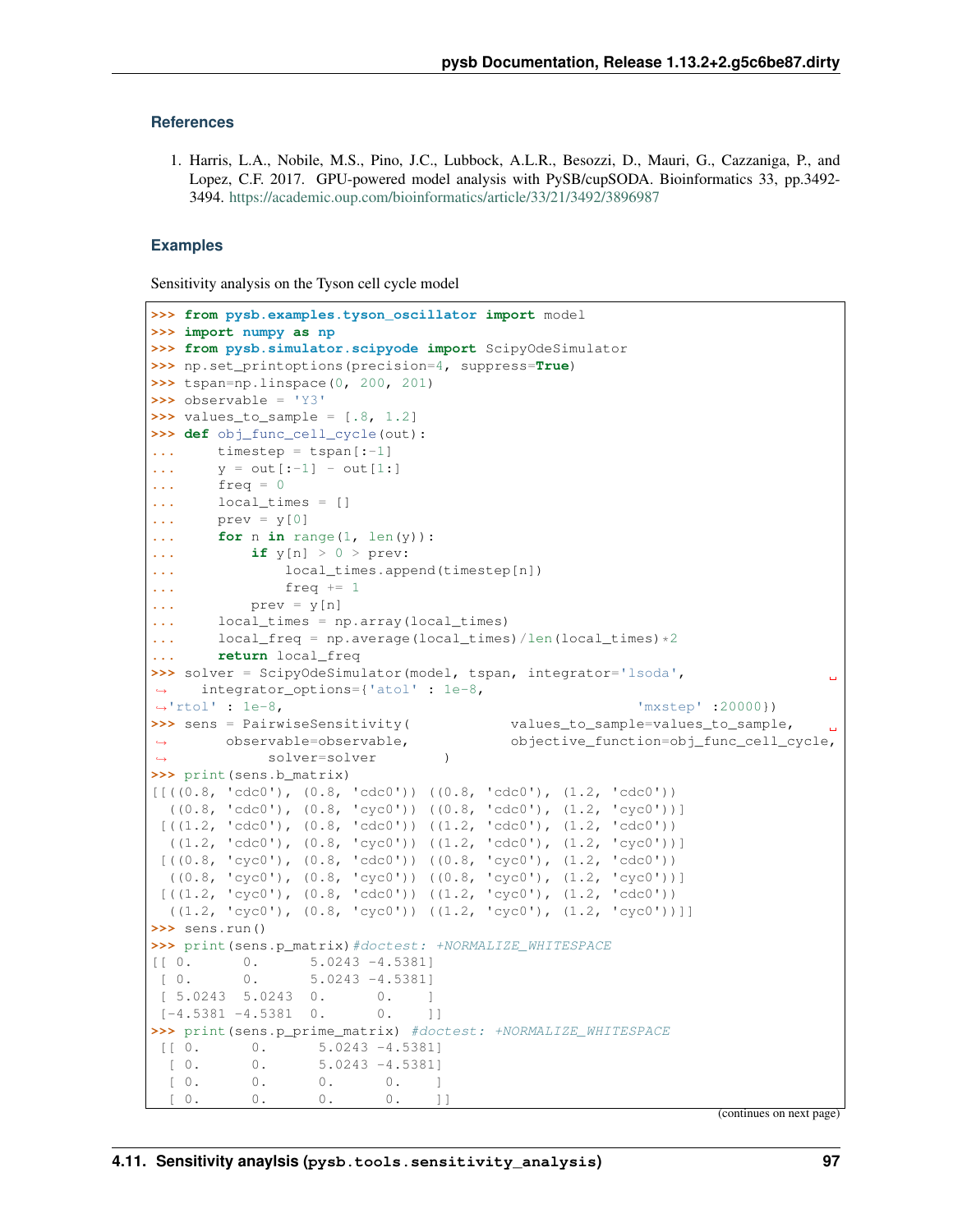(continued from previous page) >>> print(sens.p\_matrix - sens.p\_prime\_matrix) #doctest: +NORMALIZE\_ ˓<sup>→</sup>WHITESPACE  $[$   $[$   $[$   $0.$   $]$   $[$   $]$   $[$   $]$   $[$   $]$   $[$   $]$   $[$   $]$   $[$   $]$   $[$   $]$   $[$   $]$   $[$   $]$   $[$   $]$   $[$   $]$   $[$   $]$   $[$   $]$   $[$   $]$   $[$   $]$   $[$   $]$   $[$   $]$   $[$   $]$   $[$   $]$   $[$   $]$   $[$   $]$   $[$   $]$   $[$   $]$   $[$   $]$   $[$   $]$  [ 0. 0. 0. 0. ]  $[-5.0243 \quad 5.0243 \quad 0.$  0. 1<br> $[-4.5381 \quad -4.5381 \quad 0.$  0. 1  $[-4.5381 -4.5381 \quad 0.$  0. ]] **>>>** sens.create\_boxplot\_and\_heatplot() #doctest: +SKIP  $\rightarrow\rightarrow\rightarrow$  values\_to\_sample =  $[.9, 1.1]$ **>>>** sens = PairwiseSensitivity( values\_to\_sample=values\_to\_sample, ˓<sup>→</sup> observable=observable, objective\_function=obj\_func\_cell\_cycle, ˓<sup>→</sup> solver=solver, sens\_type='params' ) **>>>** print(sens.b\_matrix.shape == (14, 14)) True **>>>** sens.run() **>>>** print(sens.p\_matrix)#doctest: +NORMALIZE\_WHITESPACE [[ 0. 0. 13.6596 13.6596 24.3955 4.7909 16.4603 11.3258 0.1621 31.2804 13.6596 13.6596 13.6596 13.6596]  $[$  0. 0.  $-10.3728 - 10.3728 -3.7277 -14.9803 -7.2934 -12.2416$  $-18.3144$  0.  $-10.3728$   $-10.3728$   $-10.3728$   $-10.3728$ ] [ 13.6596 -10.3728 0. 0. 7.3582 -6.483 3.0794 -2.269  $-10.6969$  12.7261 0. 0. 0. 0. ] [ 13.6596 -10.3728 0. 0. 7.3582 -6.483 3.0794 -2.269  $-10.6969$  12.7261 0. 0. 0. 0. ] [ 24.3955 -3.7277 7.3582 7.3582 0. 0. 10.859 5.2577 -4.376 23.2285 7.3582 7.3582 7.3582 7.3582]  $[$  4.7909 -14.9803 -6.483 -6.483 0. 0. -3.4036 -9.0762  $-15.2185$  3.8574 -6.483 -6.483 -6.483 -6.483 ]  $[16.4603 -7.2934 \quad 3.0794 \quad 3.0794 \quad 10.859 \quad -3.4036 \quad 0.$ -7.9417 15.5267 3.0794 3.0794 3.0794 3.0794]  $[11.3258 -12.2416 -2.269 -2.269 -5.2577 -9.0762 0.$  0.  $-13.128$   $10.859$   $-2.269$   $-2.269$   $-2.269$   $-2.269$  ]  $[$  0.1621 -18.3144 -10.6969 -10.6969 -4.376 -15.2185 -7.9417 -13.128  $0. 0. 0. -10.6969 -10.6969 -10.6969 -10.6969]$ [ 31.2804 0. 12.7261 12.7261 23.2285 3.8574 15.5267 10.859 0. 0. 12.7261 12.7261 12.7261 12.7261] [ 13.6596 -10.3728 0. 0. 7.3582 -6.483 3.0794 -2.269  $-10.6969$  12.7261 0. 0. 0. 0. ] [ 13.6596 -10.3728 0. 0. 7.3582 -6.483 3.0794 -2.269  $-10.6969$  12.7261 0. 0. 0. 0. ] [ 13.6596 -10.3728 0. 0. 7.3582 -6.483 3.0794 -2.269  $-10.6969$  12.7261 0. 0. 0. 0. ] [ 13.6596 -10.3728 0. 0. 7.3582 -6.483 3.0794 -2.269  $-10.6969$  12.7261 0. 0. 0. 0. ] >>> print(sens.p\_matrix - sens.p\_prime\_matrix) #doctest: +NORMALIZE\_ ˓<sup>→</sup>WHITESPACE [[ 0. 0. 13.6596 13.6596 17.0373 11.2739 13.3809 13.5948 10.859 18.5543 13.6596 13.6596 13.6596 13.6596]  $0.$  -10.3728 -10.3728 -11.0859 -8.4973 -10.3728 -9.9725  $-7.6175 -12.7261 -10.3728 -10.3728 -10.3728 -10.3728$ [ 0. 0. 0. 0. 0. 0. 0. 0. 0. 0. 0. 0. 0. 0. <u>]</u> [ 0. 0. 0. 0. 0. 0. 0. 0. 0. 0. 0. 0. 0. 0. <u>]</u> [ 10.7358 6.6451 7.3582 7.3582 0. 0. 7.7796 7.5267 6.3209 10.5024 7.3582 7.3582 7.3582 7.3582]  $[-8.8687 -4.6075 -6.483 -6.483 0. 0. -6.483 -6.8071]$  $-4.5215 -8.8687 -6.483 -6.483 -6.483 -6.483$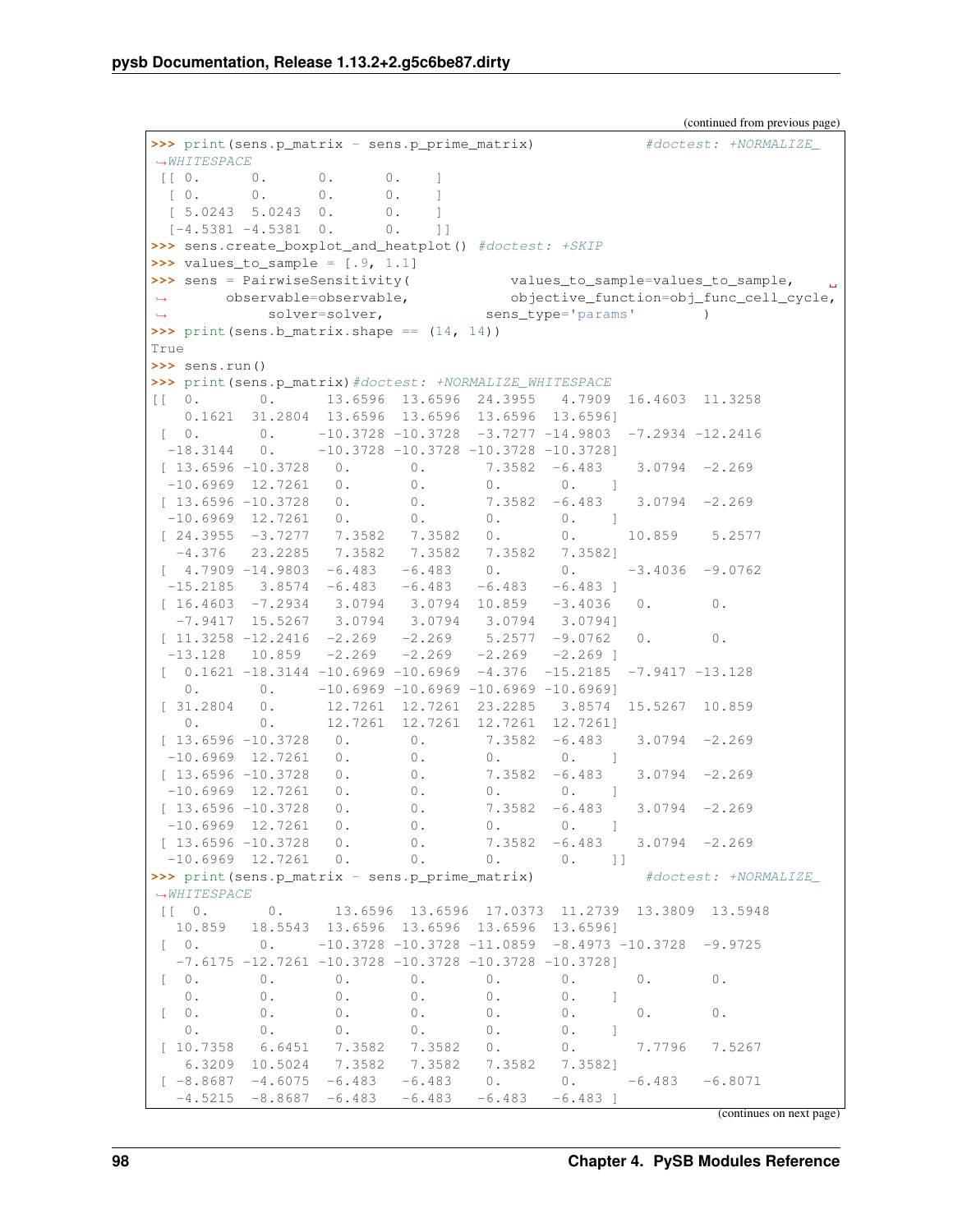| (continued from previous page) |  |  |
|--------------------------------|--|--|

|                                                                  |                                                                                                                         | $[2.8006$ 3.0794 3.0794 3.0794 3.5008 3.0794 0.                                 |  |  |                     |  |                 | $0$ .      |               |  |
|------------------------------------------------------------------|-------------------------------------------------------------------------------------------------------------------------|---------------------------------------------------------------------------------|--|--|---------------------|--|-----------------|------------|---------------|--|
|                                                                  |                                                                                                                         | 2.7553 2.8006 3.0794 3.0794 3.0794 3.0794]                                      |  |  |                     |  |                 |            |               |  |
|                                                                  |                                                                                                                         | $[-2.3339 -1.8688 -2.269 -2.269 -2.1005 -2.5932 0.$                             |  |  |                     |  |                 |            |               |  |
|                                                                  |                                                                                                                         | $-2.4311$ $-1.8671$ $-2.269$ $-2.269$ $-2.269$ $-2.269$ ]                       |  |  |                     |  |                 |            |               |  |
|                                                                  |                                                                                                                         | $[-13.4976$ -7.9417 -10.6969 -10.6969 -11.7342 -8.7355 -11.0211 -10.859         |  |  |                     |  |                 |            |               |  |
|                                                                  |                                                                                                                         | 0. 0. $-10.6969 -10.6969 -10.6969 -10.6969$                                     |  |  |                     |  |                 |            |               |  |
|                                                                  |                                                                                                                         | $[17.6207 \t10.3728 \t12.7261 \t12.7261 \t15.8703 \t10.3404 \t12.4473 \t13.128$ |  |  |                     |  |                 |            |               |  |
|                                                                  |                                                                                                                         | 0. 0. $12.7261$ 12.7261 12.7261 12.7261]                                        |  |  |                     |  |                 |            |               |  |
|                                                                  |                                                                                                                         | [0. 0. 0. 0. 0. 0. 0. 0.                                                        |  |  |                     |  |                 | $0$ .      |               |  |
|                                                                  | 0.                                                                                                                      |                                                                                 |  |  | 0. 0. 0. 0. 0. 0. 1 |  |                 |            |               |  |
|                                                                  |                                                                                                                         | [0. 0. 0. 0. 0. 0. 0. 0. 0.                                                     |  |  |                     |  |                 | $0$ .      |               |  |
|                                                                  |                                                                                                                         | 0. 0. 0. 0. 0. 0. 0.                                                            |  |  |                     |  | $\mathbf{J}$    |            |               |  |
| $\mathbb{R}$                                                     | $\mathbf{0}$ .                                                                                                          | $0.$ $0.$ $0.$ $0.$ $0.$ $0.$ $0.$ $0.$                                         |  |  |                     |  |                 | $0$ .      |               |  |
|                                                                  |                                                                                                                         | $0.$ 0. 0. 0. 0. 0. 0. 1                                                        |  |  |                     |  |                 |            |               |  |
|                                                                  |                                                                                                                         | [0. 0. 0. 0. 0. 0. 0. 0.                                                        |  |  |                     |  |                 | $\theta$ . |               |  |
|                                                                  | 0.                                                                                                                      | 0. 0. 0. 0. 0. 0.                                                               |  |  |                     |  | $\overline{11}$ |            |               |  |
|                                                                  |                                                                                                                         | >>> sens.create_boxplot_and_heatplot() #doctest: +SKIP                          |  |  |                     |  |                 |            |               |  |
|                                                                  |                                                                                                                         | >>> sens = PairwiseSensitivity( values_to_sample=values_to_sample, _ _          |  |  |                     |  |                 |            |               |  |
|                                                                  | $\leftrightarrow \qquad \text{observable=observable,} \qquad \qquad \text{objective\_function=obj\_func\_cell\_cycle,}$ |                                                                                 |  |  |                     |  |                 |            |               |  |
| $\longleftrightarrow$                                            |                                                                                                                         |                                                                                 |  |  |                     |  |                 |            | $\rightarrow$ |  |
|                                                                  |                                                                                                                         | >>> print (sens.b_matrix)                                                       |  |  |                     |  |                 |            |               |  |
|                                                                  |                                                                                                                         | $[ ( (0.9, 'k1'), (0.9, 'k1') ) ( (0.9, 'k1'), (1.1, 'k1') )$                   |  |  |                     |  |                 |            |               |  |
|                                                                  | ((0.9, 'k1'), (0.9, 'cdc0')) ((0.9, 'k1'), (1.1, 'cdc0'))]                                                              |                                                                                 |  |  |                     |  |                 |            |               |  |
|                                                                  | $[( (1.1, 'k1'), (0.9, 'k1')) (1.1, 'k1'), (1.1, 'k1'))$                                                                |                                                                                 |  |  |                     |  |                 |            |               |  |
| $((1.1, 'k1'), (0.9, 'cdc0')) ((1.1, 'k1'), (1.1, 'cdc0'))$      |                                                                                                                         |                                                                                 |  |  |                     |  |                 |            |               |  |
| $[(0.9, 'cdc0'), (0.9, 'k1')) ((0.9, 'cdc0'), (1.1, 'k1'))$      |                                                                                                                         |                                                                                 |  |  |                     |  |                 |            |               |  |
| $((0.9, 'cdc0'), (0.9, 'cdc0')) ((0.9, 'cdc0')), (1.1, 'cdc0'))$ |                                                                                                                         |                                                                                 |  |  |                     |  |                 |            |               |  |
| $[((1.1, 'cdc0'), (0.9, 'k1')) ((1.1, 'cdc0'), (1.1, 'k1'))$     |                                                                                                                         |                                                                                 |  |  |                     |  |                 |            |               |  |
|                                                                  | $((1.1, 'cdc0'), (0.9, 'cdc0')) ((1.1, 'cdc0'), (1.1, 'cdc0')))]$                                                       |                                                                                 |  |  |                     |  |                 |            |               |  |

# Attributes

b\_matrix: numpy.ndarray Matrix of 2-tuples containing (perturbation, species index)

b\_prime\_matrix: numpy.ndarray Same as b\_matrix, only where one of the species concentrations is unchanged (i.e. with the single variable contribution removed)

index [list] List of model parameter names that will be used in analysis

index\_of\_param [dict] Dictionary that maps parameters name to index in orig\_values array

objective\_function [Identical to Parameters (see above).]

orig\_vals [numpy.array] Original values of the model.Parameters.

- p\_matrix: numpy.ndarray Pairwise sensitivity matrix
- p\_prime\_matrix: numpy.ndarray Normalized pairwise sensitivity matrix (in the sense that it contains changes from the baseline, unperturbed case)

params\_to\_run [np.array] Parameter sets to be passed to simulator

**create\_boxplot\_and\_heatplot**(*x\_axis\_label=None*, *save\_name=None*, *out\_dir=None*, *show=False*)

Heat map and box plot of sensitivities

Parameters

x\_axis\_label [str, optional] label for x asis

save\_name [str, optional] name of figure to save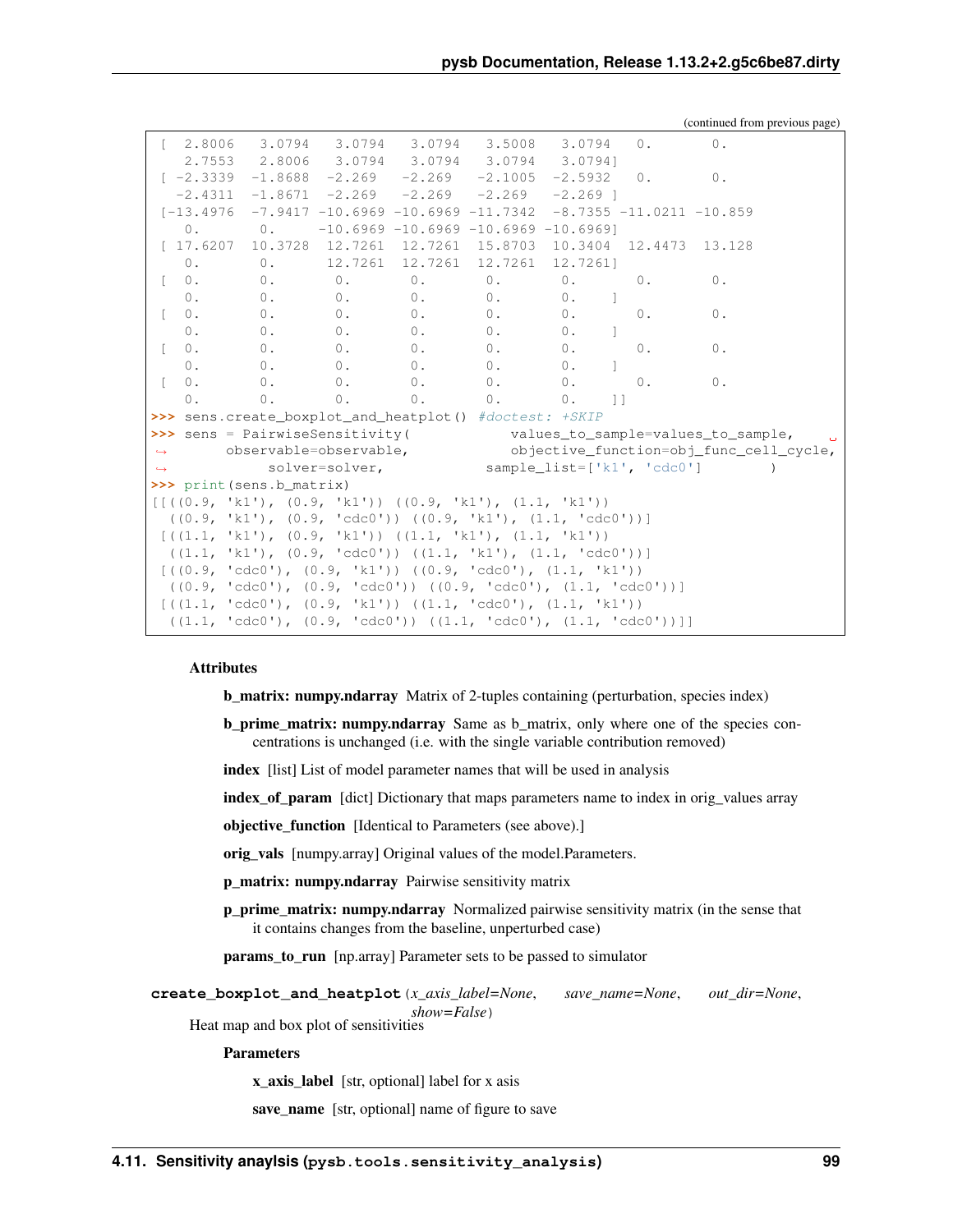out\_dir [str, option] output directory to save figures

show [bool] Show plot if True

## Returns

matplotlib.figure.Figure The matplotlib figure object for further adjustments, if required

**create\_individual\_pairwise\_plots**(*save\_name=None*, *out\_dir=None*, *show=False*) Single plot containing heat plot of each specie pair

## **Parameters**

save\_name [str, optional] name ot save figure as

out\_dir [str, optional] output directory

show [bool] show figure

#### Returns

matplotlib.figure.Figure The matplotlib figure object for further adjustments, if required

**create\_plot\_p\_h\_pprime**(*save\_name=None*, *out\_dir=None*, *show=False*) Plot of P, H(B), and P'

See  $PairwiseSensitivity$  attributes for descriptions of these matrices

#### Parameters

save\_name [str, optional] name to save figure as

out\_dir [str, optional] location to save figure

show [bool] show the plot if True

## Returns

matplotlib.figure.Figure The matplotlib figure object for further adjustments, if required

**run**(*save\_name=None*, *out\_dir=None*) Run sensitivity analysis

## Parameters

save name [str, optional] prefix of saved files

out\_dir [str, optional] location to save output if required

#### **sensitivity\_multiset**

Sensitivity analysis multiset (also called "Q" matrix)

## Returns

list List of lists containing the sensitivity analysis multiset

pysb.tools.sensitivity\_analysis.**cartesian\_product**(*array\_1*, *array\_2*)

Cartesian product between two lists

#### Parameters

array\_1 [list\_like]

array\_2 [list\_like]

## Returns

np.array array of shape (len(array 1), len(array 2))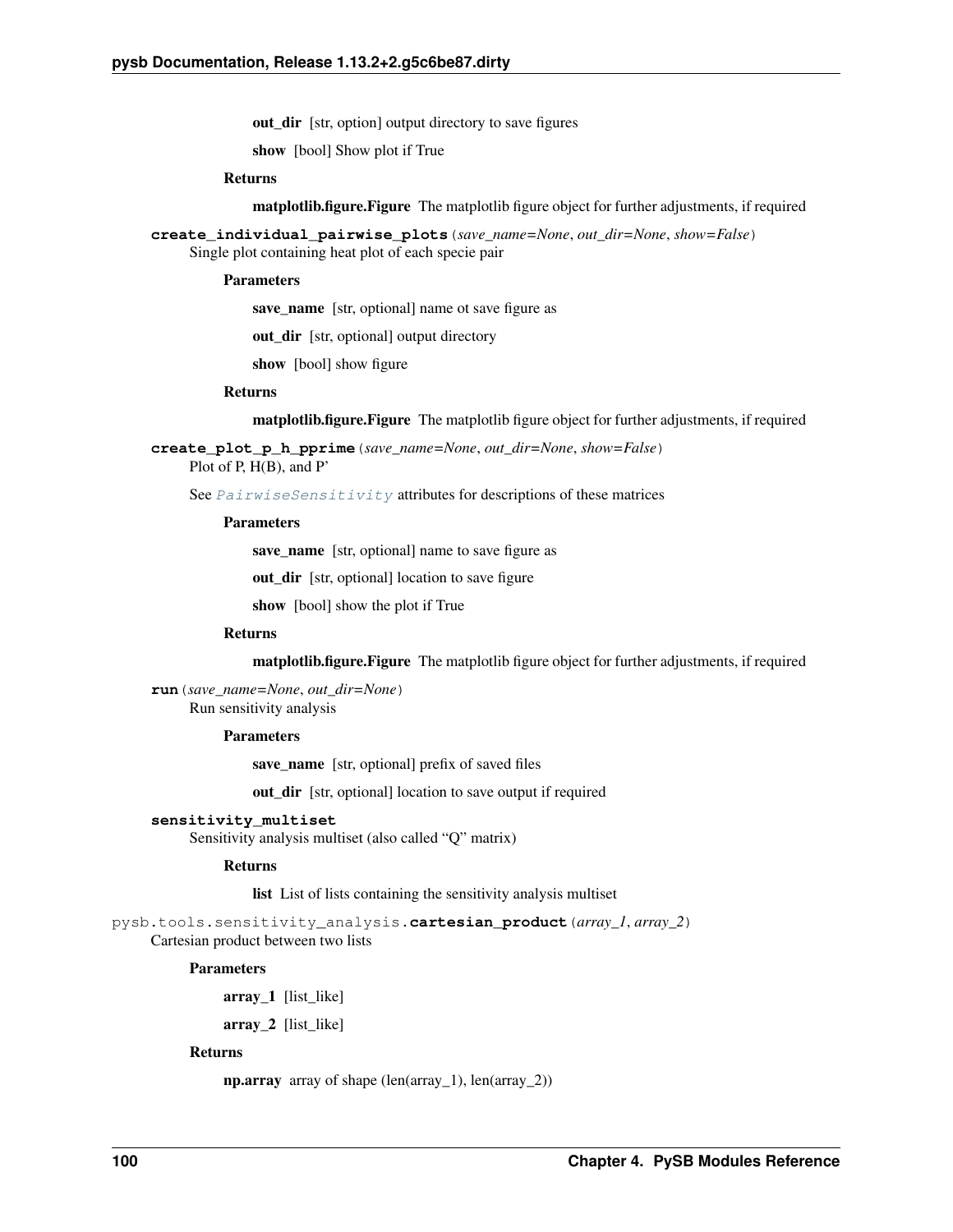# **4.12 Importing from other formats (pysb.importers)**

pysb.importers.bngl.**model\_from\_bngl**(*filename*, *force=False*, *cleanup=True*) Convert a BioNetGen .bngl model file into a PySB Model.

## **Parameters**

filename [string] A BioNetGen .bngl file

- force [bool, optional] The default, False, will raise an Exception if there are any errors importing the model to PySB, e.g. due to unsupported features. Setting to True will attempt to ignore any import errors, which may lead to a model that only poorly represents the original. Use at own risk!
- cleanup [bool] Delete temporary directory on completion if True. Set to False for debugging purposes.

## **Notes**

The following features are not supported in PySB and will cause an error if present in a .bngl file:

- Fixed species (with a  $\frac{1}{2}$  prefix, like  $\frac{1}{2}$ Null
- BNG excluded or included reaction patterns (deprecated in BNG)
- BNG local functions
- Molecules with identically named sites, such as  $M(1,1)$
- BNG's custom rate law functions, such as MM and Sat (deprecated in BNG)

<span id="page-104-0"></span>pysb.importers.sbml.**model\_from\_sbml**(*filename*, *force=False*, *cleanup=True*, *\*\*kwargs*)

Create a PySB Model object from an Systems Biology Markup Language (SBML) file, using BioNetGen's [sbml-](http://bionetgen.org/index.php/SBML2BNGL)[Translator,](http://bionetgen.org/index.php/SBML2BNGL) which can attempt to extrapolate higher-level (rule-based) structure from an SBML source file (argument atomize=True). The model is first converted into BioNetGen language by sbmlTranslator, then PySB's BnglBuilder class converts the BioNetGen language model into a PySB Model.

## **Parameters**

filename A Systems Biology Markup Language .sbml file

- force [bool, optional] The default, False, will raise an Exception if there are any errors importing the model to PySB, e.g. due to unsupported features. Setting to True will attempt to ignore any import errors, which may lead to a model that only poorly represents the original. Use at own risk!
- cleanup [bool] Delete temporary directory on completion if True. Set to False for debugging purposes.
- \*\*kwargs: kwargs Keyword arguments to pass on to  $sbml$  translator()

## **Notes**

Requires the sbmlTranslator program (also known at Atomizer). If PySB was installed using "conda", you can install sbmlTranslator using "conda install -c alubbock atomizer". It is bundled with BioNetGen if BNG is installed by manual download and unzip.

Read the [sbmlTranslator documentation](http://bionetgen.org/index.php/SBML2BNGL) for further information on sbmlTranslator's limitations.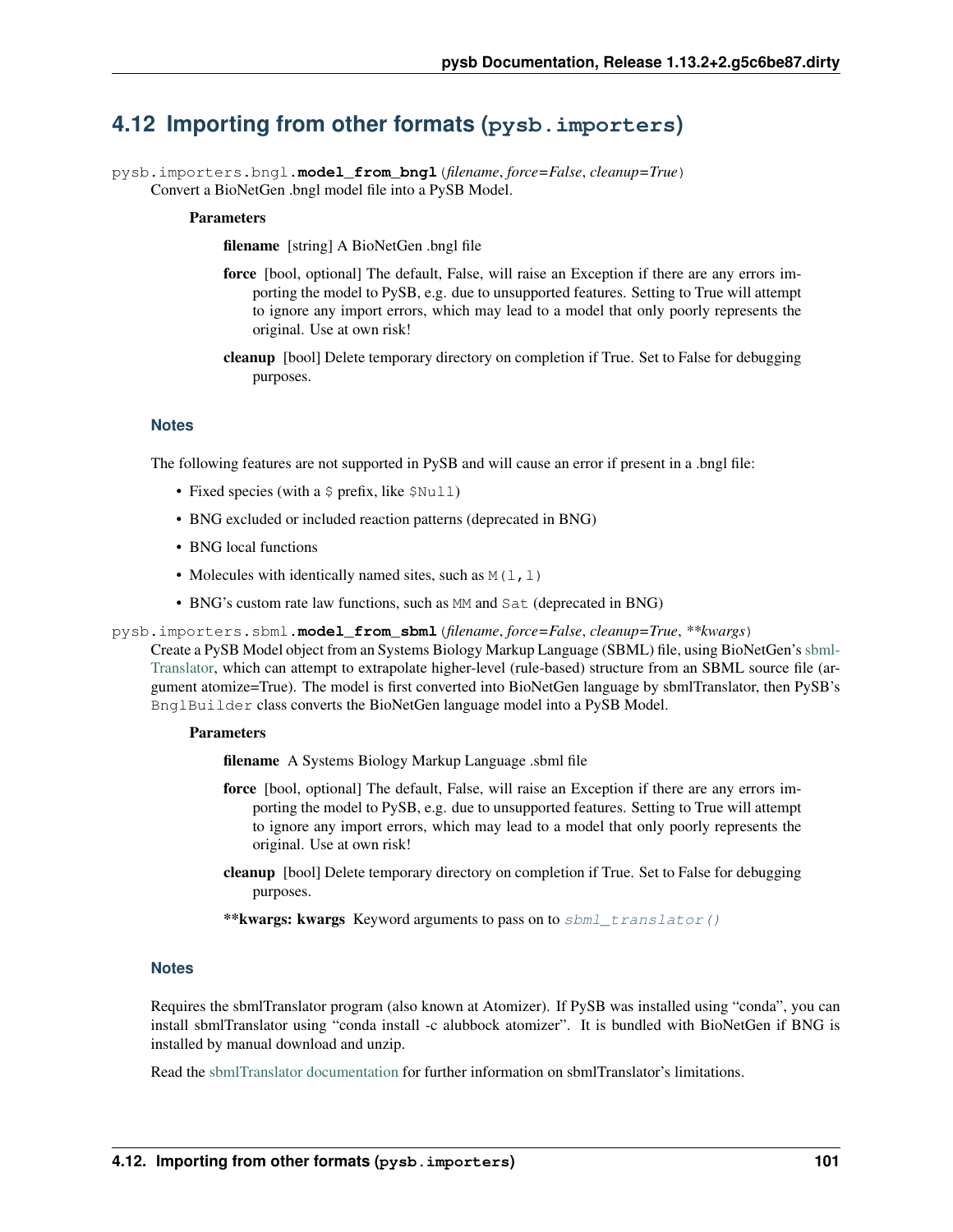pysb.importers.sbml.**model\_from\_biomodels**(*accession\_no*, *force=False*, *cleanup=True*, *mirror='ebi'*, *\*\*kwargs*)

Create a PySB Model based on a BioModels SBML model

Downloads file from BioModels [\(https://www.ebi.ac.uk/biomodels-main/\)](https://www.ebi.ac.uk/biomodels-main/) and runs it through [model\\_from\\_sbml\(\)](#page-104-0). See that function for further details on additional arguments and implementation details. Utilizes BioNetGen's SBMLTranslator.

## Parameters

- accession\_no [str] A BioModels accession number the string 'BIOMD' followed by 10 digits, e.g. 'BIOMD0000000001'. For brevity, just the last digits will be accepted as a string, e.g. '1' is equivalent the accession number in the previous sentence.
- force [bool, optional] The default, False, will raise an Exception if there are any errors importing the model to PySB, e.g. due to unsupported features. Setting to True will attempt to ignore any import errors, which may lead to a model that only poorly represents the original. Use at own risk!
- cleanup [bool] Delete temporary directory on completion if True. Set to False for debugging purposes.

mirror [str] Which BioModels mirror to use, either 'ebi' or 'caltech'

\*\*kwargs: kwargs Keyword arguments to pass on to  $sbml$  translator()

## **Notes**

Requires the sbmlTranslator program (also known at Atomizer). If PySB was installed using "conda", you can install sbmlTranslator using "conda install -c alubbock atomizer". It is bundled with BioNetGen if BNG is installed by manual download and unzip.

Read the [sbmlTranslator documentation](http://bionetgen.org/index.php/SBML2BNGL) for further information on sbmlTranslator's limitations.

## **Examples**

```
>>> from pysb.importers.sbml import model_from_biomodels
>>> model = model_from_biomodels('1') #doctest: +SKIP
>>> print(model) #doctest: +SKIP
<Model 'pysb' (monomers: 12, rules: 17, parameters: 37, expressions: 0, ...
```
<span id="page-105-0"></span>pysb.importers.sbml.**sbml\_translator**(*input\_file*, *output\_file=None*, *convention\_file=None*, *naming\_conventions=None*, *user\_structures=None*, *molecule\_id=False*, *atomize=False*, *pathway\_commons=False*, *verbose=False*)

Run the BioNetGen sbmlTranslator binary to convert SBML to BNGL

This function runs the external program sbmlTranslator, included with BioNetGen, which converts SBML files to BioNetGen language (BNGL). If PySB was installed using "conda", you can install sbmlTranslator using "conda install -c alubbock atomizer". sbmlTranslator is bundled with BioNetGen if BNG is installed by manual download and unzip.

Generally, PySB users don't need to run this function directly; an SBML model can be imported to PySB in a single step with  $model\_from\_sbml()$ . However, users may wish to note the parameters for this function, which alter the way the SBML file is processed. These parameters can be supplied as  $\star\star k$ wargs to [model\\_from\\_sbml\(\)](#page-104-0).

For more detailed descriptions of the arguments, see the [sbmlTranslator documentation.](http://bionetgen.org/index.php/SBML2BNGL)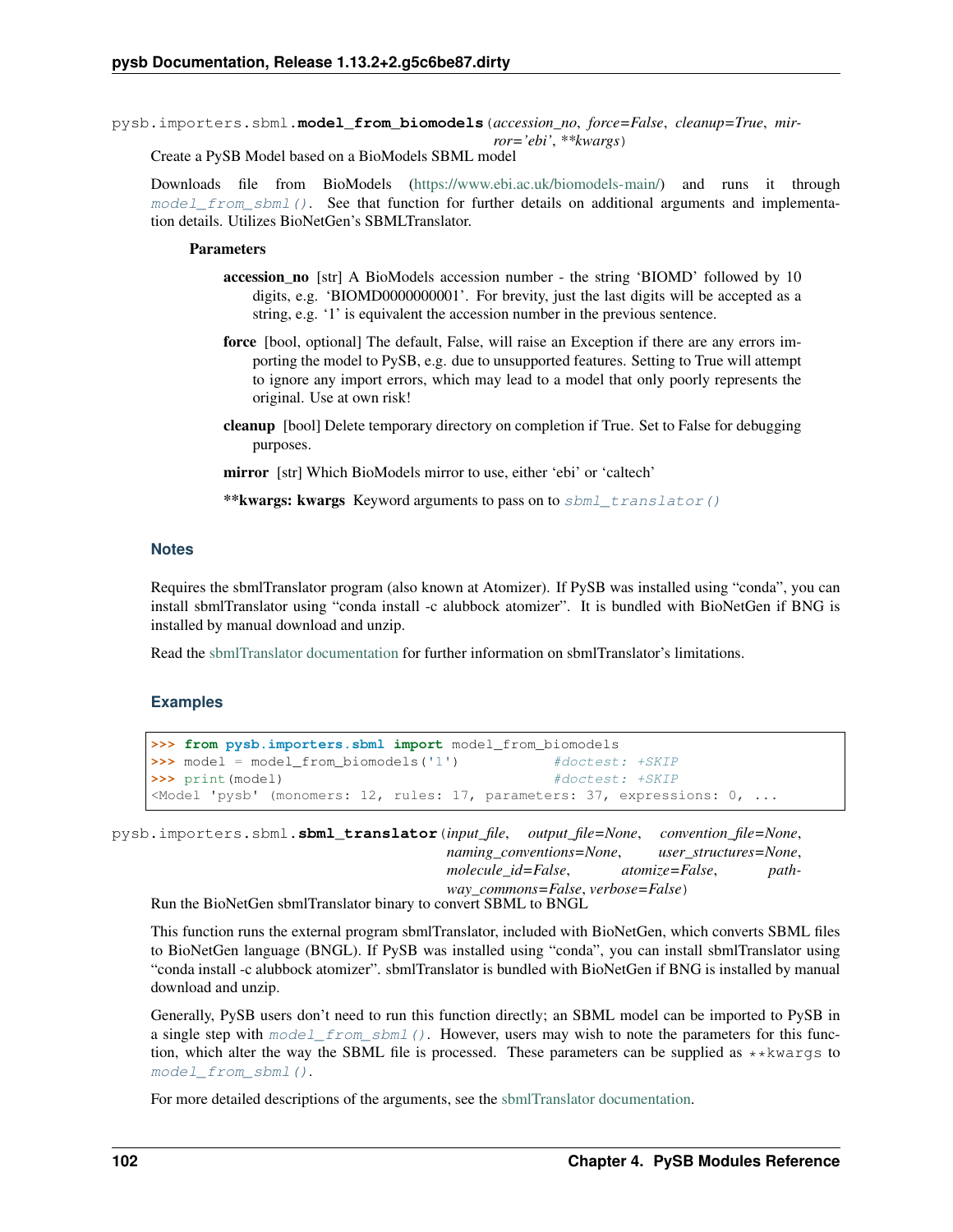## Parameters

input\_file [string] SBML input filename

output\_file [string, optional] BNGL output filename

convention\_file [string, optional] Conventions filename

naming\_conventions [string, optional] Naming conventions filename

user\_structures [string, optional] User structures filename

- molecule\_id [bool, optional] Use SBML molecule IDs (True) or names (False). IDs are less descriptive but more BNGL friendly. Use only if the generated BNGL has syntactic errors
- atomize [bool, optional] Atomize the model, i.e. attempt to infer molecular structure and build rules from the model (True) or just perform a flat import (False)
- pathway\_commons [bool, optional] Use pathway commons to infer molecule binding. This setting requires an internet connection and will query the pathway commons web service.
- verbose [bool or int, optional (default: False)] Sets the verbosity level of the logger. See the logging levels and constants from Python's logging module for interpretation of integer values. False leaves the logging verbosity unchanged, True is equal to DEBUG.

#### Returns

string BNGL output filename

# <span id="page-106-0"></span>**4.13 Exporting to other formats (pysb.export)**

Tools for exporting PySB models to a variety of other formats.

Exporting can be performed at the command-line or programmatically/interactively from within Python.

## **4.13.1 Command-line usage**

At the command-line, run as follows:

```
python -m pysb.export model.py <format>
```
where model.py is a file containing a PySB model definition (i.e., contains an instance of pysb.core.Model instantiated as a global variable). [format] should be the name of one of the supported formats:

- bngl
- bng\_net
- json
- kappa
- potterswheel
- sbml
- pysb\_flat
- mathematica
- matlab
- stochkit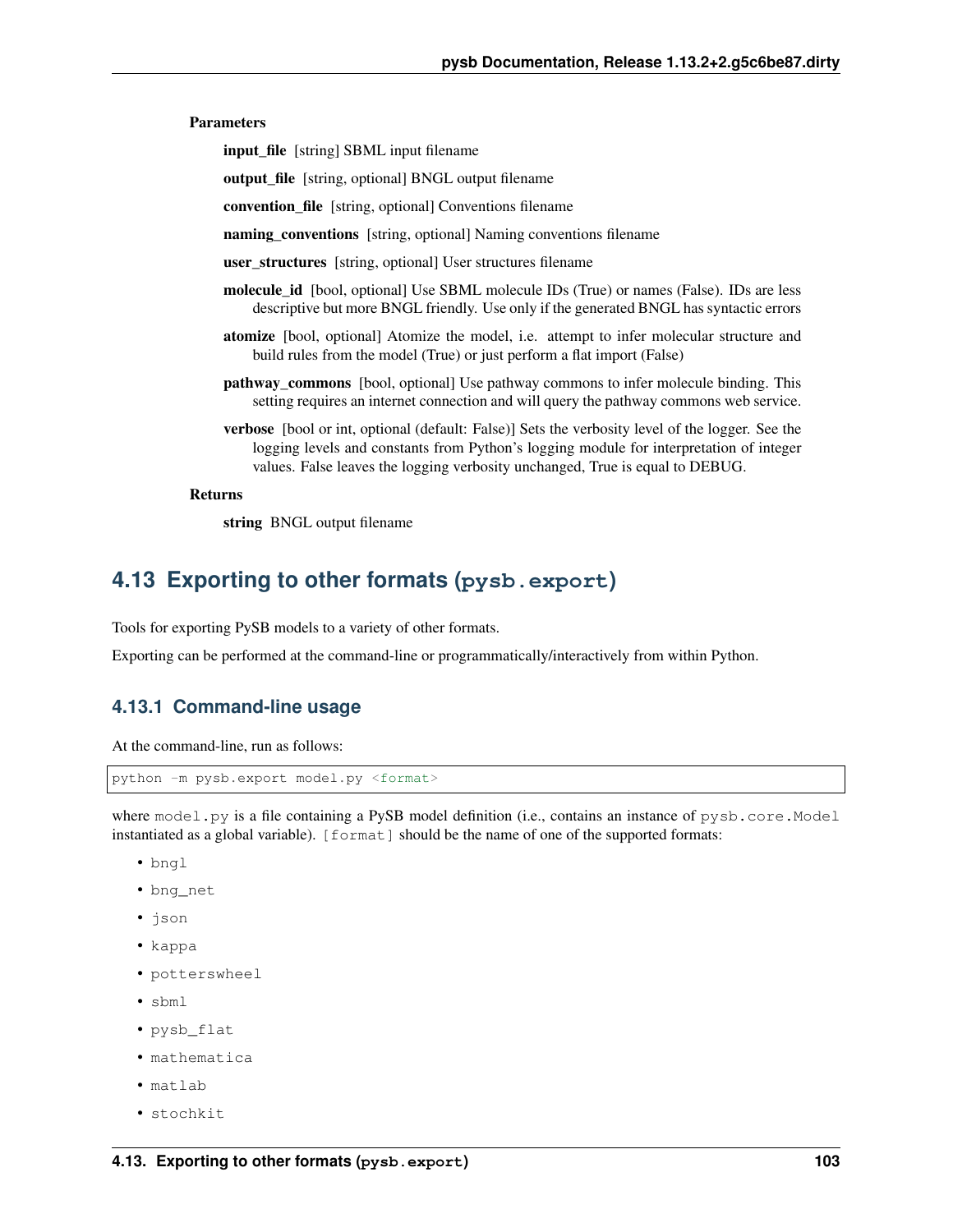In all cases, the exported model code will be printed to standard out, allowing it to be inspected or redirected to another file.

# **4.13.2 Interactive usage**

Export functionality is implemented by this module's top-level function export. For example, to export the "Robertson" example model as SBML, first import the model:

**from pysb.examples.robertson import** model

Then import the export function from this module:

**from pysb.export import** export

Call the export function, passing the model instance and a string indicating the desired format, which should be one of the ones indicated in the list in the "Command-line usage" section above:

sbml\_output = export(model, 'sbml')

The output (a string) can be inspected or written to a file, e.g. as follows:

```
with open('robertson.sbml', 'w') as f:
    f.write(sbml_output)
```
# **4.13.3 Implementation of specific exporters**

Information on the implementation of specific exporters can be found in the documentation for the exporter classes in the package [pysb.export](#page-106-0):

#### **Export SBML (pysb.export.sbml)**

Module containing a class for exporting a PySB model to SBML using libSBML

For information on how to use the model exporters, see the documentation for  $pysb$ .  $export$ .

```
class pysb.export.sbml.SbmlExporter(*args, **kwargs)
     A class for returning the SBML for a given PySB model.
```
Inherits from  $pysb$ .  $export$ .  $Exporter$ , which implements basic functionality for all exporters.

```
convert(level=(3, 2))
```
Convert the PySB model to a libSBML document

Requires the libsbml python package

## Parameters

level: (int, int) The SBML level and version to use. The default is SBML level 3, version 2. Conversion to other levels/versions may not be possible or may lose fidelity.

#### Returns

libsbml.SBMLDocument A libSBML document converted form the PySB model

```
export(level=(3, 2))
```
Export the SBML for the PySB model associated with the exporter

Requires libsbml package.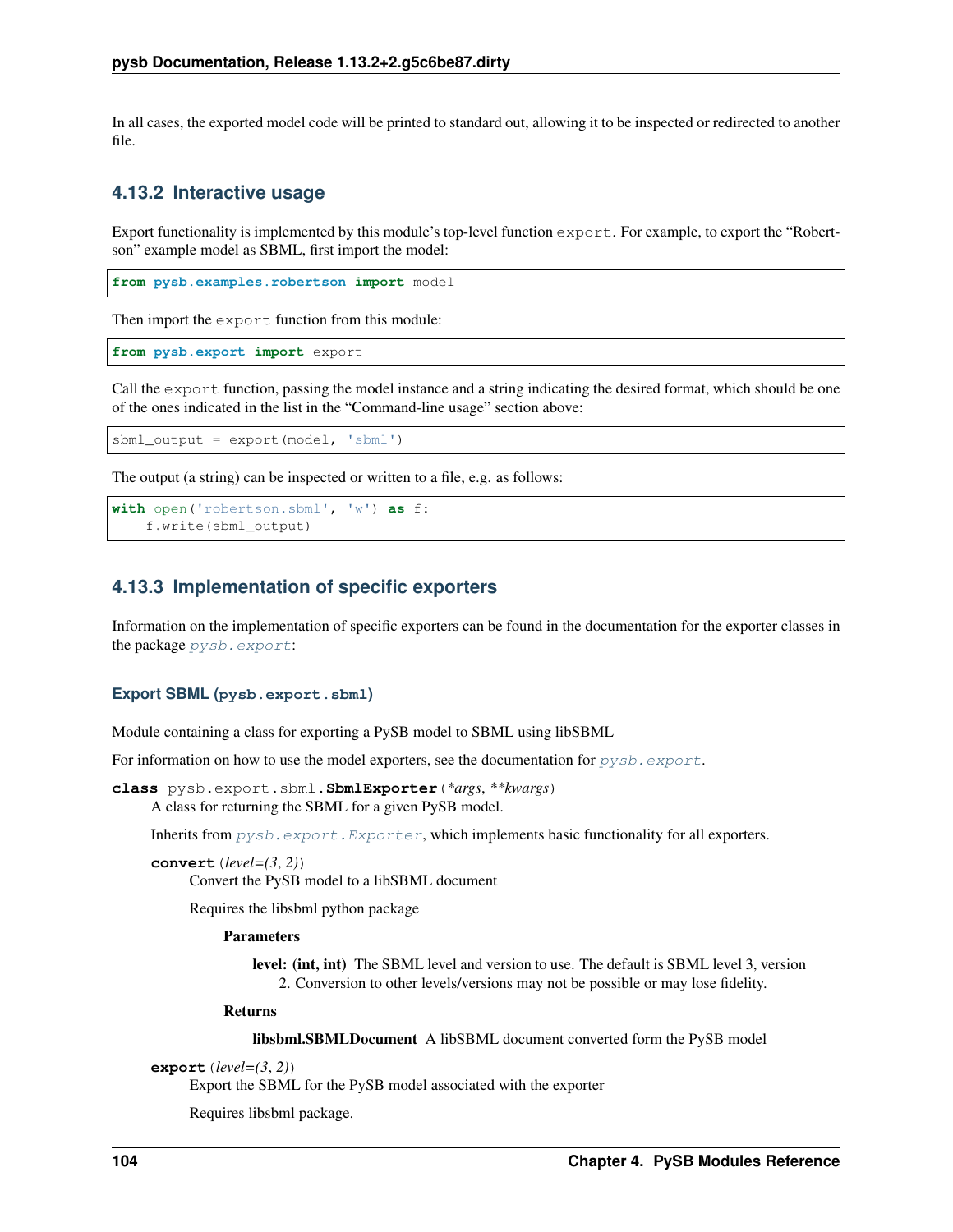### <span id="page-108-1"></span>Parameters

level: (int, int) The SBML level and version to use. The default is SBML level 3, version 2. Conversion to other levels/versions may not be possible or may lose fidelity.

### Returns

string String containing the SBML output.

#### <span id="page-108-0"></span>**Export ODEs to MATLAB (pysb.export.matlab)**

A class for converting a PySB model to a set of ordinary differential equations for integration in MATLAB.

Note that for use in MATLAB, the name of the .m file must match the name of the exported MATLAB class (e.g., robertson.m for the example below).

For information on how to use the model exporters, see the documentation for  $pysb$ .  $export$ .

### **Output for the Robertson example model**

Information on the form and usage of the generated MATLAB class is contained in the documentation for the MAT-LAB model, as shown in the following example for pysb.examples.robertson:

```
classdef robertson
   % A simple three-species chemical kinetics system known as "Robertson's
   % example", as presented in:
    %
   % H. H. Robertson, The solution of a set of reaction rate equations, in Numerical
    % Analysis: An Introduction, J. Walsh, ed., Academic Press, 1966, pp. 178-182.
    %
   % A class implementing the ordinary differential equations
   % for the robertson model.
   \approx% Save as robertson.m.
   \approx% Generated by pysb.export.matlab.MatlabExporter.
   \approx% Properties
   \frac{0}{2} --
   % observables : struct
    % A struct containing the names of the observables from the
    % PySB model as field names. Each field in the struct
    % maps the observable name to a matrix with two rows:
    % the first row specifies the indices of the species
    % associated with the observable, and the second row
   % specifies the coefficients associated with the species.
   % For any given timecourse of model species resulting from
   % integration, the timecourse for an observable can be
   % retrieved using the get_observable method, described
   % below.
   \approx% parameters : struct
   % A struct containing the names of the parameters from the
   % PySB model as field names. The nominal values are set by
   % the constructor and their values can be overriden
    % explicitly once an instance has been created.
    \frac{1}{\sqrt{2}}
```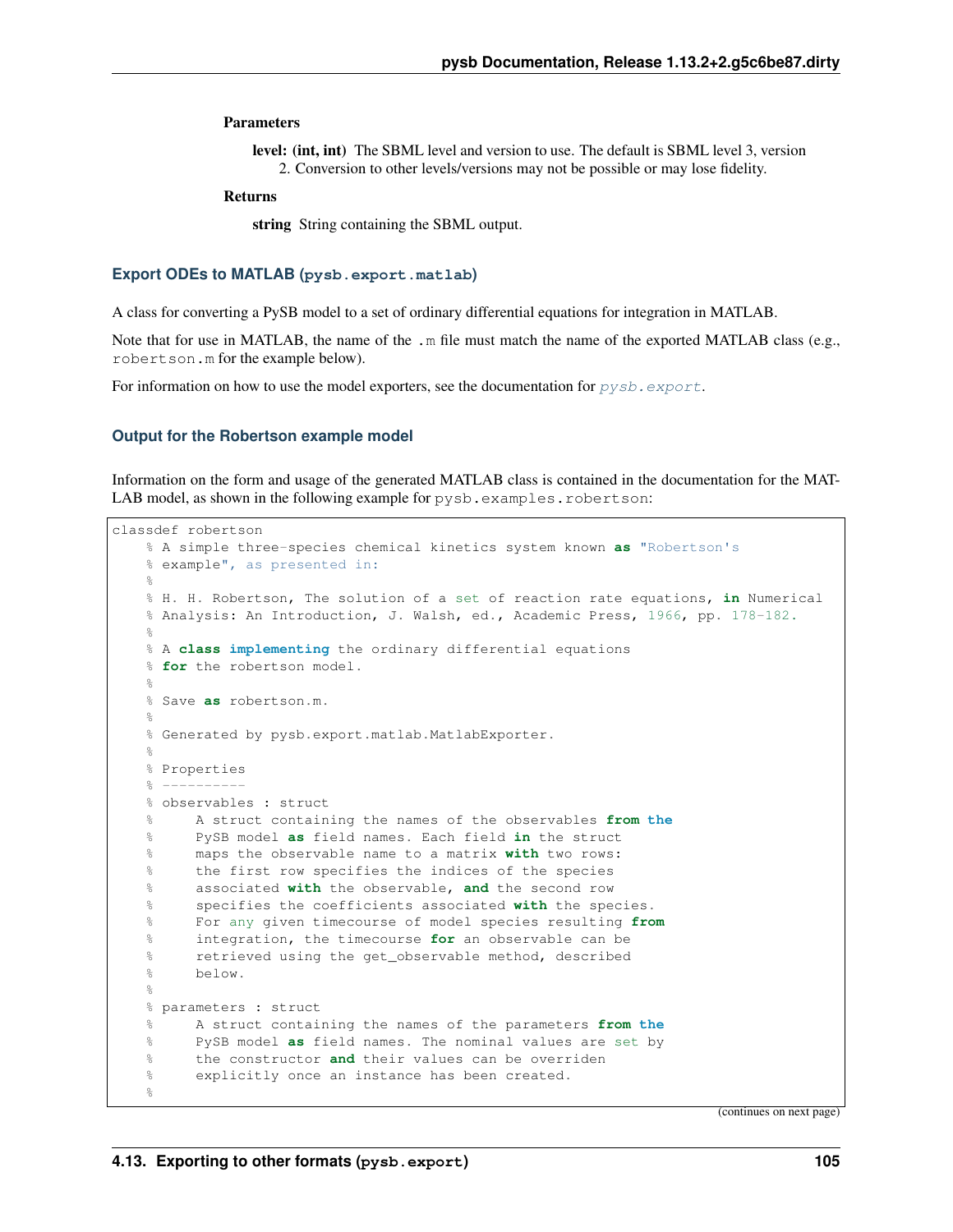(continued from previous page)

```
% Methods
\frac{6}{6} ------
% robertson.odes(tspan, y0)
% The right-hand side function for the ODEs of the model,
% for use with MATLAB ODE solvers (see Examples).
\approx% robertson.get_initial_values()
% Returns a vector of initial values for all species,
% specified in the order that they occur in the original
% PySB model (i.e., in the order found in model.species).
% Non-zero initial conditions are specified using the
% named parameters included as properties of the instance.
% Hence initial conditions other than the defaults can be
% used by assigning a value to the named parameter and then
% calling this method. The vector returned by the method
% is used for integration by passing it to the MATLAB
% solver as the y0 argument.
\approx% robertson.get_observables(y)
% Given a matrix of timecourses for all model species
% (i.e., resulting from an integration of the model),
% get the trajectories corresponding to the observables.
% Timecourses are returned as a struct which can be
% indexed by observable name.
\frac{6}{10}% Examples
\frac{6}{6} --------
% Example integration using default initial and parameter
% values:
\approx\frac{1}{6} >> m = robertson();
\frac{1}{6} >> tspan = [0 100];
% >> [t y] = ode15s(@m.odes, tspan, m.get_initial_values());
%
% Retrieving the observables:
\approx% >> y_obs = m.get_observables(y)
\frac{6}{5}properties
    observables
    parameters
end
methods
    function self = robertson()% Assign default parameter values
        self.parameters = struct( ...
            'k1', 0.0400000000000000001, ...
            'k2', 30000000, ...
            'k3', 10000, ...
            'A_0', 1, \ldots'B_0', 0, \ldots°C_0', 0);% Define species indices (first row) and coefficients
        % (second row) of named observables
        self.observables = struct( ...
```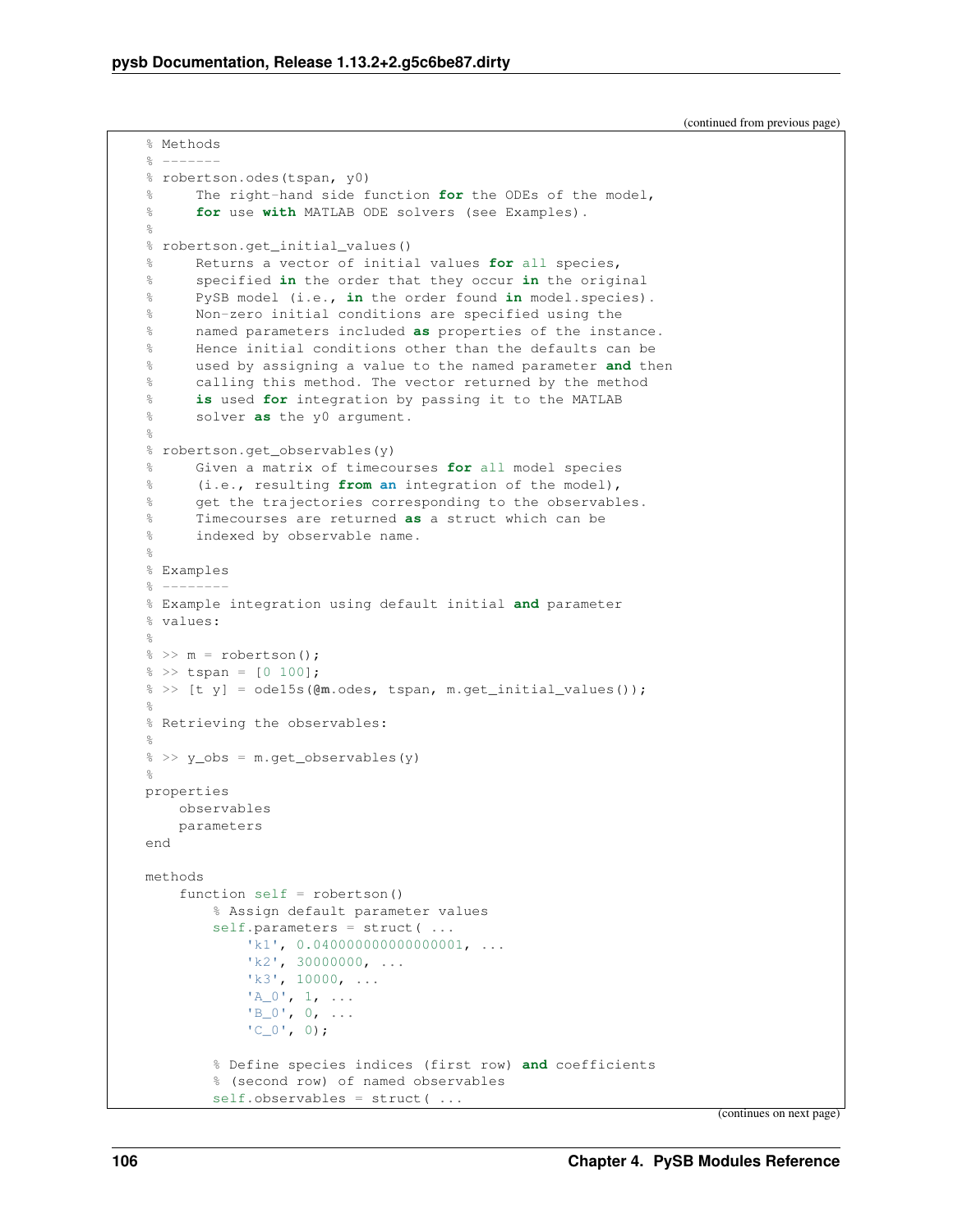```
(continued from previous page)
```

```
'B_t \text{total}', [2; 1], ...'C_total', [3; 1]);
        end
        function initial_values = get_initial_values(self)
            % Return the vector of initial conditions for all
            % species based on the values of the parameters
            % as currently defined in the instance.
            initial_values = zeros(1, 3);
            initial_values(1) = self.parameters.A_0; % A()initial_values(2) = self.parameters.B_0; % B()
            initial_values(3) = self.parameters.C_0; \textdegree C()
        end
        function y = odes (self, tspan, y0)
            % Right hand side function for the ODEs
            % Shorthand for the struct of model parameters
            p = self.parameters;
            \frac{6}{6} A();
            y(1, 1) = -p.k1*y0(1) + p.k3*y0(2)*y0(3);\frac{6}{6} B();
            y(2,1) = p.k1*y0(1) - p.k2*power(y0(2), 2) - p.k3*y0(2)*y0(3);\frac{6}{6} C();
            y(3, 1) = p.k2*power(y0(2), 2);end
        function y_{obs} = get_{observables}(self, y)% Retrieve the trajectories for the model observables
            % from a matrix of the trajectories of all model
            % species.
            % Initialize the struct of observable timecourses
            % that we will return
            y\_obs = struct();
            % Iterate over the observables;
            observable names = fieldnames(self.observables);
            for i = 1: numel(observable_names)
                obs_matrix = self.observables.(observable_names{i});
                if isempty(obs_matrix)
                     y_{obs.} (observable_names{i}) = zeros(size(y, 1), 1);
                     continue
                end
                species = obs_matrix(1, :);
                coefficients = obs_matrix(2, :);y_{obs.} (observable_names{i}) = ...
                                 y(:, species) * coefficients';
            end
        end
    end
end
```
 $'A_t$ total',  $[1; 1]$ , ...

**class** pysb.export.matlab.**MatlabExporter**(*model*, *docstring=None*)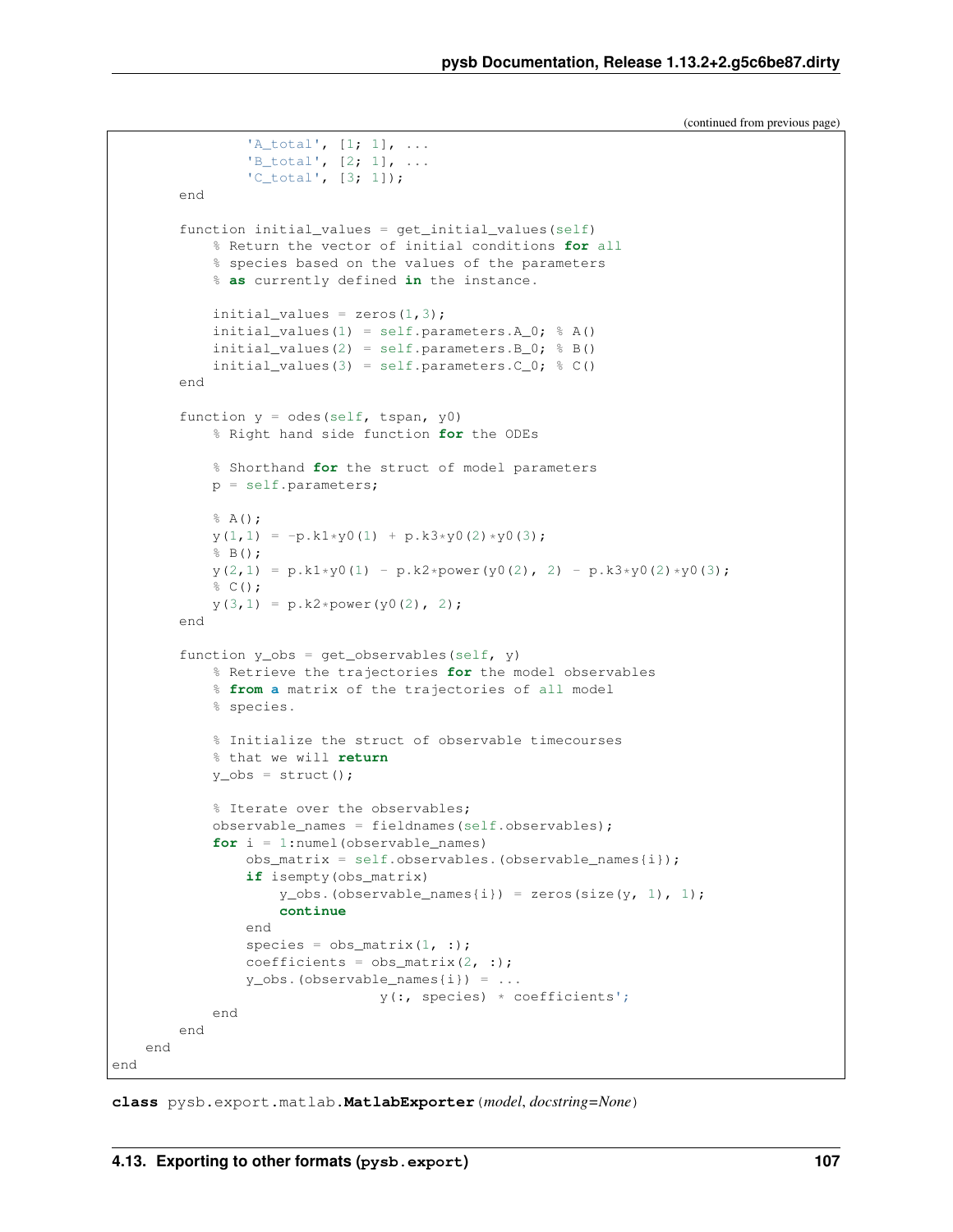<span id="page-111-1"></span>A class for returning the ODEs for a given PySB model for use in MATLAB.

Inherits from  $pysb$ .  $export$ . Exporter, which implements basic functionality for all exporters.

**export**()

Generate a MATLAB class definition containing the ODEs for the PySB model associated with the exporter.

Returns

string String containing the MATLAB code for an implementation of the model's ODEs.

#### <span id="page-111-0"></span>**Export ODEs to Mathematica (pysb.export.mathematica)**

Module containing a class for converting a PySB model to a set of ordinary differential equations for integration or analysis in Mathematica.

For information on how to use the model exporters, see the documentation for  $pysb$ .  $export$ .

#### **Output for the Robertson example model**

The Mathematica code produced will follow the form as given below for pysb.examples.robertson:

```
(*
A simple three-species chemical kinetics system known as "Robertson's
example", as presented in:
H. H. Robertson, The solution of a set of reaction rate equations, in Numerical
Analysis: An Introduction, J. Walsh, ed., Academic Press, 1966, pp. 178-182.
Mathematica model definition file for model robertson.
Generated by pysb.export.mathematica.MathematicaExporter.
Run with (for example):
tmax = 10soln = NDSolve[Join[odes, initconds], slist, {t, 0, tmax}]
Plot[s0[t] /. soln, {t, 0, tmax}, PlotRange -> All]
*)
(* Parameters *)
k1 = 0.040000000000000001;k2 = 30000000;k3 = 10000;A0 = 1;BO = 0;CO = 0;(* List of Species *)
(* 50[t] = A() *)(* s1[t] = B() *)(* s2[t] = C() *)(* ODEs *)odes = {s0'[t] == -k1*s0[t] + k3*s1[t]*s2[t],s1'[t] == k1*s0[t] - k2*s1[t]^2 - k3*s1[t]*s2[t],s2'[t] == k2*s1[t]^2
```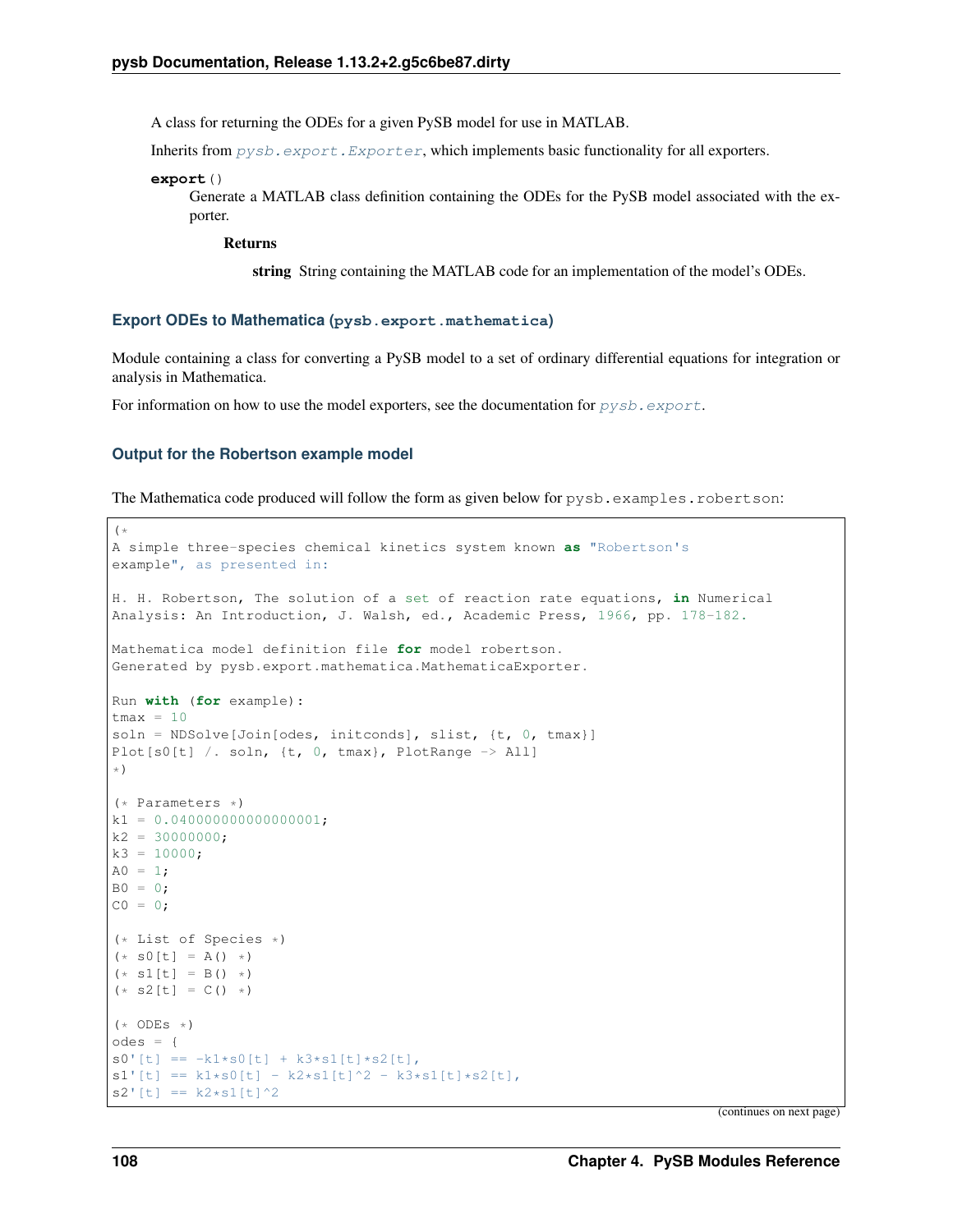(continued from previous page)

```
(* Initial Conditions *)
initconds = {
s0[0] == A0,
s1[0] == B0,s2[0] == C0}
(* List of Variables (e.g., as an argument to NDSolve) *)
solvelist = {
s0[t],
s1[t],
s2[t]}
(* Run the simulation -- example *)tmax = 100soln = NDSolve[Join[odes, initconds], solvelist, {t, 0, tmax}]
(* Observables *)
Atotal = (s0[t] * 1) /. soln
Btotal = (s1[t] * 1) /. soln
Ctotal = (s2[t] \times 1) /. soln
```
The output consists of a block of commands that define the ODEs, parameters, species and other variables for the model, along with a set of descriptive comments. The sections are as follows:

- The header comments identify the model and show an example of how to integrate the ODEs in Mathematica.
- The parameters block defines the numerical values of the named parameters.
- The list of species gives the mapping between the indexed species ( $s0$ ,  $s1$ ,  $s2$ ) and their representation in PySB  $(A()$ ,  $B()$ ,  $C()$ ).
- The ODEs block defines the set of ordinary differential equations and assigns the set of equations to the variable odes.
- The initial conditions block defines the initial values for each species and assigns the set of conditions to the variable initconds.
- The "list of variables" block enumerates all of the species in the model (s0[t], s1[t], s2[t]) and assigns them to the variable solvelist; this list can be passed to the Mathematica command NDSolve to indicate the variables to be solved for.
- This is followed by an example of how to call NDSolve to integrate the equations.
- Finally, the observables block enumerates the observables in the model, expressing each one as a linear combination of the appropriate species in the model. The interpolating functions returned by NDSolve are substituted in from the solution variable soln, allowing the observables to be plotted.

Note that Mathematica does not permit underscores in variable names, so any underscores used in PySB variables will be removed (e.g., A\_total will be converted to Atotal).

```
class pysb.export.mathematica.MathematicaExporter(model, docstring=None)
     A class for returning the ODEs for a given PySB model for use in Mathematica.
```
Inherits from  $pysb$ .  $export$ . Exporter, which implements basic functionality for all exporters.

**export**()

<span id="page-112-0"></span>}

Generate the corresponding Mathematica ODEs for the PySB model associated with the exporter.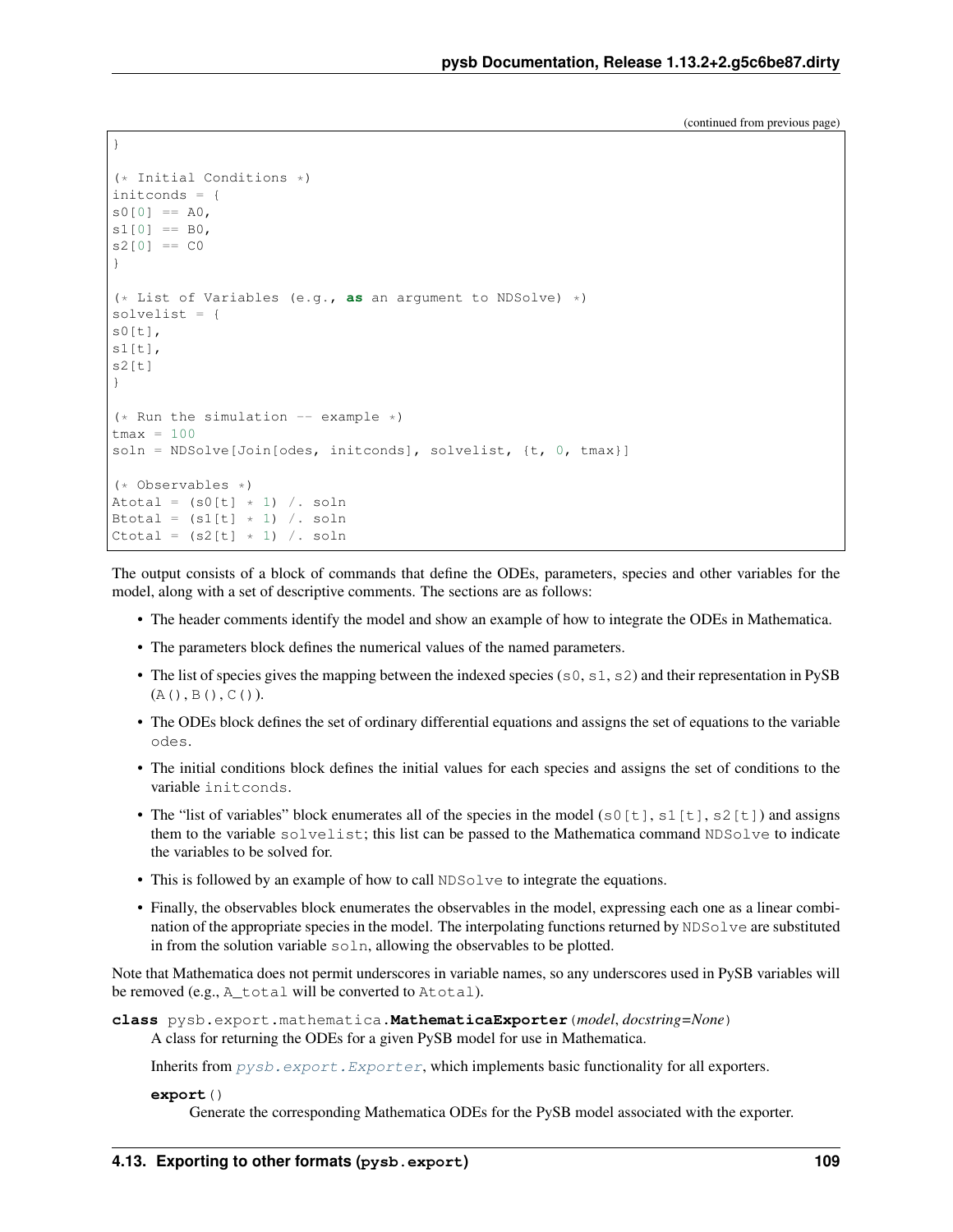<span id="page-113-1"></span>Returns

string String containing the Mathematica code for the model's ODEs.

### <span id="page-113-0"></span>**Export ODEs to PottersWheel (pysb.export.potterswheel)**

Module containing a class for converting a PySB model to an equivalent set of ordinary differential equations for integration or analysis in [PottersWheel.](http://www.potterswheel.de)

For information on how to use the model exporters, see the documentation for  $pysb$ .  $export$ .

### **Output for the Robertson example model**

The PottersWheel code produced will follow the form as given below for pysb.examples.robertson:

```
% A simple three-species chemical kinetics system known as "Robertson's
% example", as presented in:
%
% H. H. Robertson, The solution of a set of reaction rate equations, in Numerical
% Analysis: An Introduction, J. Walsh, ed., Academic Press, 1966, pp. 178-182.
%
% PottersWheel model definition file
% save as robertson.m
function m = robertson()
m = pwGetEmptyModel();
% meta information
m.ID = 'robertson';
m.name = 'robertson';
m.description = '';
m.authors = {\''};m.dates = {'''};m.type = 'PW-1-5';% dynamic variables
m = pwAddX(m, 's0', 1.000000e+00);m = pwAddX(m, 's1', 0.000000e+00);m = pwAddX(m, 's2', 0.000000e+00);
% dynamic parameters
m = pwAddK(m, 'k1', 4.000000e-02);m = pwAddK(m, 'k2', 3.000000e+07);m = pwAddK(m, 'k3', 1.000000e+04);m = pwAddK(m, 'A_0', 1.000000e+00);m = pwAddK(m, 'B_0', 0.000000e+00);m = pwAddK(m, 'C_0', 0.000000e+00);% ODEs
m = pwAddODE(m, 's0', '-k1*s0 + k3*s1*s2');
m = pwAddODE(m, 's1', 'k1*s0 - k2*power(s1, 2) - k3*s1*s2');
m = pwAddODE(m, 's2', 'k2*power(s1, 2)');
% observables
m = pwAddY(m, 'A_total', '1.000000 * s0');
m = pwAddY(m, 'B_total', '1.000000 * s1');
```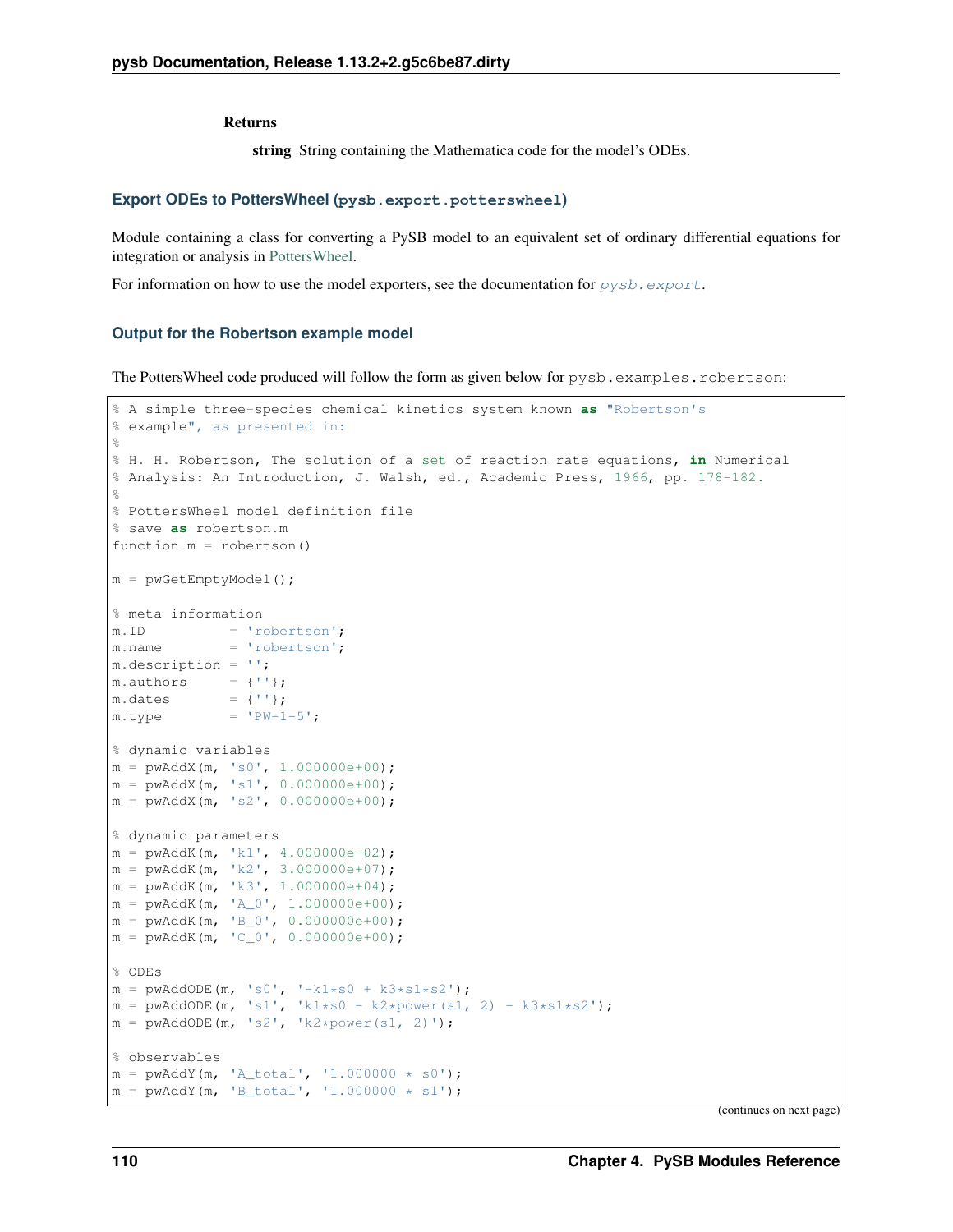(continued from previous page)

```
m = pwAddY(m, 'C_total', '1.000000 * s2');
% end of PottersWheel model robertson
```
**class** pysb.export.potterswheel.**PottersWheelExporter**(*model*, *docstring=None*) A class for returning the PottersWheel equivalent for a given PySB model.

Inherits from  $pysb$ .  $export$ . Exporter, which implements basic functionality for all exporters.

#### **export**()

Generate the PottersWheel code for the ODEs of the PySB model associated with the exporter.

Returns

string String containing the PottersWheel code for the ODEs.

#### <span id="page-114-1"></span>**Export BNGL (pysb.export.bngl)**

Module containing a class for exporting a PySB model to BNGL.

Serves as a wrapper around pysb.generator.bng.BngGenerator.

For information on how to use the model exporters, see the documentation for  $pysb$ .  $export$ .

**class** pysb.export.bngl.**BnglExporter**(*model*, *docstring=None*) A class for returning the BNGL for a given PySB model.

Inherits from  $pysb$ .  $export$ . Exporter, which implements basic functionality for all exporters.

#### **export**()

Generate the corresponding BNGL for the PySB model associated with the exporter. A wrapper around pysb.generator.bng.BngGenerator.

Returns

string The BNGL output for the model.

#### <span id="page-114-0"></span>**Export BNGL NET file (pysb.export.bng\_net)**

Module containing a class for getting the BNGL NET file for a given PySB model.

Serves as a wrapper around  $pysb.bng.generate\_network()$ , which generates the BNGL for the model and then invokes BNG to generate the NET file.

For information on how to use the model exporters, see the documentation for  $pysb$ .  $export$ .

**class** pysb.export.bng\_net.**BngNetExporter**(*model*, *docstring=None*) A class for generating the BNG NET file for a given PySB model.

Inherits from pysb.export.Export, which implements basic functionality for all exporters.

#### **export**()

Generate the BNGL NET file for the PySB model associated with the exporter. A wrapper around  $p_{\gamma S}b$ . [bng.generate\\_network\(\)](#page-64-0).

### Returns

string The NET file output for the model, generated by BNG.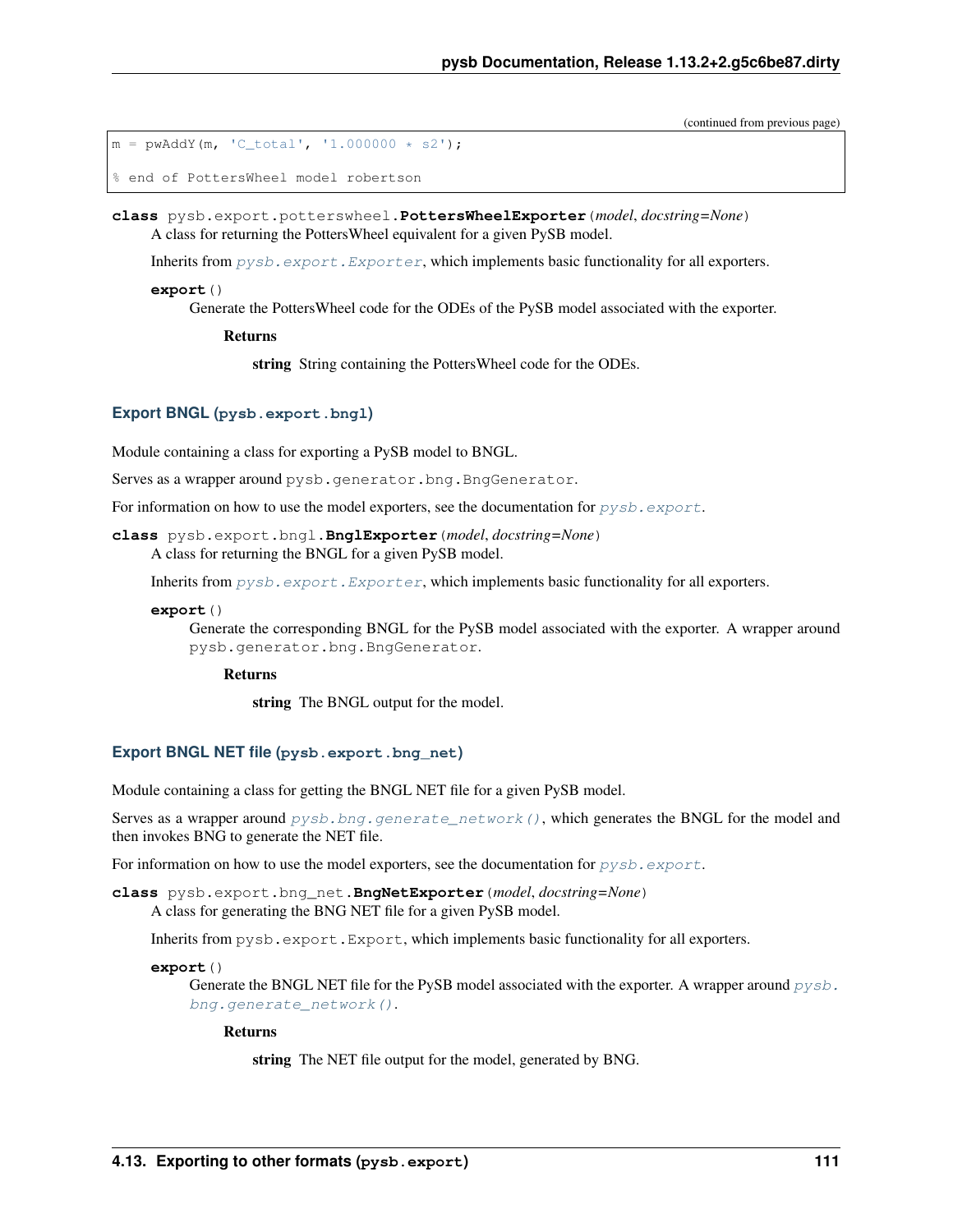### <span id="page-115-2"></span><span id="page-115-0"></span>**Export Kappa (pysb.export.kappa)**

Module containing a class for returning the Kappa equivalent for a given PySB model.

Serves as a wrapper around pysb.generator.kappa.KappaGenerator.

For information on how to use the model exporters, see the documentation for  $pysb$ .  $export$ .

**class** pysb.export.kappa.**KappaExporter**(*model*, *docstring=None*) A class for returning the Kappa for a given PySB model.

Inherits from  $pysb$ .  $export$ .  $Exporter$ , which implements basic functionality for all exporters.

#### **export**(*dialect='kasim'*)

Generate the corresponding Kappa for the PySB model associated with the exporter. A wrapper around pysb.generator.kappa.KappaGenerator.

#### Parameters

dialect [(optional) string, either 'kasim' (default) or 'complx'] The Kappa file syntax for the Kasim simulator is slightly different from that of the complx analyzer. This argument specifies which type of Kappa to produce ('kasim' is the default).

#### Returns

string The Kappa output.

### <span id="page-115-1"></span>**Export a "flat" PySB model (pysb.export.pysb\_flat)**

A module containing a class that exports a PySB model to a single Python source file that, when imported, will recreate the same model. This is intended for saving a dynamically generated model so that it can be reused without re-running the dynamic generation process. Note that any macro calls and other program structure in the original model are "flattened" in the process.

For information on how to use the model exporters, see the documentation for  $pysb$ .  $export$ .

### **Structure of the Python code**

The standalone Python code calls Model(), then defines Monomers, Parameters, Expressions (constant), Compartments, Observables, Expressions (dynamic), Rules and initial conditions in that order. This can be considered a sort of "repr()" for a full model.

If the output is saved as  $f \circ \circ \circ$ , by then one may load the model with the following line:

**from foo import** model

**class** pysb.export.pysb\_flat.**PysbFlatExporter**(*model*, *docstring=None*) A class for generating PySB "flat" model source code from a model.

Inherits from  $pysb$ .  $export$ .  $Exporter$ , which implements basic functionality for all exporters.

**export**()

Export PySB source code from a model.

### Returns

string String containing the Python code.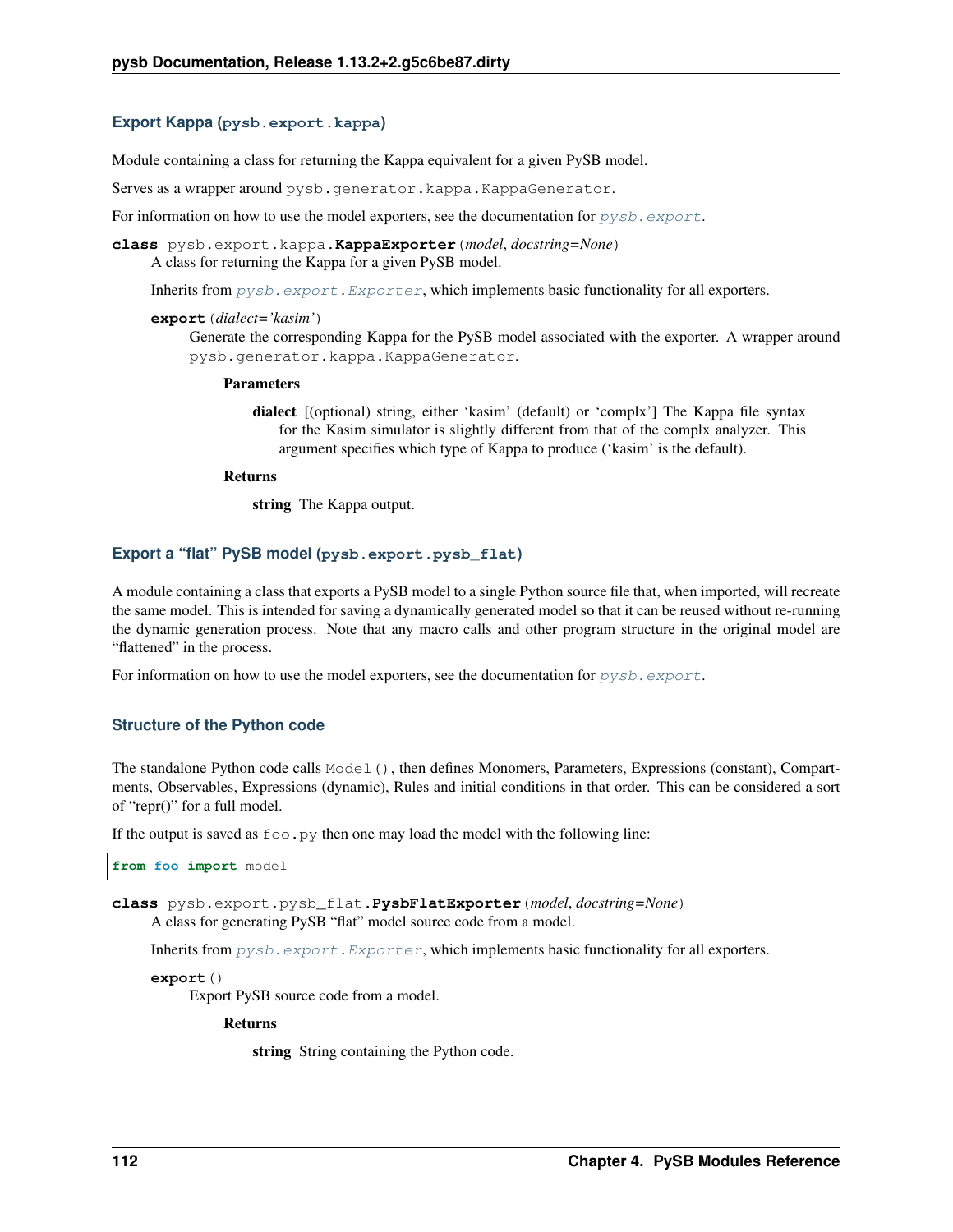### <span id="page-116-3"></span><span id="page-116-2"></span>**Export to StochKit (pysb.export.stochkit)**

Module containing a class to return the StochKit XML equivalent of a model

Contains code based on the *gillespy <https://github.com/JohnAbel/gillespy>* library with permission from author Brian Drawert.

For information on how to use the model exporters, see the documentation for  $pysb$ .  $export$ .

```
class pysb.export.stochkit.StochKitExporter(model, docstring=None)
    A class for returning the Kappa for a given PySB model.
```
Inherits from  $pysb$ .  $export$ .  $Exporter$ , which implements basic functionality for all exporters.

**export**(*initials=None*, *param\_values=None*) Generate the corresponding StochKit2 XML for a PySB model

#### Parameters

initials [list of numbers] List of initial species concentrations overrides (must be same length as model.species). If None, the concentrations from the model are used.

param\_values [list] List of parameter value overrides (must be same length as model.parameters). If None, the parameter values from the model are used.

#### Returns

string The model in StochKit2 XML format

### <span id="page-116-1"></span>**Export JSON (pysb.export.json)**

Module containing a class for exporting a PySB model to JSON

For information on how to use the model exporters, see the documentation for  $pysb$ .  $export$ .

```
class pysb.export.json.JsonExporter(model, docstring=None)
     A class for returning the JSON for a given PySB model.
```
Inherits from  $pysb$ .  $export$ . Exporter, which implements basic functionality for all exporters.

```
export(include_netgen=False)
```
Generate the corresponding JSON for the PySB model associated with the exporter.

### Parameters

include netgen: bool Include cached network generation data (reactions, species, local function-derived parameters and expressions) if True.

#### Returns

string The JSON output for the model.

<span id="page-116-0"></span>

| class pysb.export.ison.PySBJSONEncoder(*, | skipkeys=False,      |  |                 | ensure ascii=True.                             |
|-------------------------------------------|----------------------|--|-----------------|------------------------------------------------|
|                                           | check circular=True, |  | allow nan=True, |                                                |
|                                           |                      |  |                 | sort keys=False, indent=None, separators=None, |
|                                           | default=None)        |  |                 |                                                |

Encode a PySB model in JSON

This encoder stores the model without caching the reaction network. To also store the reaction network, see [PySBJSONWithNetworkEncoder](#page-117-1).

Attributes correspond to their PySB equivalents (monomers, parameters, etc.) and are mostly stored verbatim, with the following exceptions.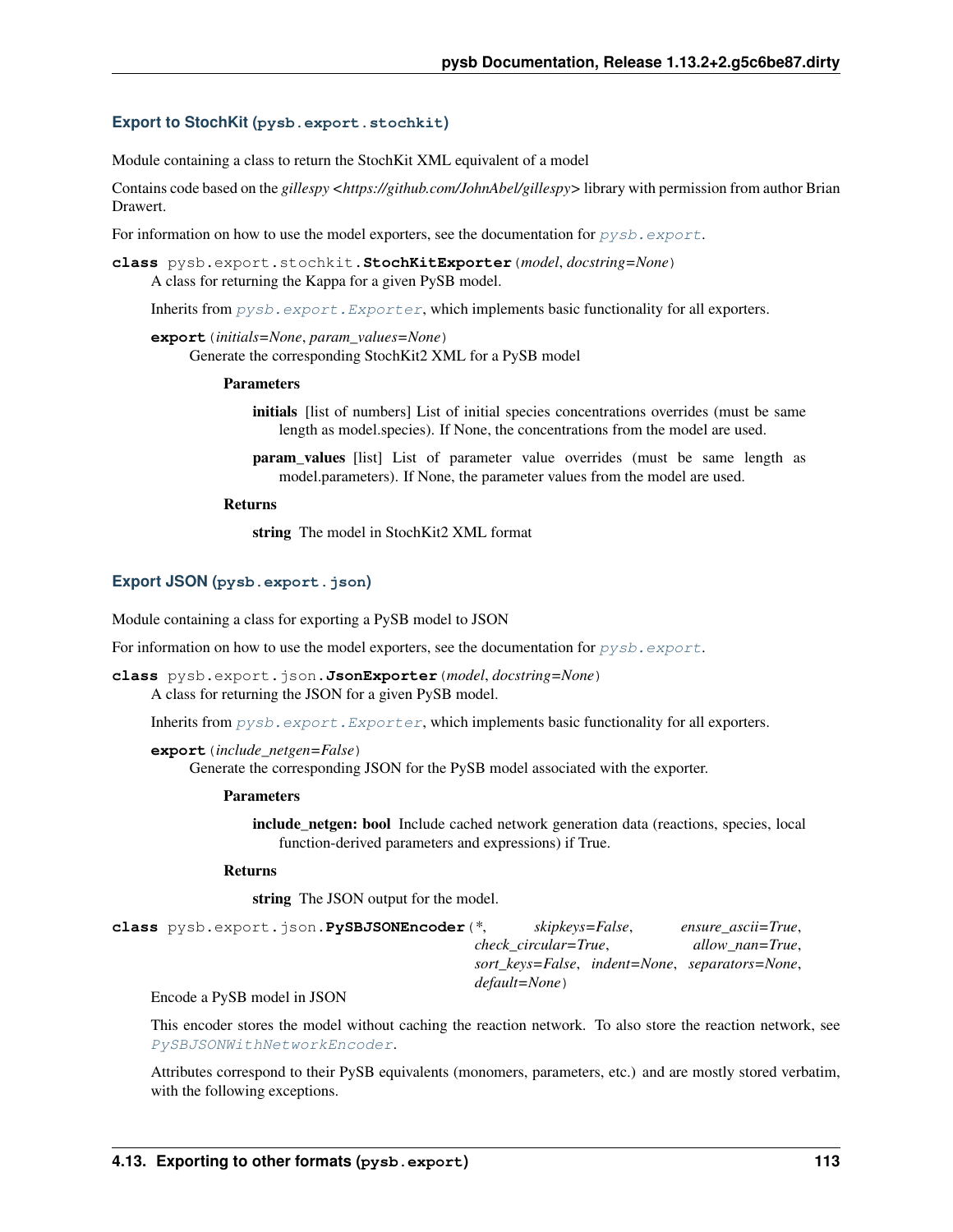- <span id="page-117-2"></span>• MultiStates and the ANY and WILD state values use a special object format
- References to other components are stored using the component name
- Sympy expressions are encoded as strings using the default encoder

The protocol number (currently: 1) specifies semantic model compatibility, and should be incremented if new features are added which affect how a model is simulated or prevent a model being loaded by pysb. importers.json.PySBJSONDecoder().

#### **default**(*o*)

Implement this method in a subclass such that it returns a serializable object for  $\circ$ , or calls the base implementation (to raise a TypeError).

For example, to support arbitrary iterators, you could implement default like this:

```
def default(self, o):
    try:
        iterable = iter(o)except TypeError:
       pass
    else:
        return list(iterable)
    # Let the base class default method raise the TypeError
    return JSONEncoder.default(self, o)
```
<span id="page-117-1"></span>**class** pysb.export.json.**PySBJSONWithNetworkEncoder**(*\**, *skipkeys=False*,

```
ensure_ascii=True,
check_circular=True, al-
low_nan=True, sort_keys=False,
indent=None, separators=None,
default=None)
```
Encode a PySB model and its reaction network in JSON

This encoder stores the model including the cached reaction network. To encode the model without the reaction network, see  $PySBJSONEncoder$ , which also includes implementation details.

**exception** pysb.export.**CompartmentsNotSupported** Compartments are not supported by this exporter

#### <span id="page-117-0"></span>**exception** pysb.export.**ExportError**

```
class pysb.export.Exporter(model, docstring=None)
     Base class for all PySB model exporters.
```
Export functionality is implemented by subclasses of this class. The pattern for model export is the same for all exporter subclasses: a model is passed to the exporter constructor and the export method on the instance is called.

#### Parameters

model [pysb.core.Model] The model to export.

docstring [string (optional)] The header comment to include at the top of the exported file.

### **Examples**

Exporting the "Robertson" example model to SBML using the SbmlExporter subclass: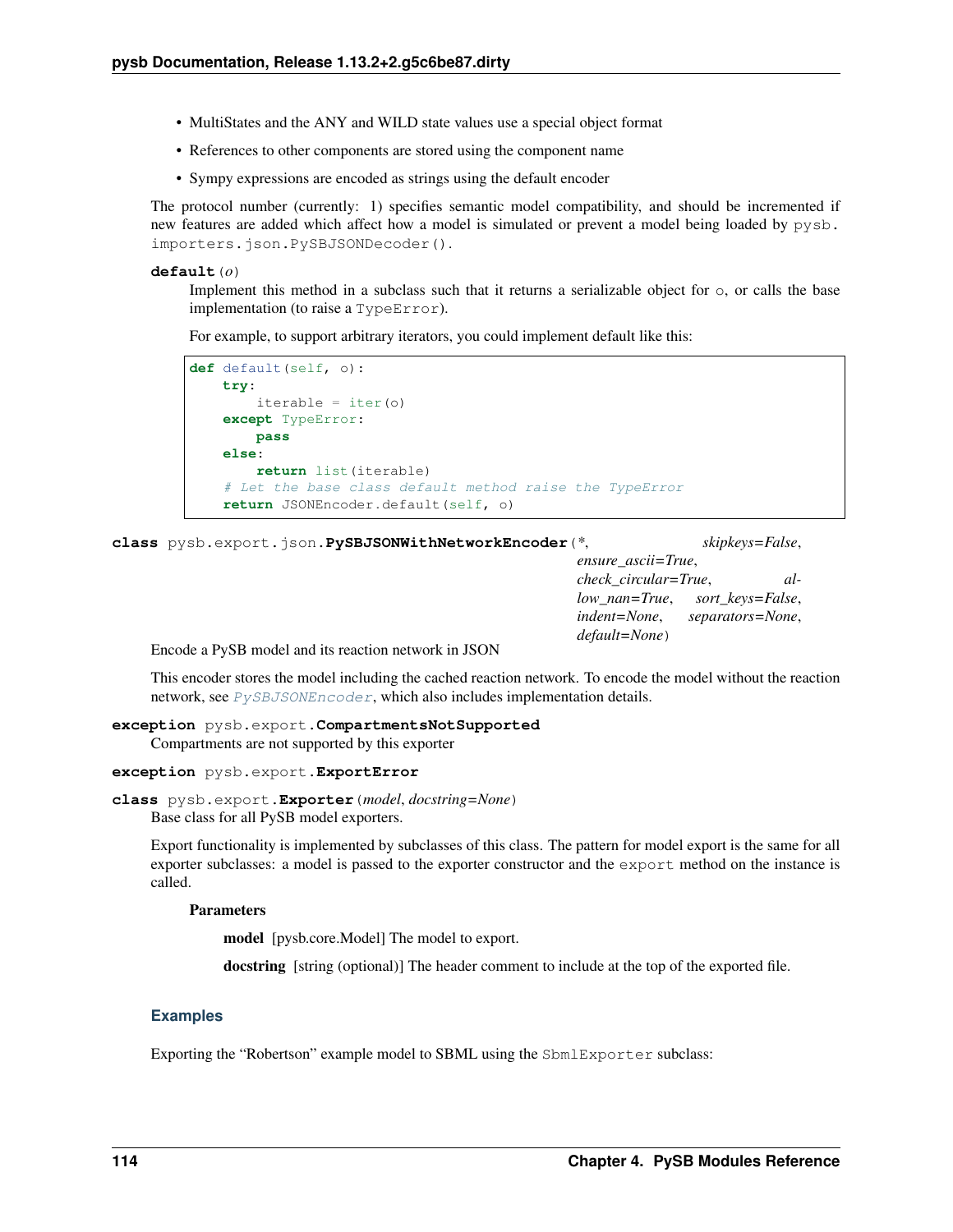```
>>> from pysb.examples.robertson import model
>>> from pysb.export.sbml import SbmlExporter
>>> e = SbmlExporter(model)
>>> sbml_output = e.export()
```
### **docstring = None**

Header comment to include at the top of the exported file.

### **export**()

The export method, which must be implemented by any subclass.

All implementations of this method are expected to return a single string containing the representation of the model in the desired format.

### **model = None**

The model to export.

**exception** pysb.export.**ExpressionsNotSupported** Expressions are not supported by this exporter

```
exception pysb.export.LocalFunctionsNotSupported
     Local functions are not supported by this exporter
```
### pysb.export.**export**(*model*, *format*, *docstring=None*)

Top-level function for exporting a model to a given format.

### Parameters

model [pysb.core.Model] The model to export.

format [string] A string indicating the desired export format.

docstring [string (optional)] The header comment to include at the top of the exported file.

### pysb.export.**pad**(*text*, *depth=0*)

Dedent multi-line string and pad with spaces.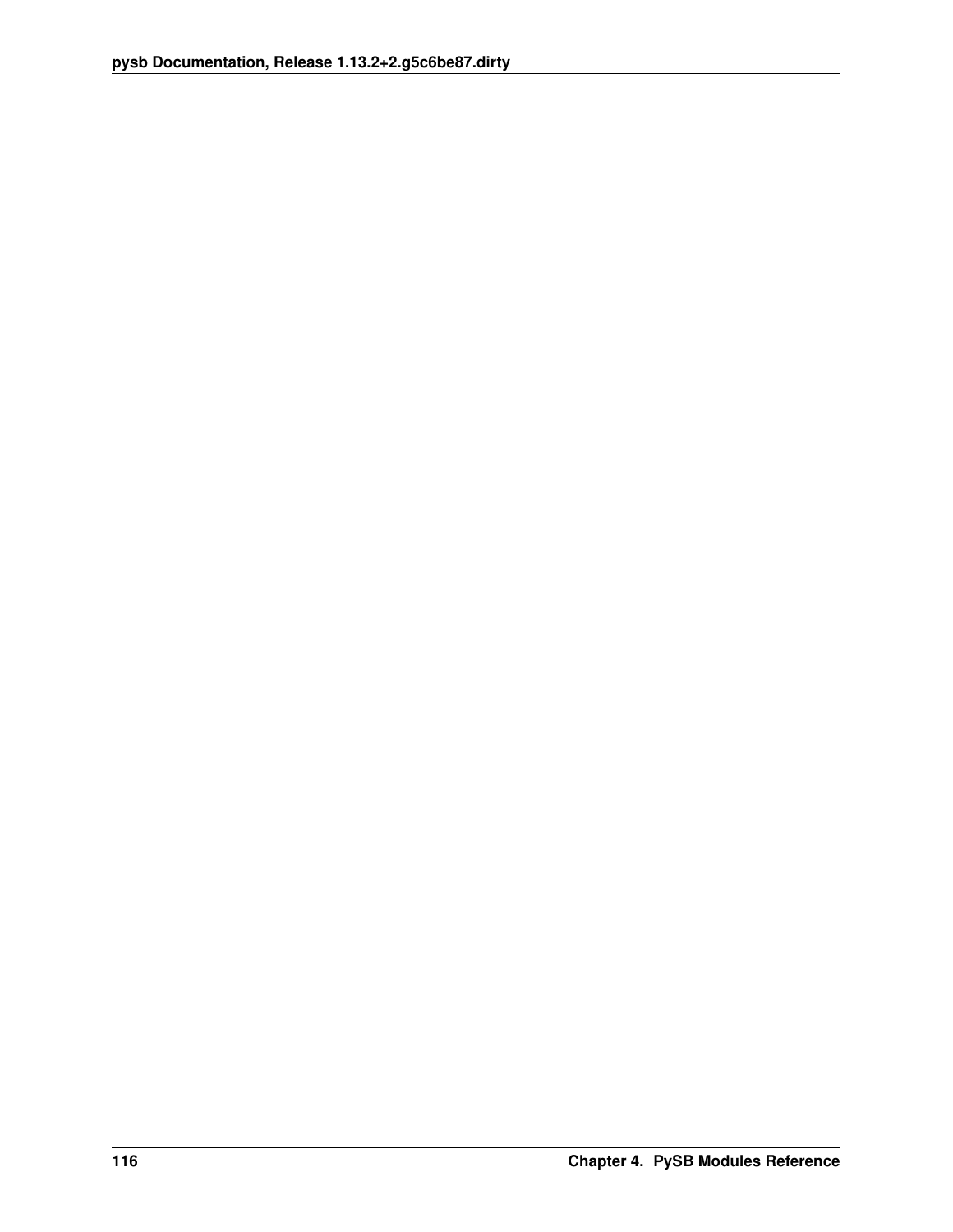# CHAPTER 5

### Useful References

A collection of links for learning more about Python and other tools used by PySB.

### **5.1 Python Language**

For those unfamiliar with Python or programming there are several resources available online. We have found the ones below useful to learn Python in a practical and straightfoward manner.

### Quick Python Overview:

• [Instant Python](http://hetland.org/writing/instant-python.html)

### Python tutorials for beginners, experienced users, or if you want a refresher:

- [Official Python tutorial](http://docs.python.org/tutorial/)
- [Python for non-programmers](http://wiki.python.org/moin/BeginnersGuide/NonProgrammers)
- [Dive into Python](http://www.diveintopython.net/)
- [Thinking in Python](http://www.mindview.net/Books/TIPython)

### **5.2 NumPy and SciPy**

### NumPy:

- [NumPy for Matlab](http://www.scipy.org/NumPy_for_Matlab_Users/)
- Also the [Mathesaurus](http://mathesaurus.sourceforge.net/matlab-numpy.html)
- Matlab commands in Numerical Python [cheatsheet](http://mathesaurus.sourceforge.net/matlab-python-xref.pdf)

SciPy:

• [Scientific Python](http://www.scipy.org/)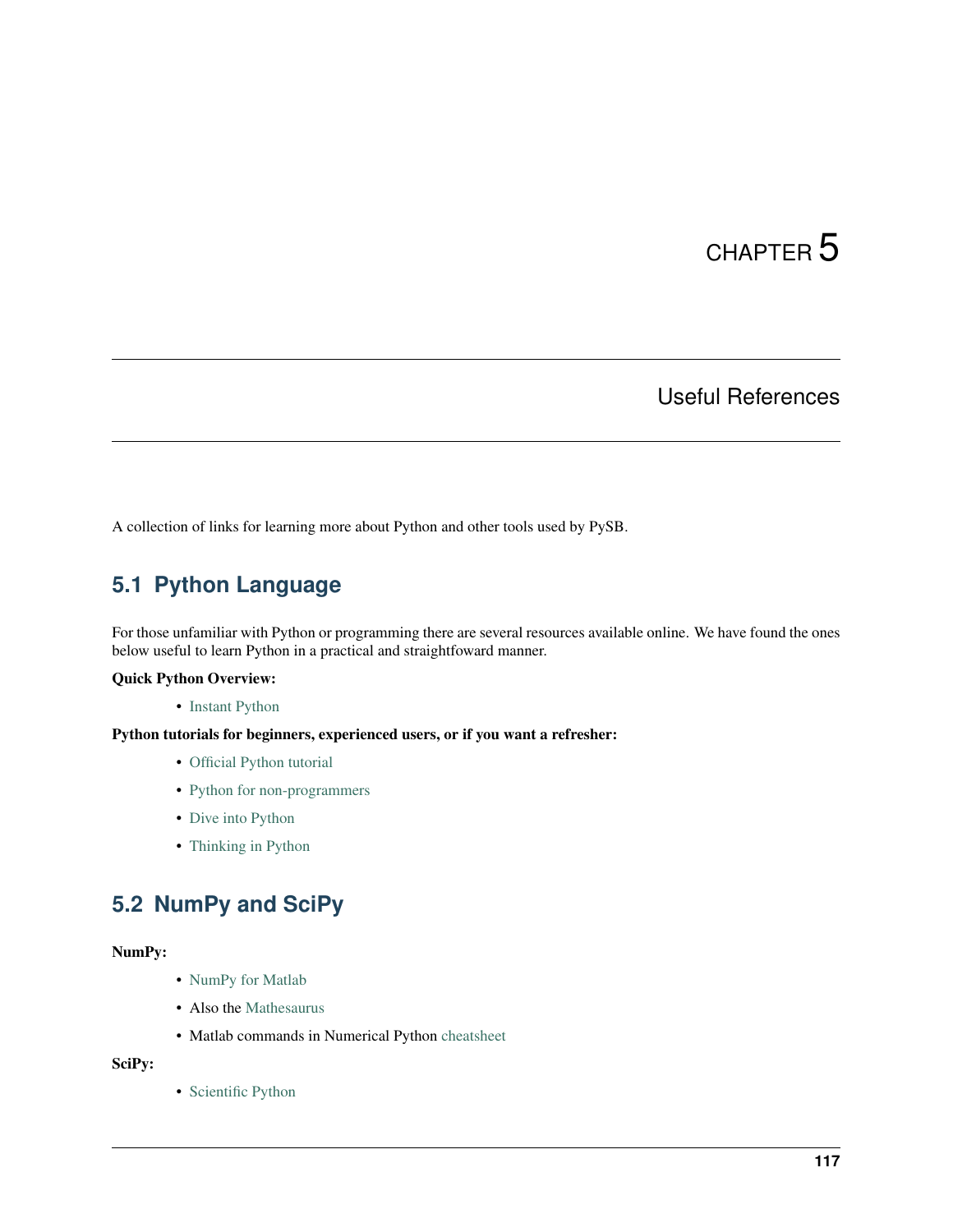### **5.3 BioNetGen**

- [BioNetGen tutorial](http://bionetgen.org/index.php/BioNetGen_Tutorial)
- [Compartmental BNGL](http://bionetgen.org/index.php/Compartments_in_BNGL)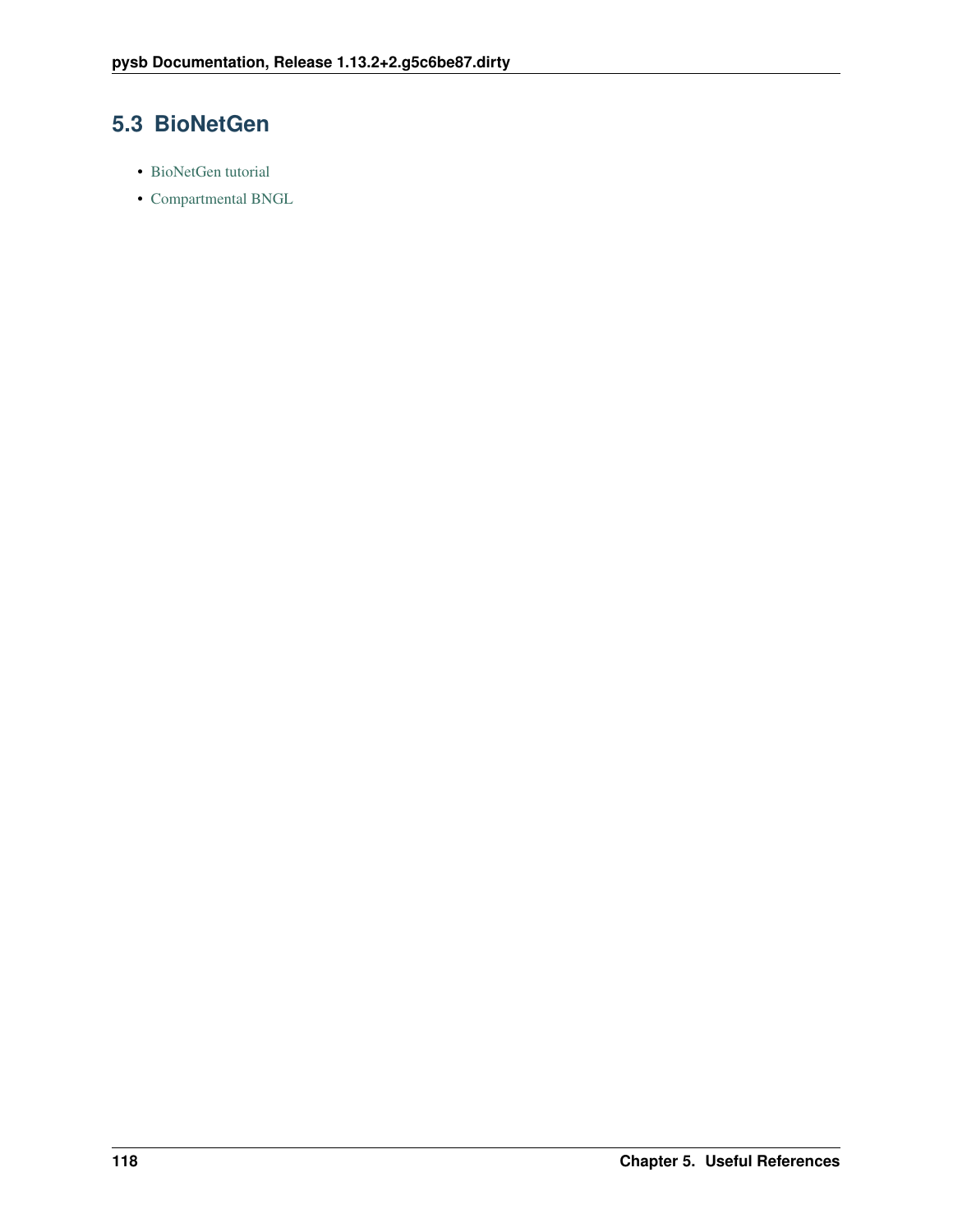# CHAPTER 6

Indices and tables

- genindex
- modindex
- search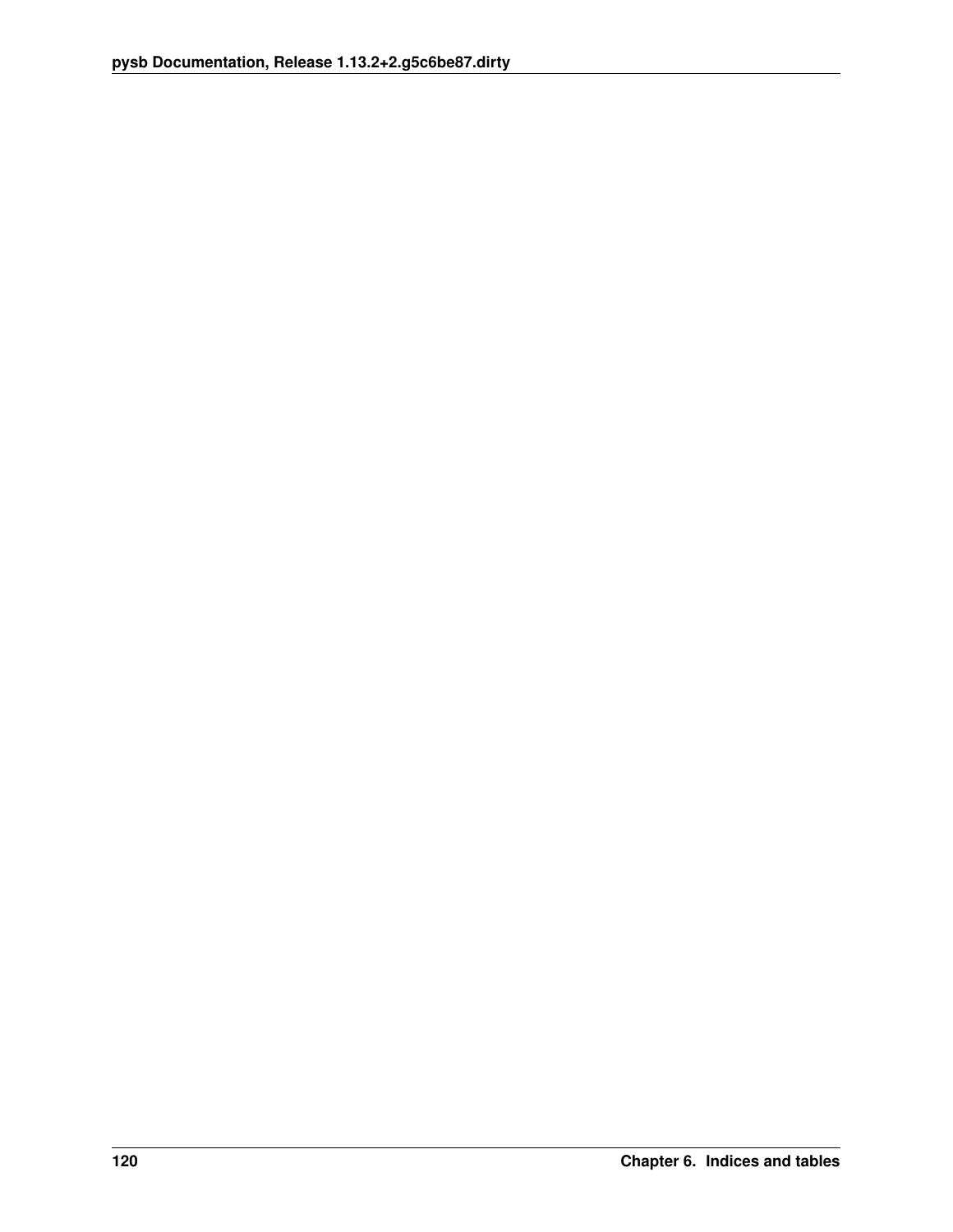# Python Module Index

### p

pysb.bng, [59](#page-62-0) pysb.core, [29](#page-32-0) pysb.export, [103](#page-106-0) pysb.export.bng\_net, [111](#page-114-0) pysb.export.bngl, [111](#page-114-1) pysb.export.json, [113](#page-116-1) pysb.export.kappa, [112](#page-115-0) pysb.export.mathematica, [108](#page-111-0) pysb.export.matlab, [105](#page-108-0) pysb.export.potterswheel, [110](#page-113-0) pysb.export.pysb\_flat, [112](#page-115-1) pysb.export.sbml, [104](#page-107-0) pysb.export.stochkit, [113](#page-116-2) pysb.importers.bngl, [101](#page-104-0) pysb.importers.sbml, [101](#page-104-1) pysb.integrate, [41](#page-44-0) pysb.kappa, [62](#page-65-0) pysb.macros, [65](#page-68-0) pysb.pathfinder, [56](#page-59-0) pysb.pattern, [86](#page-89-0) pysb.simulator, [44](#page-47-0) pysb.testing.modeltests, [57](#page-60-0) pysb.tools.render\_reactions, [94](#page-97-0) pysb.tools.render\_species, [95](#page-98-0) pysb.tools.sensitivity\_analysis, [96](#page-99-0)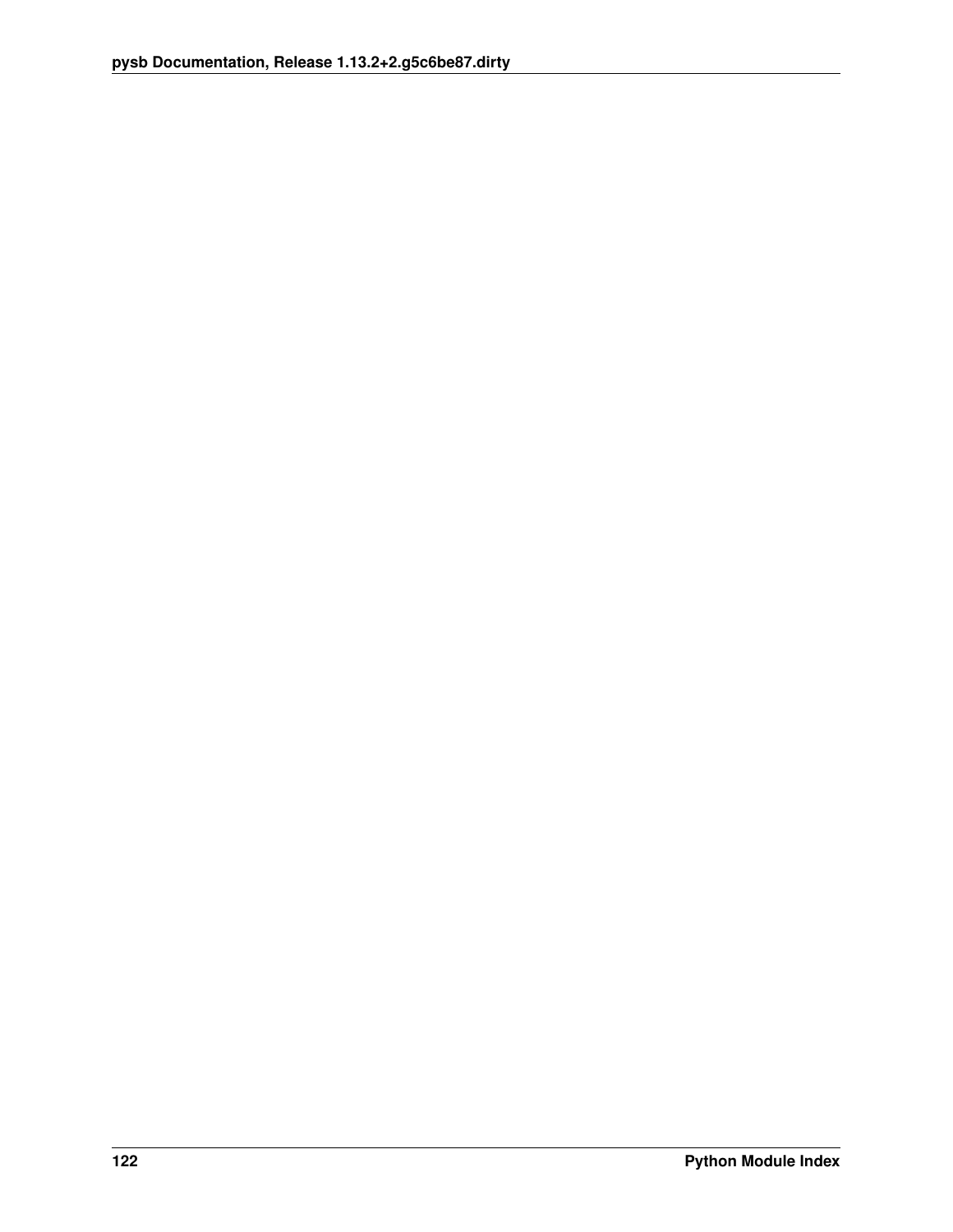### Index

### A

action() (*pysb.bng.BngBaseInterface method*), [59](#page-62-1) action() (*pysb.bng.BngConsole method*), [59](#page-62-1) action() (*pysb.bng.BngFileInterface method*), [60](#page-63-0) add\_annotation() (*pysb.core.Model method*), [35](#page-38-0) add\_component() (*pysb.core.Model method*), [35](#page-38-0) add\_initial() (*pysb.core.SelfExporter static method*), [40](#page-43-0) add\_species() (*pysb.pattern.SpeciesPatternMatcher method*), [90](#page-93-0) all (*pysb.simulator.SimulationResult attribute*), [53](#page-56-0) all\_component\_sets() (*pysb.core.Model method*), [35](#page-38-0) all\_components() (*pysb.core.Model method*), [35](#page-38-0) AllObservablesInRules (*class in pysb.testing.modeltests*), [57](#page-60-1) ANY (*class in pysb.core*), [29](#page-32-1) as\_complex\_pattern() (*in module pysb.core*), [41](#page-44-1) as\_reaction\_pattern() (*in module pysb.core*), [41](#page-44-1) assemble\_chain\_sequential\_base() (*in module pysb.macros*), [80](#page-83-0) assemble\_pore\_sequential() (*in module pysb.macros*), [77](#page-80-0) B base\_filename (*pysb.bng.BngBaseInterface attribute*), [59](#page-62-1)

```
bind() (in module pysb.macros), 67
bind_complex() (in module pysb.macros), 82
bind_table() (in module pysb.macros), 67
bind_table_complex() (in module pysb.macros),
        83
bng_filename (pysb.bng.BngBaseInterface attribute),
        59
BngBaseInterface (class in pysb.bng), 59
BngConsole (class in pysb.bng), 59
BngFileInterface (class in pysb.bng), 60
BngInterfaceError, 60
BnglExporter (class in pysb.export.bngl), 111
```
BngNetExporter (*class in pysb.export.bng\_net*), [111](#page-114-2) BngSimulator (*class in pysb.simulator*), [44](#page-47-1) build\_rule\_expression() (*in module pysb.core*), [41](#page-44-1)

### $\mathsf{C}$

cartesian\_product() (*in module pysb.tools.sensitivity\_analysis*), [100](#page-103-0) catalyze() (*in module pysb.macros*), [69](#page-72-0) catalyze\_complex() (*in module pysb.macros*), [72](#page-75-0) catalyze\_one\_step() (*in module pysb.macros*), [72](#page-75-0) catalyze\_one\_step\_reversible() (*in module pysb.macros*), [73](#page-76-0) catalyze\_state() (*in module pysb.macros*), [70](#page-73-0) check() (*pysb.testing.modeltests.TestSuite method*), [58](#page-61-0) check\_all() (*pysb.testing.modeltests.TestSuite method*), [58](#page-61-0) check\_dangling\_bonds() (*in module pysb.pattern*), [92](#page-95-0) cleanup() (*pysb.core.SelfExporter static method*), [40](#page-43-0) Compartment (*class in pysb.core*), [29](#page-32-1) CompartmentAlreadySpecifiedError, [30](#page-33-0) CompartmentsNotSupported, [114](#page-117-2) ComplexPattern (*class in pysb.core*), [30](#page-33-0) Component (*class in pysb.core*), [30](#page-33-0) ComponentDuplicateNameError, [31](#page-34-0) ComponentSet (*class in pysb.core*), [31](#page-34-0) ConstantExpressionError, [33](#page-36-0) contact\_map (*pysb.kappa.StaticAnalysisResult attribute*), [63](#page-66-0) contact\_map() (*in module pysb.kappa*), [63](#page-66-0) convert() (*pysb.export.sbml.SbmlExporter method*), [104](#page-107-1) copy() (*pysb.core.ComplexPattern method*), [30](#page-33-0) create boxplot and heatplot() (*pysb.tools.sensitivity\_analysis.PairwiseSensitivity method*), [99](#page-102-0) create\_individual\_pairwise\_plots() (*pysb.tools.sensitivity\_analysis.PairwiseSensitivity*

*method*), [100](#page-103-0)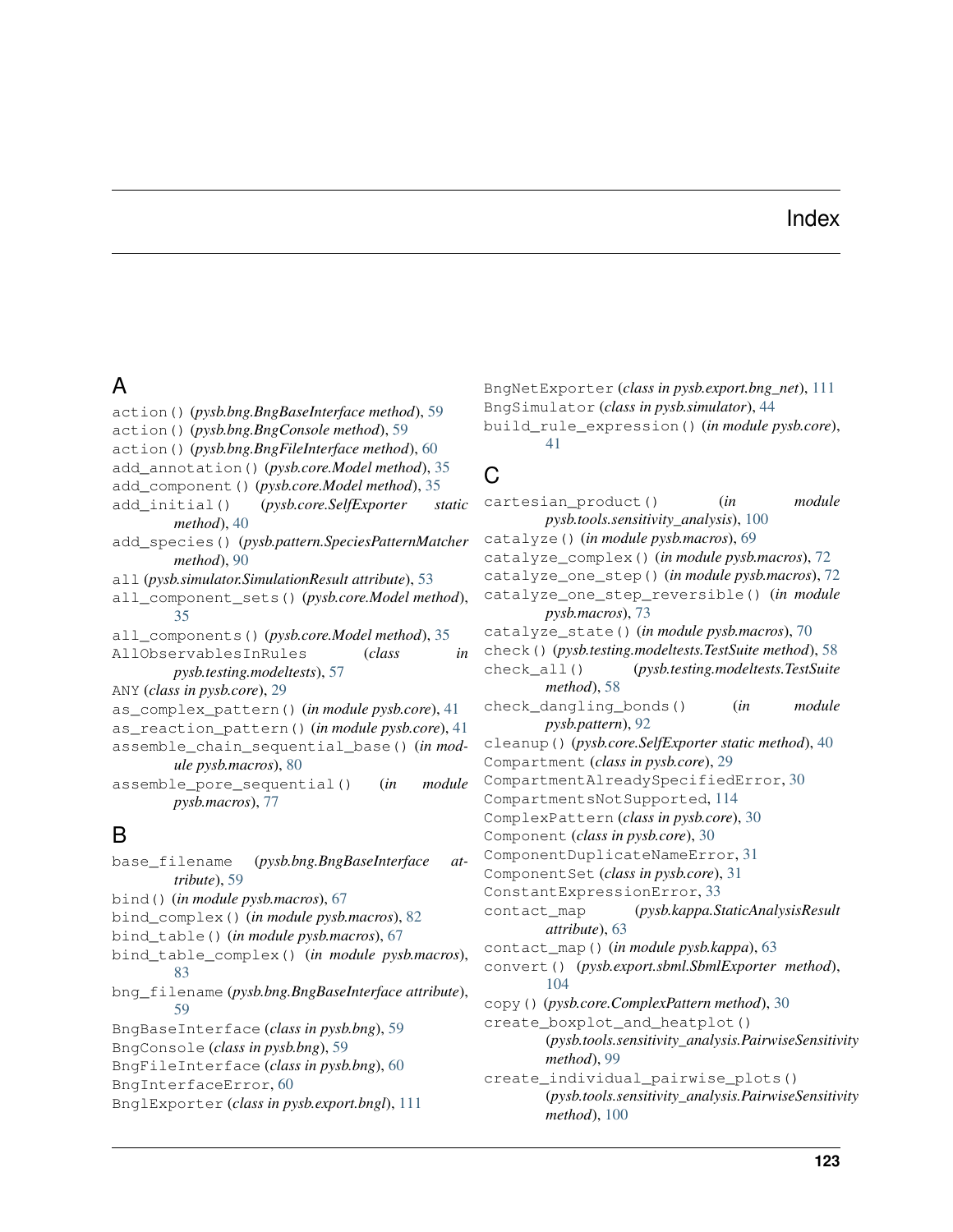create plot p h pprime() (*pysb.tools.sensitivity\_analysis.PairwiseSensitivity method*), [100](#page-103-0)

CupSodaSimulator (*class in pysb.simulator*), [45](#page-48-0)

### D

DanglingBondError, [33](#page-36-0) dataframe (*pysb.simulator.SimulationResult attribute*), [53](#page-56-0) default() (*pysb.export.json.PySBJSONEncoder method*), [114](#page-117-2) degrade() (*in module pysb.macros*), [75](#page-78-0) docstring (*pysb.export.Exporter attribute*), [115](#page-118-0) drug\_binding() (*in module pysb.macros*), [85](#page-88-0) DuplicateMonomerError, [33](#page-36-0) DuplicateSiteError, [33](#page-36-0)

## E

enable\_synth\_deg() (*pysb.core.Model method*), [35](#page-38-0) equilibrate() (*in module pysb.macros*), [66](#page-69-0) execute() (*pysb.bng.BngFileInterface method*), [60](#page-63-0) expand\_expr() (*pysb.core.Expression method*), [33](#page-36-0) expand\_obs() (*pysb.core.Observable method*), [39](#page-42-0) export() (*in module pysb.export*), [115](#page-118-0) export() (*pysb.core.SelfExporter static method*), [40](#page-43-0) export() (*pysb.export.bng\_net.BngNetExporter method*), [111](#page-114-2) export() (*pysb.export.bngl.BnglExporter method*), [111](#page-114-2) export() (*pysb.export.Exporter method*), [115](#page-118-0) export() (*pysb.export.json.JsonExporter method*), [113](#page-116-3) export() (*pysb.export.kappa.KappaExporter method*), [112](#page-115-2) export() (*pysb.export.mathematica.MathematicaExporter* influence\_map (*pysb.kappa.StaticAnalysisResult atmethod*), [109](#page-112-0) export() (*pysb.export.matlab.MatlabExporter method*), [108](#page-111-1) export() (*pysb.export.potterswheel.PottersWheelExporter* InitialConditionsView (*class in pysb.core*), [33](#page-36-0) *method*), [111](#page-114-2) export() (*pysb.export.pysb\_flat.PysbFlatExporter method*), [112](#page-115-2) export() (*pysb.export.sbml.SbmlExporter method*), [104](#page-107-1) export() (*pysb.export.stochkit.StochKitExporter method*), [113](#page-116-3) Exporter (*class in pysb.export*), [114](#page-117-2) ExportError, [114](#page-117-2) Expression (*class in pysb.core*), [33](#page-36-0) ExpressionError, [33](#page-36-0) expressions (*pysb.simulator.SimulationResult attribute*), [53](#page-56-0) expressions\_constant() (*pysb.core.Model method*), [35](#page-38-0)

expressions\_dynamic() (*pysb.core.Model method*), [35](#page-38-0) ExpressionsNotSupported, [115](#page-118-0) extract\_site\_conditions() (*in module pysb.core*), [41](#page-44-1)

### F

filter() (*pysb.core.ComponentSet method*), [31](#page-34-0) FilterPredicate (*class in pysb.pattern*), [86](#page-89-1) flux\_map (*pysb.kappa.SimulationResult attribute*), [62](#page-65-1) Function (*class in pysb.pattern*), [86](#page-89-1)

### G

```
generate_equations() (in module pysb.bng), 61
generate_network() (in module pysb.bng), 61
generate_network() (pysb.bng.BngConsole
        method), 60
get() (pysb.core.ComponentSet method), 32
get_annotations() (pysb.core.Model method), 35
get_bonds_in_pattern() (in module
       pysb.pattern), 92
get_half_bonds_in_pattern() (in module
       pysb.pattern), 93
get_path() (in module pysb.pathfinder), 56
get_species_index() (pysb.core.Model method),
        35
```
### H

has\_synth\_deg() (*pysb.core.Model method*), [35](#page-38-0)

### I

index() (*pysb.core.ComponentSet method*), [32](#page-35-0) *tribute*), [63](#page-66-0) influence\_map() (*in module pysb.kappa*), [63](#page-66-0) Initial (*class in pysb.core*), [33](#page-36-0) initial() (*pysb.core.Model method*), [35](#page-38-0) InitialsSensitivity (*class in pysb.tools.sensitivity\_analysis*), [96](#page-99-1) InvalidComplexPatternException, [33](#page-36-0) InvalidComponentNameError, [33](#page-36-0) InvalidInitialConditionError, [33](#page-36-0) InvalidReactionPatternException, [33](#page-36-0) InvalidReversibleSynthesisDegradationRule, [33](#page-36-0) is\_concrete() (*pysb.core.ComplexPattern method*), [30](#page-33-0) is\_concrete() (*pysb.core.MonomerPattern method*), [37](#page-40-0) is constant expression() (*pysb.core.Expression method*), [33](#page-36-0) is\_deg() (*pysb.core.Rule method*), [40](#page-43-0)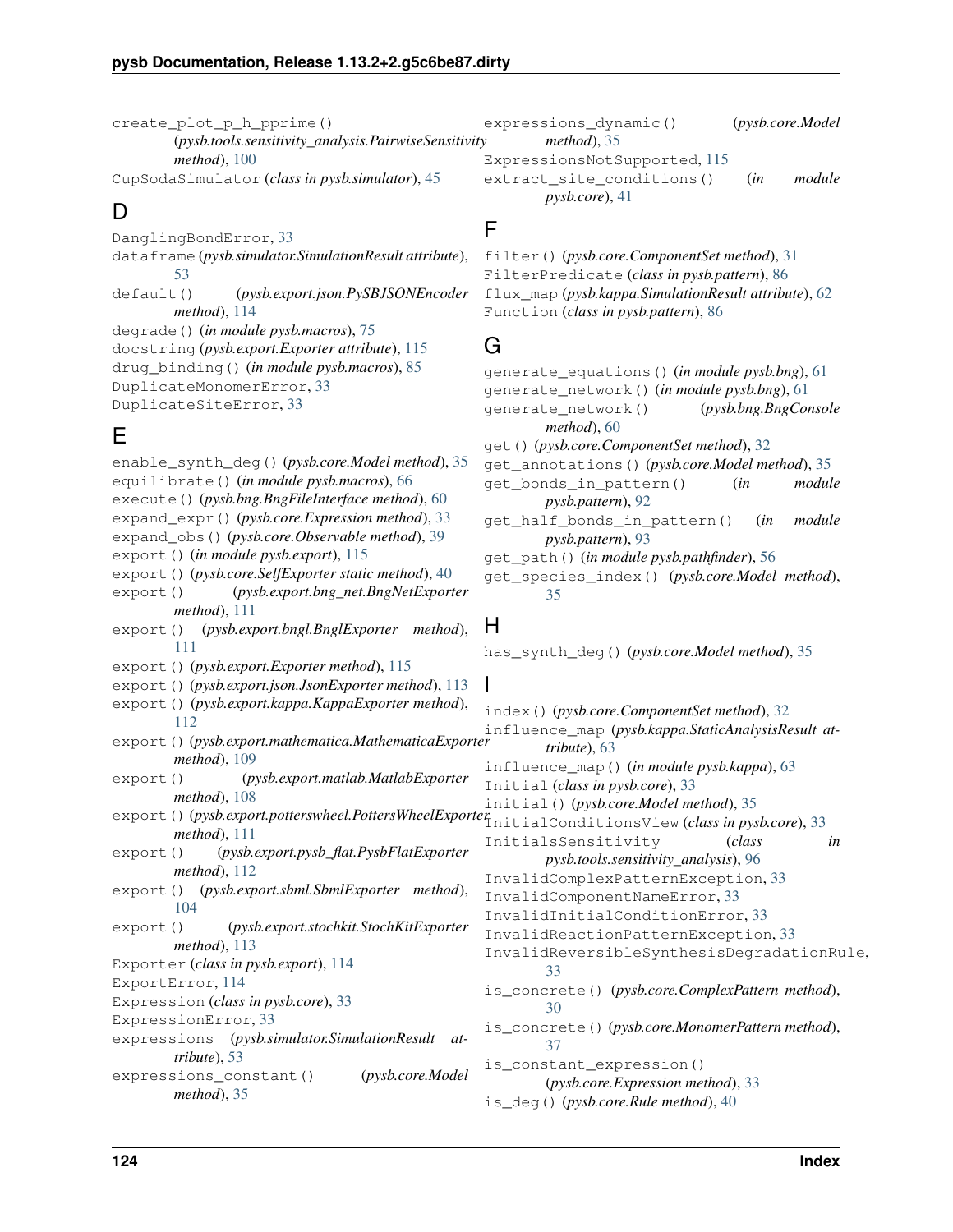is\_equivalent\_to() (*pysb.core.ComplexPattern* Monomer (*class in pysb.core*), [36](#page-39-0) *method*), [30](#page-33-0)

is\_site\_concrete() (*pysb.core.MonomerPattern method*), [37](#page-40-0)

is\_state\_bond\_tuple() (*in module pysb.core*), [41](#page-44-1) is\_synth() (*pysb.core.Rule method*), [40](#page-43-0) items() (*pysb.core.ComponentSet method*), [32](#page-35-0)

### J

JsonExporter (*class in pysb.export.json*), [113](#page-116-3)

### K

KappaExporter (*class in pysb.export.kappa*), [112](#page-115-2) KappaSimulator (*class in pysb.simulator*), [51](#page-54-0) KasaInterfaceError, [62](#page-65-1) KasimInterfaceError, [62](#page-65-1) keys() (*pysb.core.ComponentSet method*), [32](#page-35-0)

### L

list\_programs() (*in module pysb.pathfinder*), [56](#page-59-1) load() (*pysb.simulator.SimulationResult class method*), [53](#page-56-0) load\_bngl() (*pysb.bng.BngConsole method*), [60](#page-63-0) load\_equations() (*in module pysb.bng*), [61](#page-64-1) LocalFunctionsNotSupported, [115](#page-118-0)

### M

| match()(pysb.pattern.SpeciesPatternMatcher method), |        |        |  |  |  |
|-----------------------------------------------------|--------|--------|--|--|--|
| 91                                                  |        |        |  |  |  |
| match_complex_pattern()                             | (in    | module |  |  |  |
| <i>pysb.pattern</i> ), 93                           |        |        |  |  |  |
| match_reaction_pattern()                            | (in    | module |  |  |  |
| <i>pysb.pattern</i> ), 93                           |        |        |  |  |  |
| matches () (pysb.core.ComplexPattern method), 30    |        |        |  |  |  |
| matches() (pysb.core.ReactionPattern method), 39    |        |        |  |  |  |
| MatchOnce () (in module pysb.core), 34              |        |        |  |  |  |
| MathematicaExporter                                 | (class | in     |  |  |  |
| pysb.export.mathematica), 109                       |        |        |  |  |  |
| MatlabExporter (class in pysb.export.matlab), 107   |        |        |  |  |  |
| Model (class in pysb.core), 34                      |        |        |  |  |  |
| model (pysb.export.Exporter attribute), 115         |        |        |  |  |  |
| model from biomodels()                              | (in    | module |  |  |  |
| <i>pysb.importers.sbml</i> ), 101                   |        |        |  |  |  |
| model_from_bngl()                                   | (in    | module |  |  |  |
| pysb.importers.bngl), 101                           |        |        |  |  |  |
| model_from_sbml()                                   | (in    | module |  |  |  |
| pysb.importers.sbml), 101                           |        |        |  |  |  |
| ModelAssertion (class in pysb.testing.modeltests),  |        |        |  |  |  |
| 57                                                  |        |        |  |  |  |
| ModelAssertionFailure, 57                           |        |        |  |  |  |
| ModelExistsWarning, 36                              |        |        |  |  |  |
| ModelNotDefinedError, 36                            |        |        |  |  |  |
| Module (class in pysb.pattern), 86                  |        |        |  |  |  |
| modules (pysb.core.Model attribute), 35             |        |        |  |  |  |
|                                                     |        |        |  |  |  |

MonomerPattern (*class in pysb.core*), [37](#page-40-0) monomers from pattern() (*in module pysb.pattern*), [94](#page-97-1) MultiState (*class in pysb.core*), [38](#page-41-0)

### N

Name (*class in pysb.pattern*), [87](#page-90-0) net\_filename (*pysb.bng.BngBaseInterface attribute*), [59](#page-62-1) NoInitialConditionsError, [61](#page-64-1) NoRulesError, [61](#page-64-1) nsims (*pysb.simulator.SimulationResult attribute*), [54](#page-57-0)

### O

Observable (*class in pysb.core*), [38](#page-41-0) observable() (*pysb.simulator.SimulationResult method*), [54](#page-57-0) observables (*pysb.simulator.SimulationResult attribute*), [55](#page-58-0) odes (*pysb.core.Model attribute*), [35](#page-38-0) odesolve() (*in module pysb.integrate*), [42](#page-45-0) OdeView (*class in pysb.core*), [39](#page-42-0)

### P

```
pad() (in module pysb.export), 115
PairwiseSensitivity (class in
        pysb.tools.sensitivity_analysis), 96
Parameter (class in pysb.core), 39
parameters_all() (pysb.core.Model method), 35
parameters_compartments() (pysb.core.Model
        method), 35
parameters_expressions() (pysb.core.Model
        method), 35
parameters_initial_conditions()
        (pysb.core.Model method), 36
parameters_rules() (pysb.core.Model method), 36
parameters_unused() (pysb.core.Model method),
        36
parse_bngl_expr() (in module pysb.bng), 62
Pattern (class in pysb.pattern), 87
PopulationMap (class in pysb.simulator), 55
pore_bind() (in module pysb.macros), 79
pore_transport() (in module pysb.macros), 78
PottersWheelExporter (class in
        pysb.export.potterswheel), 111
pysb.bng (module), 59
pysb.core (module), 29
pysb.export (module), 103
pysb.export.bng_net (module), 111
pysb.export.bngl (module), 111
pysb.export.json (module), 113
pysb.export.kappa (module), 112
pysb.export.mathematica (module), 108
```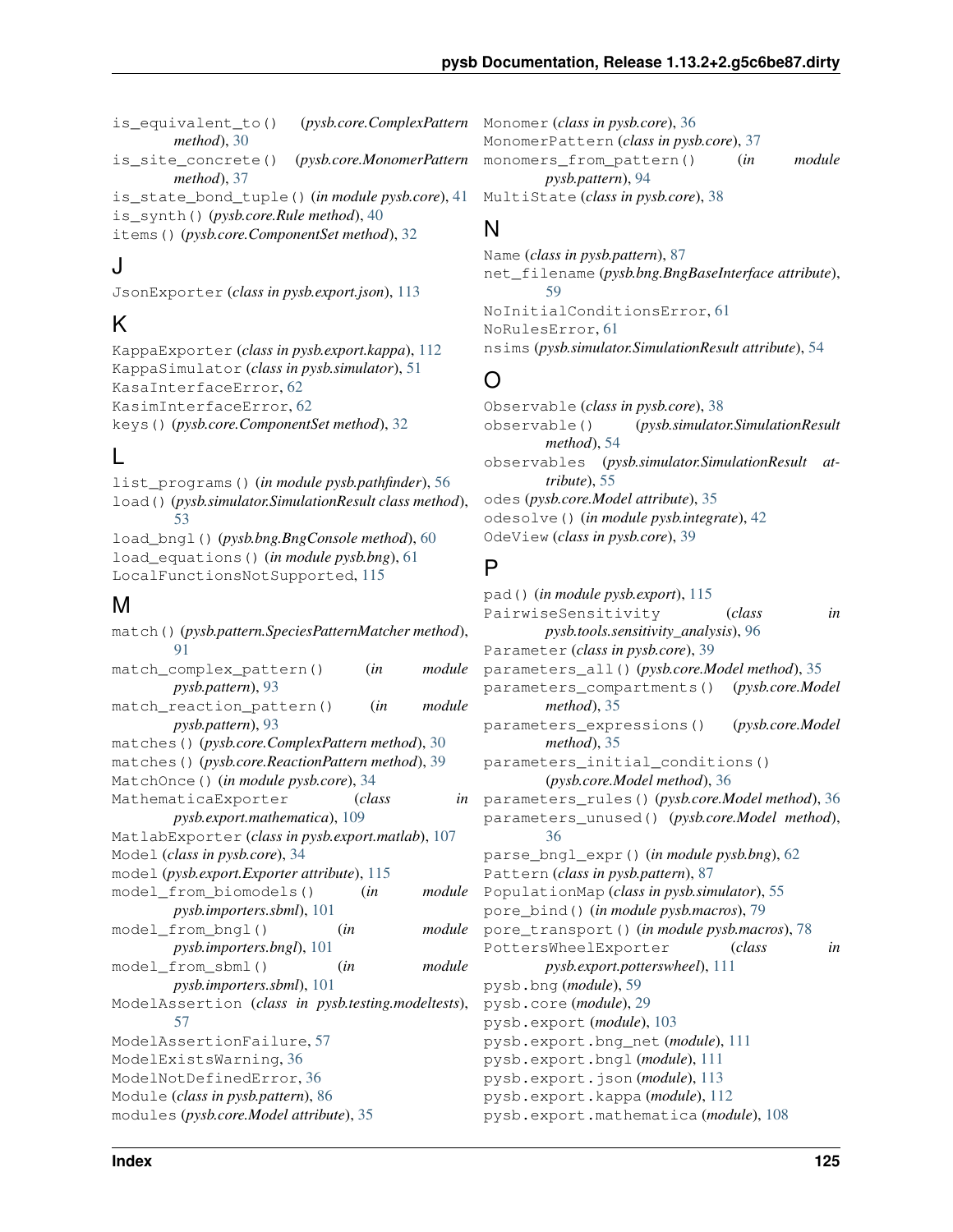- pysb.export.matlab (*module*), [105](#page-108-1)
- pysb.export.potterswheel (*module*), [110](#page-113-1) pysb.export.pysb\_flat (*module*), [112](#page-115-2)
- pysb.export.sbml (*module*), [104](#page-107-1)
- pysb.export.stochkit (*module*), [113](#page-116-3)
- pysb.importers.bngl (*module*), [101](#page-104-2)
- pysb.importers.sbml (*module*), [101](#page-104-2)
- pysb.integrate (*module*), [41](#page-44-1)
- pysb.kappa (*module*), [62](#page-65-1)
- pysb.macros (*module*), [65](#page-68-1)
- pysb.pathfinder (*module*), [56](#page-59-1)
- pysb.pattern (*module*), [86](#page-89-1)
- pysb.simulator (*module*), [44](#page-47-1)
- pysb.testing.modeltests (*module*), [57](#page-60-1)
- pysb.tools.render\_reactions (*module*), [94](#page-97-1)
- pysb.tools.render\_species (*module*), [95](#page-98-1)
- pysb.tools.sensitivity\_analysis (*module*),
- [96](#page-99-1) PysbFlatExporter (*class in pysb.export.pysb\_flat*), [112](#page-115-2)
- PySBJSONEncoder (*class in pysb.export.json*), [113](#page-116-3)
- PySBJSONWithNetworkEncoder (*class in pysb.export.json*), [114](#page-117-2)

## R

ReactionAssertion (*class in pysb.testing.modeltests*), [57](#page-60-1) ReactionNetworkAssertion (*class in pysb.testing.modeltests*), [57](#page-60-1) ReactionPattern (*class in pysb.core*), [39](#page-42-0) ReactionPatternMatcher (*class in pysb.pattern*), [87](#page-90-0) read\_netfile() (*pysb.bng.BngBaseInterface method*), [59](#page-62-1) read\_simulation\_results() (*pysb.bng.BngBaseInterface method*), [59](#page-62-1) read\_simulation\_results\_multi() (*pysb.bng.BngBaseInterface static method*), [59](#page-62-1) RedundantSiteConditionsError, [39](#page-42-0) reload() (*pysb.core.Model method*), [36](#page-39-0) rename() (*pysb.core.Component method*), [30](#page-33-0) rename() (*pysb.core.ComponentSet method*), [32](#page-35-0) rename() (*pysb.core.SelfExporter static method*), [41](#page-44-1) reset\_equations() (*pysb.core.Model method*), [36](#page-39-0) ReusedBondError, [39](#page-42-0) Rule (*class in pysb.core*), [39](#page-42-0) rule\_firing\_species() (*pysb.pattern.SpeciesPatternMatcher method*), **[91](#page-94-0)** RuleAssertion (*class in pysb.testing.modeltests*), [57](#page-60-1) RuleExpression (*class in pysb.core*), [40](#page-43-0) RulePatternMatcher (*class in pysb.pattern*), [88](#page-91-0) run() (*in module pysb.tools.render\_reactions*), [95](#page-98-1) run() (*in module pysb.tools.render\_species*), [96](#page-99-1)

- run() (*pysb.integrate.Solver method*), [42](#page-45-0)
- run() (*pysb.simulator.BngSimulator method*), [44](#page-47-1)
- run() (*pysb.simulator.CupSodaSimulator method*), [47](#page-50-0)
- run() (*pysb.simulator.KappaSimulator method*), [51](#page-54-0)
- run() (*pysb.simulator.ScipyOdeSimulator method*), [48](#page-51-0)
- run() (*pysb.simulator.StochKitSimulator method*), [50](#page-53-0)
- run() (*pysb.tools.sensitivity\_analysis.PairwiseSensitivity method*), [100](#page-103-0)
- run\_simulation() (*in module pysb.kappa*), [63](#page-66-0)
- run\_ssa() (*in module pysb.bng*), [62](#page-65-1)
- run\_static\_analysis() (*in module pysb.kappa*), [64](#page-67-0)

### S

save() (*pysb.simulator.SimulationResult method*), [55](#page-58-0) sbml\_translator() (*in module pysb.importers.sbml*), [102](#page-105-0) SbmlExporter (*class in pysb.export.sbml*), [104](#page-107-1) ScipyOdeSimulator (*class in pysb.simulator*), [47](#page-50-0) SelfExporter (*class in pysb.core*), [40](#page-43-0) sensitivity\_multiset (*pysb.tools.sensitivity\_analysis.PairwiseSensitivity attribute*), [100](#page-103-0) set\_bng\_path() (*in module pysb.bng*), [62](#page-65-1) set\_concentration() (*pysb.bng.BngFileInterface method*), [60](#page-63-0) set\_kappa\_path() (*in module pysb.kappa*), [65](#page-68-1) set\_parameter() (*pysb.bng.BngFileInterface method*), [60](#page-63-0) set\_path() (*in module pysb.pathfinder*), [56](#page-59-1) SimulationResult (*class in pysb.kappa*), [62](#page-65-1) SimulationResult (*class in pysb.simulator*), [51](#page-54-0) Solver (*class in pysb.integrate*), [41](#page-44-1) species (*pysb.simulator.SimulationResult attribute*), [55](#page-58-0) species\_fired\_by\_reactant\_pattern() (*pysb.pattern.SpeciesPatternMatcher method*), [92](#page-95-0) SpeciesAssertion (*class in pysb.testing.modeltests*), [57](#page-60-1) SpeciesDoesNotExist (*class in pysb.testing.modeltests*), [57](#page-60-1) SpeciesExists (*class in pysb.testing.modeltests*), [57](#page-60-1) SpeciesIsProduct (*class in pysb.testing.modeltests*), [57](#page-60-1) SpeciesIsReactant (*class in pysb.testing.modeltests*), [57](#page-60-1) SpeciesNeverProduct (*class in pysb.testing.modeltests*), [57](#page-60-1) SpeciesNeverReactant (*class in pysb.testing.modeltests*), [57](#page-60-1) SpeciesOnlyProduct (*class in pysb.testing.modeltests*), [57](#page-60-1) SpeciesOnlyReactant (*class in pysb.testing.modeltests*), [57](#page-60-1)